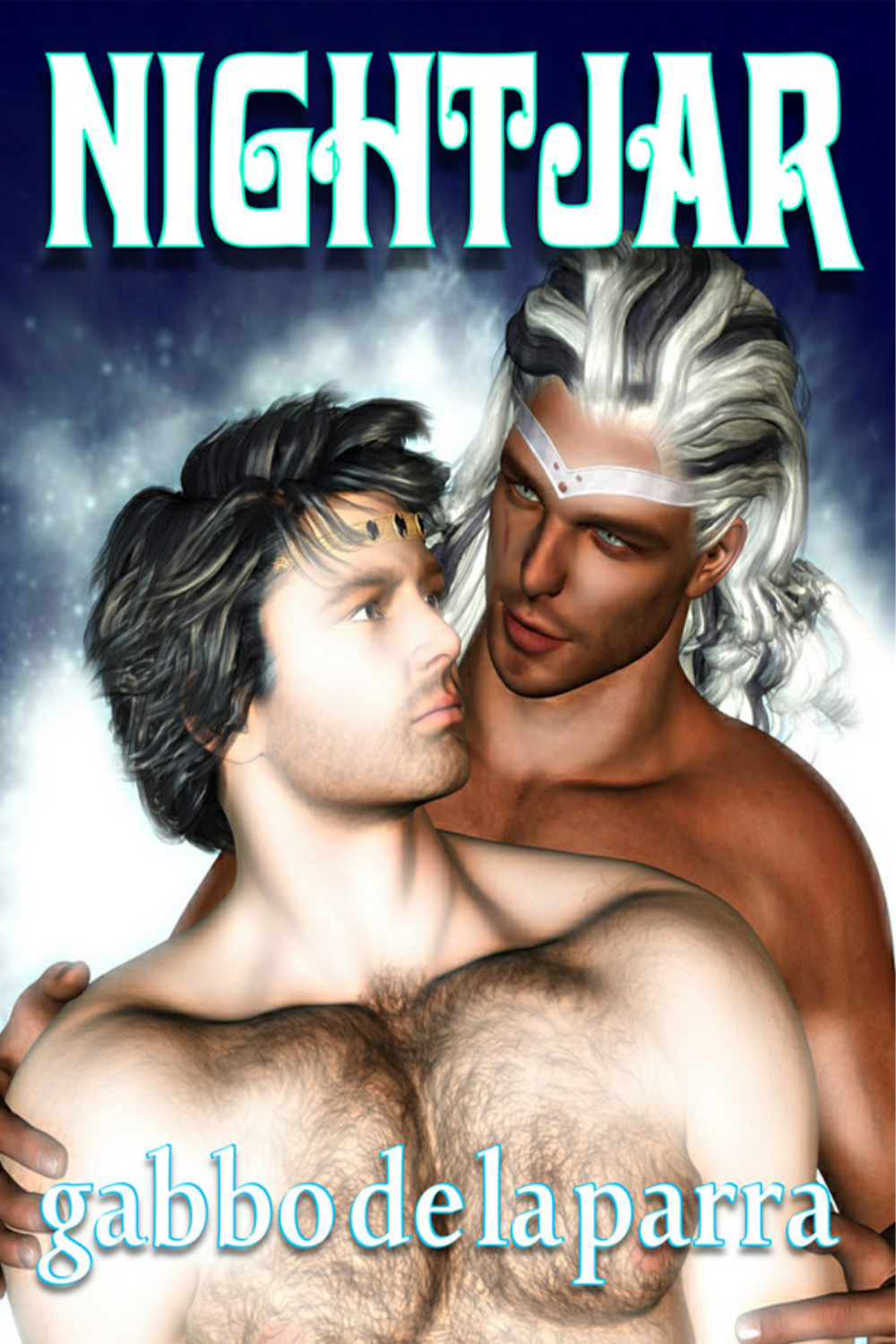## **NIGHTJAR**

<span id="page-1-0"></span>The war between the kingdoms of Munus and Lakoneh ends when the greatest warrior of Lakoneh, Bracken the Lakon, is captured. Now he will become part of the Kept, the male harem of Adder, King of Munus.

As they discover the path to love and redemption, King and Warrior must learn that not everything is as it seems, and your worst enemy can become salvation to your people and your heart.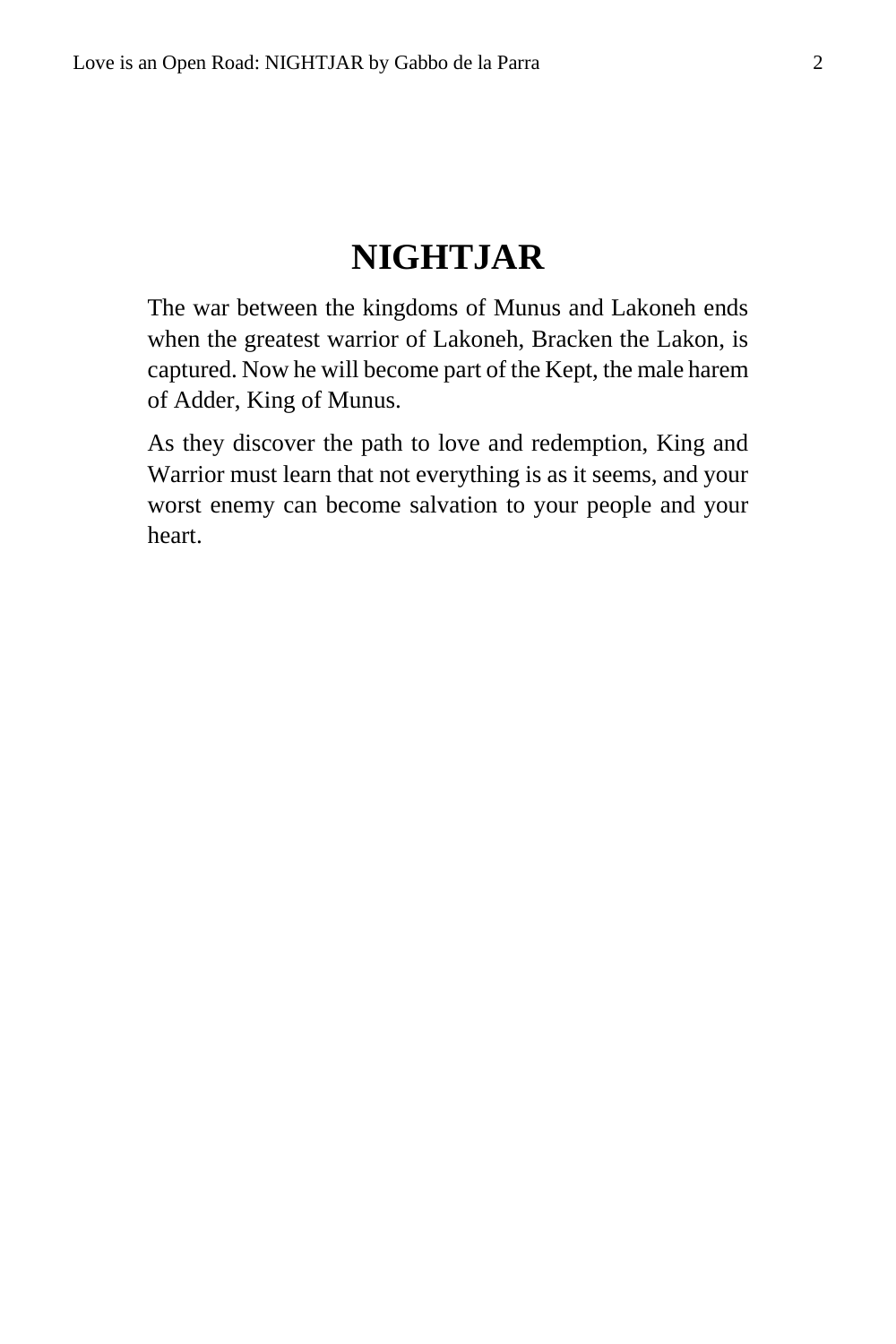#### **Table of Contents**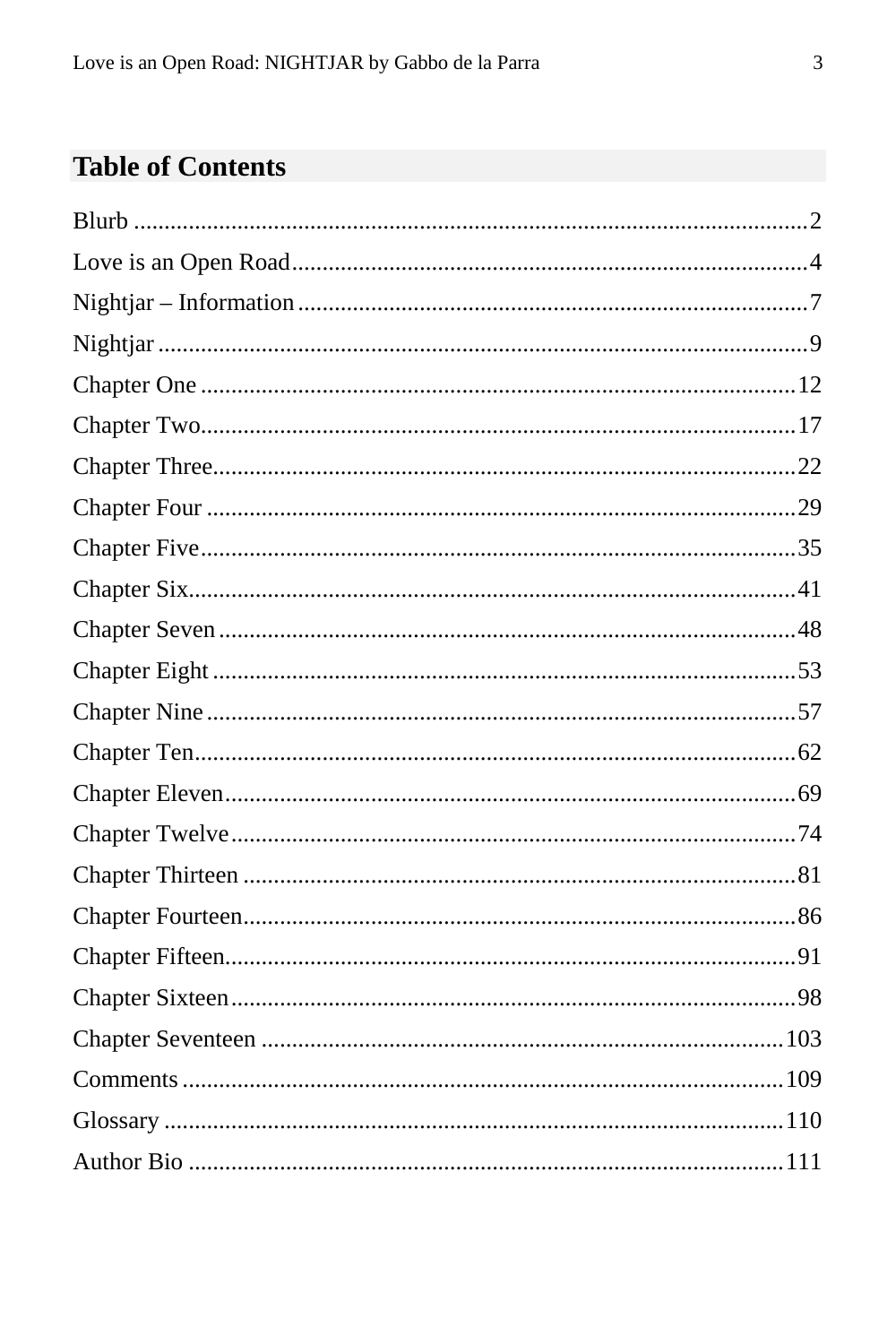# <span id="page-3-0"></span>**Love is an Open Road**

*An M/M Romance series*

# **NIGHTJAR**

#### **By Gabbo de la Parra**

#### **Introduction**

The story you are about to read celebrates love, sex and romance between men. It is a product of the *Love is an Open Road* promotion sponsored by the *Goodreads M/M Romance Group* and is published as a gift to you.

#### **What Is Love is an Open Road?**

The *Goodreads M/M Romance Group* invited members to choose a photo and pen a letter asking for a short M/M romance story inspired by the image; authors from the group were encouraged to select a letter and write an original tale. The result was an outpouring of creativity that shone a spotlight on the special bond between M/M romance writers and the people who love what these authors do.

A written description of the image that inspired this story is provided along with the original request letter. If you'd like to view the photo, please feel free to join the [Goodreads M/M Romance Group](http://www.goodreads.com/group/show/20149-m-m-romance) and visit the discussion section: *Love is an Open Road*.

No matter if you are a long-time devotee to M/M Romance, just new to the genre or fall somewhere in between, you are in for a delicious treat.

#### **Words of Caution**

This story may contain sexually explicit content and is **intended for adult readers.** It may contain content that is disagreeable or distressing to some readers. The *M/M Romance Group* strongly recommends that each reader review the General Information section before each story for story tags as well as for content warnings.

Each year, a dedicated group of Volunteers from the M/M Romance Group work hard behind the scenes to bring these stories to you. Our Editors, Formatters, Proofreaders, and those working on Quality Assurance, spend many long hours over a course of several months so that each Event is a success. As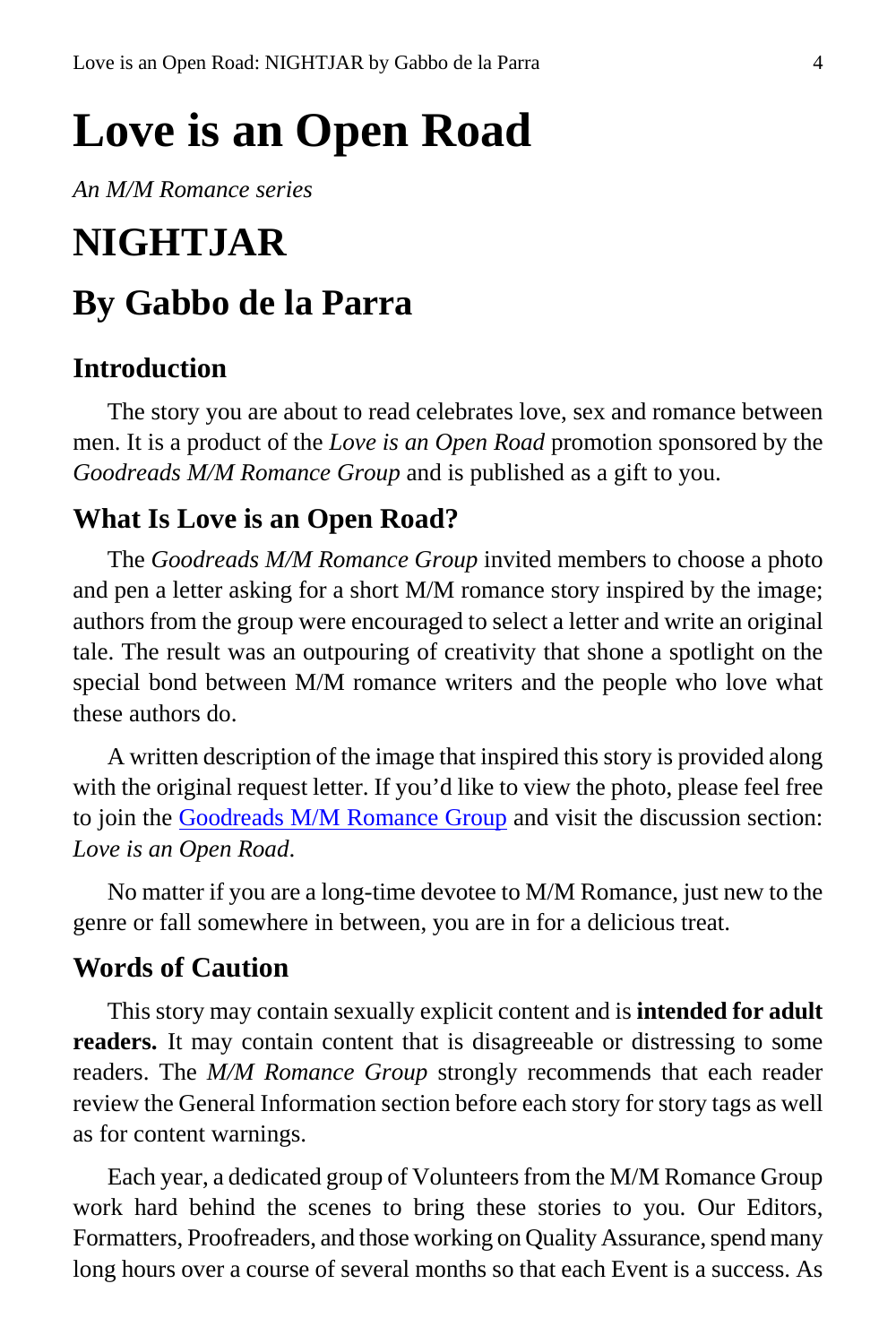each and every author also gives freely of their time and talent, it was decided that all edits suggested may be accepted or rejected by the author at any given time. For this reason, some stories will appear to be more tightly edited than others, depending on the choice of the author.

This story is a work of fiction. Names, characters, places and incidents are the products of the author's imagination or are used fictitiously. Any resemblance to actual events, locales, or persons, living or dead, is entirely coincidental.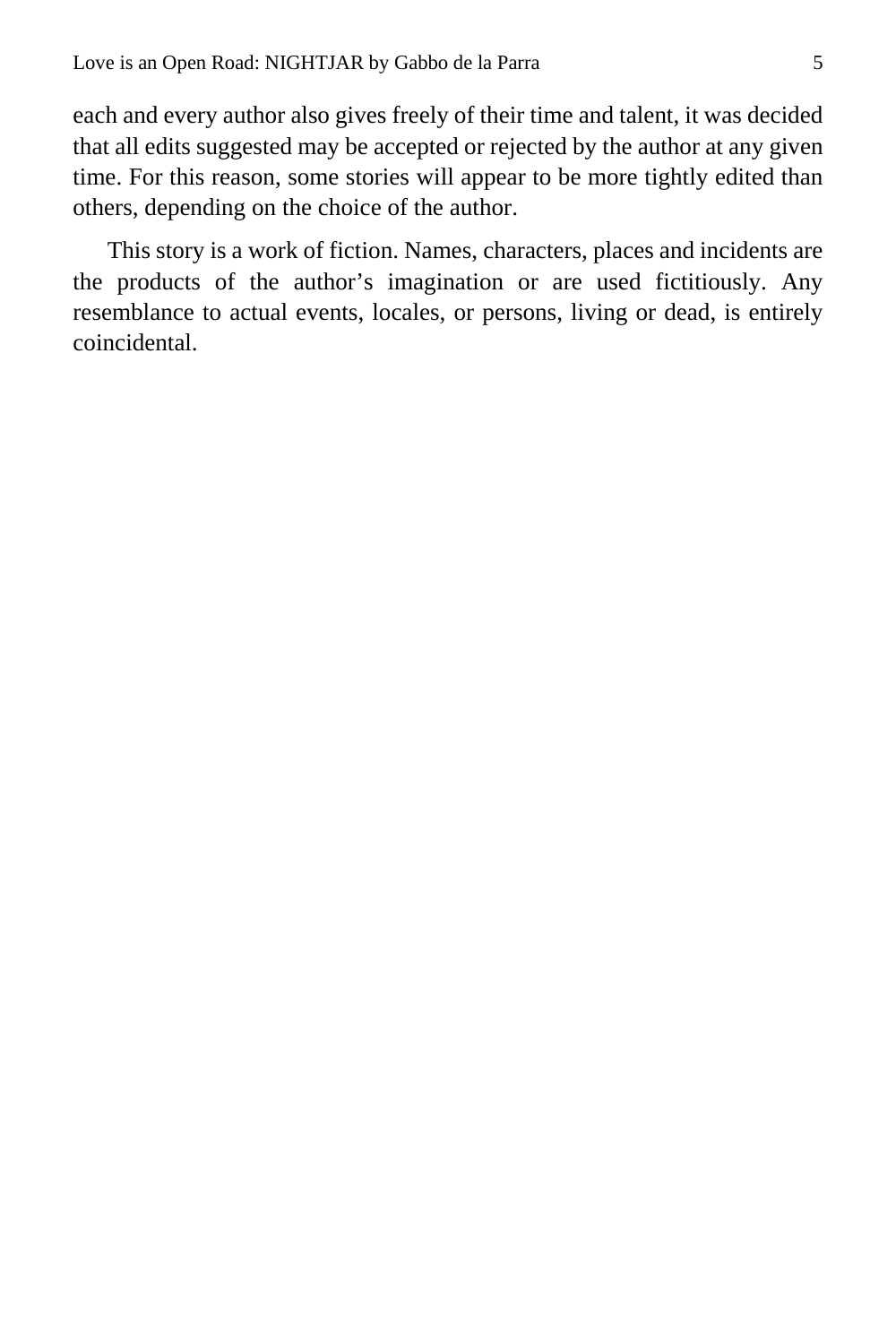All rights reserved worldwide.

This eBook may be distributed freely in its entirety courtesy of the Goodreads M/M Romance Group. This eBook may not be sold, manipulated or reproduced in any format without the express written permission of the author.

Nightjar, Copyright © 2015 Gabbo de la Parra

Cover Art by Gabbo de la Parra

This ebook is published by the *M/M Romance Group* and is not directly endorsed by or affiliated with Goodreads Inc.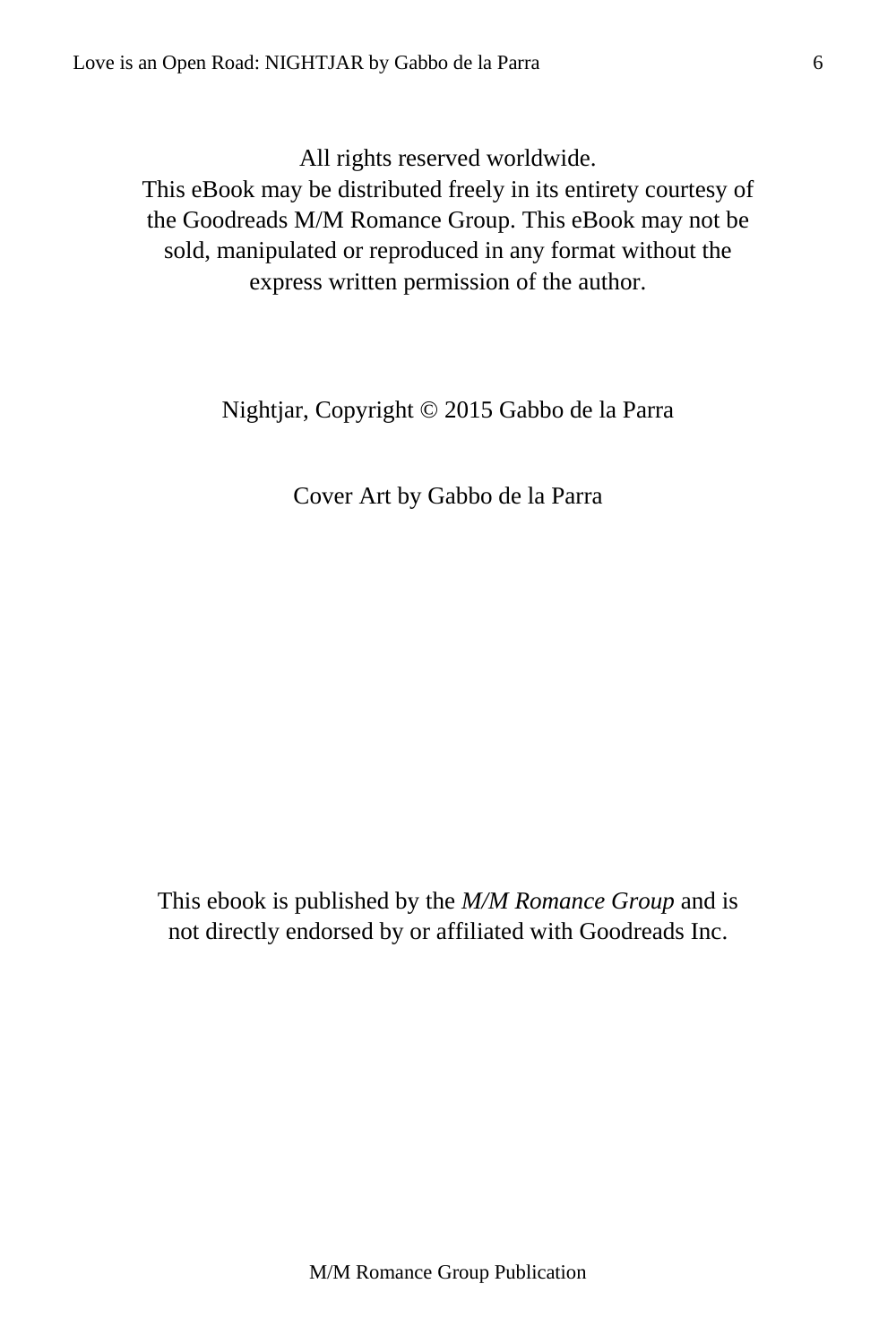# <span id="page-6-0"></span>**NIGHTJAR**

# **By Gabbo de la Parra**

#### **Photo Description**

Two ancient warriors on the deck of a ship. The first has a battered helmet with white horse hair as adornment, his eyes look into the distance. He is slightly arched upward because the warrior behind him is holding his throat in a very possessive manner; this second man is crowned like a king. Their bodies are intimately united as the groin of the warrior-king dominantly curves over the other's backside.

#### **Story Letter**

#### *Dear Author,*

*It seems the King has taken another consort. He's infamous for seeing something he wants and taking it, especially after battle when he needs to syphon off aggression. Who needs consent when one's word is law in the realm? Judging by that soldier's calm face he well knows what he's in for and knows better than to resist too much, or too little, with other eyes upon them. Of course this battle-hardened man might be more than the King bargained for once they're in the relative privacy of his chambers.*

*Kings aren't well-known for their generosity in bed. I might go so far as to say they can be a bit careless of others' enjoyment. So my question for you, Dear Author, is whether this soldier is turned on by all the manhandling and disregard for his satisfaction, or if he will challenge his liege and get some of his own back. Does the King crave submission from his lovers when all he gets is resignation, or will a challenge light his fire? Either way, I'm sure it will be hot.*

Drop these two into any context you please. Historical, futuristic, fantasy, role-playing in leather, I will gladly read any of them. I'm not squeamish so take the non-con/dub-con as far as you like. An HEA isn't necessary, but I'd like for both of them to eventually get what they need out of the time they have together.

*Thanks,*

*Erin*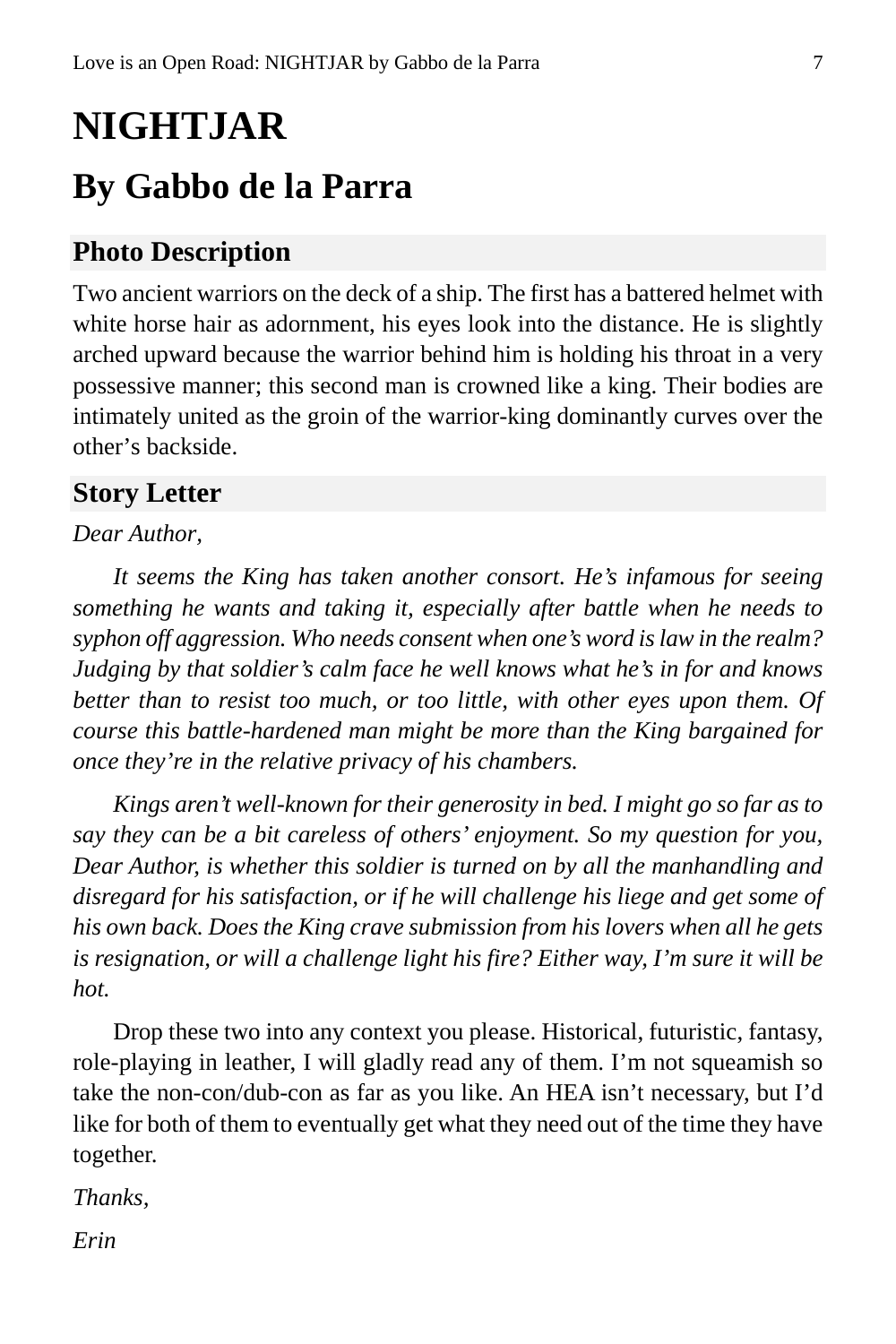#### **Story Info**

#### **Genre:** fantasy

**Tags:** enemies to lovers, warriors fighting love, 2 alpha males, wing riders, fantasy version of ancient Greece, royalty, dubious consent

**Word Count:** 32,792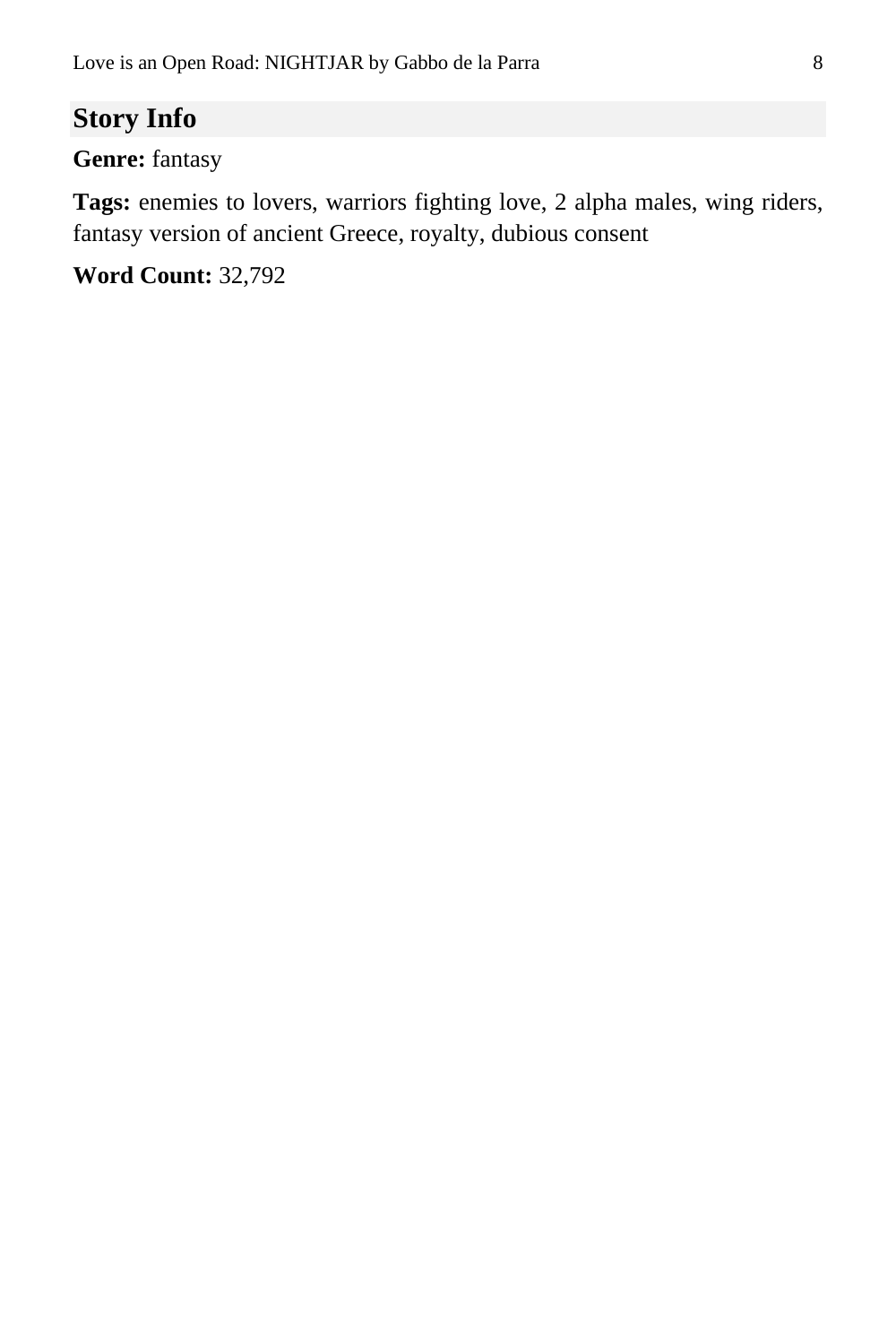# <span id="page-8-0"></span>**NIGHTJAR**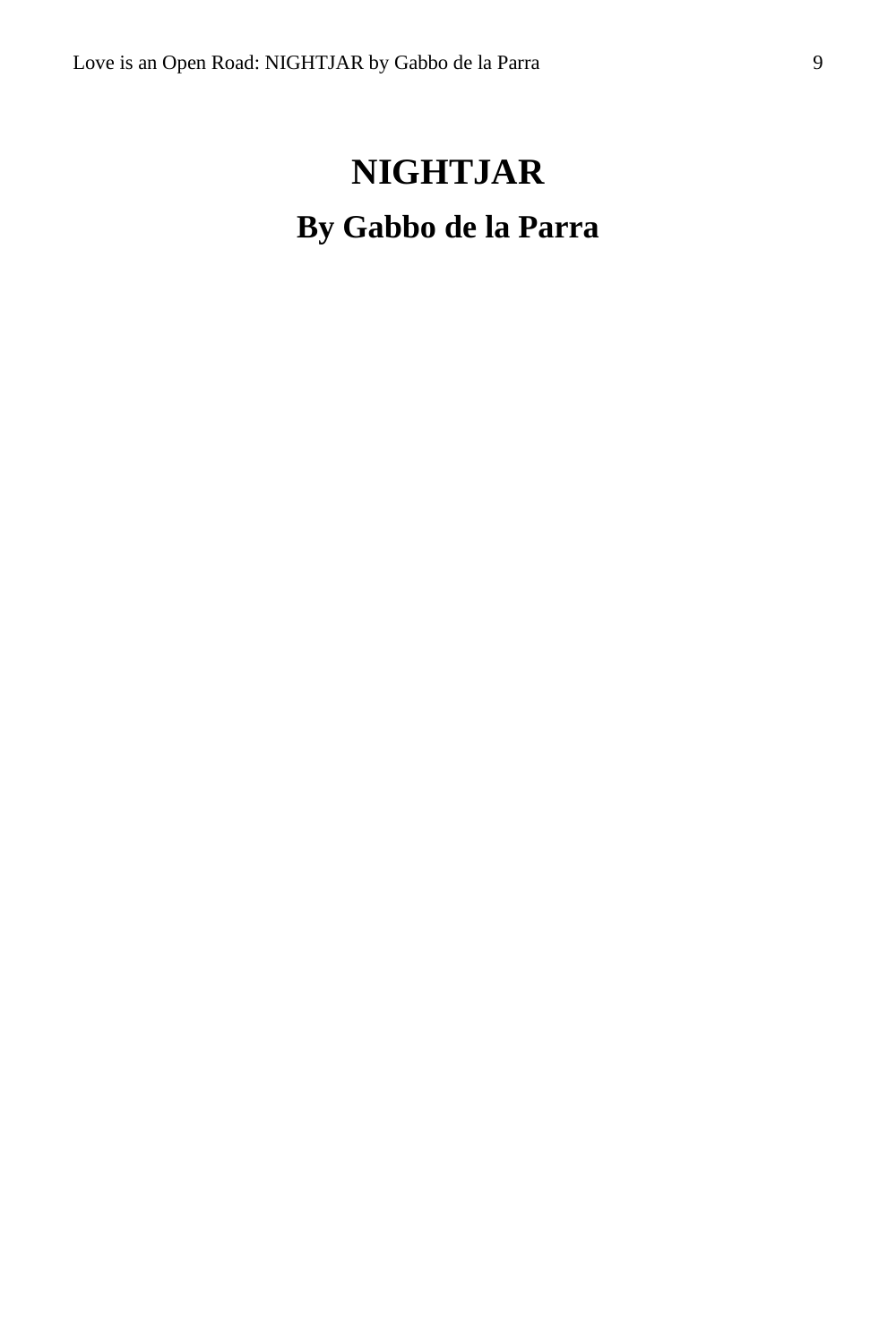

#### **The Ten Kingdoms**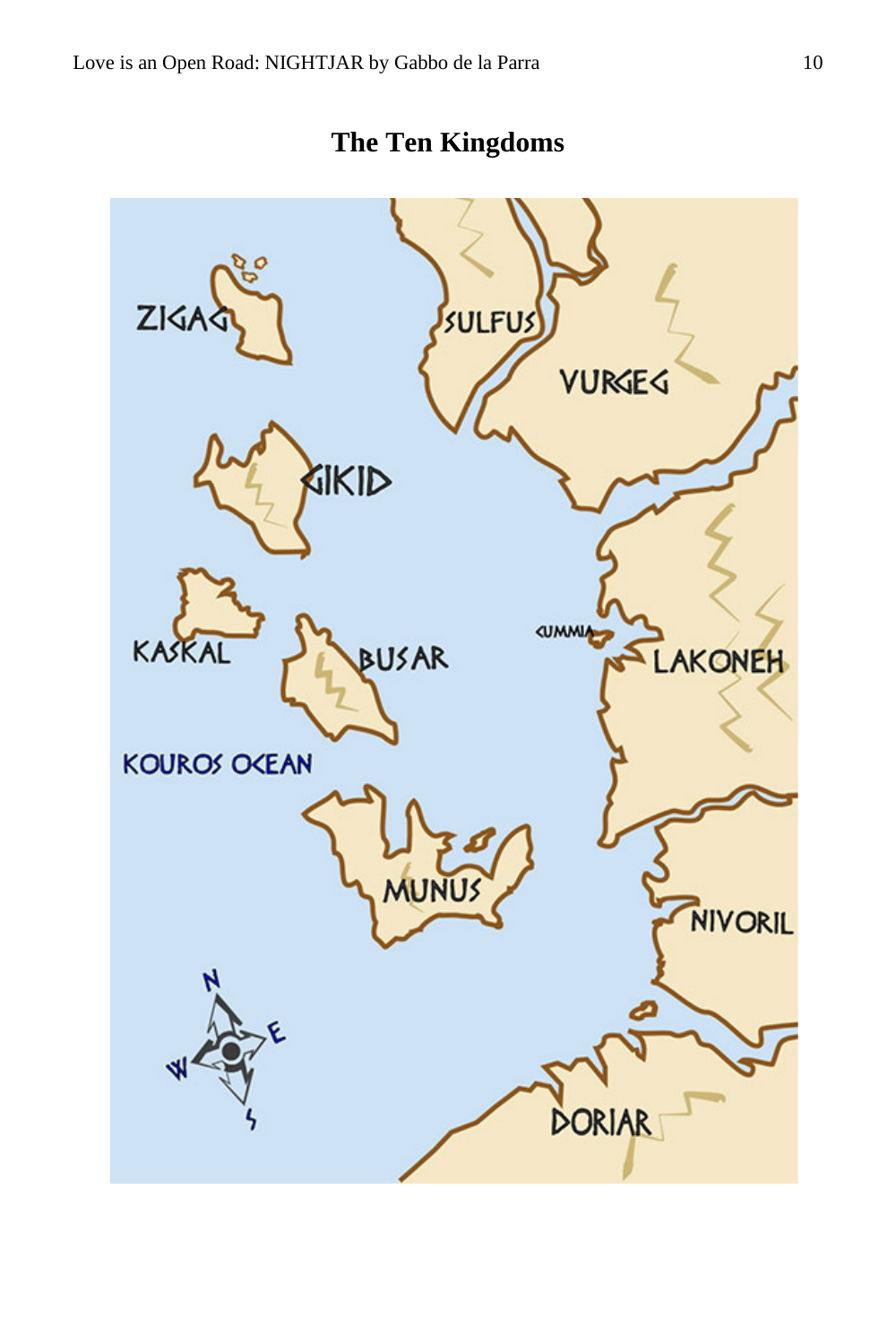*"The gryphon riders are your solution*." —Oracle of Apheilon at Cummia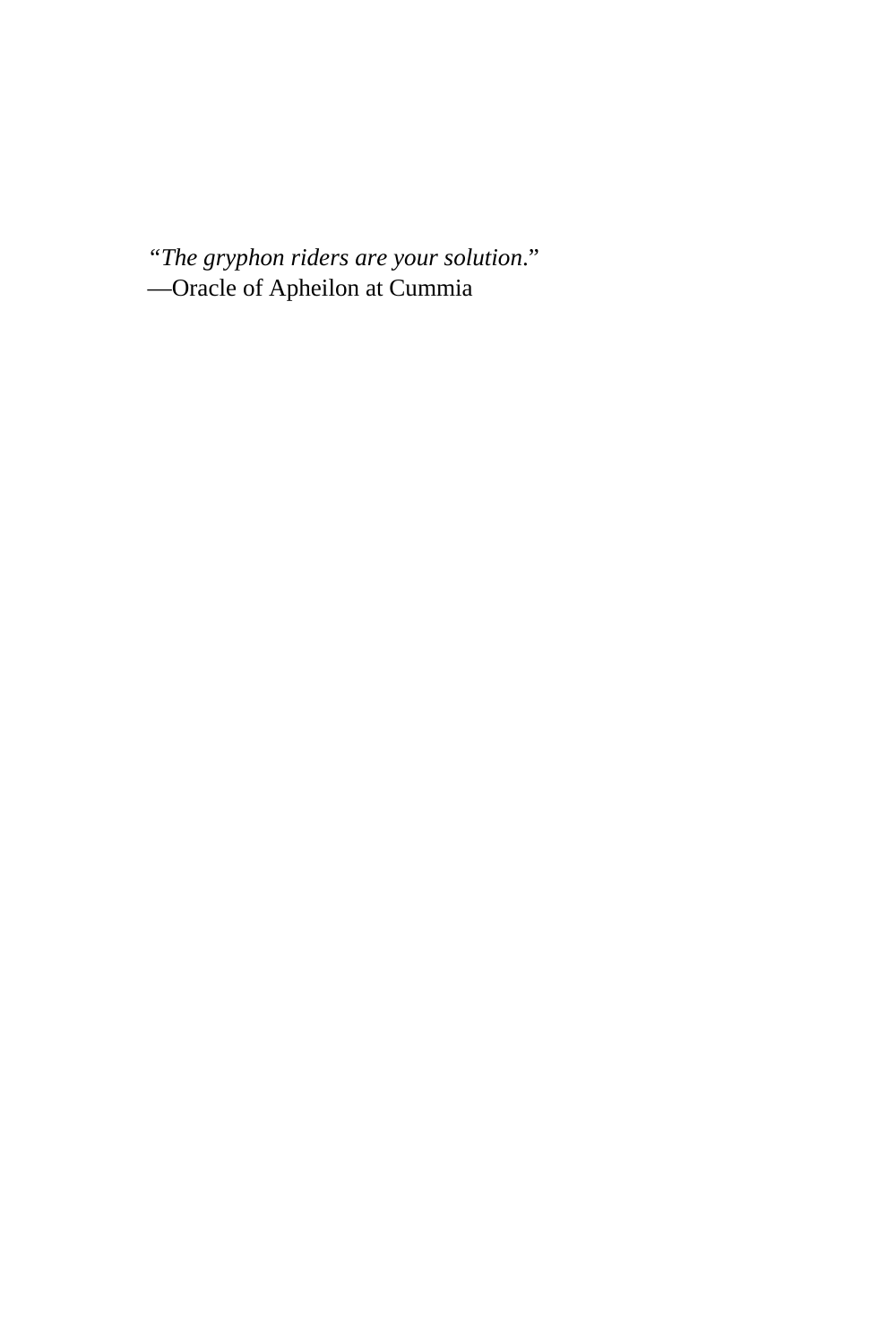#### **Chapter One**

#### *Taken*

<span id="page-11-0"></span>"Oh, my King," the warrior moaned.

Bracken didn't like to be called king. All kings were a bunch of peacocks; he wasn't like them. He took the cock out of his mouth and grunted, "Harder."

It was great to have mighty cocks in both his holes, rewarding his warriors for a successful battle. These two were not the first fucking him tonight and would not be the last. The ambrosia of victory made him insatiable. He was proud—no other king of the Ten Kingdoms could say he had defeated Munus.

The hands gripping his hips pulled and guided. The hands pulling his braid and holding his jaw commanded. All three swayed as their bodies collided, dimmed lamps creating soft shadows in stark contrast with their powerful motions.

Long ago, before his older brother died, Bracken had wanted to be a scholar, but duty trumped dreams. Still, Apheilon was good; Bracken would never have known the pleasure of rough, calloused hands on his body if he were a man of letters instead of a warrior, protector of his people. He would not change a thing.

"So close, my King." Jaxton, the one ramming his mouth, shuddered.

Bracken heard a ragged chuckle behind him. "I'll beat you to it," hissed Brummi, speeding his pumping.

On all fours, Bracken was a beast in heat, ready to climax without even touching his own hard cock. He moved the hand he had been using to clutch the unpretentious covers of his makeshift bed to tug between his legs—to join his men in completion. Three volcanoes erupted simultaneously. The internal scream of his climax was glorious as he was flooded in both ends.

Yells outside the tent sharply removed them from blissful heights. Their camp was under attack. One of his men entered the tent, his eyes wild. "King Bracken, gryphon riders!"

#### *Fuck.*

"Ride your vultures. Don't leave a single one of those motherless dog-sons alive."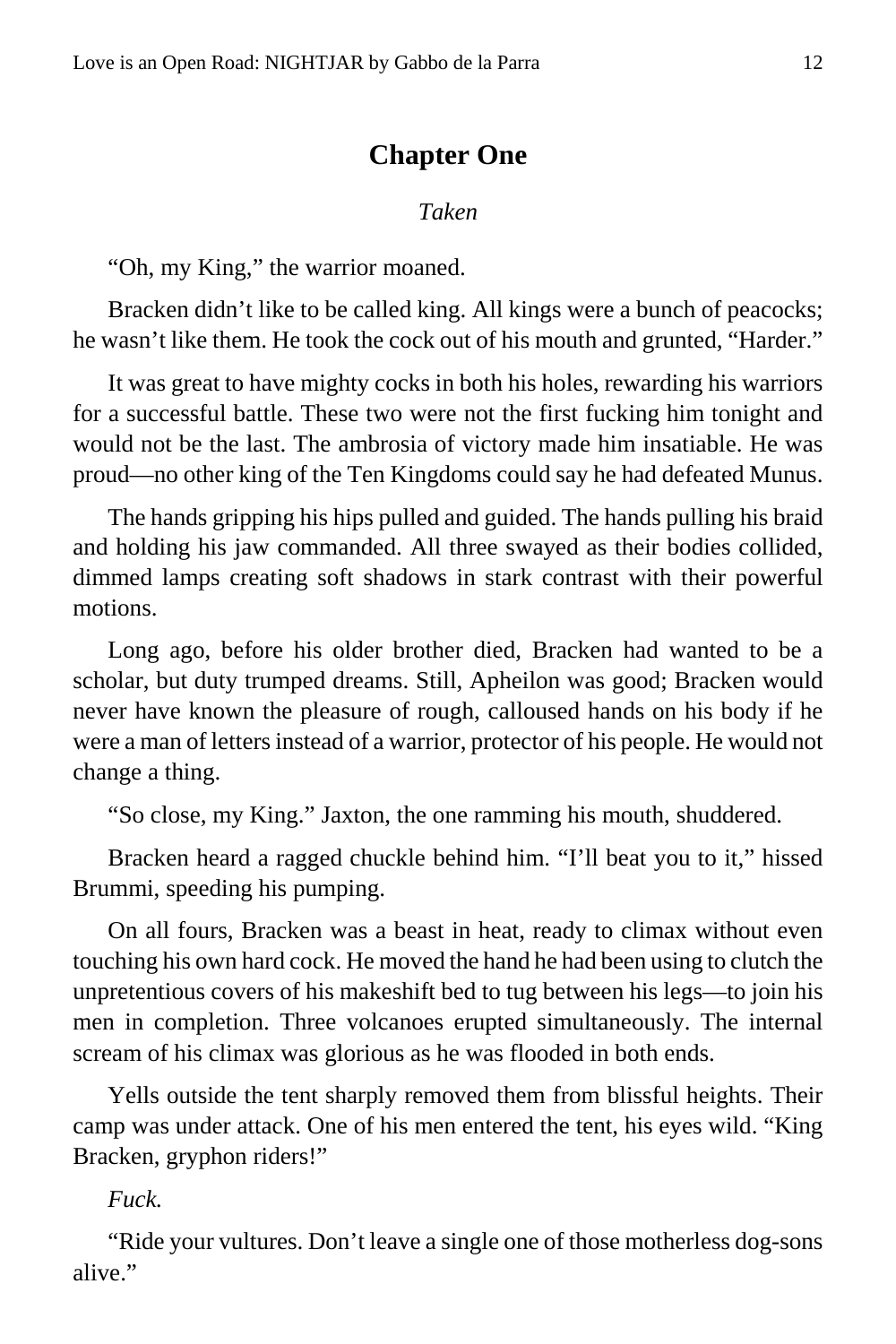Jaxton, Brummi, and Bracken jumped and scattered to grab weapons. Before the soldier could turn to leave the tent, a sword skewered him—his last sound a gurgled scream. They quickly picked up their long daggers; a tent wasn't a place to wield big swords like his Charos.

Their nudity wasn't a concern.

Ten enemies rushed in. Metal clashed. Bodies swirled.

Trained to fight in enclosed spaces like his low-ceiling tent, Bracken was surprised by the equal ability of his enemies. Their short swords didn't arch but worked laterally and horizontally. Still, enemy limbs were severed; blood gushed and stained. Bracken rolled to avoid a sharp edge coming at him, the coarse floor mats feeling strange against his bare skin. He almost hurt himself with the main post of the tent. Luckily, the weapon of one of the attackers got stuck in that same post, giving him the chance to stab the bastard in his armpit to disable him and finish him with a quick throat slash. The gash sprayed blood over him.

Bracken lost Brummi first. By the time Jaxton went down, Bracken was surrounded by three wickedly thin swords pointing at his neck. "Come quietly, Lakon. We have orders to take you alive. I don't like to disappoint my master."

Bracken growled but let his long dagger fall. Better to live and fight another day.

That resolution flung dangerously as he stepped out of his tent. His camp had been razed. Not ten paces from his tent, four enemies were lancing the last giant bearded vulture alive, Silvercall—his own mount. Slowly rising in the east, the first rays of the new day made her white feathers look almost golden as she lay dying.

They tied Bracken's hands and feet, then tossed him like a stinky bale on the lap of a rider. The gryphon jerked impatiently, eager to fly.

Shrieks and screeches accompanied the launching of a myriad gryphon riders. Bracken wondered how they had managed to come to their camp so quietly and surprise them.

They flew west toward the ocean, the taste of cum and blood on Bracken's tongue—the seed of fallen warriors silently dripping from his hole. His hard-on softened as the adrenaline left his body. Mourning and dread were not options… yet.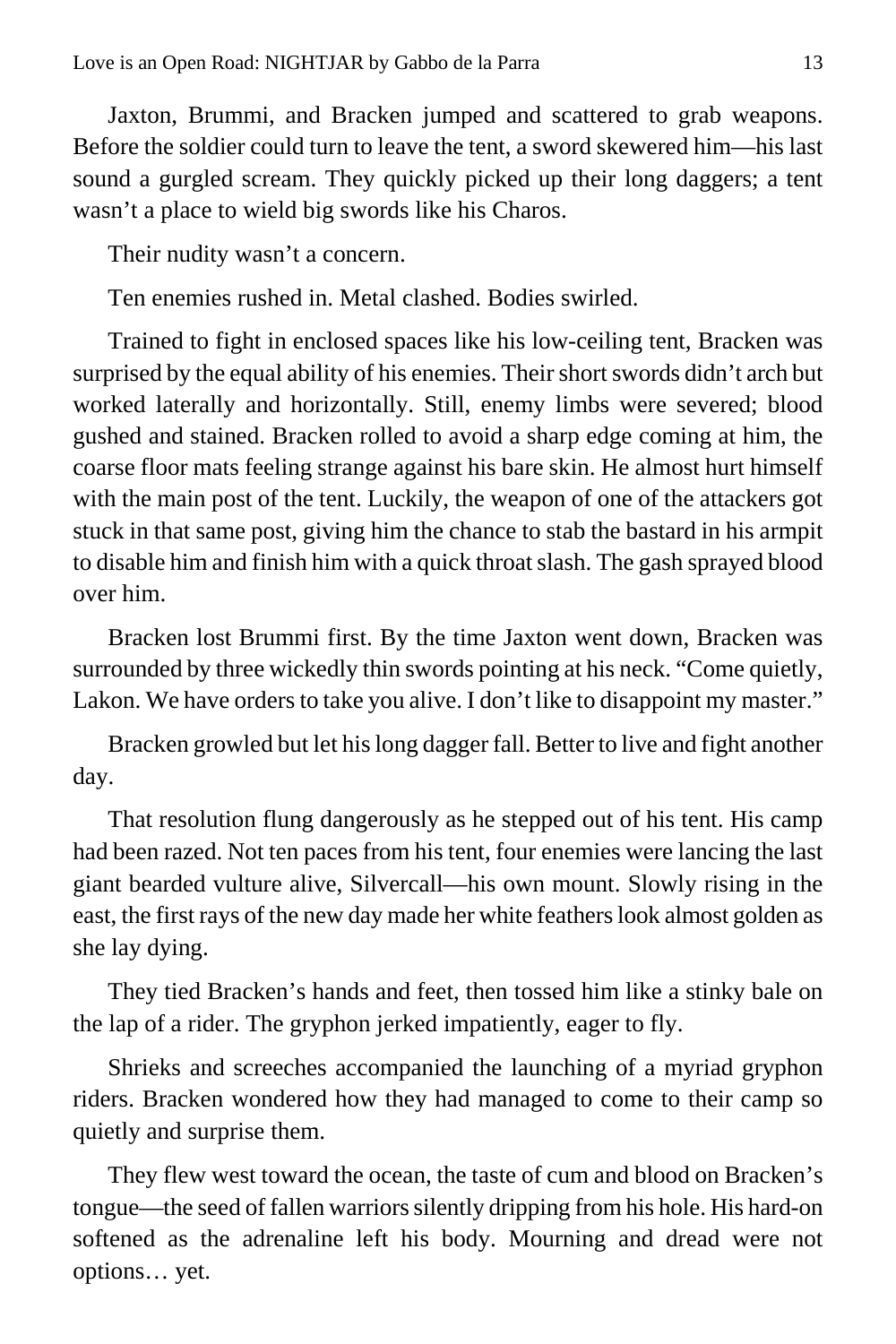Soon, potent wings sailed over Cummia, the islet where the Oracle of Apheilon resided. Only those strong enough to swim from the beach and brave the shark-infested stretch to reach the jagged shore surrounding the temple were worthy of an answer. Bracken had done it only once for his people.

#### *Perhaps if the vulhurs had been ready…*

No. Lakonians didn't dwell in "ifs." When they heard the music, they'd face it and dance.

His custodian's gryphon, and several more, alighted on a massive ship in the middle of the ocean. Bracken assumed the others continued to Munus. The sun was almost in its zenith; sweat made Bracken's eyes itch. Good thing his hair was still tightly braided. He was pushed to his feet and untied. Sailors started to fill the deck. Some looked interested, others like they had better things to do than watch what was about to happen. Whatever that was.

"Bracken the Lakon. Rider of Vultures. King of Lakoneh. Welcome to my ship." The voice should have been a whip, instead it sounded like rough fingers over his lips, prying them open. He heard the murmurs and noticed how those uninterested before were eager now.

Bracken turned to face the man. "Adder." He would not say his enemy's titles.

Adder tilted his head sideways; he smirked. "You would not acknowledge me as your equal?" He tsked and shook his head. "It will not change the outcome anyway."

"I'm your prisoner. We are not equals."

"You're still a king."

Bracken would still be a king after Adder bent him and fucked him in front of all his men, as was the custom with the vanquished. What would happen after that was a different matter. The shriek of a gryphon hardened Bracken. This fucker had killed his valiant men and their precious vultures, including his own Silvercall. He would take the humiliation for them. He would be claimed, but he was still bathed in the blood of his enemies.

Two soldiers grabbed his arms to guide him to Adder. Bracken shook them off. "I can go by myself."

Icy eyes appraised him. "Eager?" asked Adder, and the men on the deck cackled. He was in full battle gear. Two manservants started helping him to undress.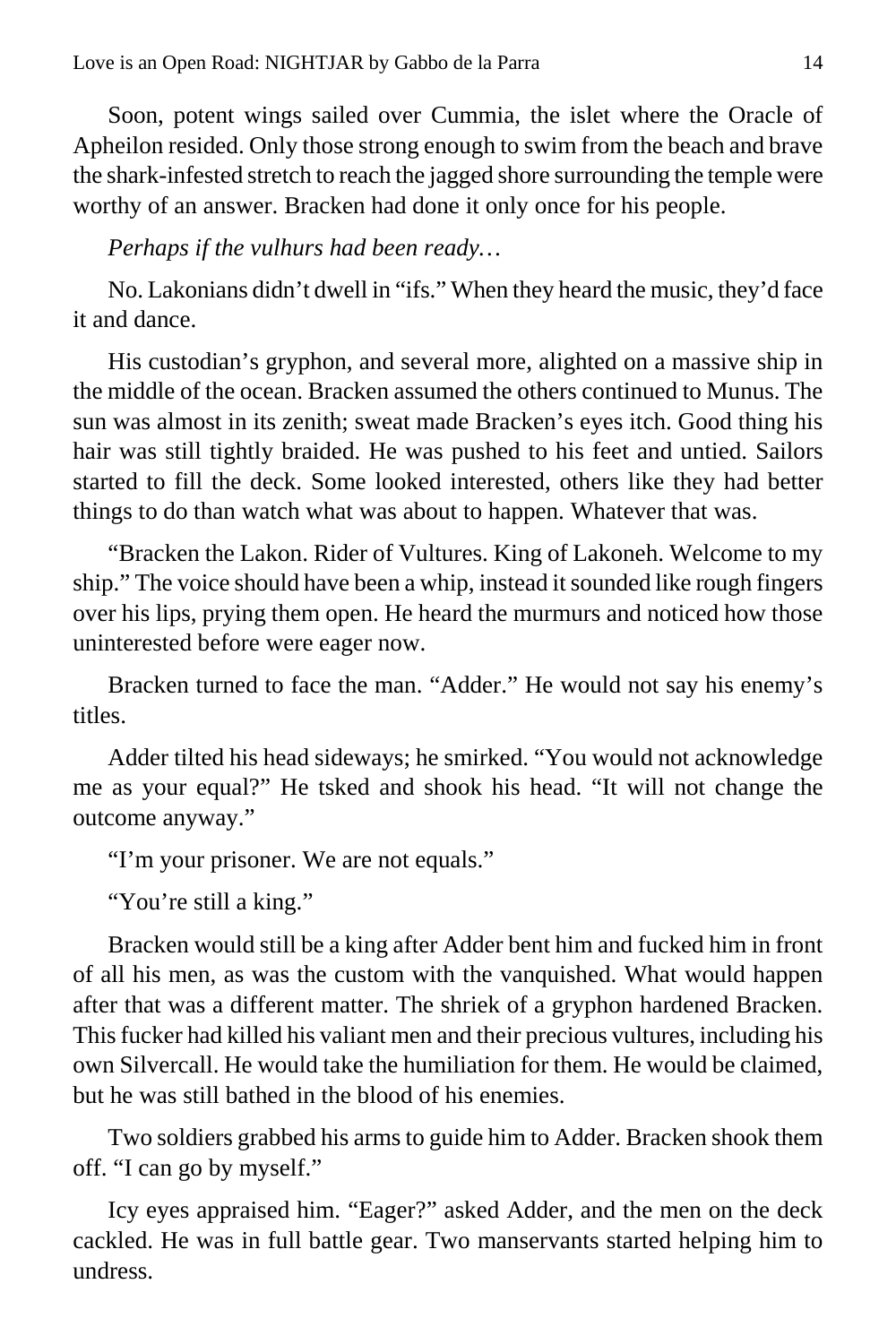"Why delay the inevitable? That's not the Lakonian way."

Forty paces later, Bracken stood in front of a naked, tall, and muscular Adder. His dark hair with faint whispers of silver enhanced the golden band adorned with three black diamonds over his brow. Bracken was shorter, but he didn't need to raise his head to look at those cunning, night eyes. Bracken had a lot more white in his hair, but they were not old men; it was the burden of royalty and ruling.

Adder's hard cock glistened in the midday blaze in its nest of night curls. Under other circumstances, Bracken would have appreciated length and girth and been excited about it. Same for the massive chest covered in delightful fur. Now it was pure duty, as many things had been in his life.

One of the manservants came with a pot of oil. Adder poured some over his cock, coating it. "Turn around and on your knees, King of Lakoneh."

"You will take me standing. If you force me to my knees your cock will pay for it."

These words gave pause to Adder—but fleetingly. If Bracken hadn't been staring him down he would not have seen it.

"As you wish," Adder said. A pinch of something Bracken couldn't decipher made the voice deeper, almost heady.

A big hand found Bracken's neck as soon as he gave his back to Adder. It caressed his Adam's apple, while the oil-coated cock breached him. Soon Bracken was flush against Adder's groin. It felt so fucking good he almost moaned. Almost. He didn't close his eyes in bliss either. He glared, making eye contact with every single man on that putrid deck.

But this dog-son, Adder, didn't batter Bracken like he was supposed to. He did it slowly, languidly, nearly savoring it. This wasn't the way. The heat, the slowness, the hand caressing his throat, the fingers playing with his pubic hair, all conspired to unhinge Bracken. It was hard to resist; it was hard not to push back and impale himself on his enemy's wonderful cock.

"You're going to embarrass yourself," Adder whispered playfully in Bracken's ear.

"Damn you."

```
"Beg me to stop."
```
"No."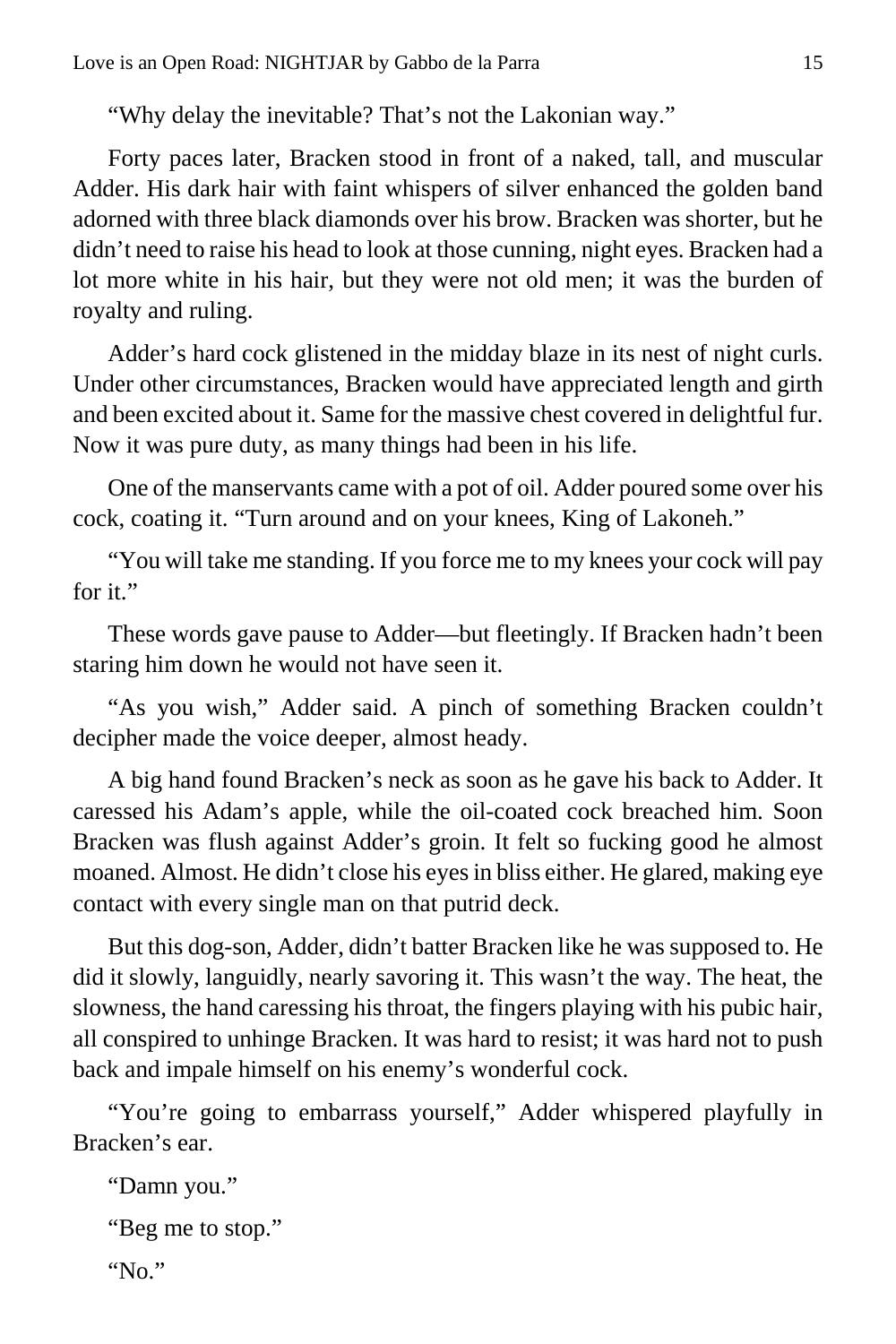"You're enjoying this, aren't you?"

"No."

Adder was whispering, while Bracken was answering back loudly. Surely the men around them thought Bracken was saying "no" out of fear or due to the humiliation of being vanquished. Adder grabbed Bracken's cock and tugged.

"No."

"I'm going to get you hard and make you come."

"NO. That is not the way, and you know it!"

"Do I look like a give a fuck about *the way*?"

"Adder, stop," Bracken sighed.

"Beg, so my men can hear you."

"Adder, King of Munus, Beloved of Erin, Master of Gryphons, please stop," Bracken said loudly. The only thing making it a plea was the word "please." Everything else sounded like a command—or an insult. He knew Adder would not stop, but Bracken couldn't bring himself to beg like a weakling. He would rather swallow his tongue to defuse his unhelpful libido.

"That's a good king." Adder pulled Bracken's braid down, making his taut, wired body arch.

After three powerful thrusts, Adder came with a war cry that had his men cheering.

Bracken expected to be tossed toward the soldiers approaching them as Adder's cock vacated him.

But Adder surprised him; he turned Bracken around and touched his brow with Bracken's. They stood like that for several heartbeats. When they separated, he said to his men, "Bathe and clothe him. He and I will have a meal after that in the deckhouse."

Bracken was taken below deck, where soldiers—not manservants—attended him. They let him soak his sore muscles in a wooden tub filled with warm water for a while. He was scrubbed and perfumed and given a rich burgundy tunic, a belt made of golden circular plates, and soft sandals that felt like pristine clouds. He didn't let them unbraid his hair. Hair could be untied when you were done battling; Bracken didn't think he was done yet.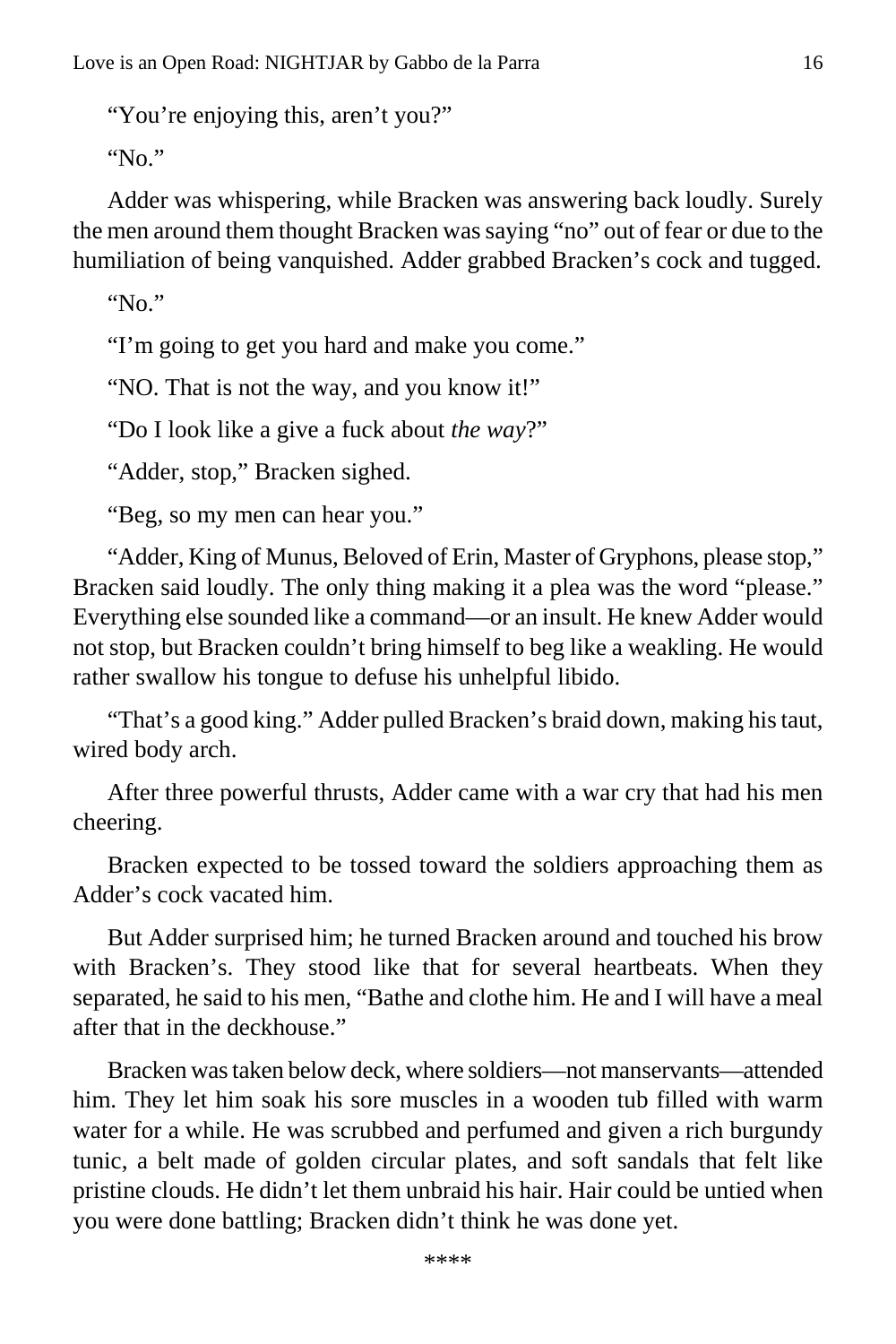#### **Chapter Two**

#### *Favorite*

<span id="page-16-0"></span>"What in the name of Erin was that?"

"I don't know." Adder ran a hand through his hair. He paced around the deckhouse.

"You didn't break him," said Renan, surlier than usual.

"I didn't feel like breaking him."

"You know he's a fucking trophy not a pet, right?"

"I'm aware of that, Great Counselor." Adder gave his best friend and second in command a nasty look. "I just couldn't."

"You have twelve Kept, five War Trophies and seven Offerings. I've never seen you hesitate to break a War Trophy. Or an Offering for that matter." Renan made that weird sound that was supposed to be a chuckle. Most people cringed when his friend made that sound.

"How do you want me to explain to you something I, myself, cannot begin to grasp?"

"You weren't just unable to break him, now you're having a meal with him! He's supposed to be under lock until we reach the palace!"

"What is he going to do, Renan? Fling himself into the ocean? He knows he is a trophy, and he has honor."

"I don't know. His reputation says he is wicked in battle."

"By losing her king, Lakoneh has learned her lesson. The battle is over; Munus won."

Renan's hand rested on Adder's shoulder. "Are you sure you won?"

A knock on the door saved Adder from having to deal with that question. He didn't have a clear answer for it, and that was disturbing.

Renan went to open the door and, with an obnoxious flourish, gestured Bracken inside. "King Bracken."

Adder caught the minute flinch at the word "king." He moved to the table and started fixing a plate for Bracken. The silence made him turn back toward the two men. "What's going on?"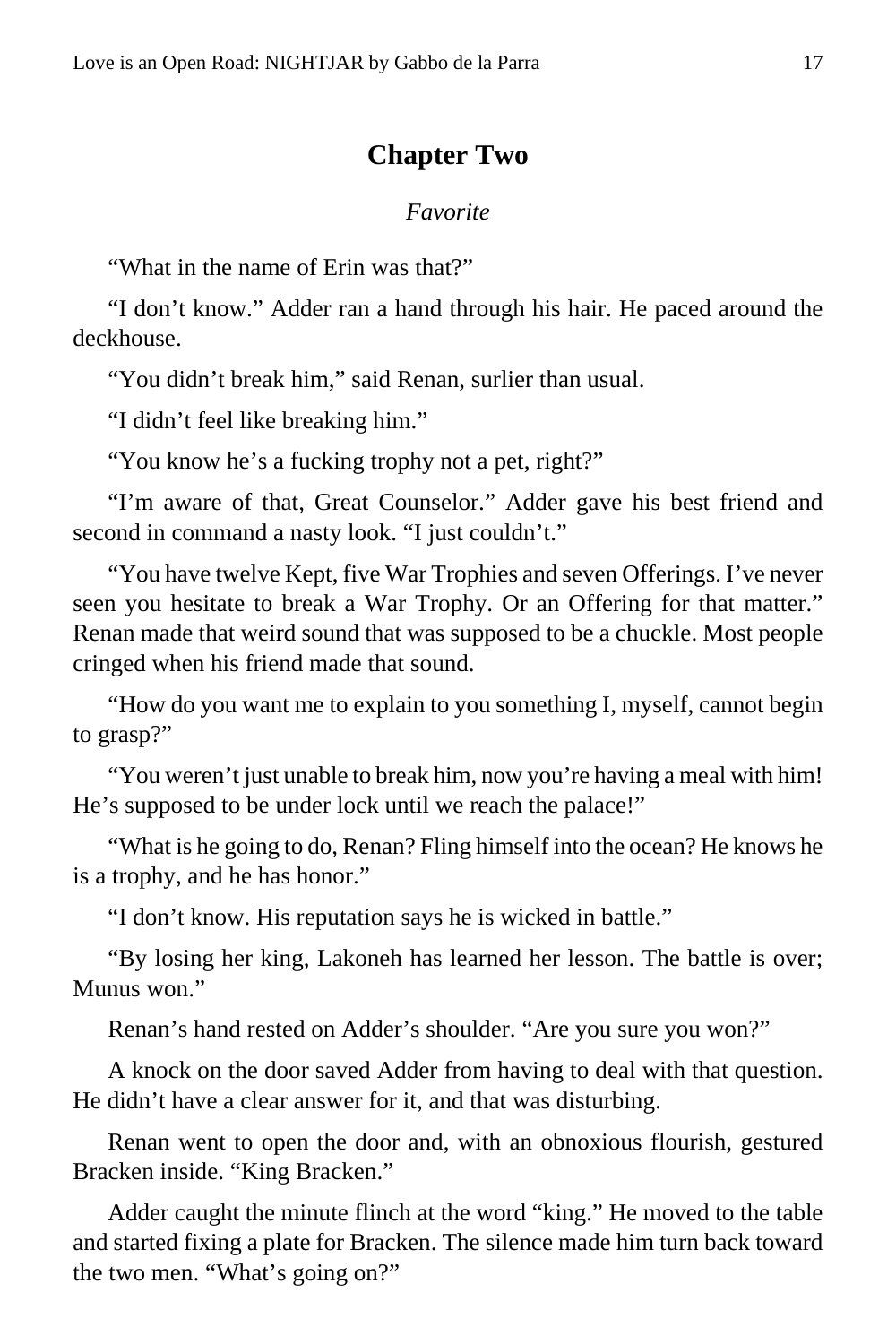"I'm trying to gauge if he has a weapon. There's nothing under his tunic, but…"

Adder didn't roll his eyes, but he thought about it. He addressed Bracken, "You're going to behave, right?"

Bracken gave a withering look to Renan before answering. "You claimed me in front of your men. I'm your property now. I know my place." And just when Adder thought he was done, Bracken added, "Besides, if I wanted to do something dishonorable, as long as my hands are free I don't need a weapon…"

What a wonderful contradiction Bracken the Lakon was. "You see, Great Counselor? He's going to behave."

"That's not what he said," Renan sputtered as if someone had hit him with a flying chamber pot.

"I'd like some privacy now." Adder dismissed Renan with a wink.

His friend left, closing the door quietly but with a droning muttering that was a lot worse than a slamming door.

"Here." Adder offered Bracken the plate he had been serving.

"Where are your manservants?"

"There are no manservants on this ship. The two men you saw helping me undress are punished soldiers. They did something very stupid and cannot wear the colors of Munus for two moons."

Bracken shook his head. "You're a cruel man. The colors of his people are sacred to a warrior."

"You'd rather have them lashed."

"I don't know what they did, so I cannot rule on their sentence, but two moons without the colors of your country is cruelty."

Adder sprang, like the viper that gave him his name, and grabbed Bracken by the jaw with one hand, squeezing it. "You think I'm cruel?"

Bracken narrowed his eyes and closed his fists, but didn't move to free himself. "I'm undecided," he growled between his teeth.

Adder's hand snapped open. "That you are."

This king of Lakoneh was going to drive him crazy. All the control he had shown while being claimed, when it was obvious that he was enjoying it, had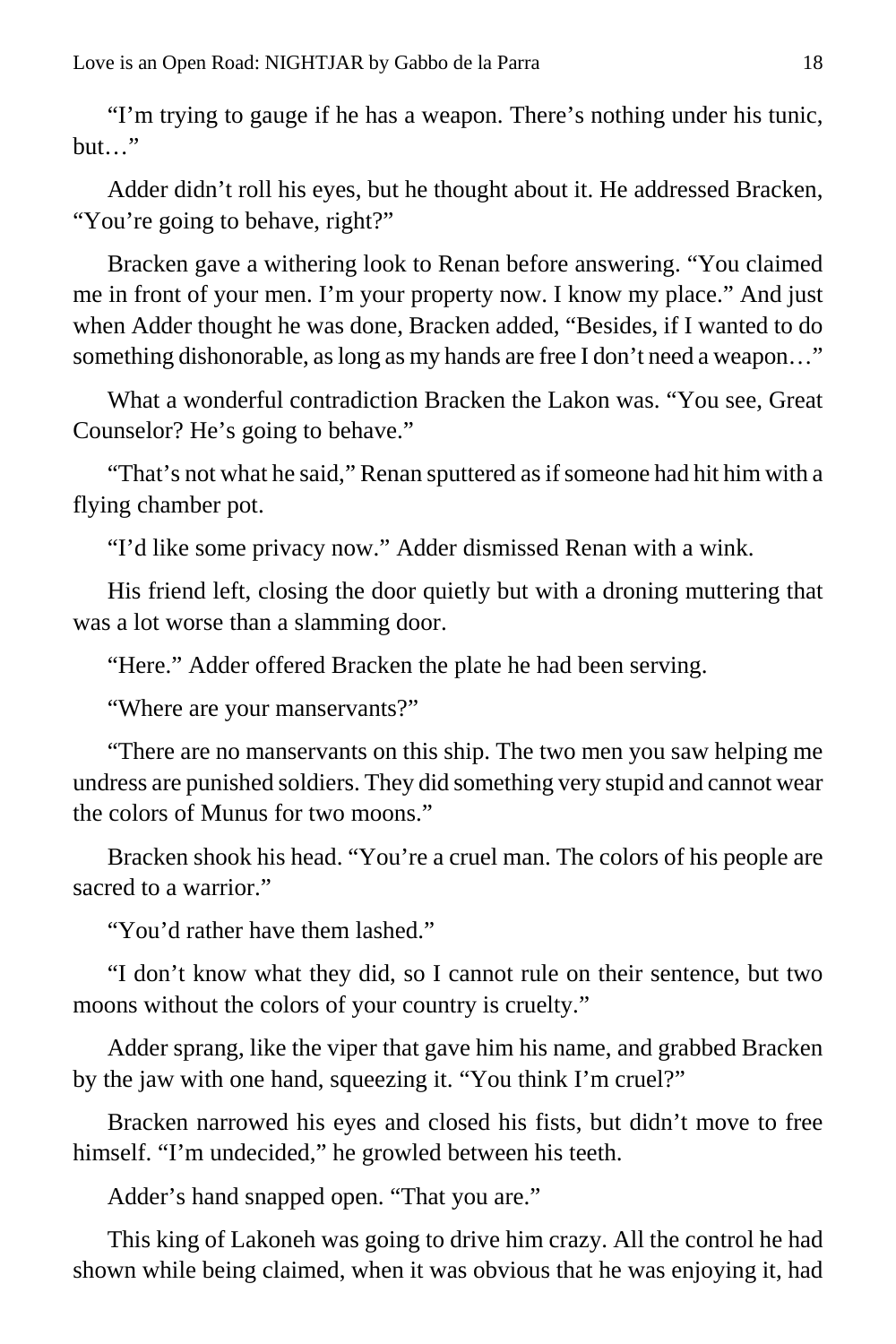turned Adder's fury into scorching lust. Not the kind of lust easily sated with conquering your partner, but the one that needed slow methodical determination to subjugate, to own, to possess. Adder wanted to see Bracken writhing, overwhelmed with pleasure. He wanted to shatter those walls that weren't fear but discipline. Yes, Adder had bent other men, and they had shown restraint, but because the action was alien to them and it was their duty to grit their teeth and take it. This rider of vultures was something Adder hadn't encountered before.

"Why do you look at me like that?"

Bracken might know the situation, but he wasn't going to stop being a king easily, and that was fine with Adder.

"How am I looking at you?"

"You seem inclined to open my head and examine my brain."

Adder tilted his head and stared into those ghostly eyes. Bracken's eyes were like a cloudless summer sky when the sun was at its highest, so light they were almost colorless, and his tanned skin made them more haunting by contrast. He walked to the door without answering and opened it. He yelled, "Raise anchor. We're going home."

The men cried, "Adder," in response.

Returning to the table, Adder started to fix his own plate. He felt Bracken's eyes following and studying him. He sat. "Let's eat. My palace will be a better place for examinations."

"If you say so, Beloved of Erin."

"You know, you say those words as if it is an insult. Don't you worship the goddess?"

Bracken looked at Adder as if he had sprouted another head. "Of course I do. She's the goddess of the land, the queen of the waters, mother of gryphons and vultures and all nature. She and Apheilon are everything, the balance, day and night, life and death."

"You're reciting like a scholar not a believer."

"And you said the examinations were going to happen at your palace." Bracken grinned cheekily. This made his features soften, but not in a weak way. It made them look almost divine, as if he were a statue of Apheilon come to life.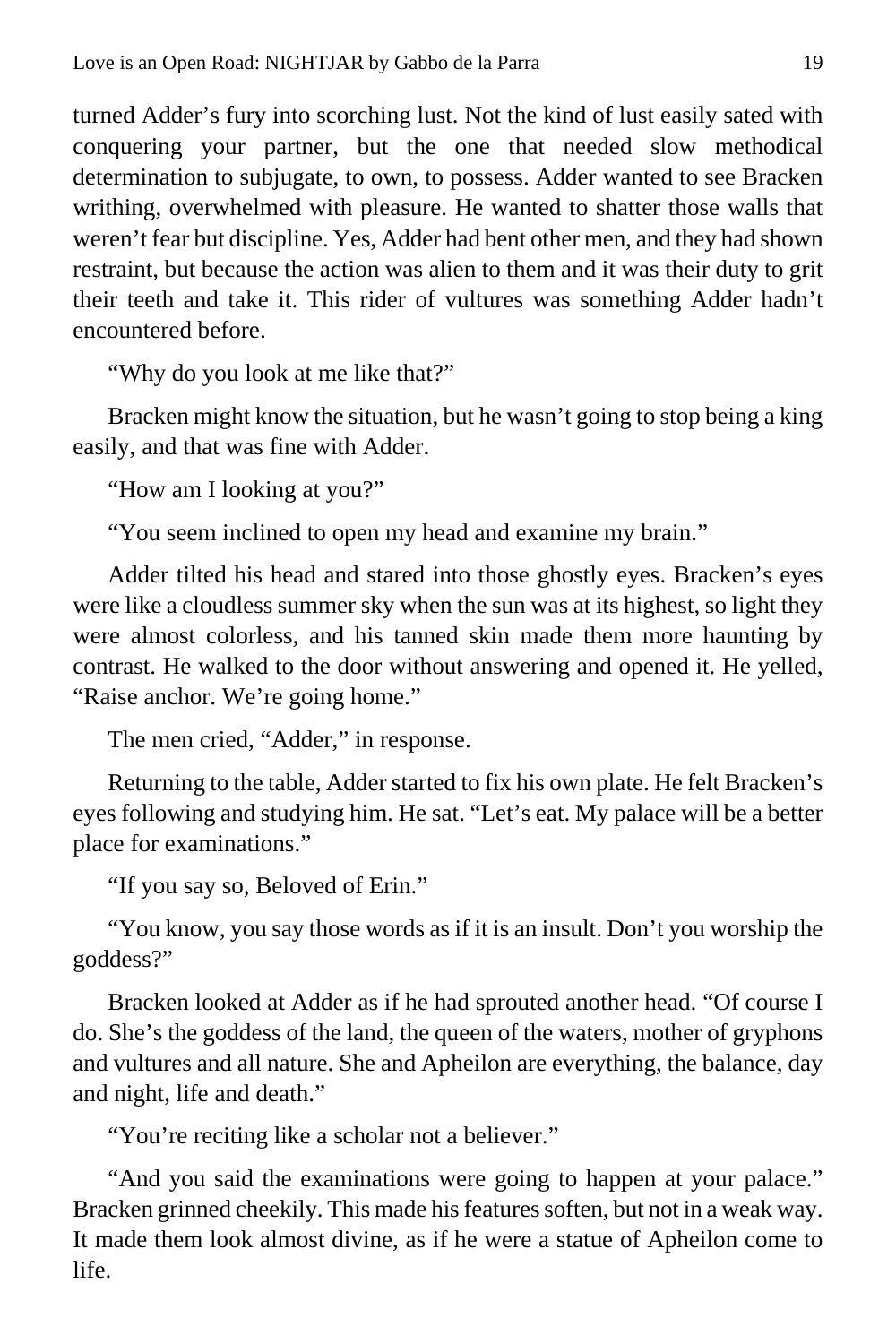"You're right. Let's finish the meal and go outside for some fresh air."

They didn't speak another word until done. Adder stood and gestured toward the door. Outside two gryphons were grooming each other under the vigilant eye of their riders. One of the punished soldiers vigorously dried Adroit, Adder's gryphon, who apparently had decided to take a dive and procure his own meal from the ocean. Now and then, Adroit would poke him with his beak, as if aware of the man's sins.

"I thought they would be noisier," Bracken commented as they moved fore.

This surprised Adder since he had expected a silent Bracken for the rest of the journey. Still, he answered with his own question. "Are your vultures noisy animals?"

"No."

"Then what made you think gryphons would be so?"

"I haven't been around them much, but the ones I recall were a loud bunch."

"They were either untrained or sick."

" $Oh$ "

They stopped at arm's length from Adroit. The gryphon moved his head forward so Adder could pet him. Adder did it absentmindedly, mostly gauging Bracken's reactions. Those magnificent eyes softened as Bracken heard the soft murmurs Adroit was making while petted. "You can touch him," Adder offered.

Bracken narrowed his eyes and his features turned murderous. "Your men killed my vulture."

Before he could censor his mouth, Adder said softly, "I'm sorry."

"Are you?"

The words hadn't been quiet, and the two riders close to them stared. "Do not question me, Lakon," Adder said angrily, more for the benefit of his men than from actual ire. Adroit looked at him quizzically, thanks to his tone.

"That's what I thought."

It had come out under Bracken's breath, but Adder heard it nonetheless.

This was not what Adder had intended. He gestured toward starboard. They propped their elbows on the rails as they reached the bulwark. The silhouette of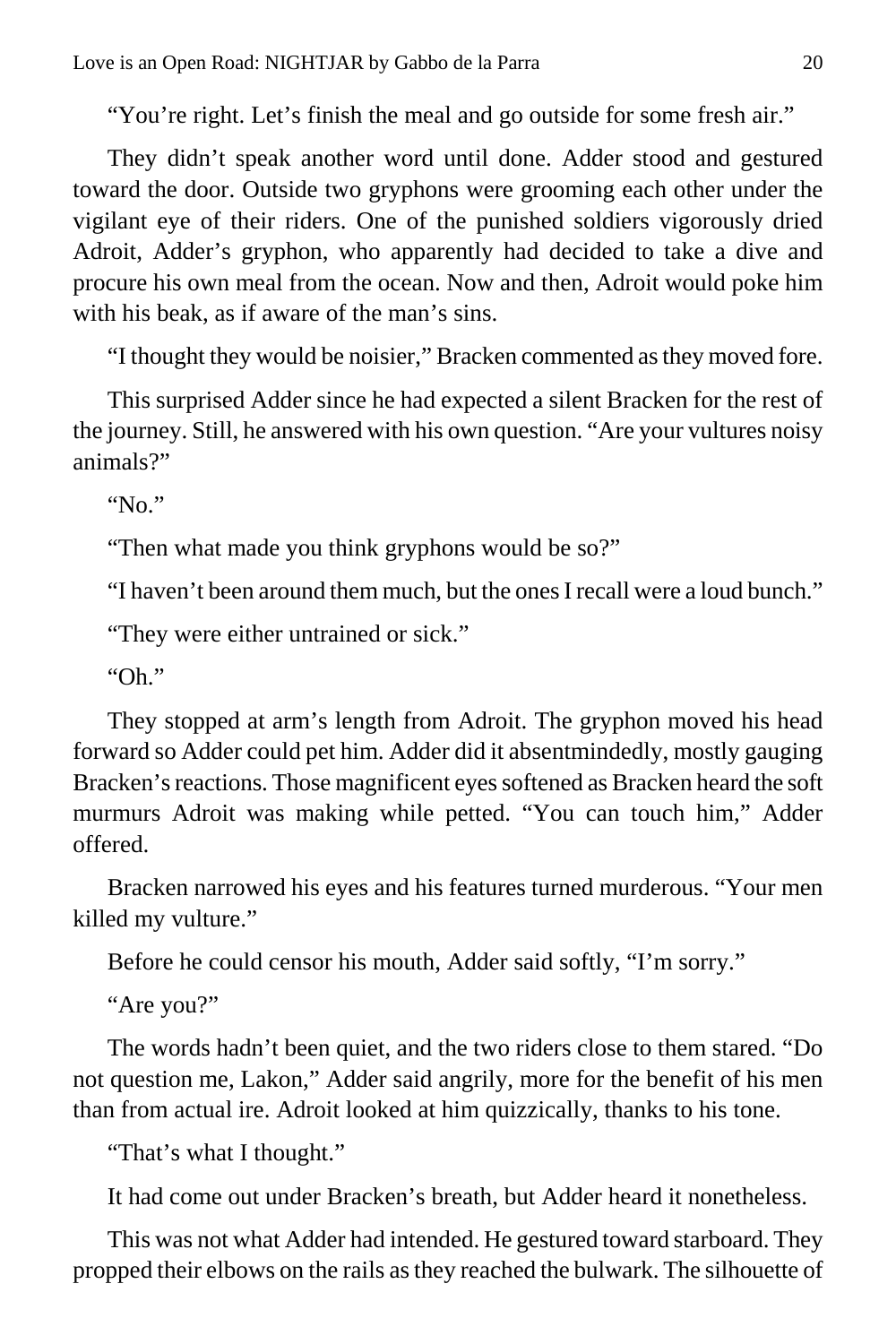Busar was a faint interruption of the horizon; soon the engulfing twilight would make it disappear. Adder had been in the yearly summit of the Five Ocean Kingdoms in Gikid. It moved from island to island every year, and in two years it would be back to Munus, where Adder would have to deal with the other four kings and the thousand people each used as retinue. Why couldn't they be like him, who traveled only with Renan and a team of the Royal Guard to such events?

"Which Ocean Kingdom is that? We are not moving toward it, so it's not Munus," Bracken asked quietly, his gaze toward the darkening waters.

"It's Busar."

"I went there my first year as king. The wedding of their Crowned Prince to one of the princes of the other islands. The kingdom of Zigag, if I'm not mistaken."

"I don't remember that wedding."

"You weren't king yet. Your father was bedridden. I think no one from Munus was there."

Adder chuckled. "I'm older than you, but you were king before me."

"Destiny has no favorites, only victims," Bracken said in a convinced tone.

Adder exhaled softly as the night neared. "We were not born to be kings."

"And yet, here we are."

\*\*\*\*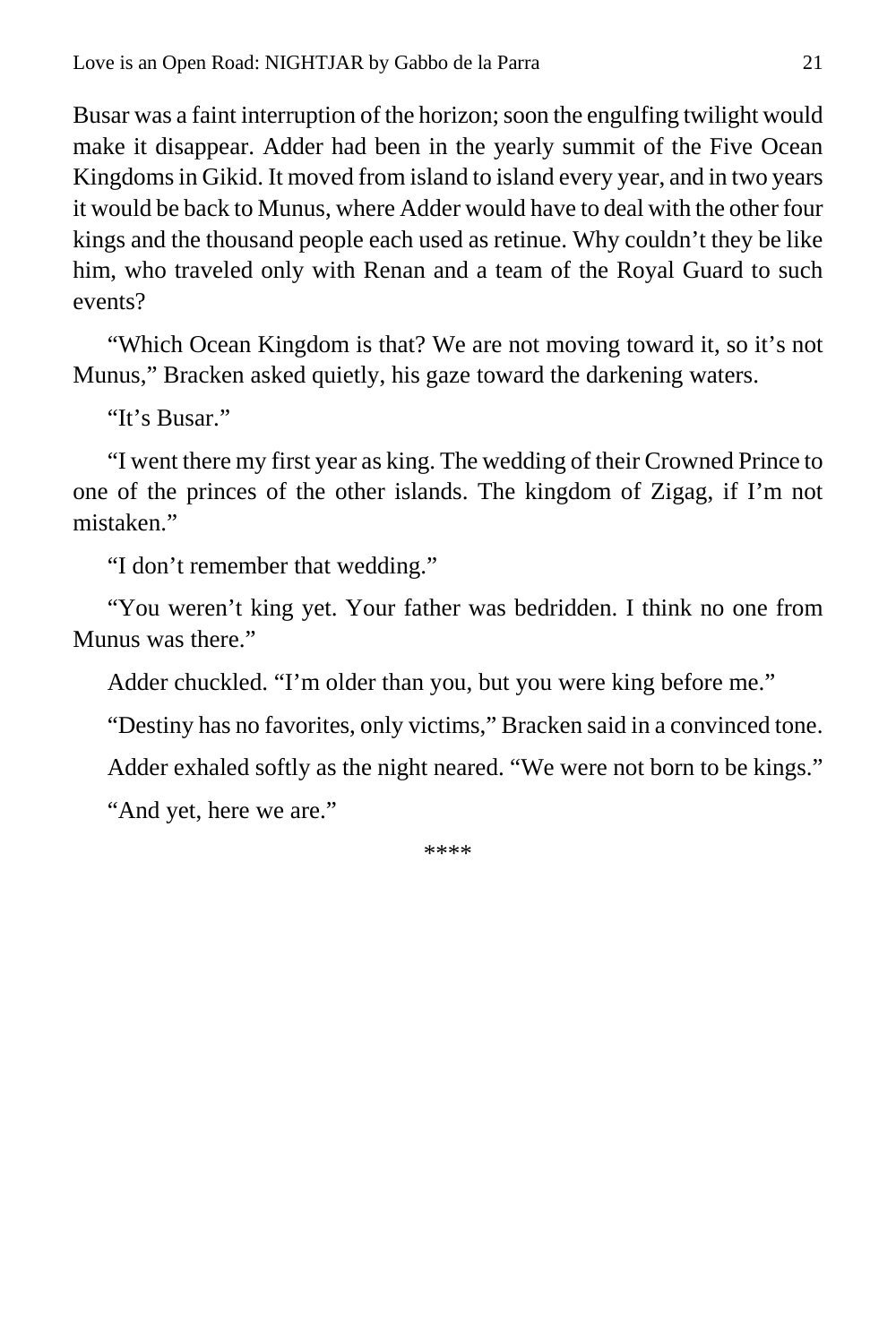#### **Chapter Three**

#### *Kept*

<span id="page-21-0"></span>Bracken slept alone in an unlocked cabin. His body simply decided that it was best to sleep instead of being awake and alert when his situation was already clear. He had been claimed by Adder as War Trophy and thus bound by honor to accept this man's ruling over him. He would be a Kept, and that was that. There were no Kept in Lakoneh; Bracken didn't leave enemies alive to become his pets. That was the Lakonian way: give your enemy a just death. Still, accepting your destiny was also honorable.

The loud dealings of mooring awoke Bracken. The entire ship was a blur of activity as he stepped onto the deck. Sails were folded, men yelled, gryphons flew in all directions. He stood out of the way, admiring and absorbing everything. Perhaps this would be his life now since Adder traveled a lot and might take a Kept with him for entertaining. Bracken wondered how many Kept Adder had.

The peace between the five Ocean Kingdoms and the five Land Kingdoms was relative at best and maintained with constant skirmishes. Big battles, like the one he thought he had won only to lose his men afterward, were rare but inevitable in an area where any slight could be considered a war declaration. To Bracken's knowledge, a king would only have high-ranking enemy officers, princes, or another king as Kept. Adder had subjugated the Land Kingdom of Vurgeg, Lakoneh's north neighbor, three years ago, but their king hadn't been at battle. Now Vurgeg was vassal to Munus, and all other kingdoms were trying to be extremely nice with the most powerful Ocean Kingdom. Bracken had had an honorable motive for war, so if this was the outcome, he welcomed it with acceptance in his heart.

Adder walked toward him with a friendly face. Like there was a reason for them to be friends. Although, Bracken felt uncharacteristically confused by the way things had unfolded between them the previous day. His body had taken away the option to think about it last night. Now it was Adder's presence.

"Morning. We're going to Gryphonire."

"I've never ridden a gryphon," Bracken said, unapologetic.

"I'm riding you." Adder smirked.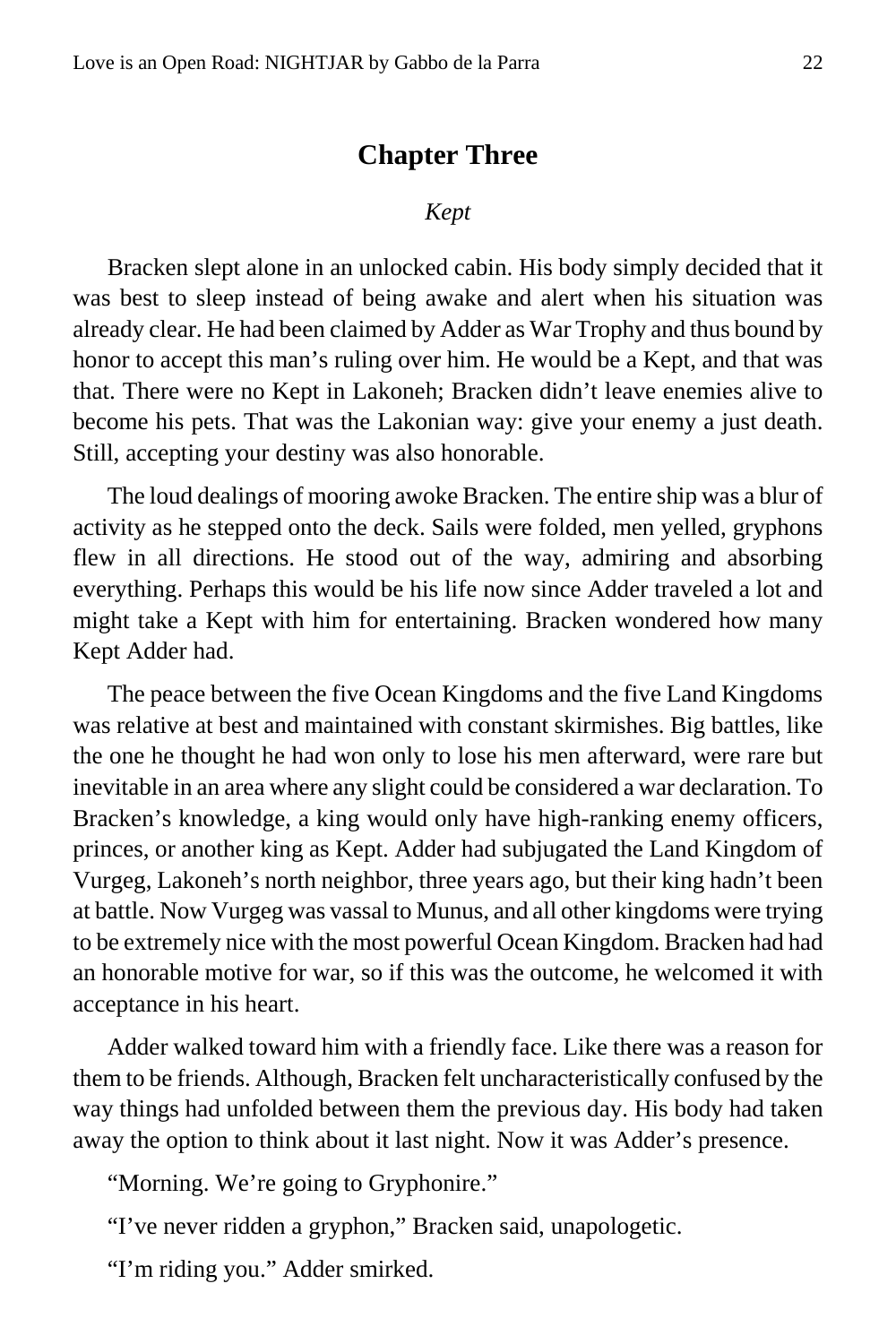#### *Sure you will.*

Bracken didn't answer, just kept his face blank. A soldier came with Adroit. Her saddle was a rich thing of luminous leather and gold adornments. Adder climbed easily since he only wore light armor. The way his powerful lightly haired thighs held him in place made Bracken think of the ruthless battering that never took place.

Adder extended a hand. "Come"

Clasping Adder's wrist, Bracken put a foot on the stirrup and was pulled upward. It was wrong the way his body reacted as he sat between pommel and groin. Almost the same position he had been in when Adder claimed him.

Reins in one hand, Adder pulled Bracken flush to his chest; the plates of his cuirass reminded Bracken this wasn't supposed to be enjoyable. He whispered in Bracken's ear, "Ready?"

The soft blow was a malign caress. Bracken couldn't help an involuntary shiver. This angered him. He growled, "The Lakon is always ready."

"We'll see. Home, Adroit!" Adder ordered with a pull to the reins.

Adroit launched herself upward almost vertically, something vultures didn't do. The gryphon did several circles, making the enormous ship look smaller and smaller, then headed south across the island.

"Why to Gryphonire and not to the city palace?" Bracken asked just to shake his mind away from memories of Silvercall and the nuisance of Adder's body pressed against his.

"Two reasons. I want to see my son after a week away from him and my true bed is at Gryphonire."

#### *And his fuck toys need to be close to his bed.*

Beyond the large fortified capital city of Munus, Varvarar, they flew over gentle green slopes and hills, grazed by all manner of bovidae. Extensive grain and produce farms colored the plains. Bracken knew of the rich metal mines toward the northern end of the island. These things made the people of Munus not just healthy and prosperous but eager to expand their power. Under normal circumstances Lakoneh would not envy Munus's wealth, but things had been hard last winter. It all led to Bracken being on the back of a gryphon with his traitorous body relishing Adder's harsh embrace during the entire two hundred and fifteen *mileh* flight. An hour of sensual torment.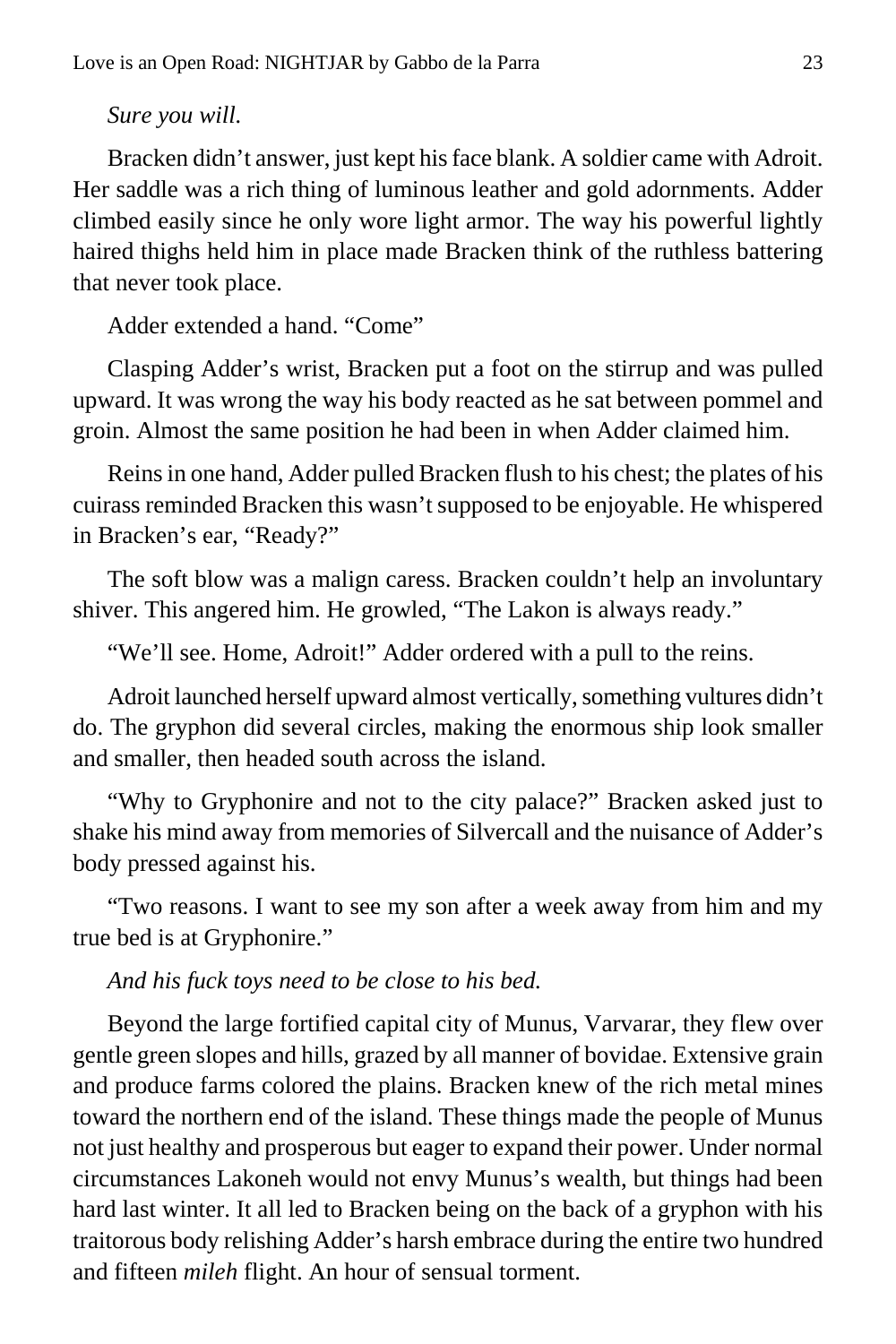Gryphonire was a tall rock formation in the middle of a solitary, shallow bay and only accessible by wings. One thing was to hear about it and another to see it with your own eyes. A formidable complex confidently lay on top, blinding in its splendor of long, white-marbled columns and walls, crowned with red-tiled roofs. Bracken was awestruck.

Adder must have sensed it in Bracken's body language because he murmured, full of himself, "Impressive, huh?"

A childish part of him, the one that had been climbing inside him irreverently and steadily since Bracken mounted the gryphon, wanted to say, "Meh." But the honorable adult, the respectful adult said, "Very much."

"I'm glad you like it."

These words didn't make any sense. Why would Adder care what Bracken thought of his nest palace? The way he spoke, the way he tilted his head to observe Bracken was pure nonsense; it made Bracken uneasy.

Bracken wasn't keen on uneasiness.

Gryphons and their riders came and went from the many terraces jutting from the monumental grey rock. They alighted on the one closest to the complex and dismounted. A muscular red-haired man and a boy that looked like a small version of Adder came to greet them, along with guards and servants to handle Adroit. The boy jumped into Adder's arms, exclaiming, "Abba, I missed you so much!"

Adder kissed the boy's face many times while ruffling his hair. The boy giggled, content. "I missed you too, son." Adder squeezed the boy with his powerful arms. "A lot." He turned to the redhead with a nod. "Selleck."

"My King," said Selleck with a reverent bow.

"This is your new charge, Bracken the Lakon. Rider of Vultures. King of Lakoneh," Adder informed Selleck, pointing at Bracken with a swift jaw movement.

"King Bracken." Selleck bowed again.

Bracken nodded politely.

"Lakon, meet the Overseer of the Kept." Then the boy elbowed Adder. This made Adder chuckle. "And this is my son, Prince Deron."

"Hello!" said Deron with all the enthusiasm of a whirlwind.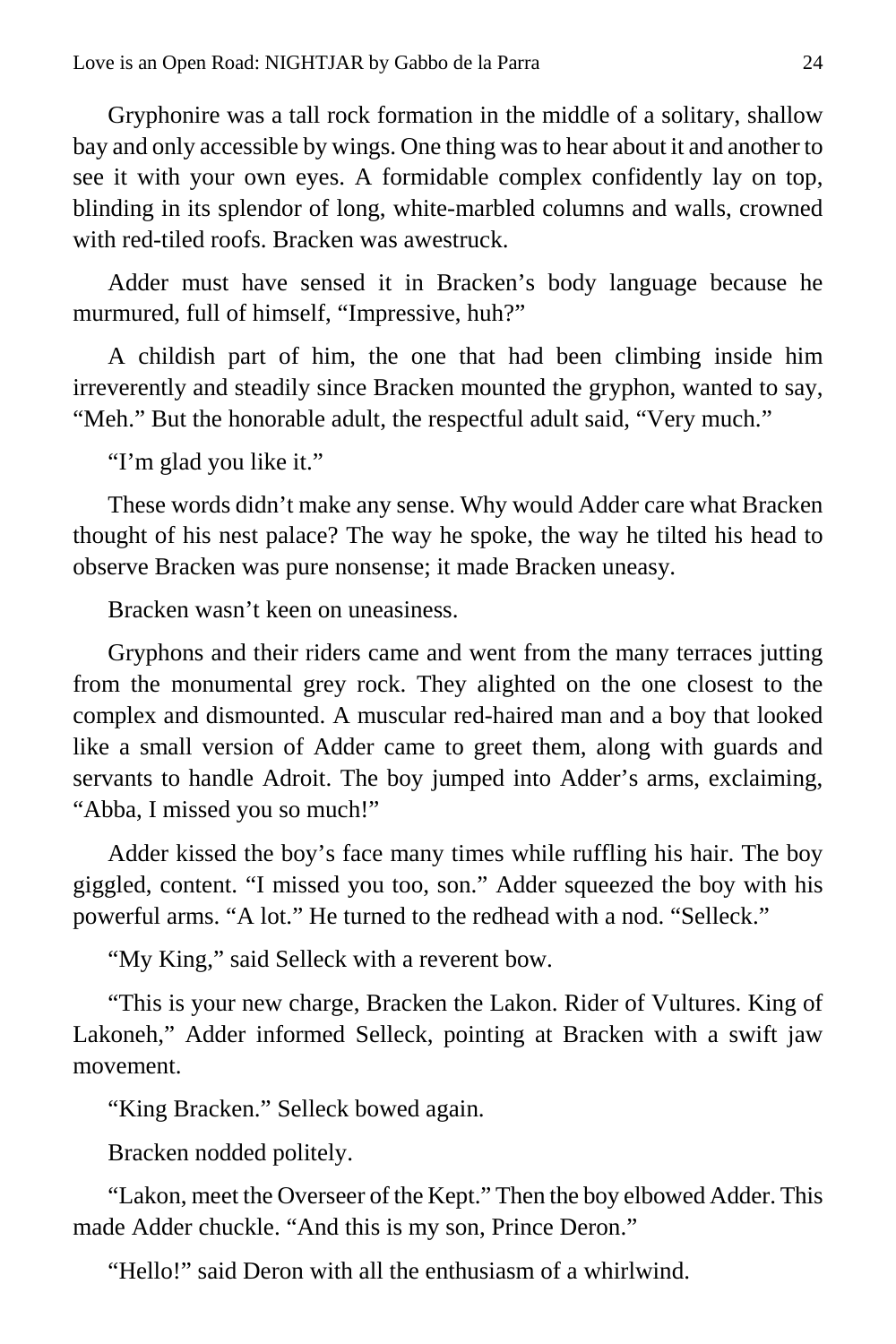"Nice to meet you, Prince Deron," Bracken offered as he lightly bowed.

"Selleck, I want the Lakon in my chambers after the evening meal. You two are dismissed." Adder stood there with a stony demeanor, completely at odds with everything he had done until that moment.

"Yes, sire. Please follow me, King Bracken."

Bracken followed Selleck, a bit miffed. Before they exited the terrace, he looked back and caught Adder staring at him with his head a little tilted and his brow furrowed as Deron talked to him animatedly.

#### *It seems I am not alone in my confusion.*

They moved through ample rock tunnels to emerge on the beautiful complex's central courtyard. Men and women went about their daily activities, the calling of gryphons now and then interrupting the natural human bustle. They wound between columnar corridors of white marble adorned with giant vases of precious metals. A standing man could easily fit in any of these odd vases. Perhaps that was their actual purpose.

Selleck stopped in front of a huge, darkwood door. Intricate battle scenes lined it. There were no soldiers guarding it. "Here we are. This is the residence of the Kept." He pushed the door.

The place was not what Bracken had been expecting. It looked like the monstrous love child of an inn and a gymnasium. Exercise equipment, game tables, and huge canopy beds with colorful drapes. The walls were pink and red; Bracken had never seen pink walls, not even in whorehouses.

At the other end of the strange room, a full pool glittered. A pool where something unpleasant was happening.

"He doesn't look like he's enjoying it." Bracken eyed Selleck narrowly. Why wasn't he stopping the two men forcing a younger one?

"I don't think you are supposed to enjoy it. Penetration hurts."

"Experience?"

"And a most hurtful one." Selleck shook his head. "Don't worry, if they get too rough with him I'll stop them, and if they hurt the boy more than needed, I'll punish them."

"Magnanimous."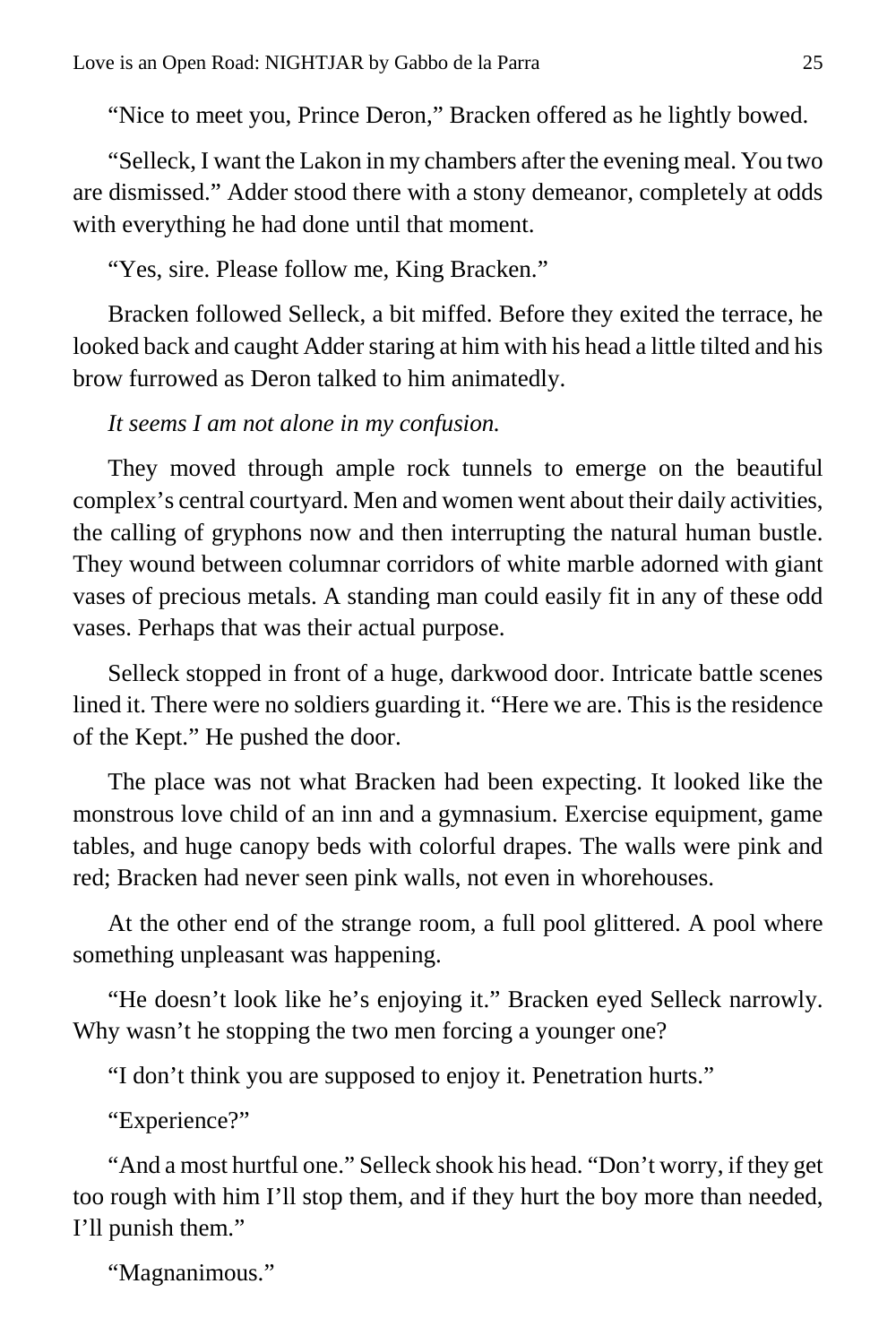"Oh, shut up." Selleck grabbed Bracken's upper arm and guided him forward. "Don't let this moment disturb you. Those are two War Trophies making an Offering pay for a prank." Selleck must have seen Bracken's confusion written all over his face because he explained, "Offerings are sons of wealthy families offered for a boon or to ingratiate themselves with our king. Seven Offerings and five War Trophies share this space—well, now six with you, King Bracken.

"Those Offerings are little demon pests that gang up on the War Trophies. Obviously they must do it singling one at a time, and this leads to each group trying to one-up the other constantly." Selleck kept moving Bracken toward the left side of the hall. "Last week the seven Offerings gangbanged one of the War Trophies. He was not happy all covered in semen at the end."

"And King Adder approves these antics?"

Selleck's face became serious abruptly. "Our King doesn't care much for the Kept. He uses them once or twice when they arrive and then forgets about them. After a few years he sends the War Trophies as chiefs of distant out-ofthe-way barracks. The Offerings might become ambassadors or administrative officers somewhere. You're the first actual king he has. I know his father had the King of Doriar, but I'd need to go to the archives to find out what was done with him." Selleck seemed genuinely apologetic.

Doriar was the southernmost kingdom of the five Land Kingdoms. Bracken remembered that story of the King of Doriar becoming a Kept from when he was a child.

"This is why the Lakon doesn't have Kept," Bracken said under his breath, as a glare caught his attention. It was a glittering gold statue of Apheilon, on a pedestal between red columns. Bracken ate the twenty paces swiftly and went to one knee reverently. "Father, bless my people and give wisdom to Idared to guide them until my nephew, Fern, can rule as my successor." He then recited the old prayers. He stood up when he finished.

"Why don't you have a son, King Bracken?" Selleck asked, clearly interested.

"I don't have use for women. I prefer men. The son of my sister Laelia is my heir. Idared, his father, is my first general. His parents will be good regents until Fern is sixteen."

"King Adder is the same way, but he paid a woman handsomely to carry his child. Of course we had her under lock for a year before he impregnated her just to be sure." Selleck chuckled.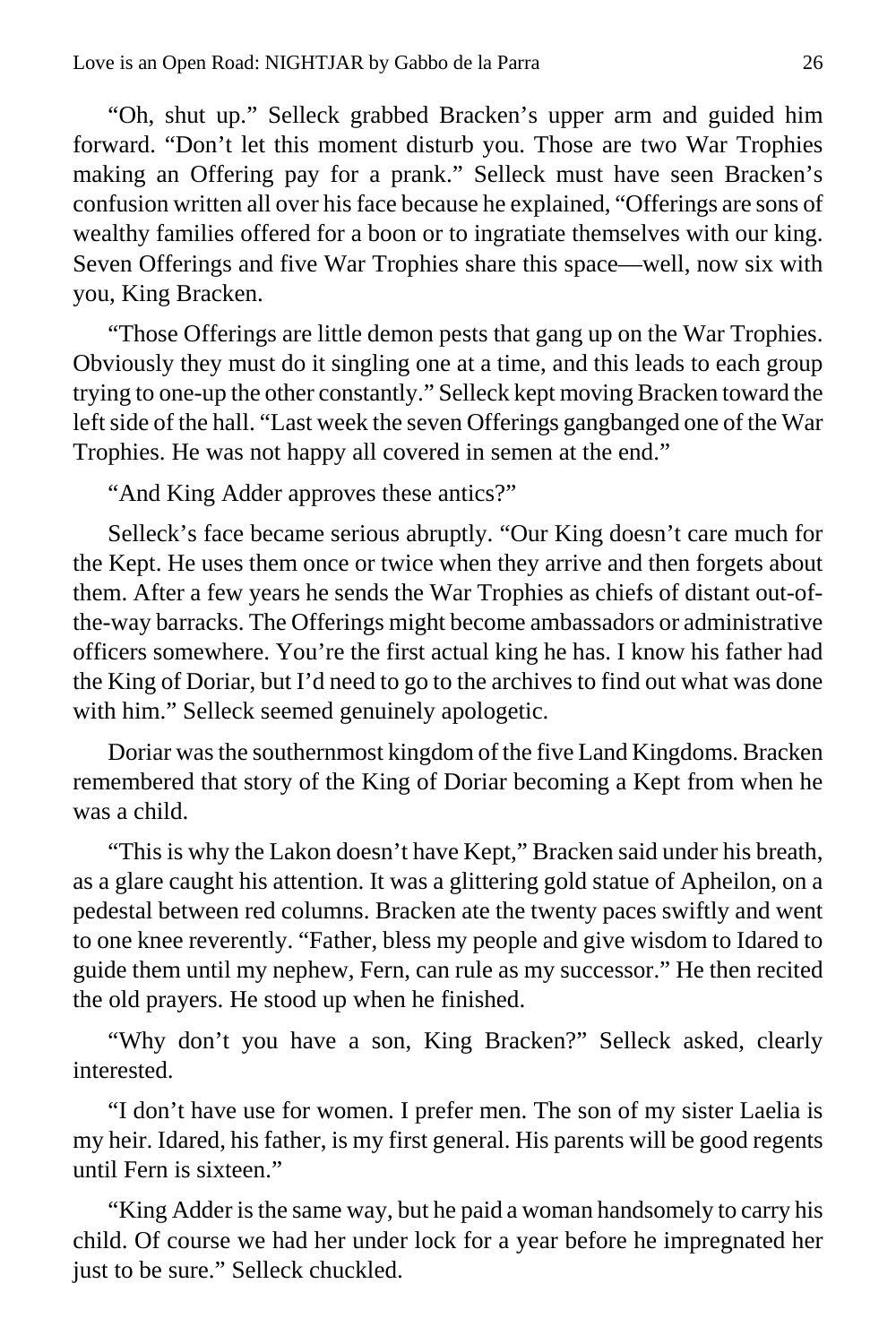They had succeeded because the little Boy-Prince was an exact replica of Adder.

"That idea never crossed my mind," accepted Bracken. "Fern was already three years old when I became King, after my older brother died without any children of his own. It was an instant given."

"I see. Well, there's no point now." Selleck nodded.

"True."

"I think it is time for you to be introduced to the other Kept."

"Lead the way."

As Bracken walked to meet the War Trophies and Offerings, he wondered why Adder wasn't more active with his Kept. Was he in love with someone? He didn't have an official consort; it would have been common knowledge around the Ten Kingdoms if there was one.

What about that dog-ass Great Counselor? No. That wasn't the vibe between them. It was friendship, the kind of friendship Bracken had with his own second-in-command, and now regent for his nephew.

Perhaps King Adder wasn't a sexual being. No shame on that either.

*Yeah, keep telling yourself that lie.*

\*\*\*\*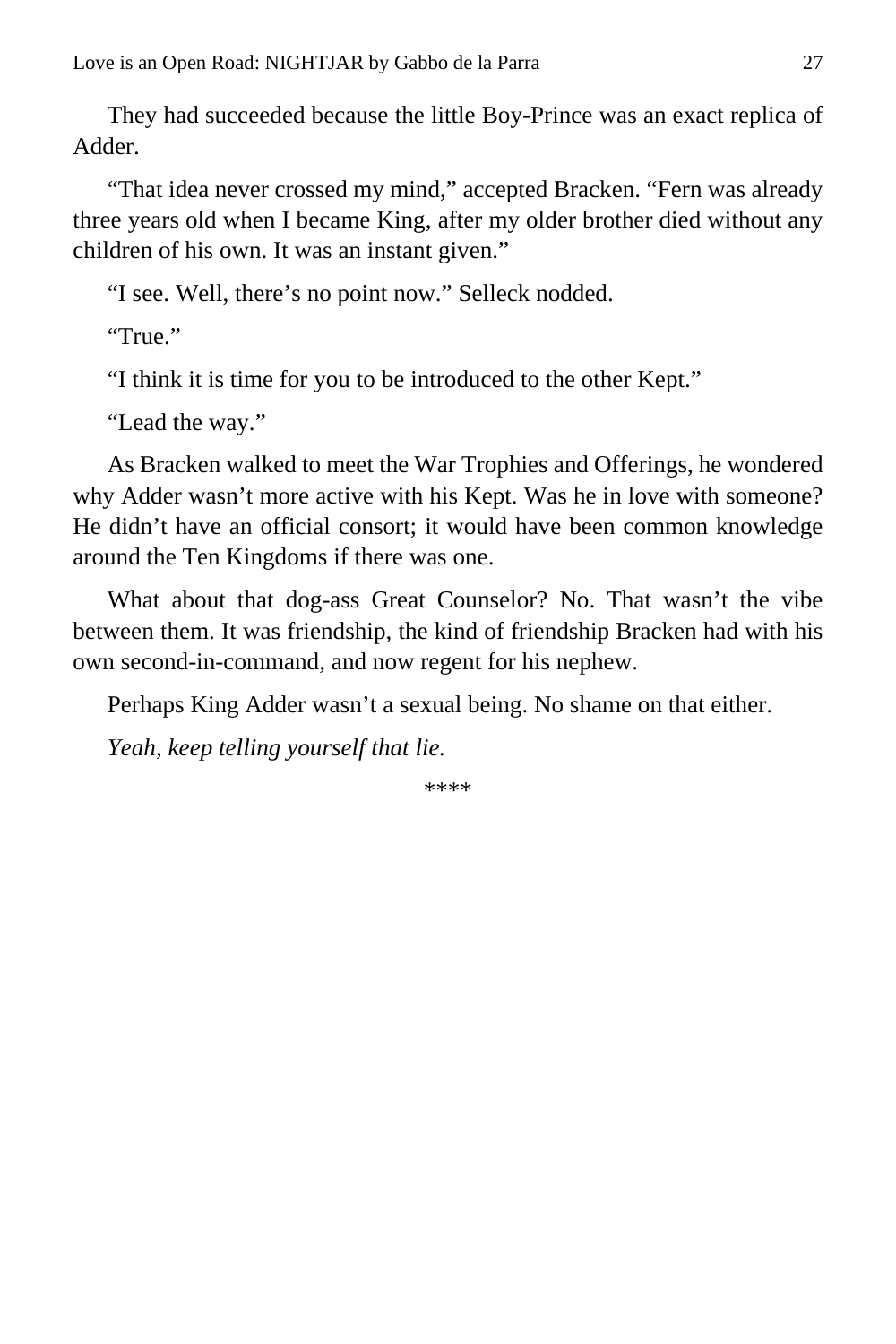## **The Gryphonire**

<span id="page-27-0"></span>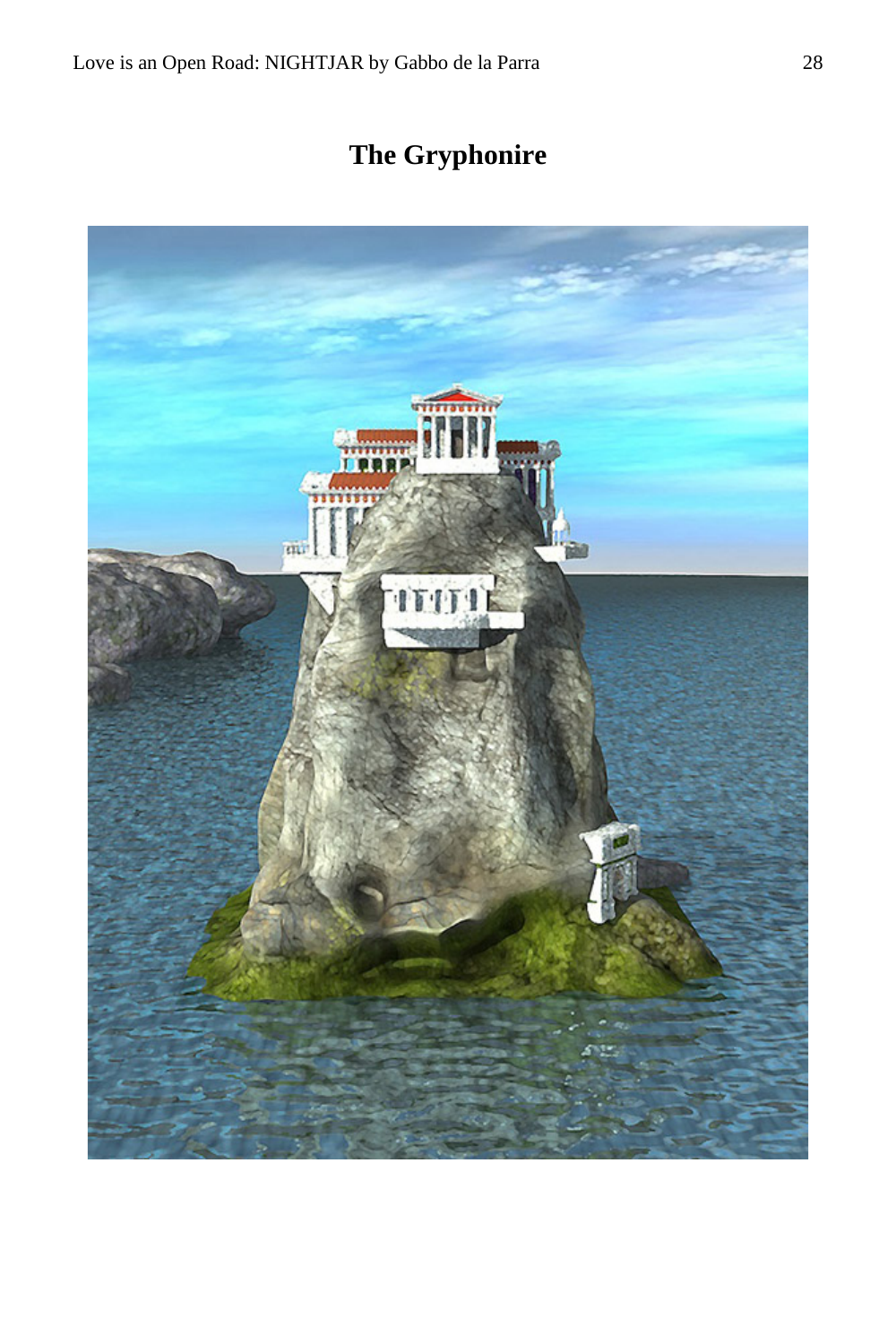#### **Chapter Four**

#### *Guts*

Adder was nervous, and he couldn't find a rational explanation as to why. Bracken wasn't his first Kept. Yes, he was the first king Kept Adder ever had, but… Bracken was more; he was a kindred spirit. Not just because both preferred men; this was intelligence he had received when he became king and learned about the other rulers of the Ten Kingdoms. Perhaps it was that neither of them had been born to be king. The gods had put them in that position without caring if they wanted it or not, and both had succeeded in taking care of their people without becoming ruthless and bitter.

Perhaps it was because both were riders of great flying beasts (his other Kept were from kingdoms without flying riders). They both knew the exhilaration of being in the sky, controlling power beyond human capabilities: men could swim, men could run, but men could not fly. Perhaps it was that he should think this man brutal and perverse and he couldn't. Still, Adder felt it was something else altogether; he couldn't name it yet, but it was his intention to find it out. He was not used to unnamed things wreaking havoc within him.

He was pacing around his chamber when a soft knock on the door made him stop. He pulled his tunic down, straightened his crown, and answered, "Come in."

Selleck opened the door with Bracken in tow. He did a half bow. "My King, here is Bracken the Lakon, Rider of Vultures, King of Lakoneh, as you commanded."

"Thank you, my friend."

After another half bow to each, Bracken and Adder, Selleck turned around, opened the door and left, closing it.

Bracken was scowling at Adder. He stood there by the entrance like a statue under a severe rainstorm. Even his fists were clenched, and yet he looked magnificent in his white and gold tunic, plaque belt, and sandals with leather strips up to his knees. The servants had undone his war-braided hair, and it cascaded in salt-and-peppered curls beyond his shoulders. He seemed a bridegroom on his wedding night.

A very pissed-off groom.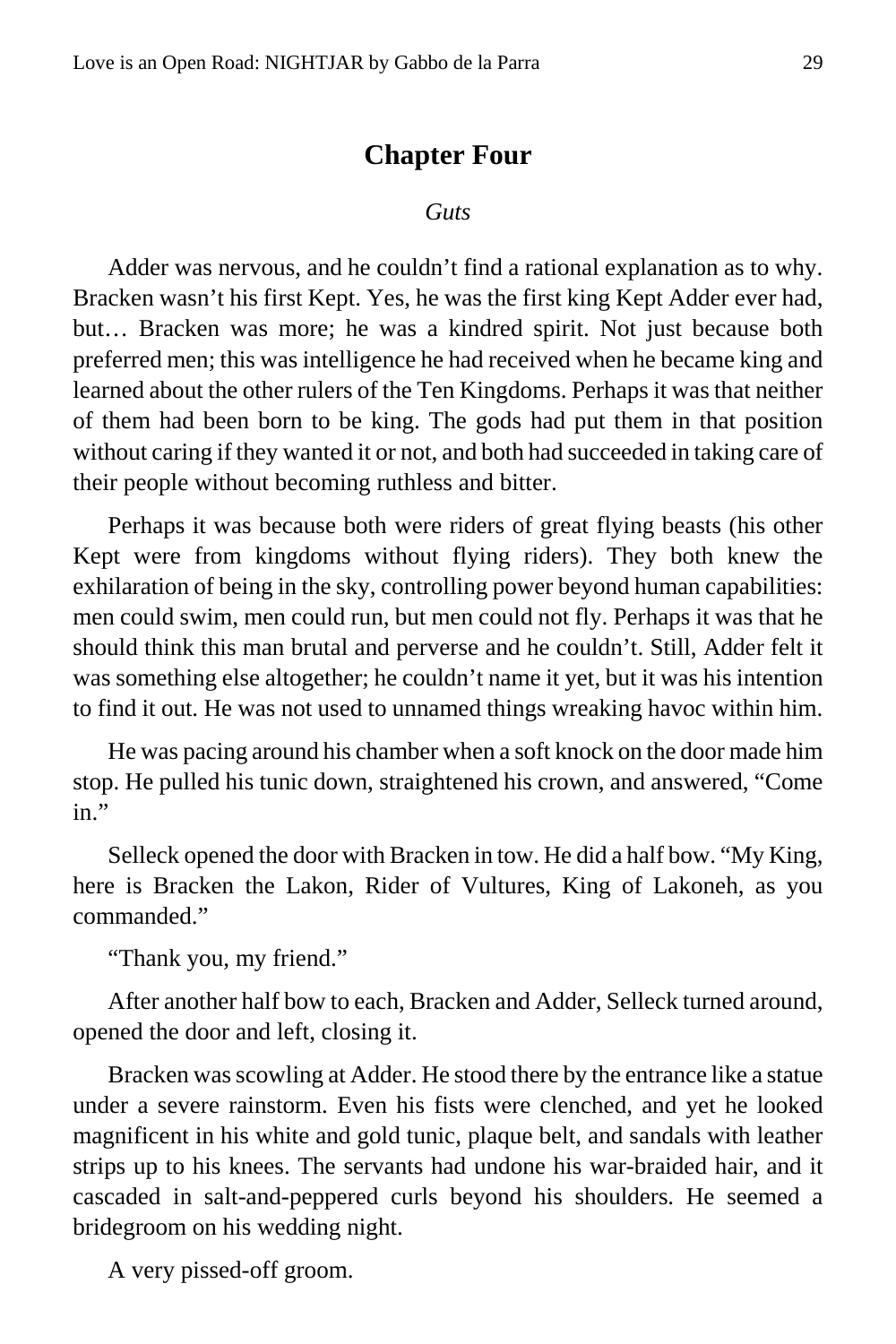Adder wanted to smile and ask what had happened, but Bracken's rocky features didn't invite even a grin. "What's wrong?"

Bracken was silent and fuming. His eyes were mere slits, and his mouth had a murderous rictus.

If Adder didn't trust the honor bounding Bracken to be a Kept, he would have drawn his sword instantly. He walked toward the Lakon and pried his fists open. "Please tell me what happened. Did the other Kept do something to you?" He realized his mistake the second he closed his mouth as a growl emerged from Bracken.

"I'm not a fucking weakling." Bracken pushed Adder. "Yours is the only touch I will permit, and you know the reasons for that."

Adder pushed back, pinning Bracken against the wall, his forearm over the tanned throat. "Then tell me what the fuck happened and stop acting like a spoiled brat who wanted something and didn't get it."

Barely moving his lips, his teeth gritted, Bracken hissed, "Your people have a very wicked sense of what *preparation* means. I don't need two men holding me down while another inserts a tube in my ass to clean *me* for *you*. I've been having sex for eons. I know how not to shit on a man's cock."

Without suppressing a snort, Adder let go of Bracken with a warning push to stay where he was. "Are you serious?"

"Dead serious."

It was hard not to gibe Bracken's silliness. Adder went with it. "You said mine was the only touch you will permit. I hope I don't have three unnecessarily dead servants."

Bracken's face went blank for two or three heartbeats, then he grumbled, "Dog-son asshole."

"You're the anal one here."

"Stop it."

"That's what you said yesterday."

"Who's being childish now?"

"Are you going to behave?"

"I promised I would yesterday."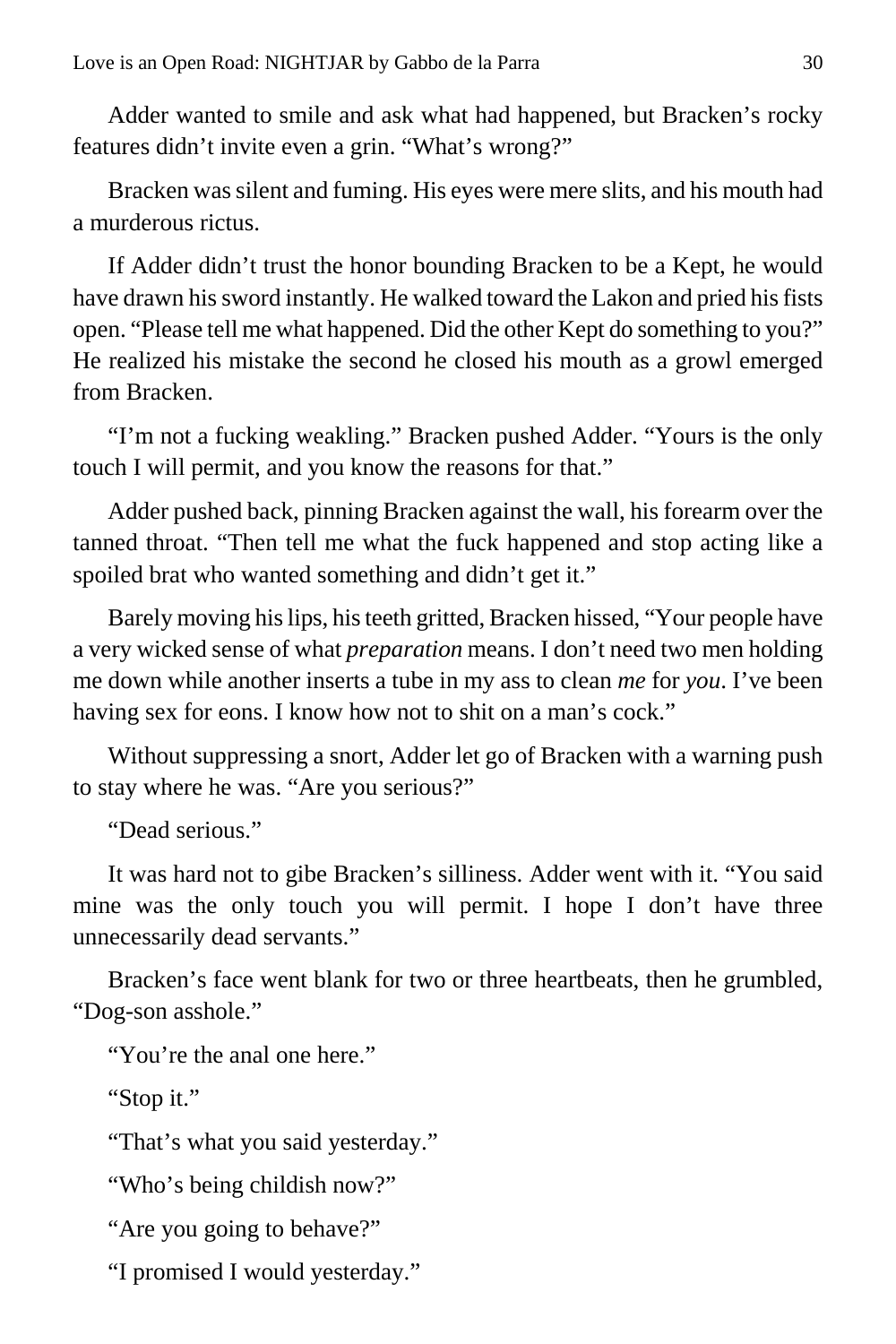"All right." Adder walked to the bed and sat on it, extending a hand to Bracken. "Come."

Bracken unbuckled his plaque belt and started to pull up his tunic. He didn't have anything underneath (as was their custom) and the play of muscles was delicious.

"What are you doing?" Adder asked when his brain grasped what was happening.

"I'm behaving. I'm getting naked so you can fuck me and be done with it."

The false light of the oil lamps made Bracken's nudity different from that of their previous encounter in bright daylight. The shadows brought angles that enhanced muscles and scars into glorious masculine beauty.

*An impressive image, similar to a wild gryphon waiting to pounce at you.*

Ha, Adder was Master of Gryphons, and he would master this man no matter what.

Adder sprang from the bed, unbuckling his belt and getting rid of his tunic in one swift movement to end up facing Bracken, chest to chest. He grabbed Bracken's ass and ground their groins together. "You aren't behaving. You're practically *ordering me* to fuck you. That's not how we play this game."

Bracken ground back and bit Adder's chin before saying, "A rigged game is not a real game. You already won, remember?"

#### *Fuck.*

The bite sent lightning throughout Adder's body, but it was true; this was a rigged game. Adder couldn't say differently without sounding like an idiot, or worse—a liar. He brushed Bracken's lips with his. "Still, let me show you how good I play."

They didn't move to the bed, but to an armless chair, where Adder sat with Bracken on his lap; both became lips, and tongues, and limbs, and pulls, and shoves, grappling like two fucking krakens mating. Bracken could say that the game was rigged and that Adder had won already, but he was giving as good as he was taking, and that excited Adder like nothing had in a long time.

"Turn around," Adder exhaled as he came out of the scuffle for air.

"Yes," Bracken hissed. As he accommodated himself on Adder's groin to tease his cock, Adder pushed him forward. Quick reflexes threw arms forward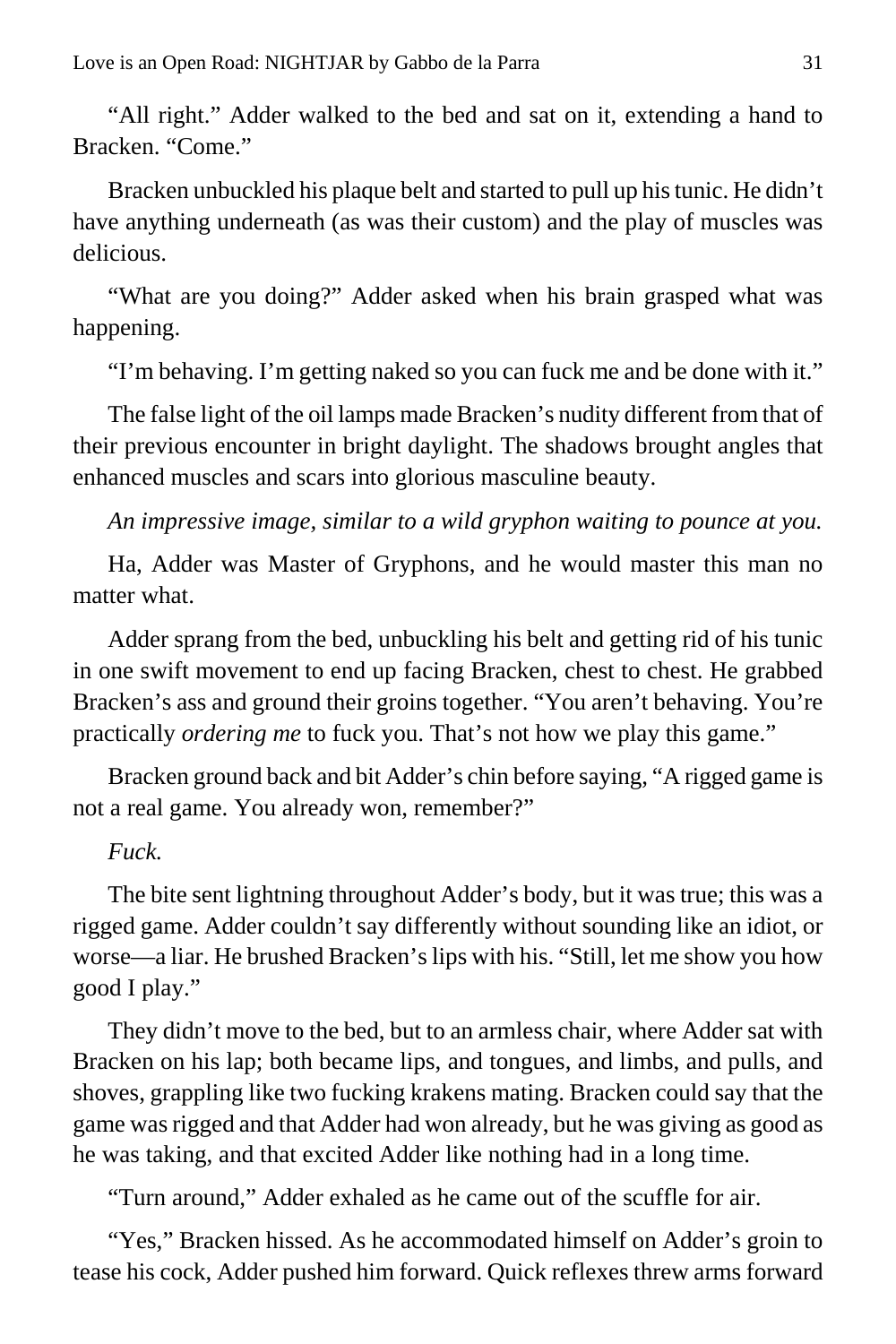to avoid landing face-first. "What the fuck?" Bracken yelped, craning his neck backward, trying to look at Adder in the awkward position.

Adder had him exactly how he wanted, as if they were in a bizarre wheelbarrow race. He pulled himself upward enough to have Bracken's round behind in the perfect position and dove between luscious cheeks, inhaling and tasting and biting.

"Oh merciful Erin," Bracken groaned as his entire body trembled.

Adder saw goose bumps erupting over the hard muscles around his face. Now, with his prey secured, he sat back and continued the assault, using lips and teeth and nose. Bracken babbled incoherently. Curses and blessings came out mixed and strangled. His body writhed, a fine coat of sweat soon covering it.

Rimming was Adder's favorite part of the bed sports, and by the few things he could grasp from Bracken's irrational discourse, he was the first to take the time to bestow it upon the Lakon. What a waste of a perfect hole. But it was time for more than rimming. Adder changed weapons, first one and then two fingers. He played Bracken's prostate like a lyre with slow, knowing motions, bringing sweet moans and grunts (his favorite melodies) out of him.

With his other hand, Adder pumped Bracken's hard and leaking cock. In perfect harmony, he milked and strummed, rubbed and tugged, pulled and pushed until Bracken climaxed with a rough clamor as if Hate and Pleasure had just had a battle inside him. And they probably had.

Bracken slithered to the floor like melting snow over rock and turned to lie on his back, he pinned Adder with his cloudless-sky eyes. "You."

Adder winked. "The bed is a better place to come down from ecstasy." He offered his hand, and Bracken took it without fussing. The midnight blue and silver bedclothes framed Bracken's strong planes and wild hair beautifully. Then he realized that his bed had been dressed with the colors of Lakoneh. "You are a marvelous sight," Adder whispered, propping his head on his elbow, both long bodies side by side.

"Thank you." Bracken nodded. "You're not bad to look at yourself."

This made Adder chuckle. He couldn't resist and touched Bracken's swollen, smiling lips. Bracken sucked the same fingers that had been inside him. Adder shivered, and it didn't escape him that Bracken knew the role of those fingers.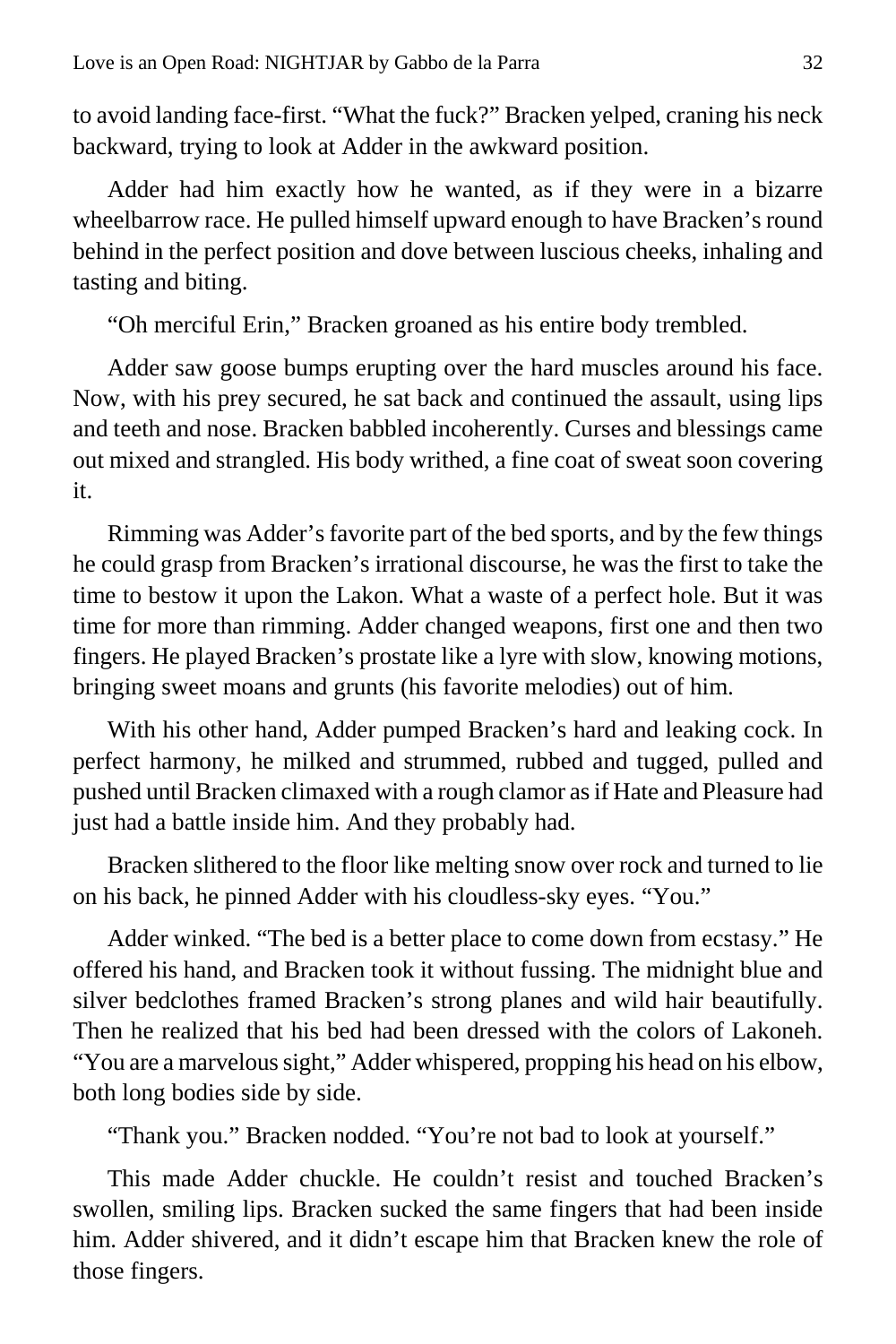"Let me take care of you," Bracken murmured softly as he released the digits.

"No." Adder shook his head. "Tonight is about you."

Bracken didn't say anything, just stared at Adder, puzzlement softening his sharp, commanding features. They remained like that for many minutes, in quiet silence. The quietness encouraged Adder's nightjars to call.

"What is that creepy noise?"

"My pets." Adder laughed. Nightjars were not indigenous to the Ten Kingdoms, but their distinctive call was for some reason soothing to Adder and helped him to sleep.

"It figures you have demon pets."

"You can be so silly, Lakon. Come, let me show you."

"You're going to show me your demons?"

This gave pause to Adder. Yes, perhaps in the future they could show each other their demons and help one another to deal with them. For now it was just the birds. "Yes." He jumped from the bed. "This way."

They walked naked to the adjacent room that was lounge and clerical space. The birdcage was practically a room in itself. Bracken moved toward it, resting his hands on the intricate designs of the bars. "What are they called?"

"Nightjars."

Adder had to admit that the view of Bracken's powerful back, narrow hips, and muscular legs with nothing but the leather thongs of his sandals (ascending thick calves) was breathtaking. Then he remembered that the previous night, while alone in his bed on the ship, the pattern of Bracken's war braids had made his hair remind Adder of the plumage of his nightjars.

The legends of the island continent, from whence his little pets had come, spoke of them as familiars to killer spirits and also called them corpse-eaters and goatsuckers. All nonsense, but wasn't the vulture rider in front of him maligned just like the night birds after what he did to Adder's ships?

Nothing in Bracken's previous skirmishes with other kingdoms marked him as a brutal defiler, but the state of the ships when they were returned to Vurgeg left his vassals and the people of Munus revolted. They had clamored for vengeance, and he as a king had to do something to calm his people down.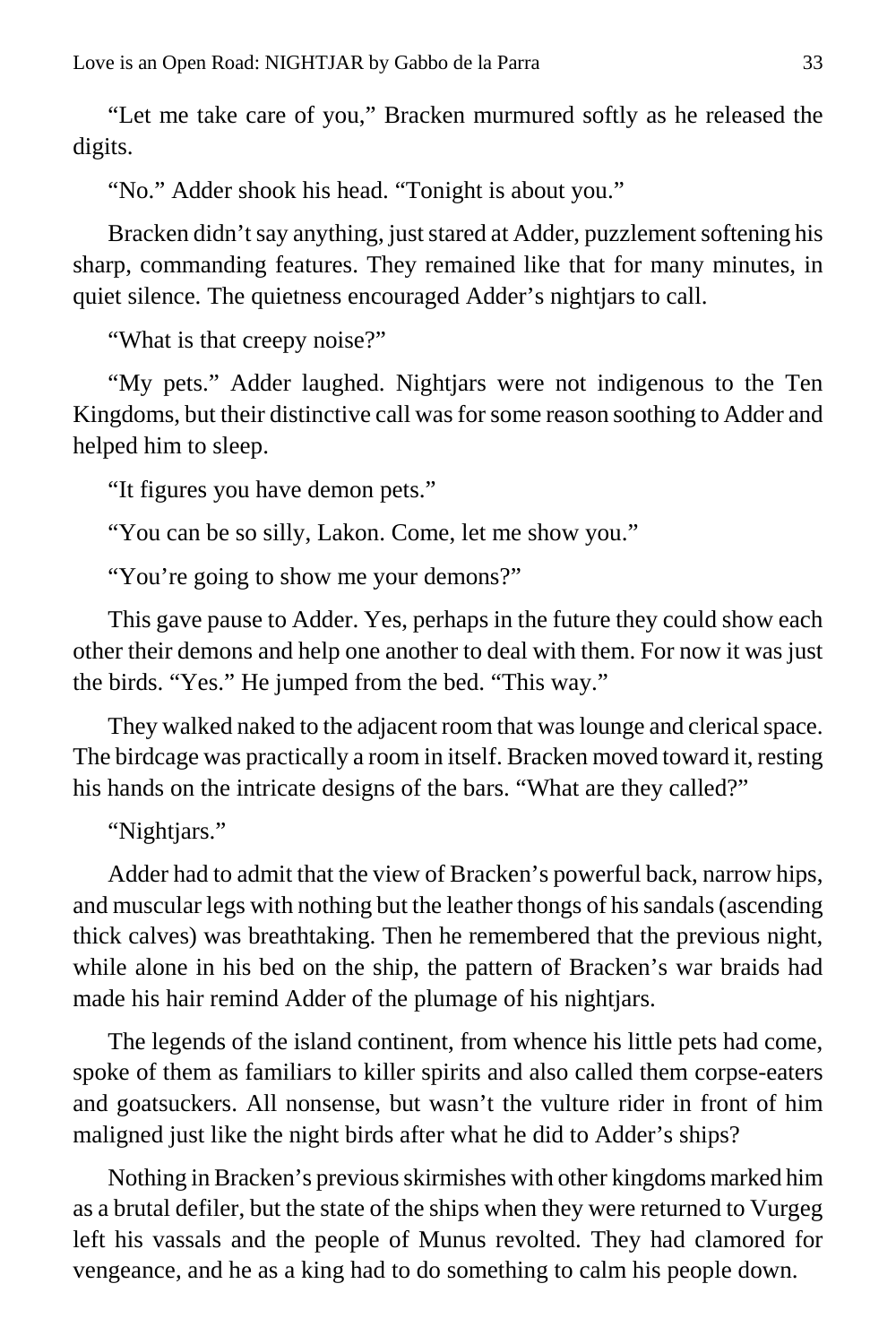After a moment of stillness, the nightjars started their song again. Bracken turned around and smiled at Adder. Maybe Bracken didn't order the things done on those ships. Perhaps it was the men he left in charge, and he wasn't aware of what happened. The things warring inside Adder, his confusing desire for Bracken and the grotesque idea that he was supposed to have of him, were overwhelming. He felt in his gut (and his gut had never failed him before) that he could trust Bracken's honor, but it was always wise to keep one's guard up.

Still, he was going to trust his gut tonight. He walked until his body was flush to Bracken's and circled the hard flanks. Adder felt Bracken melt into the embrace as he kissed one shoulder and murmured, "Let's go back to bed, Nightjar."

Bracken cocked his head sideways toward him and said calmly, "Is that the name you're giving me?"

"Yes."

\*\*\*\*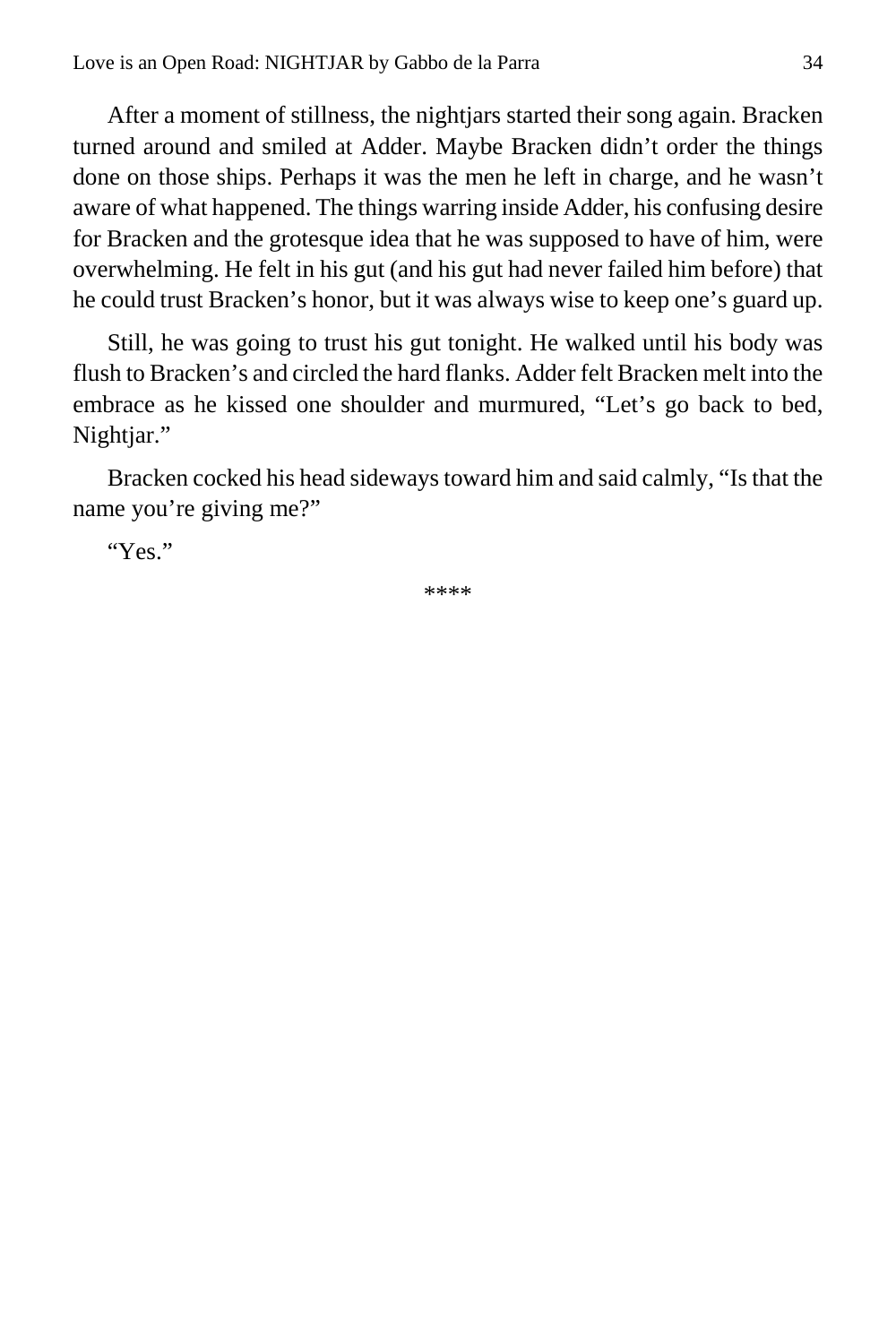#### **Chapter Five**

#### *Confusion*

<span id="page-34-0"></span>When men became Kept, they were given new names so they understood that their previous life was over. Usually those new names were something inconsequential and meaningless to assert their position in the hierarchy structure and to remind them *the King owned what the King named.*

Nine days had gone, and no one but Adder called Bracken Nightjar.

#### *And only when we are alone.*

Even Selleck still addressed him as King Bracken whenever they interacted. Since Lakoneh didn't have Kept, Bracken wasn't sure if there was a time frame for this to happen or not. Also, he had slept every night beside Adder. The King of Munus did wicked things to Bracken before falling asleep but never fucked him again after The Claiming. Moreover, it had always been about Bracken's pleasure. He had started to think this was some plot to make him beg to be fucked out of guilt. It didn't make any sense; it was Adder's right to possess him. Yet, every motion, every maneuver of any part of him over Bracken's body was designed to unhinge him, to turn him into a babbling, writhing mass of need until he erupted in shattering orgasms. Then Adder would gently coax him to sleep with soothing murmurs until darkness swallowed him.

#### *Adder.*

Always Adder, hard and leaking, but never letting Bracken take care of him. To relieve the need that was clear in Adder's eyes in the way he devoured Bracken with each glance.

At first Bracken wasn't happy with this new name, Nightjar. After all, it was the name of a creepy little bird, the kind of tiny thing one could squash with a hand if you used enough pressure. It had seemed like a way to tell Bracken he was just that—a minute, fragile thing.

Nights passed, making Bracken realize that there had to be more to it. Adder took personal care of his nocturnal pets, bringing the insects they ate, talking to them. They were so used to him that they called in his presence when every other person would make them go silent if they got too close to their cage.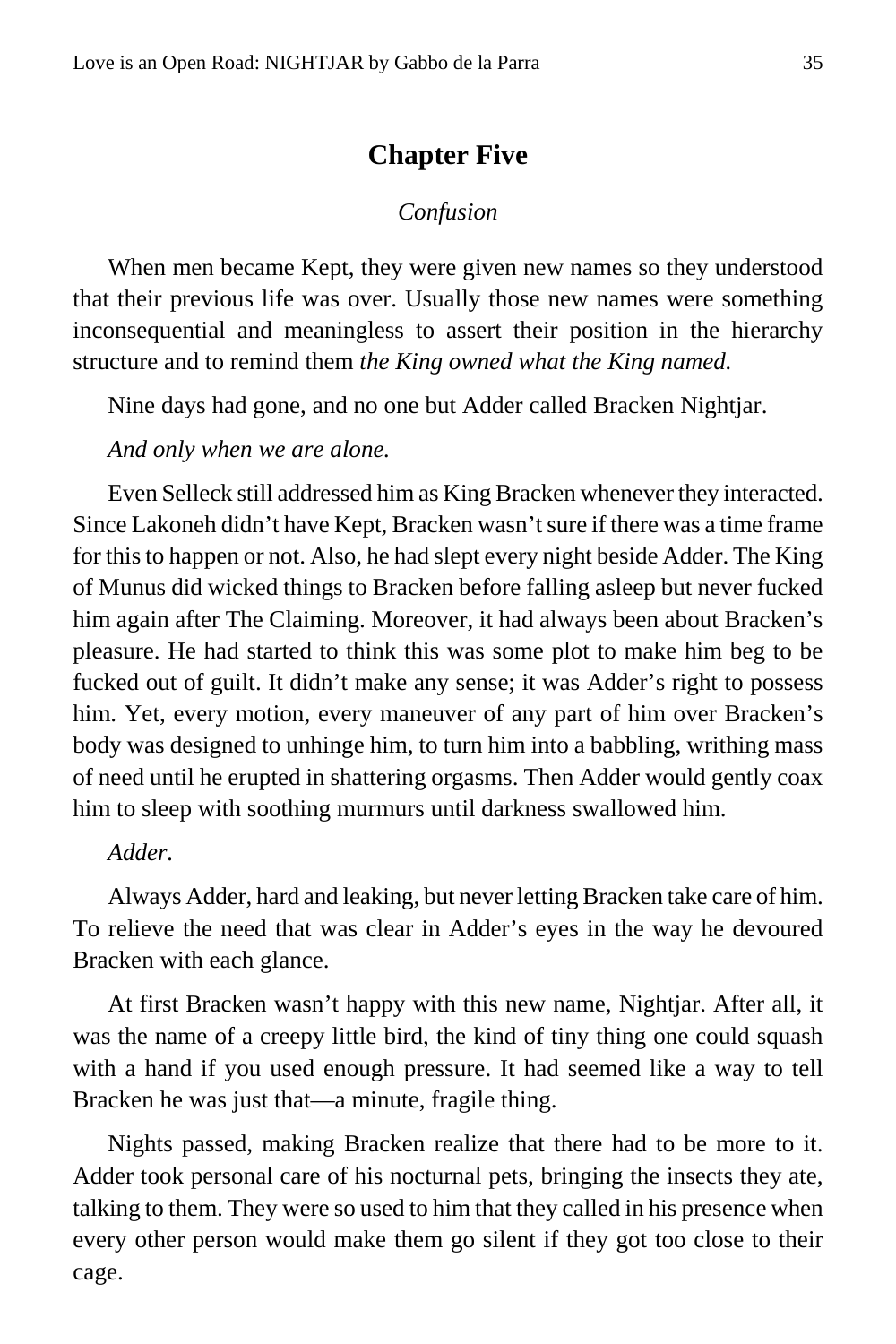These nightly stays were also changing the dynamics within the Kept Hall. The War Trophies started to look at Bracken with suspicion. A very unhealthy dose of ill-disguised jealousy shone clear in their narrowed eyes. Bracken understood this. He was still called King and had surpassed the usual one or two nights of use after arrival. Nobody invited confidences but Bracken was sure Adder simply fucked them and was done with it. This made all the confusion in his head grow bigger and wilder.

On the other hand, the Offerings fluttered around him like he was some kind of hero for retaining Adder's attentions, which in turn angered the War Trophies even more.

Bracken tried not to dwell on these things as he filled his plate with the dishes laid for their midday meal. He sat alone at one end of the long darkwood table. He had purposely waited until everybody was seated so he could choose a spot far from them. The War Trophies commanded the opposite end, glaring at him between bites and grumbling among themselves. The Offerings had done a number on one of them the previous day. Bracken knew the men at the other end were brewing something nasty; he just couldn't be sure if it was going to be directed at the kids or at him.

"You're so lucky, he's so dreamy," said Eta as he sat beside Bracken, uninvited.

Bracken had been attracted to men all his life; not even before he became the Warrior King of the Lakonians had he ever used the word "dreamy" to describe another man.

"I would say more like nightmarish." Bracken chuckled. He liked this kid. All the Offerings were pampered, court-raised lads, but this one had a sharp wit to him that appealed to Bracken's own caustic sense of humor.

"How could you say that of our king?"

"Thought you were talking about Mu," Bracken said pointing at the wickedest-looking of all the War Trophies. "You two have your very own special side-war going on."

Eta snorted, "He's a beast, but his ass is pretty tight."

"Tread carefully. These men are not silly things to play with."

"What are they going to do? They can't hurt us, we belong to King Adder."

"You could always have a fatal 'accident.' Don't anger them more than is necessary."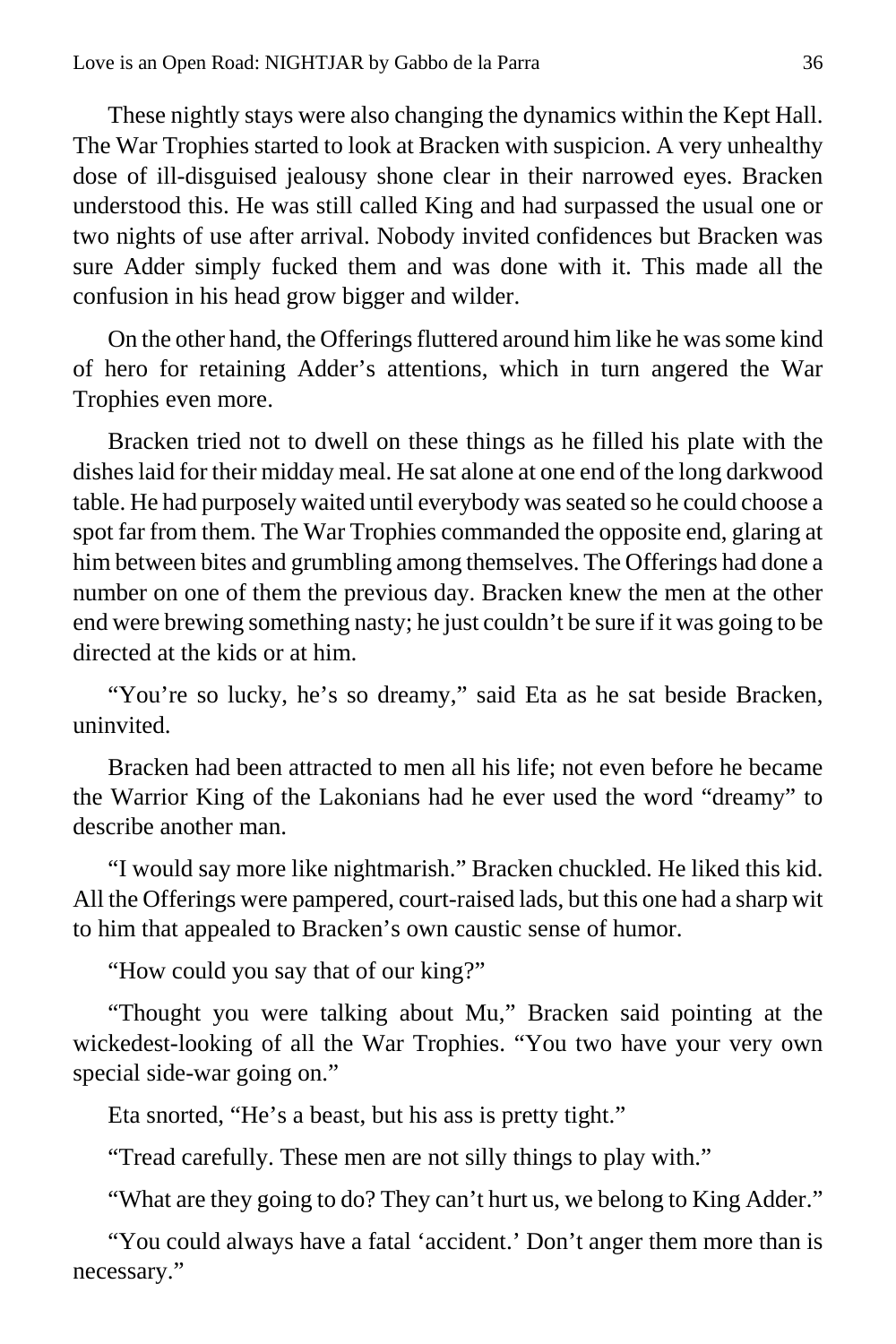The kid's face contorted. "You think they could resort to that?"

"If you push them hard enough, they might. They have nothing to lose. Their lives are already somebody else's property."

"You mean *our* lives."

"Semantics. I'm on this boat as much as everyone in this hall. I'm just not going to make it harder by creating unneeded enemies."

Selleck entered the hall and walked straight to them. "May I sit?"

Bracken nodded and eyed Eta, telling him silently, "This is polite behavior."

Selleck sat placidly.

"Would you like me to fix you a plate?" Eta asked Selleck.

"Thank you, Eta. I already ate." Selleck looked at Bracken's plate. It was empty. "If you're done, King Bracken, please follow me."

Bracken stood up, winked at Eta and went to wash his hands. Selleck awaited him by the door. They left the Kept, strolling through sunny corridors. They moved toward a part of the palace Bracken didn't know. Not that he knew much of it; he wasn't interested either. Soon, they were at the stables, where gryphons were housed. The accommodations were different from the ones the Lakonian had for their vultures, but more similar to the ones they had built for their creations the vulhurs, an alchemy-marriage of horse and vulture.

Selleck stopped them in front of several enclosures and waved his hand as a merchant offering his goodies. "King Adder wants you to choose a gryphon for your personal use."

"What?"

"He told me you haven't ridden a gryphon, but I don't think they are that different from a vulture, riding-wise."

"Does any of the other Kept have their own gryphon?" Bracken didn't want a gryphon; he was still mourning the loss of Silvercall. He had been training a vulhur as a secondary mount, but a gryphon was out of the question.

"No, King Bracken. Only you would have one."

"Is this an order?"

Puzzlement was written all over the red-haired man. "I-I don't think it was. It's a gift," he stuttered.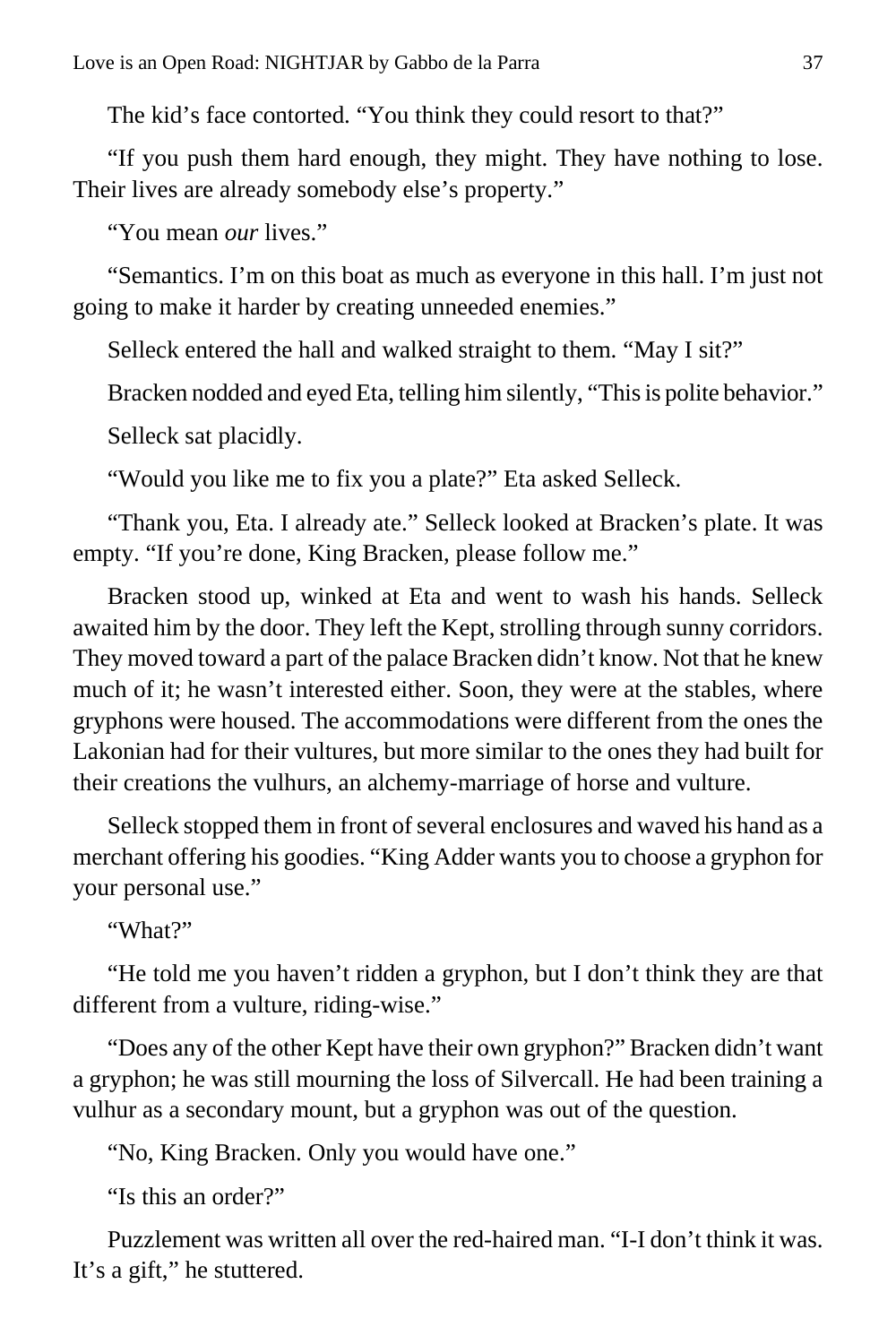It was in bad taste to refuse a gift, but this would cause more trouble than Bracken needed. He would have to say yes now and speak to Adder about it in the first opportunity. "I just wanted to be sure," he offered nonchalantly. "Any of these?" They were facing five gryphons in various colors.

"Yes. These are trained but don't have a master yet, so any could adapt to you easily."

Bracken went for the darkest one instead of the one that resembled Silvercall the most. That way if he ended up stuck with the beast it would not be a constant reminder of what he'd lost.

Many hours later, Bracken returned to the Kept Hall, exhilarated and not liking himself much. He had such a great time learning to ride "his" gryphon, he felt ashamed and beyond guilty.

"Hey, Lakon, changing colors? Now that the *Master of Gryphons* has been riding you, you think it is cute to forget your vulture. You disgust me," yelled Rho from their usual end of the table, waving a chicken leg at Bracken. The other War Trophies cackled as if the idiot had just delivered the punch line of a joke instead of an insult.

Making his way to the smorgasbord, Bracken kept a straight face. He filled his plate and sat at the head of the opposite end, not in a side of the end as usual. He started eating, his eyes unyielding over the War Trophies.

The seven Offerings moved from the middle of the table and surrounded Bracken. At his left Eta spoke, "Aren't you going to say anything, King Bracken?"

"One does not answer to the bark of dogs, especially if they are behind a fence."

"Nice," said Xi at Bracken's right. The other Offerings snorted and guffawed happily.

Bracken's end of the table finished their meal in animated conversation, while the other end seemed the gathering of a storm with many growls for thunder. They were given the concoction that slowed their bowel movements to a minimum for twelve hours. Then, they went with assistants to be prepared for the King's selection of the night. This was done to all of them because it was unknown who the King would choose until Selleck appeared at the door. Bracken had heard the War Trophies complaining about it. The King never summoned anyone, and they were submitted to this handling unnecessarily. He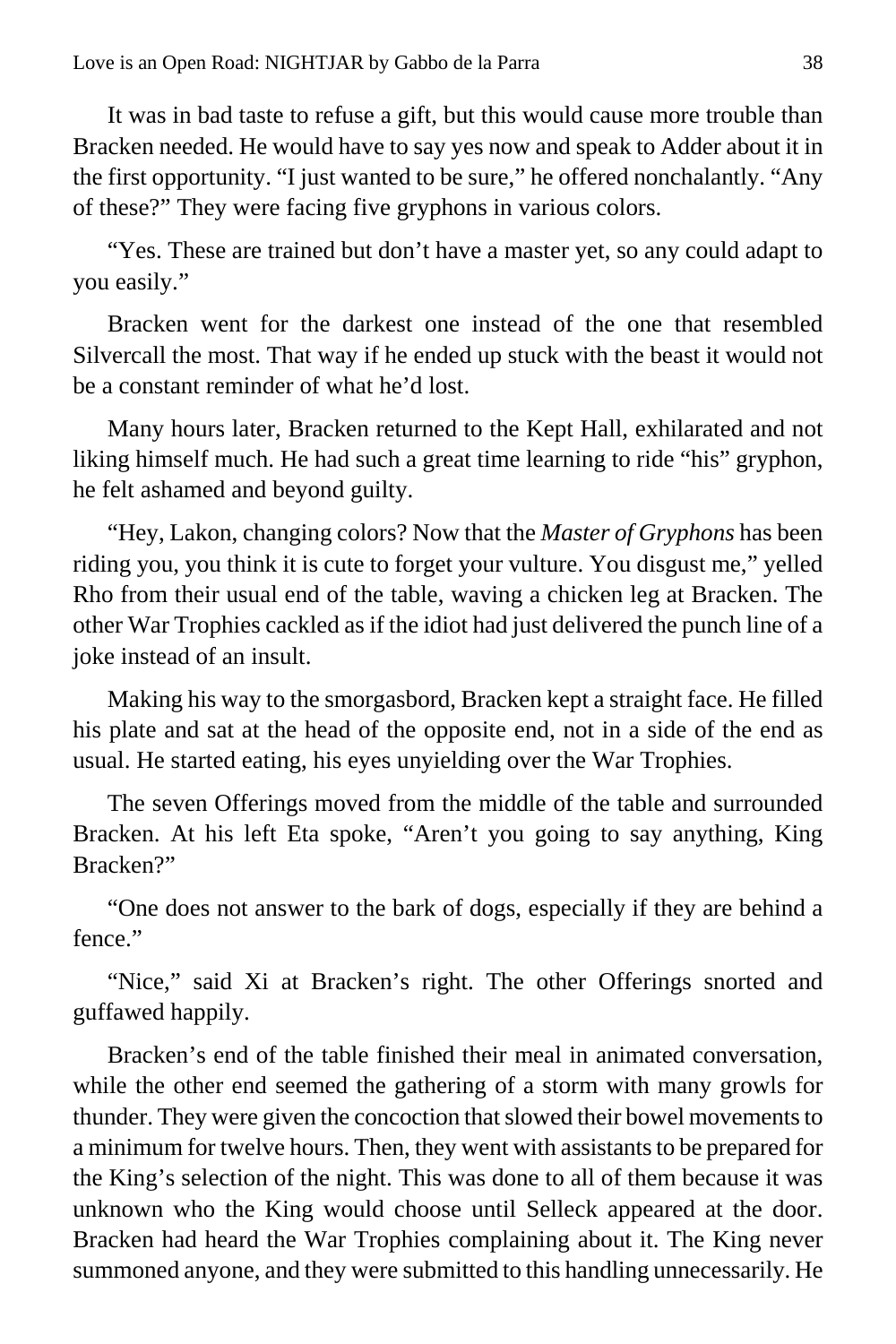also heard that now that Adder sent for Bracken every night he should be the only one going through the process.

Adder had given Selleck instructions to let Bracken do his preparations on his own after the childish fit he had thrown the first night. Bracken wasn't proud of his reaction, but being caught unawares had been the part that pissed him off the most.

Bracken prepared himself silently under the vigilant gaze of the servants that weren't touching him but needed to be there to assure that he didn't cheat; if Bracken did a number on the King because they weren't paying attention that would be all for them. Or so they thought.

When all the Kept were ready, they lounged amid colorful pillows and rugs, listening to the entertainment of the evening. The musicians from Doriar were still a bit rattled by the flight to Gryphonire but quickly composed themselves. The Kept were not permitted to drink spirits until after one had been chosen for the night. The rest could get drunk and do whatever they wanted, even indulge in sexual activities among themselves. If this happened (Bracken couldn't be sure; he had never stayed for the night with the rest), he was sure the two bands never intermingled sexually, unless it was some kind of prank on each other.

Unsure if Adder was going to summon him tonight, Bracken couldn't appreciate the antics of the Offerings as they danced and pranced with the music. This time he was truly hoping to be called so he could talk to Adder about the gryphon.

### *Yes. Keep telling yourself it's because of the gift.*

Sometimes Bracken hated his consciousness vehemently. Did he want to think about the soft caresses and the languid kisses and Adder's mouth on his cock? No. He didn't. But no other lover had ever taken the time to pleasure Bracken beyond penetration and using Bracken to find *their* pleasure. He could count with his fingers (without using all) the few that had sucked his cock in the middle of the fracas.

The thing was, after Bracken's arrival at Gryphonire, Adder had shown him a side of pleasure he didn't know existed.

Disconcerting couldn't begin to describe the actions of the King of Munus.

Beyond the usual time for Selleck's appearance, the Kept grumbled and paced because they wanted their drinks. Bracken ruminated and worried, thinking he had served his purpose; he surmised the gryphon was some ridiculous parting gift.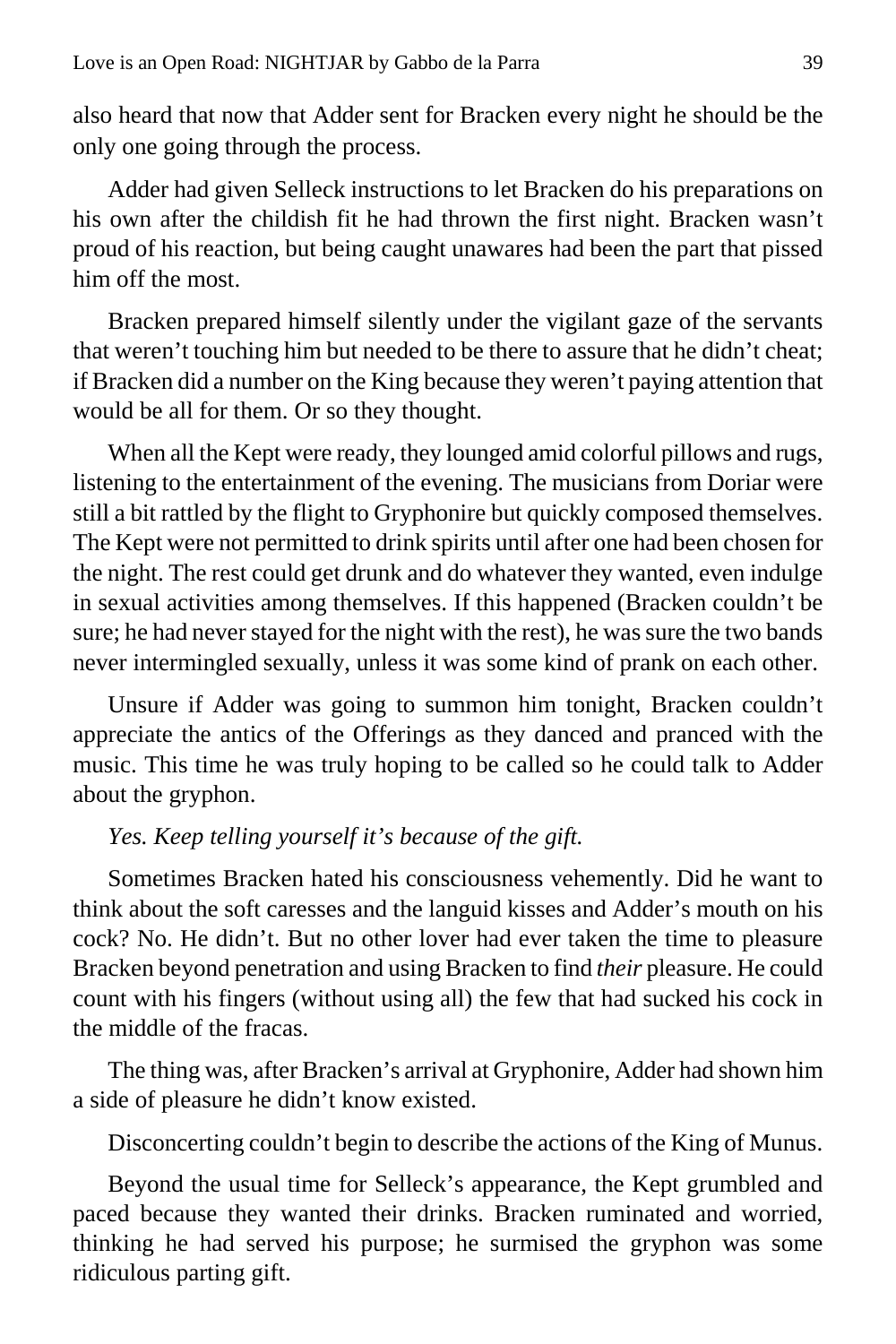Another hour passed before Selleck entered the Kept Hall with a wicked gleam in his eyes. He stopped before them, his hands behind his back and balancing on the balls of his feet. "Good evening, Kept. The King has summoned… Eta."

Twelve men looked at Bracken, all surprised for an instant. Then, the expressions changed according to the group. The Offerings were confused but soon enough started to elbow Eta, who stared at Bracken with a big apology in his green eyes. The War Trophies smirked and elbowed each other for a completely different reason. "About time, we were parched here," said Mu throwing his arms around Nu and Rho, arching an eyebrow in Bracken's direction.

Bracken didn't say anything, just kept his face blank. He'd find another way to talk to Adder. This wasn't the end of the world.

Selleck cleared his throat. "The King also wants to see King Bracken."

\*\*\*\*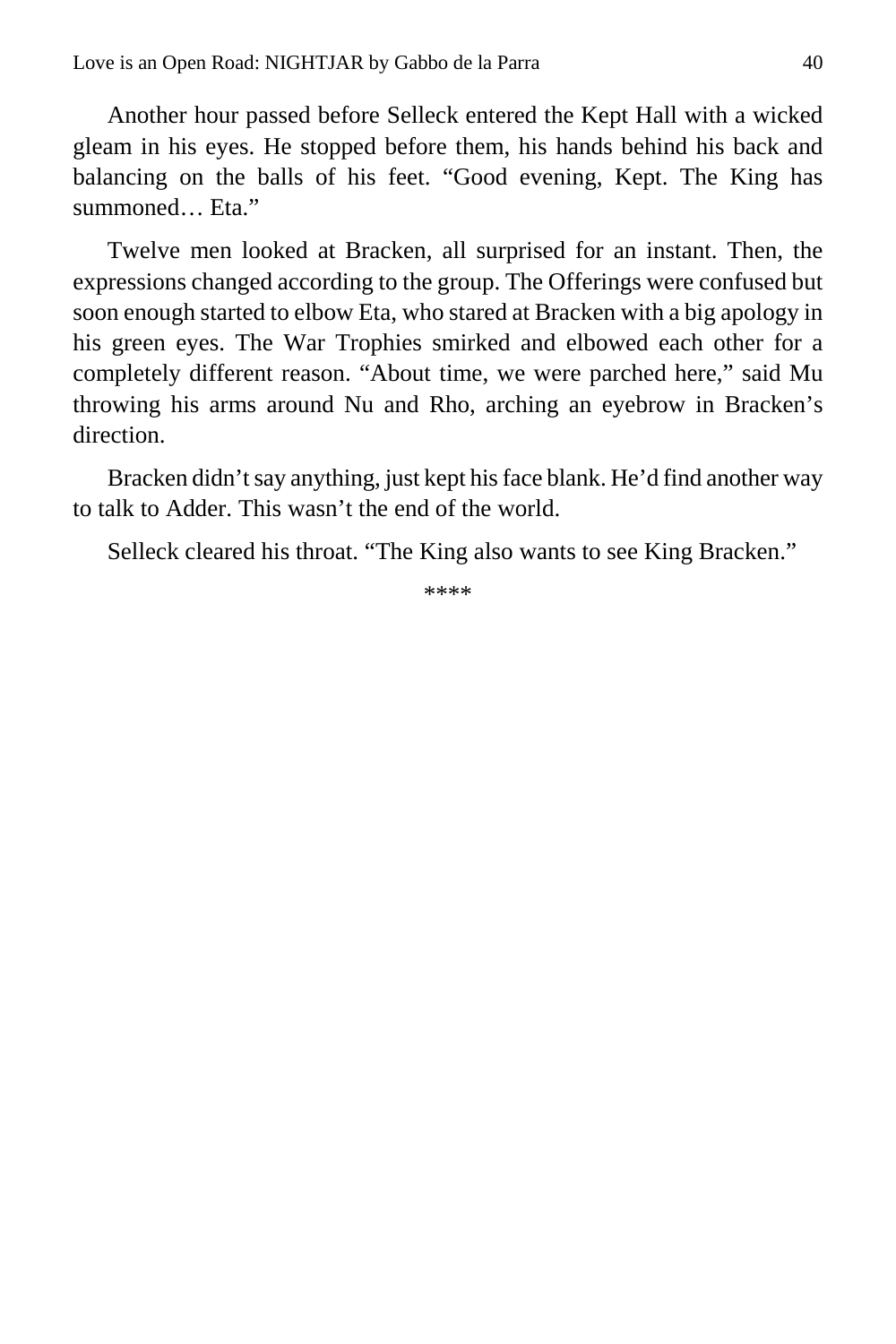# **Chapter Six**

### *Unforgiveable*

"Oh, Nightjar, you can be so silly."

They were in bed. Adder had his leg over Nightjar's groin and his head propped on his elbow.

"What else should I have thought?"

"I promise I'll never force you to do anything you don't agree with." Adder smiled.

"It didn't seem like you were giving Eta an option."

"He could have said no."

"I know Renan is your best friend and Great Counselor. But letting Eta go with him doesn't feel right."

"Today is Renan's birthday, and I asked him what he wanted. He said Eta. I told him if Eta refused there was nothing I could do about it."

"And if he had requested me?"

Adder didn't need to think about his response twice. "I would have punched him in the face."

Nightjar grimaced. "A simple 'no' would have been sufficient."

"Not for me. Renan should know better."

"Does he know something I don't?"

"Did you like your gift?" Adder changed the topic unabashedly. There were a lot of things he still couldn't answer to himself, let alone to Nightjar. Renan had told him to be careful around Nightjar, but the more Adder tried to avoid getting attached to the vulture rider the more he failed.

With narrowed eyes, Nightjar murmured, "I appreciate it, but I don't want  $it$ "

"Why not?" Adder kissed his Nightjar softly. "Selleck and the trainer said you had a great time learning to ride it."

"That I did. But you are singling me out. It will fester in the Kept Hall."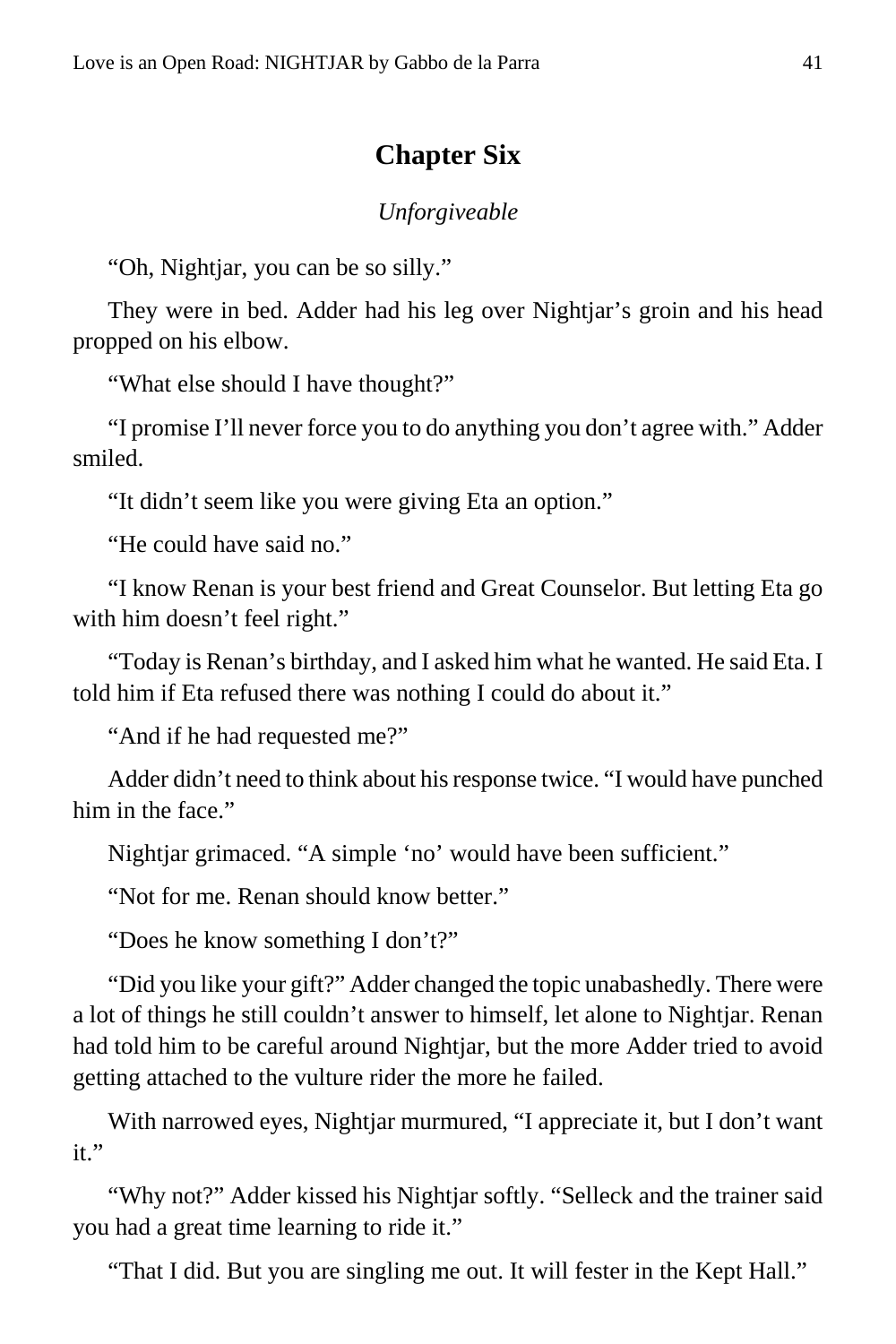"There's no reason for that. None of them was a flying rider. Rho was a narwhal rider from Gikid and Nu a rider of orcas from Busar. The others are from land kingdoms so I guess they can ride horses and the big felines."

"They can learn," Nightjar huffed.

"Don't be absurd. Flying riders are born, not taught, and you know that."

Nightjar nodded, but he seemed unconvinced.

"Don't worry about it," Adder said quietly, caressing Nightjar's cheek. "The day after tomorrow we'll go for a ride together."

Leaning onto the touch, Nightjar closed his eyes. "I'll look forward to it." When he opened them, there was something Adder had never seen before. "Please let me take care of you tonight."

A lump formed in Adder's throat. "Why?"

"I've never been a selfish person, *my King*. I think it's time I return all the pleasure you have given me. It's my duty." Nightjar said these things as he moved Adder to lie on his back by slowly pushing him toward that position. "You have been so good to me, teaching me things I didn't know were possible between men."

His Nightjar spoke of duty as he straddled Adder, but that flame in his eyes shone from a different place. Adder wanted to give more to this man, but perhaps it was time to accept some pleasure of his own. "Thanks."

Nightjar nodded and brushed his lips over Adder's. "Never thank me for something you deserve." He kissed Adder thoroughly then, his tongue roaming, conquering, disturbing every cell of Adder's body.

Should he stay still and let Nightjar continue? Adder couldn't. The urge to touch and feel Nightjar had grown steadily every night. He was at a point where the nightly hours weren't enough to be around the Lakon. Only his royal duties were keeping him from spending entire days worshiping the vulture rider. His hands found Nightjar's shoulders and surfed over hard muscles.

Humming into Adder's mouth, Nightjar broke the kiss and lapped Adder's neck, his tongue going lower, leaving fire and goose bumps in its wake. He circled one nipple, then the other, making Adder moan and pull Nightjar's saltand-pepper hair, asking for a deeper connection. His wish was granted, and as Adder's nipples became pebbles, Nightjar left them at the mercy of the mischievous breeze playing within the chamber. The cold, playful whisper over the sensitive nubs forced Adder to shiver.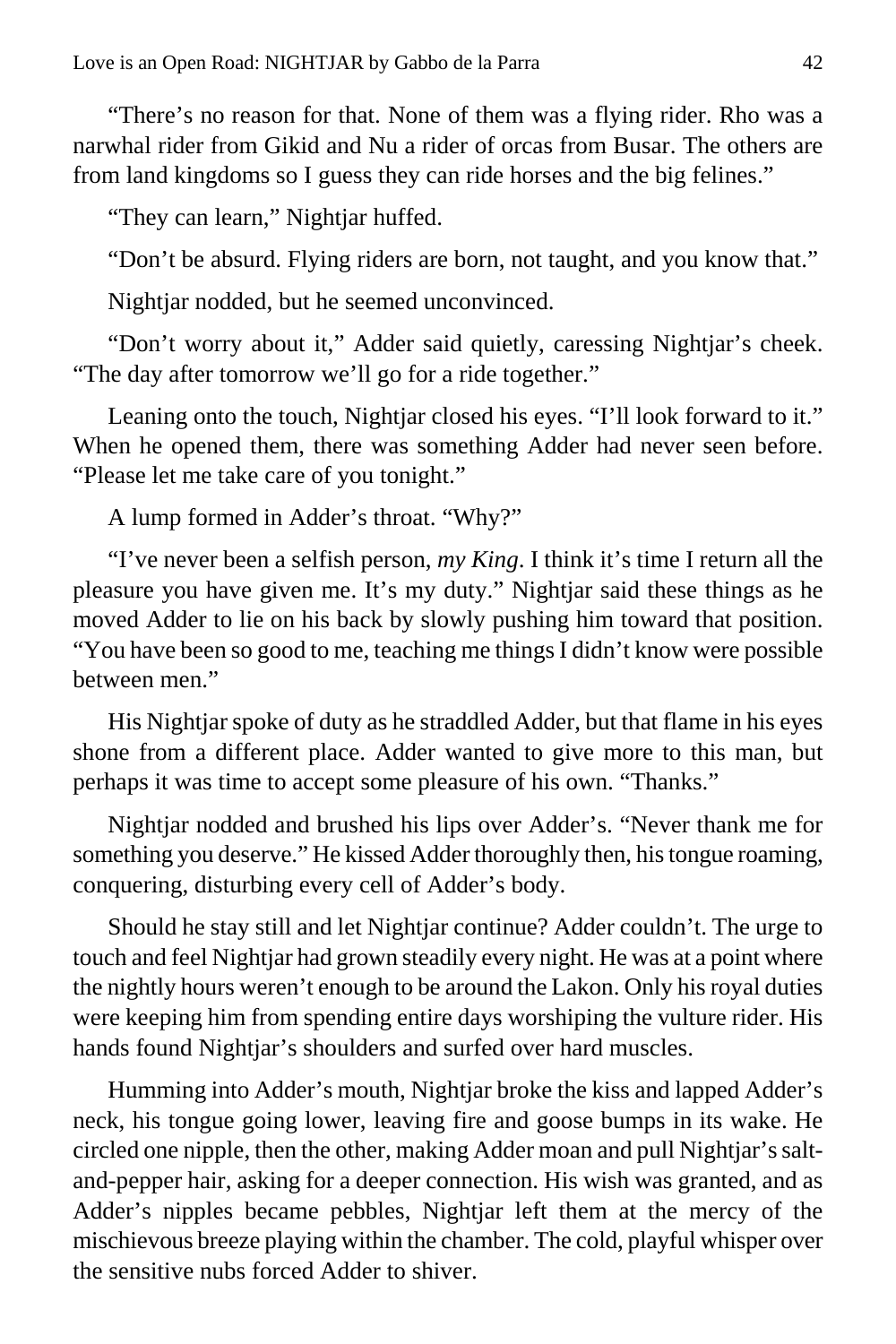Fingers and lips barely grazed Adder's chest and abdomen in a downward motion designed to make him lose control and ache. A million years later when he had closed his eyes to rein in the whipping sensations biting him, he felt Nightjar nuzzling his throbbing cock. It was an evil, dragging move, along with powerful inhaling that had Adder moaning incoherently.

Soon, but not soon enough, wet fire engulfed all his hardness. Teeth skillfully scratched his shaft. Next, came a maddening mixture of suction and bobbing until Nightjar's throat closed around his cock head. Adder boiled, both hands over Nightjar's wild mane, not pushing, just relishing the silky texture, adding more stimulation to his already overwhelmed brain.

Adder recognized the surge of his climax as he felt his entire being contracting toward the center of so much pleasure. Nightjar's saliva ran over Adder's testicles, and he snapped, yanking his cock from the glorious heat and turning them both around. Nightjar fell on his back, and Adder aimed at his mouth as rope after rope of thick semen escaped him. Amid his own spasms, Adder felt Nightjar's own spunk land on the back of his thigh and calf, and they both laughed, joyous and sated.

As the laughter subsided, Adder licked his mess from Nightjar's cheeks and chin. To his utter contentment, the Lakon pulled him in for a resounding kiss, sharing his essence with a groan that was at once desperate and satisfied.

"You taste so sweet," Nightjar offered, a massive grin brightening his handsome face. "Hope I don't need to wait another nine days to savor you again."

"That can be arranged." Adder winked.

\*\*\*\*

Morning came, and Adder sent Nightjar to the Kept Hall reluctantly. They said good-bye by the door with a soft, languid kiss; something they had never done before. Adder realized the change in their connection after the wonderful night. He watched Nightjar go with what he was sure was the sappiest grin in the world, but he didn't care; he felt goofy and happy and absolutely rejuvenated.

An hour later, Adder was about to climb onto Adroit when Selleck came into the courtyard, yelling, "My King, something horrible has happened." He looked wild and afraid.

Adder grabbed him by the arms and shook him. "What? What happened?"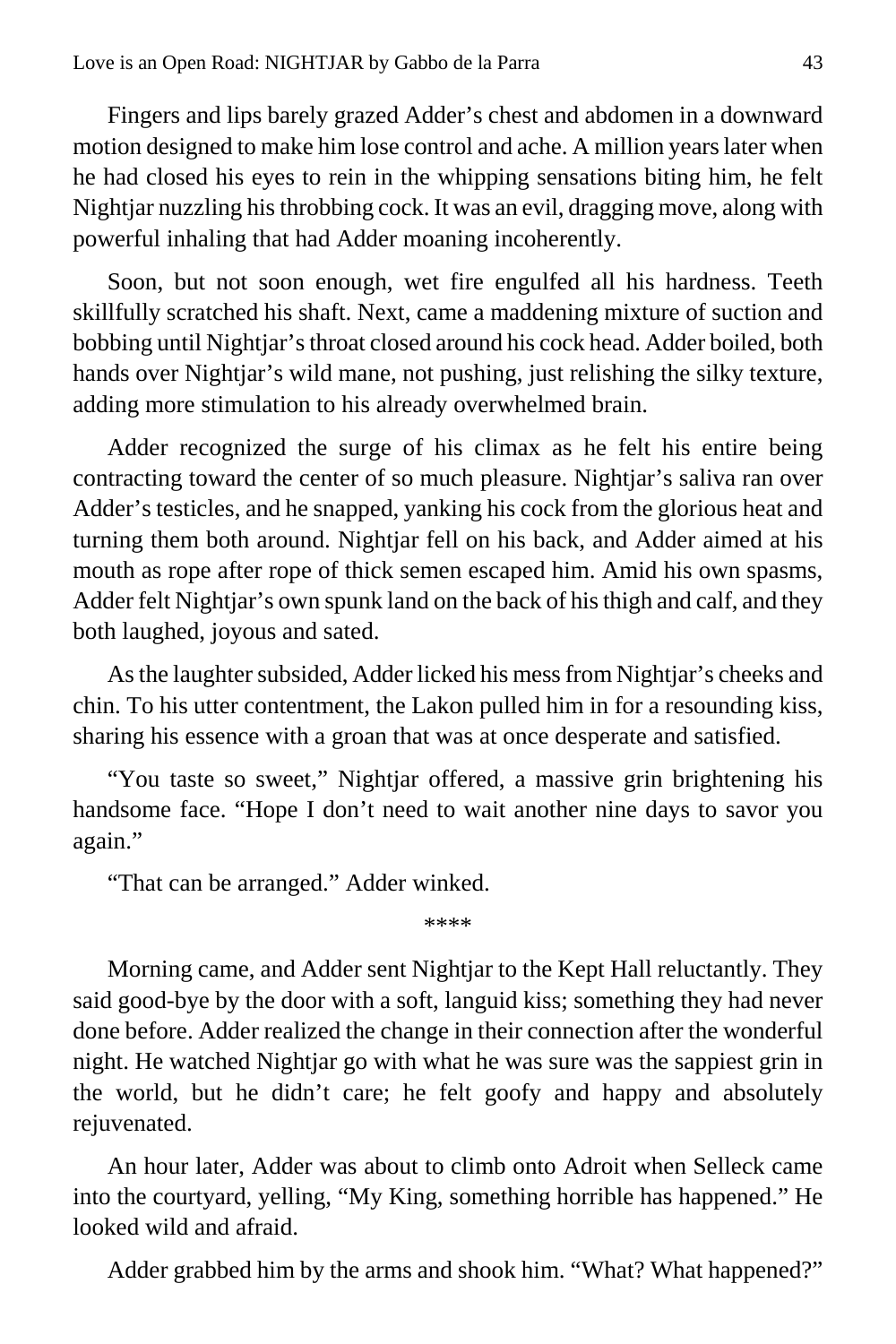"King Bracken has been stabbed."

All the light of the sunny morning was swallowed by sudden cruel darkness. Adder felt sick and close to faint, but he couldn't do that, he had to go to his Nightjar.

"Where?"

"The Kept Hall. I left the healers with him."

Adder ran. Never in his life had he loathed the length and expanse of Gryphonire as he did today. He kicked the door of the Kept Hall, and the dreadful calm of a lost situation hit him as he registered his surroundings. The healers worked frantically, trying to stop the bleeding, while palace guards held off the bewildered Kept.

"My King, we're losing him," one of the healers said in a broken voice, shaking his head.

Adder grabbed Selleck, who had just stopped beside him, heaving. "Find Timir now and send him to my chambers." Selleck's eyes were plates for a heartbeat then he nodded and took off. Adder turned to the healers. "Pick him up. Guards, help them!" All had puzzled faces but obeyed immediately. He guided them to his quarters. The moment they deposited Nightjar on Adder's bed he ordered everyone out of the room. The healers pleaded with him, but he pushed all out.

"Don't you die on me now, Nightjar. You hear me?" Adder pushed hair off the pale forehead. Blood was drenching the bed.

Timir entered with Selleck. "My King." He looked at Nightjar somberly.

"Out, Selleck, out!"

Selleck scurried away. Adder turned to Timir. "Alchemist, do The Rite now!"

"King Adder, that's just…"

"Do. The. Fucking. Rite."

"This will shorten your life, my King!"

"Do I look like I give a fuck about that?!"

Nightjar gasped for air and groaned.

"NOW!"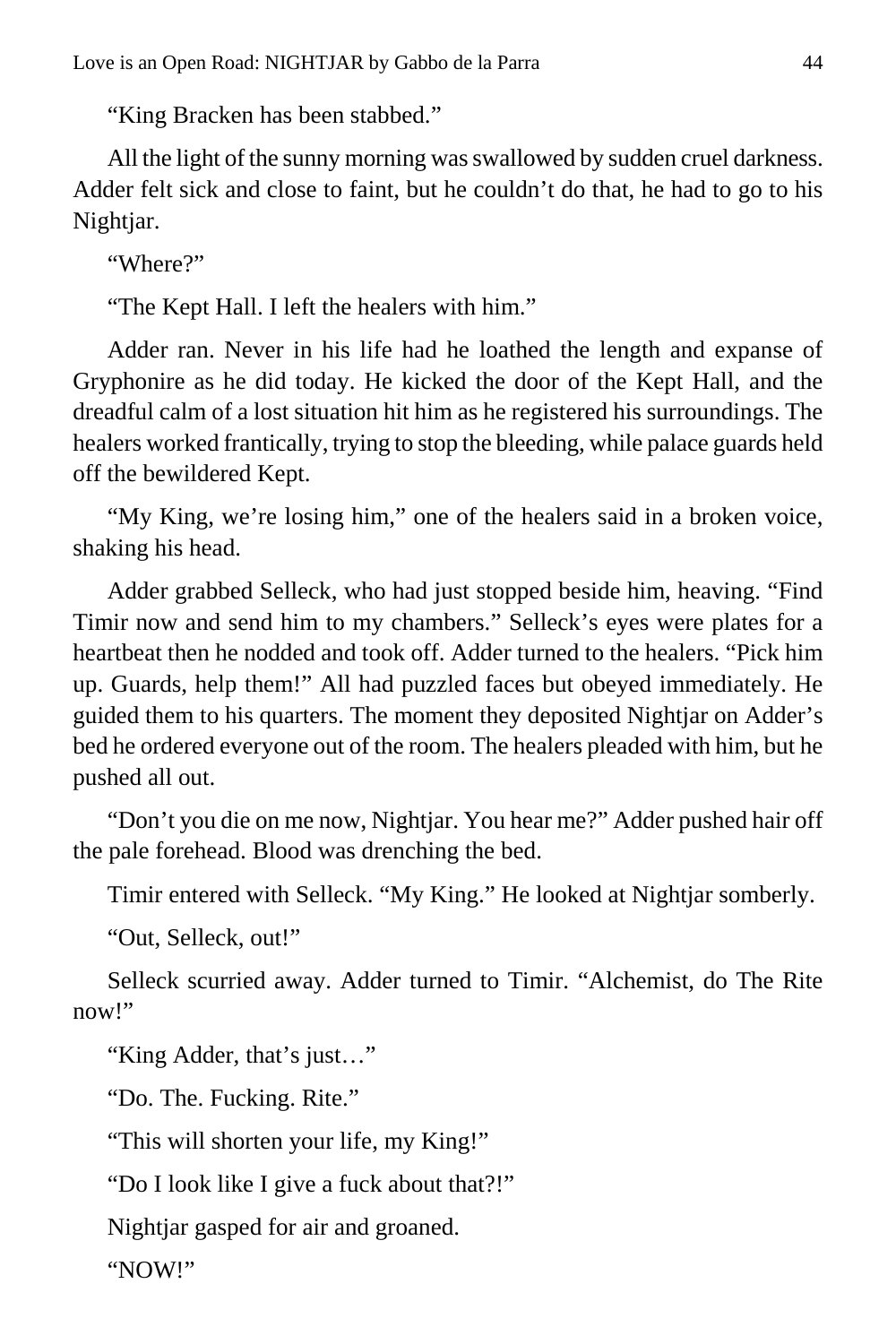"All right, all right." Timir made a placating gesture with both hands. "Give me your dagger."

Adder presented it to the alchemist. Holding it with his left hand, Timir started to swing it in a circular upward motion, murmuring incantations in a language unknown to Adder. The nightjars in the adjacent room began to call desperately; moans and sighs inundated the room. It seemed as if the light entering through the windows was moving deliberately toward the tip of the dagger.

"Remove the tunic or rip it. I need to see the wounds," Timir ordered firmly.

Serenity washed over Adder, and he got rid of the tunic with a calmness he had only felt on the battlefield amid the clank of metal and the roar of fighting men. Soon Bracken, no, Nightjar was naked and almost empty of blood.

"Give me your left hand."

Adder gave his left hand as if it belonged to somebody else.

Timir cut. "Blood of the King, a life for a life. By the blessing of Erin and Apheilon save this life with the blood of the King." He repeated these words over and over as blood dripped over the wounds. A hissing sound and steam rose with every slowly landing drop.

The nightjars called wildly in the background. It was daylight; they had never called during daylight.

Lightheaded, Adder saw how the wounds were healing, closing on their own like the shrinking petals of a flower ready to sleep. Coloring returned to Nightjar, and soon he looked just as he had earlier that day, placidly sleeping before Adder awoken him. The only proof of the nightmare was the blood on the bed and Adder's swirling vision.

Timir let go of Adder's hand.

Adder looked at his palm and saw his own wound closing and disappearing. The cut had been over his Life Line. It had lost a third of its length.

Timir chanted again. Perhaps releasing the power he had conjured into Adder's dagger. The light returned to its rightful place outside the windows. "You need to sit, my King. I'll go and prepare you some nice restorative for later."

"You do that. I have business to attend."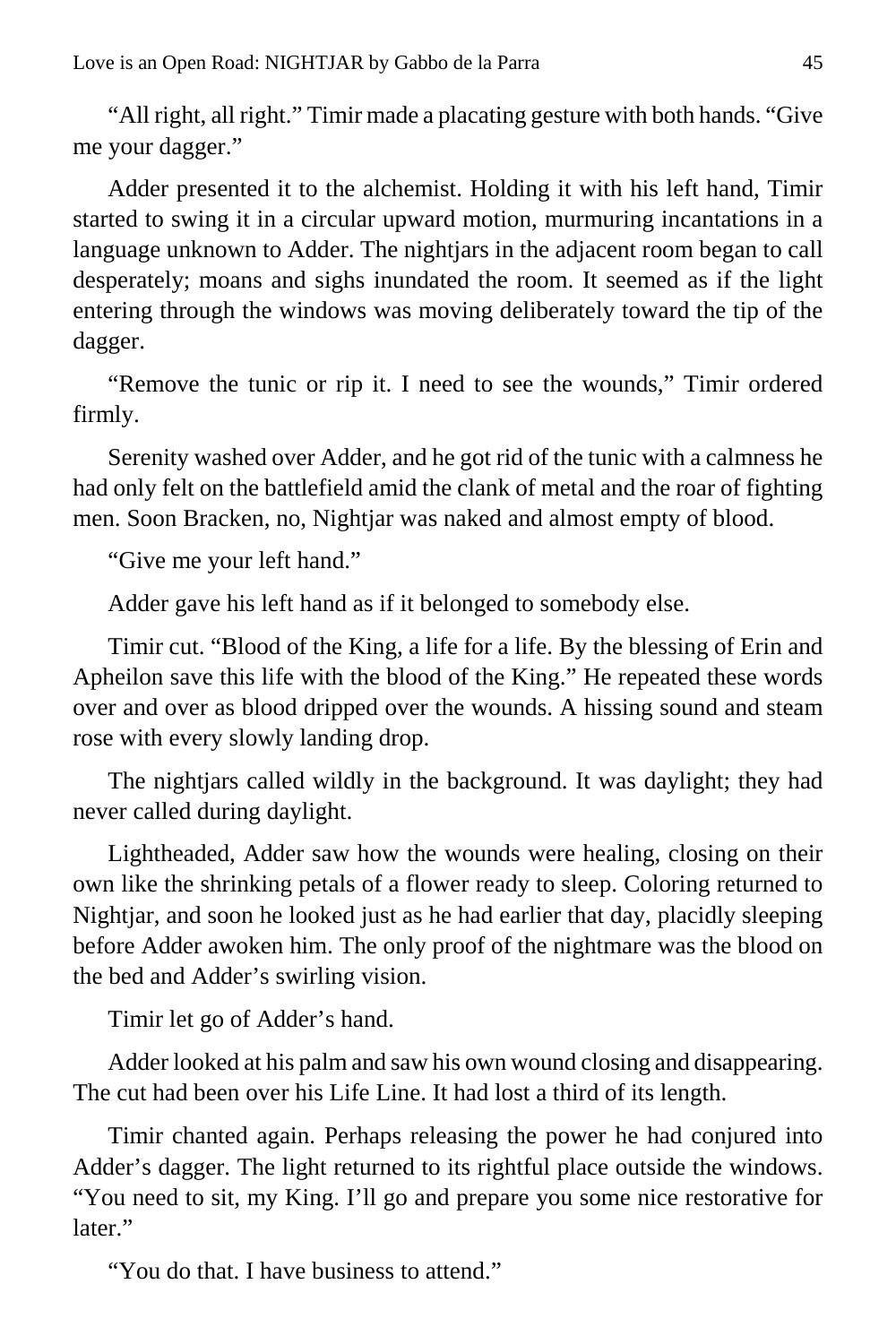The door to the chambers opened with a bang. It was Renan. "What the hell happened?"

Adder waved a hand dismissively but didn't answer. He needed all his strength for what he had to do next.

"The worst is over, Great Counselor," Timir offered.

"Renan, please stay with Bracken." Adder moved toward the door.

"Where are you going? You look like you are about to keel over." Renan tried to grab Adder, but Adder shrugged him away.

"You stay here and guard him." Adder reached the door and called, "Guards!" Two guards came running to him. He put his arms around their shoulders. "Take me to the Kept Hall."

By the time they reached the hall, Adder almost felt like himself again. He thanked the guards and told them to bring the Kept. He wasn't completely ready to stand by himself so he leaned on the edge of the long darkwood table where the Kept ate.

Relief turned into anger as the twelve men waited before him minutes later. Adder took a deep breath and focused on being a king and not an overwhelmed lover. "Who did this? I promise the culprit a swift death if he speaks on his own." He looked at each silently. "If someone else has to point him out, I will make him suffer." Remembering the wounds' pattern, Adder realized that it must have been more than one person because the stabs were on both flanks. He arched an eyebrow. "Nothing?" He grasped his chin and said softly, "I might reconsider my offer and kill all of you just to be done with this."

No man moved a muscle, but Adder saw that the Offerings were ready to crumble.

"Eta, tell me what happened!" Adder snapped at the green-eyed Offering.

The young man hesitated. He was naturally pale, but now he looked like a ghost. "Well, we were moving things from that corner over there to have a game of ball after breakfast…"

Adder tsked. "Give me the short version."

"Mu and Rho did it. Nu, Iota, and Kappa were blocking our view, but we heard a yelp and rushed to stop them." When Eta said "we" he was talking about himself and the other Offerings. They were all nodding vigorously.

"War Trophies, do you deny the Offerings' version?"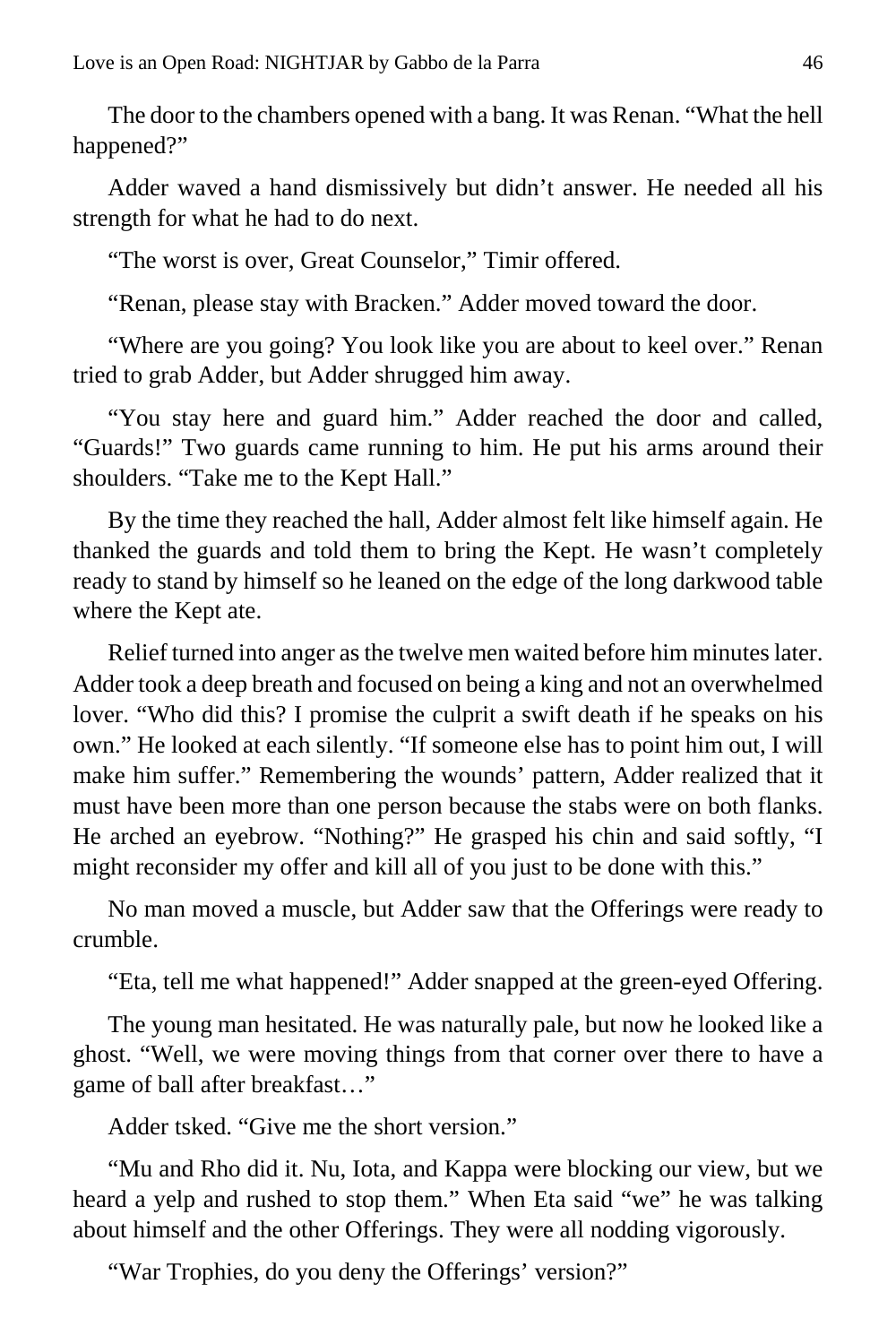The five men shrugged.

"So be it. Guards tie these men's hands and follow me." Adder turned to the Offerings. "You wait here." He called at the Overseer, who had been quietly observing from a corner. "Selleck, come with us."

They moved in silent procession through the palace. People stopped what they were doing to stare, agape. Many followed them to see what was going to happen. Adder guided them to one of the platforms where gryphons and riders were already coming and going.

"Put them on the edge," Adder ordered to the guards. Each War Trophy had two guards flanking him. Adder spoke aloud for all assembled to hear him. "Let it be known that these men committed treason by attempting to murder one of their own. Their lives belong to me, and by trying to end a life that didn't belong to them, they have injured me in more ways than one. I sentence them to die, and the execution is to be carried out immediately.

"I'm not going to say I am sad because I don't have patience for those who betray me. But these men harmed someone dear to me and that is unforgivable." Adder nodded more to himself than to those around him. "Now you pay. Guards, daggers out. One stab on each flank below the ribs." Adder heard people gasping in the background. He didn't care. This was his right, as king and as lover. The five War Trophies bled, their tunics already soaking with their filthy blood. "Throw them down."

Their screams were swallowed by the abyss.

"You," Adder pointed at a mounted rider, "check if they're dead."

The gryphon and his rider swiftly dove. A few minutes later the soldier alighted beside Adder. "Two are dead. The other three still breathe."

Adder leaned over the edge and looked down. The tide was getting high. "Good. Let them suffer."

\*\*\*\*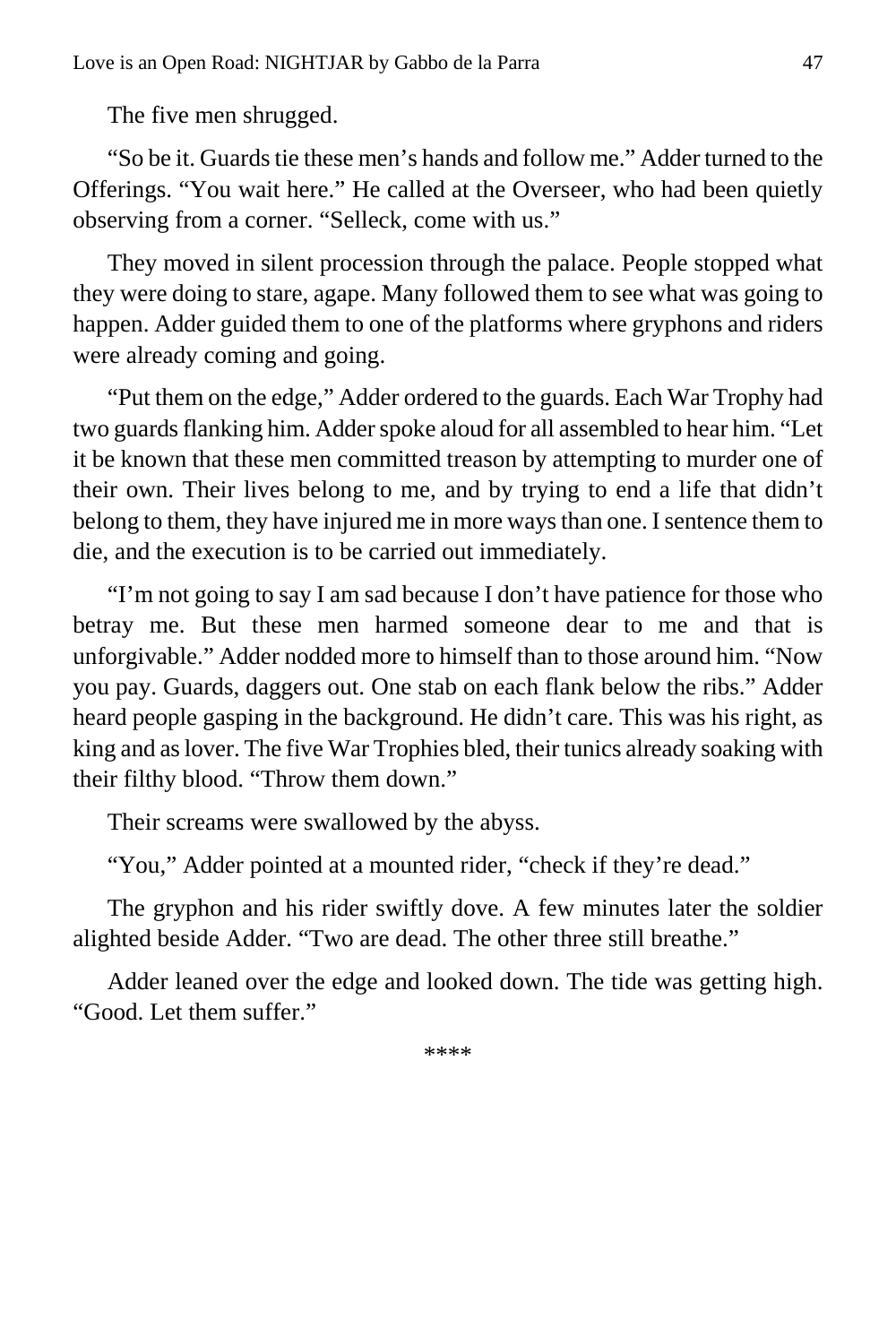## **Chapter Seven**

#### *Temptation*

"Hello."

Bracken wasn't sure why he was looking at Renan's sneaky face looming over him. He was positive ground beef felt more wholesome before being put to fire. He stared at Renan blankly; he didn't like the man. Perhaps if he didn't answer the weasel would go away.

"Do you think he recognizes me?" Renan asked a tall, wiry man who was certainly old but had been handsome at some point in his life.

"He's out of danger, but he's going to be very weak for many days."

For some reason this old man's voice seemed familiar to Bracken. Did he know this man? It would be a catastrophe if he had lost his memory but still remembered Renan of all people. But the words were truthful; Bracken's feeble state didn't let him move a single finger. He thought he had chosen not to speak to Renan, but maybe he couldn't. Still he'd wait until somebody else (someone he recognized) came along to try and say something.

Bracken moved his eyes around. This was Adder's bedchamber. Why was he in Adder's quarters with these men but without him? The last thing he remembered was eating breakfast, then Rho and Mu came from behind saying something stupid. The memory of pain struck him, hard and blinding. He moaned and closed his eyes, but his body didn't bow under the assault; he was that fragile, motionless.

The bang of a door violently opened made Bracken open his eyes. Finally, a familiar face. Adder. He pushed the two men aside and caressed Bracken's cheek. "How are you?"

"I feel weird. I can't move," his mind said, but neither his lips nor anything else moved. Bracken furrowed his brow; he scowled. No. Nothing even twitched.

Adder straightened himself. "Renan, please leave me alone with Timir for a moment."

"But…"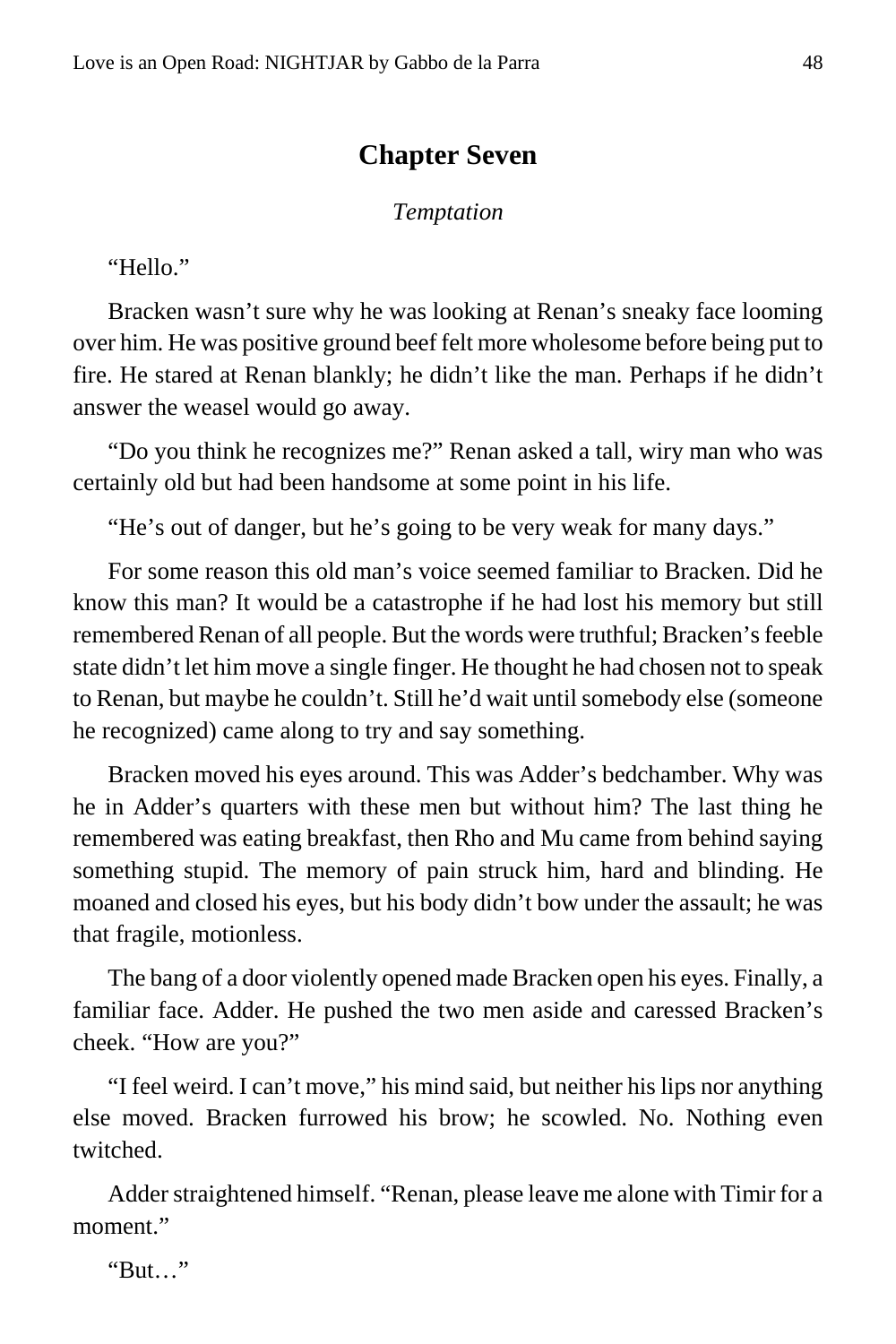A hand landed on Renan's shoulder. "Just for a moment," Adder said quietly.

Renan nodded and left the room muttering under his breath, almost in the same way he had while on Adder's ship the first time Bracken saw him.

"You didn't tell him what we did."

"Of course not, my King. No one but those of the King's blood need to know about The Rite."

*The Rite? What the fuck is The Rite?*

"Good. Now tell me what's wrong with him?"

Timir glanced at Bracken with a fatherly expression that he didn't like a bit. "You gave him life. He's practically a newborn in the body of an adult."

"Are you telling me Bracken is lost and there is a baby in there?" Adder hissed, grabbing the old man by the arms and shaking him.

"That's not what I meant. He just needs to relearn to use his body, regain command of it. He should be mentally sound."

This seemed to appease Adder. He released Timir. "How long will it take for him to be back to normal?"

"The more physical a person is the quicker he bounces back." Timir moved out of Bracken's line of sight, then came back with a goblet, offering it to Adder. "Drink half of this, sire. You can try to give the other half to King Bracken."

Adder nodded and drank. He turned and sat on the bed, putting his hand behind Bracken to pull him upward. What Bracken found in Adder's eyes as they met made him weaker for a completely different reason. "Come now, just a few sips. This is going to help you."

Nothing responded. Bracken wanted to scream in frustration. He tried to tell Adder with his eyes how powerless he was. Adder understood.

"Timir, a little help here?"

The old man opened Bracken's mouth using thumb and forefinger to force it. Bracken was sure he looked like a fucking fish. The liquid hit his tongue. Fire wasn't enough to describe the sensation. As he involuntarily swallowed, the scorching kicks and pokes unknotted the weakness holding him hostage.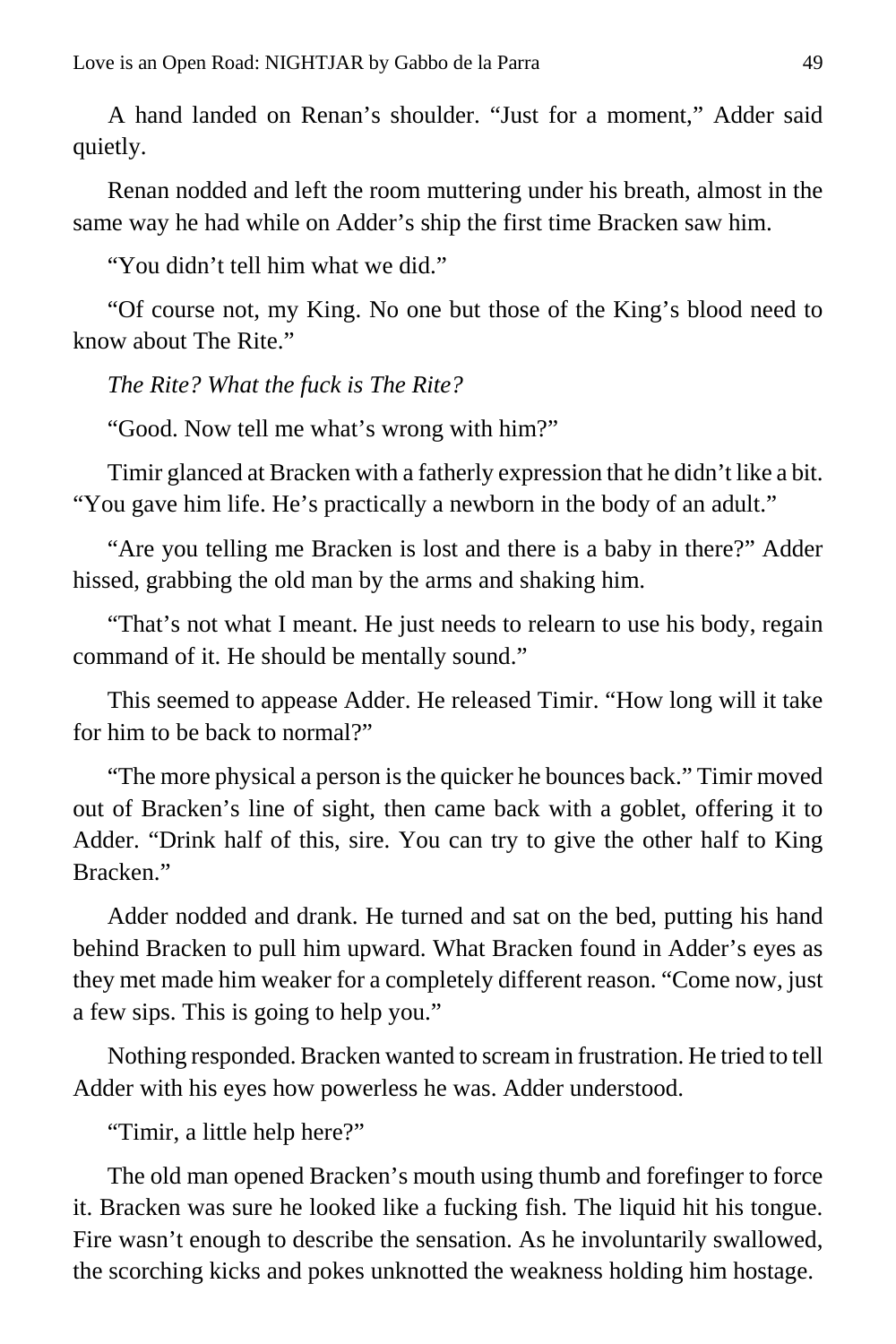"That's a good boy." Adder put him carefully back on the bed. He kissed Bracken on the forehead. He stayed there, his lips pressed to Bracken's skin for more heartbeats than necessary.

"I think I'll go now. I'm going to make more of this to give him another dose tomorrow," Timir offered with that odd tone of someone who caught another doing something they shouldn't be doing. He moved away.

As soon as the door clicked closed, Adder brushed his lips over Bracken's. He murmured, "I killed those who hurt you, my Nightjar. All of them." His voice trembled.

"Adder," Bracken thought, but Adder's jerk told him he had actually said it albeit feebly.

Smooches rained over his face. His and Adder's chuckles mingled. "That old sucker's potion is already working!" Adder exclaimed breathlessly.

Bracken murmured, "Sucker."

"Oh, I'll suck you until my jaw falls apart as soon as you are capable of pulling my hair!" Adder laughed loudly and heartily this time. He sobered up and stared at Bracken for a long moment. Then he rested his head over Bracken's heart, whispering, "It was all worth it."

Bracken had the suspicion that Adder was talking about "The Rite," whatever that was. He couldn't summon the energy to ask about it though. He was sleepy. Someone told him once that sleeping was a big part of healing. He wanted to heal quickly, at least enough to pull Adder's hair.

*That's a nice goal.*

His lips were capable of a smile as the room started to fade.

Bracken closed his eyes.

\*\*\*\*

Days passed. Bracken was sure of this because he saw light, then the nightjars called. Also a plump chatterbox of a woman called Zenith came and flexed his limbs. Every joint of his body was bent and straightened many times, thrice during daylight and twice while the nightjars called. Bracken thought that if he didn't say anything she would shut up, because normal people didn't have conversations with themselves for so long. It didn't work. Still, her continuous work was helping him to wrestle back his mobility. Soon, Bracken was able to go and relieve himself on his own.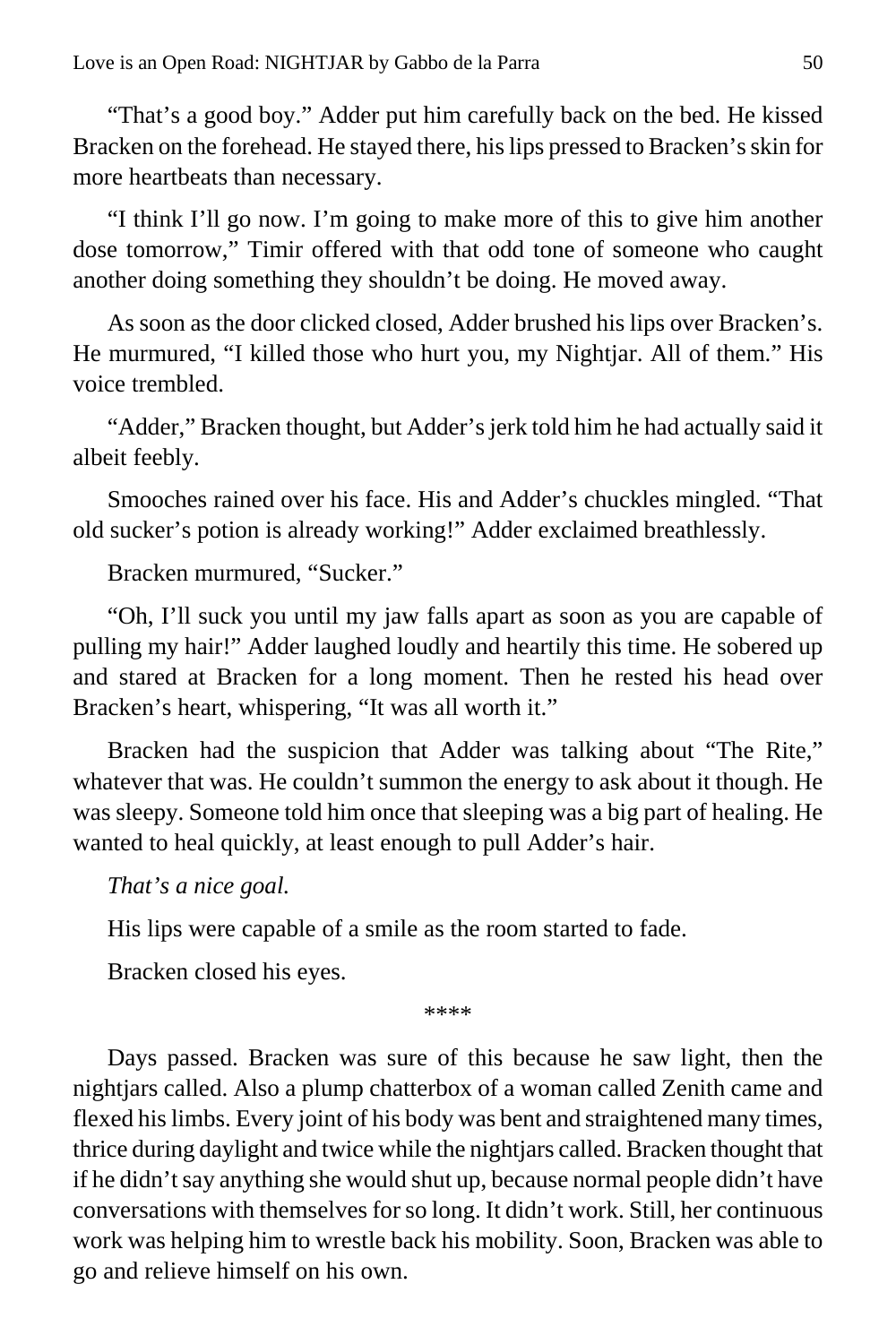The Offerings stopped by, mostly just to check on him, but Eta, Phi, and Xi stayed longer, sometimes reading for him, others singing or telling him jokes. They were good kids. Selleck came too; he brought Bracken sweets and finger food—things Bracken wasn't supposed to be eating because he was on a strict liquid diet thanks to Timir, something Bracken thought incredibly stupid. He was sure nobody could get stronger with just liquids. Even if those liquids were magic potions.

Renan popped in now and then to say "Hello," but Bracken closed his eyes, pretending to be asleep. Nobody questioned this because he slept a lot. He didn't like Renan no matter how much Adder loved him. Bracken's gut told him Renan wasn't trustworthy. Nine out of ten times, Bracken's gut was right, so he was going to listen to it until Renan did something capable of changing Bracken's mind.

Adder was the true constant presence during Bracken's recuperation. He told Bracken stories of his childhood. They shared how much they missed their older brothers. Adder spoke as well of his plans for Deron, how he wanted the people of Munus healthy and prosperous, and many other things grand and little. These moments made it difficult to keep his distance, to be bound to his station by his honor and nothing else.

Each instant they spent together was accompanied by a passing touch, a caress, a timid kiss on the lips. It both moved and frustrated Bracken in equal manner. He wasn't a fragile thing to be treated like a delicate vase or worse—a flower.

The other thing that was getting on Bracken's nerves (in more ways than he cared to analyze) was Adder sleeping on a chair next to the bed. Bracken could understand the first few days. He wasn't truly keeping track of time but he calculated it had been around two weeks. Before long, Adder's body would resent the awkward position. Bracken was already resenting it for him.

Bracken decided he was going to say something.

After Zenith's second massacre of his body for the evening, Bracken waited until Adder finished taking care of the nightjars.

As Adder settled on the uncomfortable chair, Bracken asked, "Why don't you come to your bed?"

"Because you are not well enough yet for my touch the way I want. I will not be able to keep my hands to myself if I'm there with you."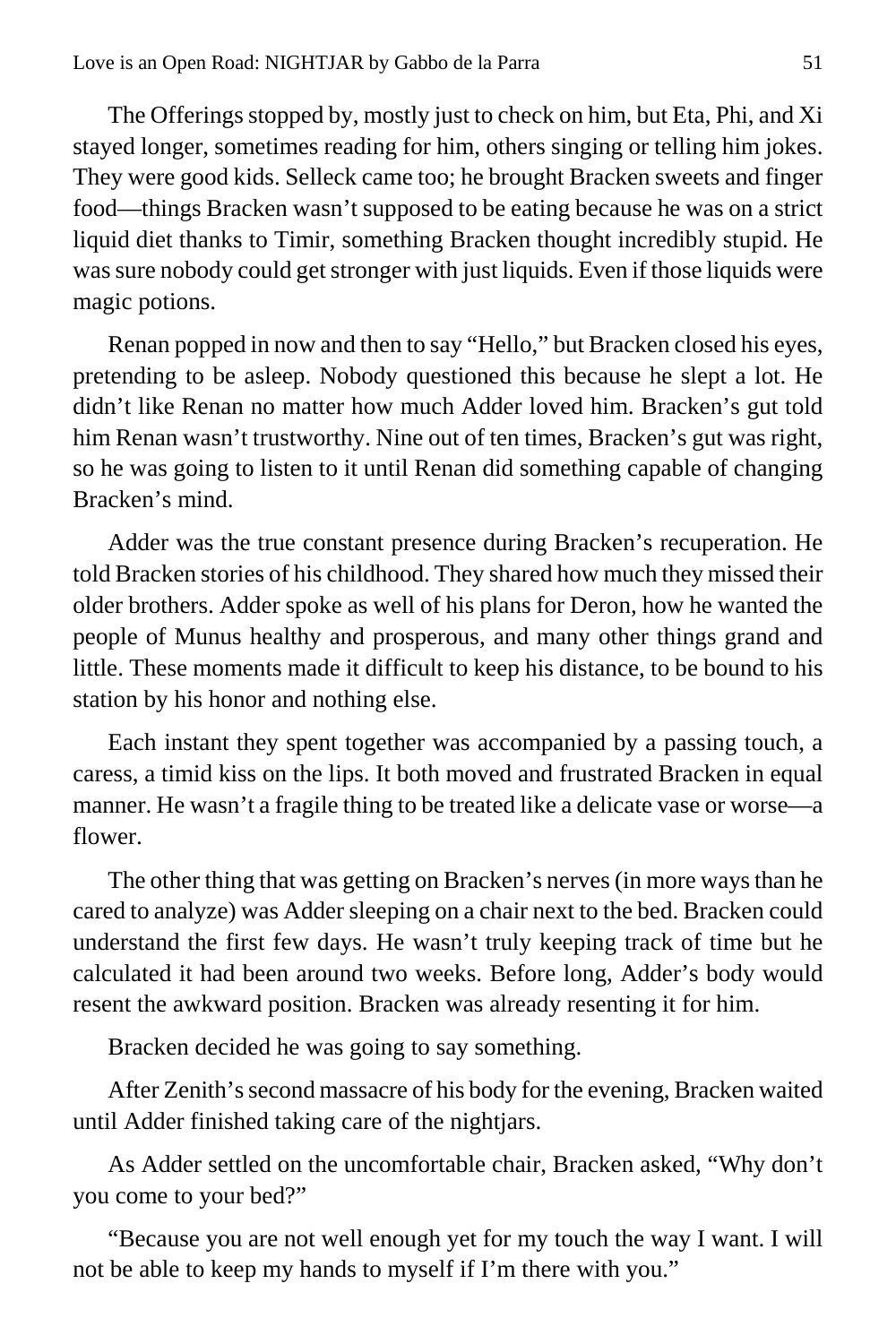"I'm a warrior, remember? Perhaps what I need to heal quicker is some rough handling…"

"Don't tempt me, you fool. I'm not going to destroy all Timir's and Zenith's work thanks to my lack of self-control where you are concerned."

"Coward."

"You'll pay for that."

"I will welcome the punishment gladly."

Adder arched an eyebrow.

Bracken crooked his index finger at Adder playfully. "For the time being, you can come closer. So I can pull your hair."

\*\*\*\*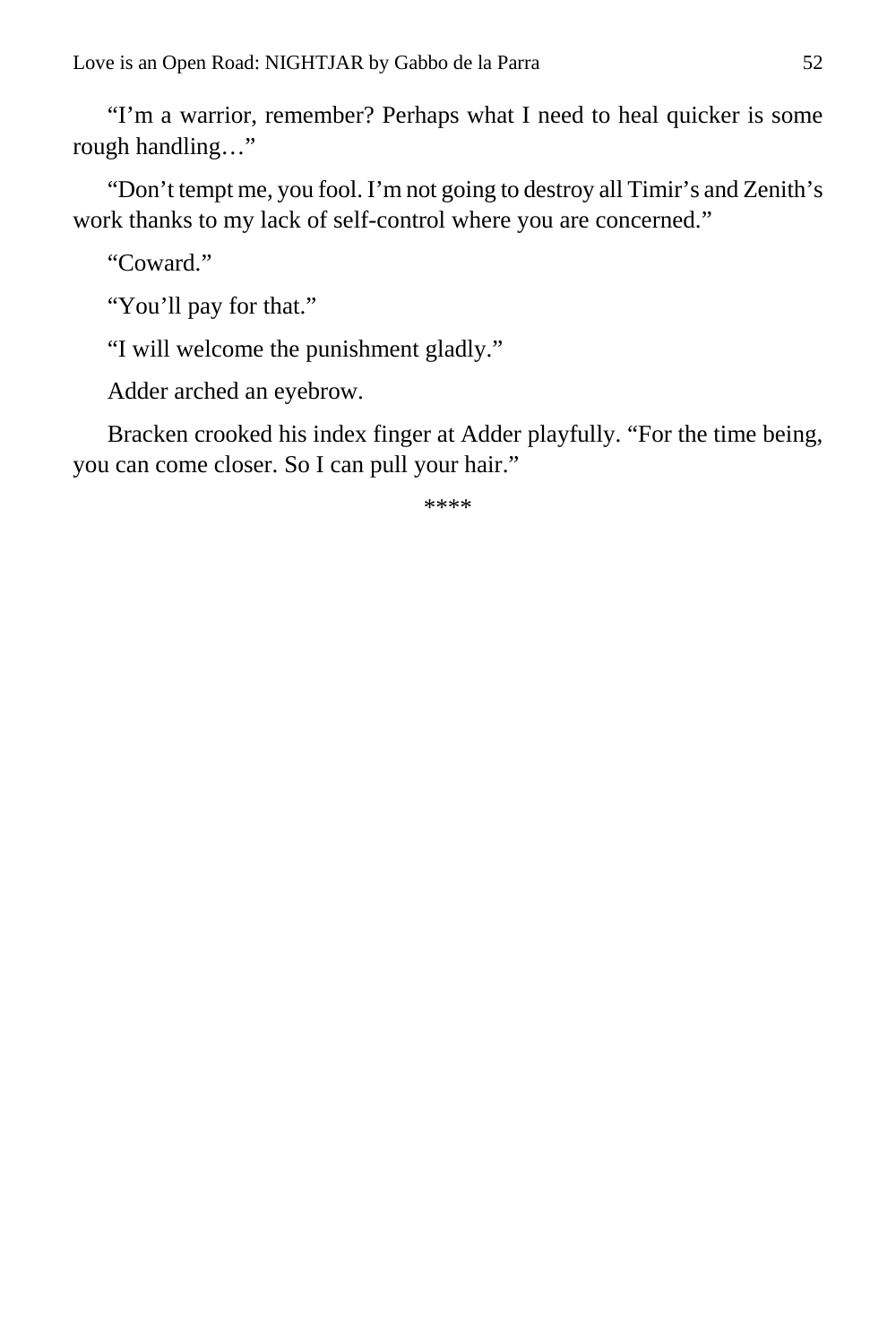# **Chapter Eight**

#### *Trust*

Adder noticed he and Adroit had the same happy spring as a groom brought her. He chuckled. Timir and the healers had concluded that his Nightjar was fit to leave the bed and start moving around in a more regular fashion. The morning was sunny and almost cloudless, just like the eyes of the man he had left on his bed.

Bubbly would be an understatement to describe Adder's mood. The thought of sending Renan to handle the daily dealings of the Royal Court and take the day off was a tempting, pleasant one. Still, Adder decided to go to the city palace for a couple of hours and come back after the midday meal to give Nightjar some time alone to do whatever he wanted.

After a lot of internal negotiation, Adder had made two decisions. First, he was going to disband the Kept; there was no rule saying he must have one— Lakoneh didn't even have one. Second, he was going to find a way to talk to Nightjar about the stolen ships and the macabre spectacle on them when they were returned to Vurgeg. There must be an explanation, and he wanted to clear that out before the next part of his second decision could come to fruition. As Adder was getting ready to climb Adroit, he saw a groom bringing Renan's gryphon, Soulfire. They could make the flight to the city palace together. It wasn't easy to have a conversation while flying, and they would be surrounded by their escorts, but they could start one as soon as they dismounted. Adder was really excited to share his plans with his best friend and counselor.

"Morning, my King. That goofy grin is very becoming." Renan chuckled.

"You don't know the half of it." Adder smiled broadly.

"Something tells me Bracken has a lot to do with it."

Adder nodded, gesturing Renan to mount Soulfire quickly. They did it simultaneously.

"You look like you need a race," Renan offered with a smirk when both were seated.

"Splendid idea. After that, we'll have a nice chat before the hearings of the day."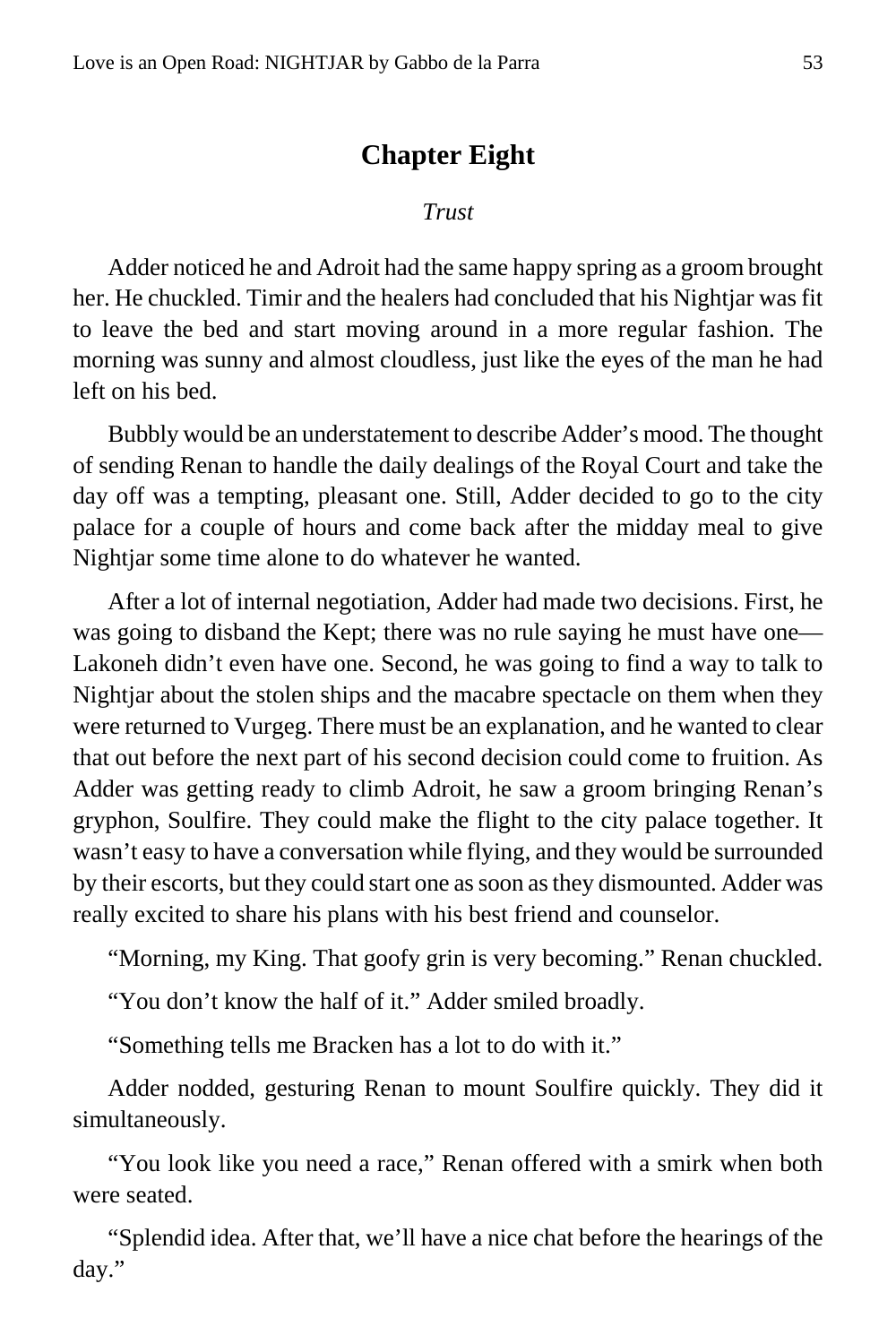"Winner gets to choose lunch. Up!" Renan challenged, whipping the reins of Soulfire. The tawny gryphon launched himself upward.

"Hey!" Adder laughed and yelled, "Up!" Now he had to win because when Renan did he always picked something nasty that Adder would not enjoy, just to be an asshole.

The roads, the farms, the people, the animals, the plains, the valleys, all were a blur as the gryphons raced toward Varvarar, the capital city of Munus. They did the hour ride in less than thirty minutes, their escorts following closely as if they were racing too.

Within the fortified city, Soulfire and Adroit glided over tall, whitewashed buildings, their red dome-shaped roofs shining like rubies thanks to the morning light. Only the temples of Erin and Apheilon and the palace had triangular roofs to distinguish them from other constructions inside the city walls. But all roofs were red—red like the strong blood of Adder's people.

Adroit nose-dove and reached the landing courtyard of the palace two seconds before Soulfire alighted roughly beside her. "I won!" Adder laughed and dismounted with an agile jump, pumping his fist in the air. He turned to grab Adroit's head and gave her a resounding kiss. "That's my girl."

Renan dismounted more gracefully and bowed. "A worthy victory, sire."

Adder punched him on the shoulder. "You only call me 'sire' when you are pissed off. It was just a silly race. You know I had to win to avoid some disgusting dish made of entrails or only-Apheilon-knows-what."

"Of course."

"Oh, don't be a sourpuss." Adder embraced his best friend with one arm and guided him toward the main building of the palace complex. "I decided to disband the Kept."

"What?" Renan faltered, jostling Adder. "Why would you do that?"

"Not a big deal." Adder pushed Renan since they were shoulder to shoulder. "It's an outdated institution. It's not like I have any use for them after all." He nodded to some court members walking in the opposite direction. "And after what happened to Bracken…"

Renan stopped them and dislodged himself from Adder's embrace. "So this is about him." He stared at Adder.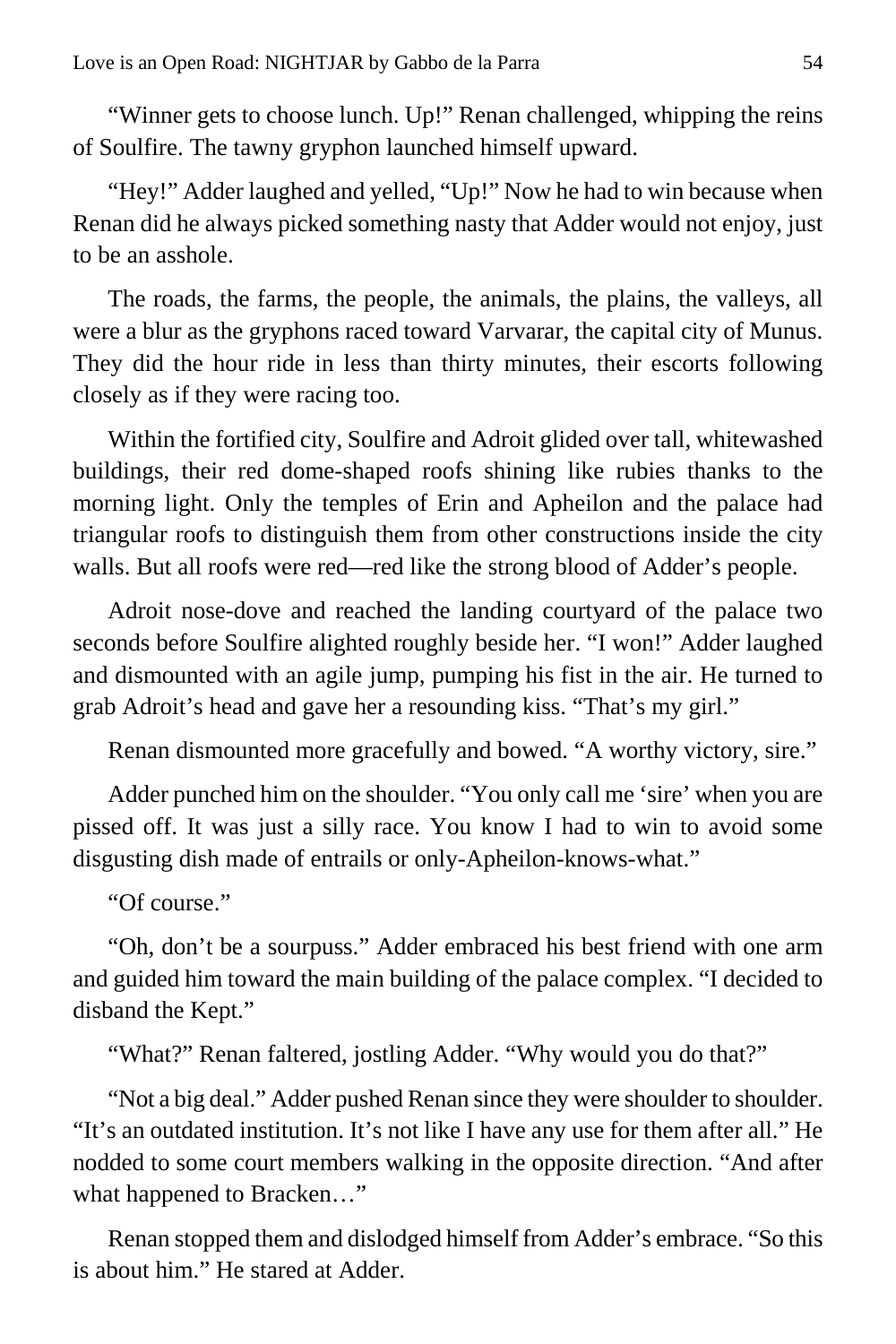"Nah. It's not *about* him. I was considering it before he arrived. The attempt on his life just reinforced my decision." He winked. "I have no use for a harem, Renan."

"The Kept is not only a harem, Adder. It's a symbol of power."

Adder rolled his eyes. "To whom? We are the most powerful kingdom of the Ten Kingdoms. No one on land or sea has our resources or military force." He shrugged. "Lakoneh doesn't have Kept."

"And it all circles back to the Lakon anyway." Renan shook his head. "You know they don't have it because they don't leave people alive to make them prisoners."

"I know that." Adder nodded. He refused to let Renan deflate his happy mood. "Ah, we'll find another way to scare the fuck out of the other kingdoms without that old-fashioned practice." He winked.

Renan crossed his arms. "All right, let's accept for a moment that you disband the Kept. Right now you don't have War Trophies, except Bracken, so you don't need to make them captains of garrisons or whatever. You still have seven Offerings. What about them?"

"Trifle." Adder dismissed the situation with a wave of his hand. "We can make them ambassadors or something else like before. Selleck knows them better than anyone, so he can see to that."

"What about the Lakon?"

Adder grinned. "I want to make him my consort."

"Your what?!"

"You know, the man you marry and who rules with you."

Shaking his head, Renan pinched the bridge of his nose with thumb and forefinger. "I've known you since we were toddlers. You have never been a man to think with your cock. What is this nonsense?" He put his hand on Adder's arm. "You can have any man in the world," he squeezed and cocked his head, "and you're going to choose that monster." Renan's eyes had a strange, almost watery glint to them.

"I need to find out what happened with the ships," Adder patted his friend's cheek, "but I am sure he's not a monster, Renan. There must be an explanation."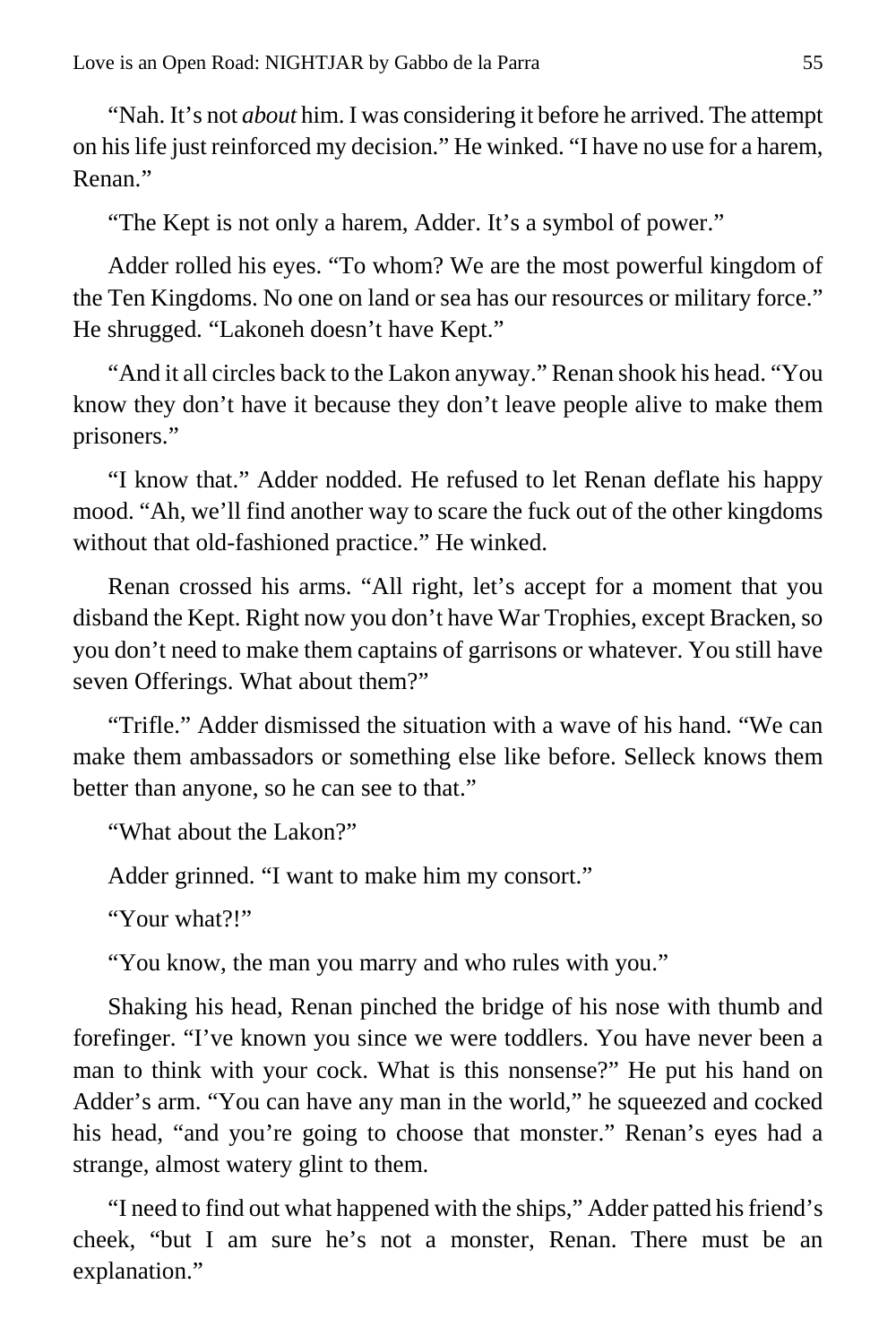Renan moved his hand from Adder's arm to his neck; his thumb caressed the corner of Adder's jaw. "I'm going to trust my King because my *friend* is stupidly in love." He smirked. "I'll support my crazy friend though. If he wants to marry a vulture rider so be it."

There was a sad echo of resignation in Renan's chuckle.

Just the fact that he was so easily siding with Adder was in and of itself a quasi-miracle.

Adder didn't know what to make of it.

\*\*\*\*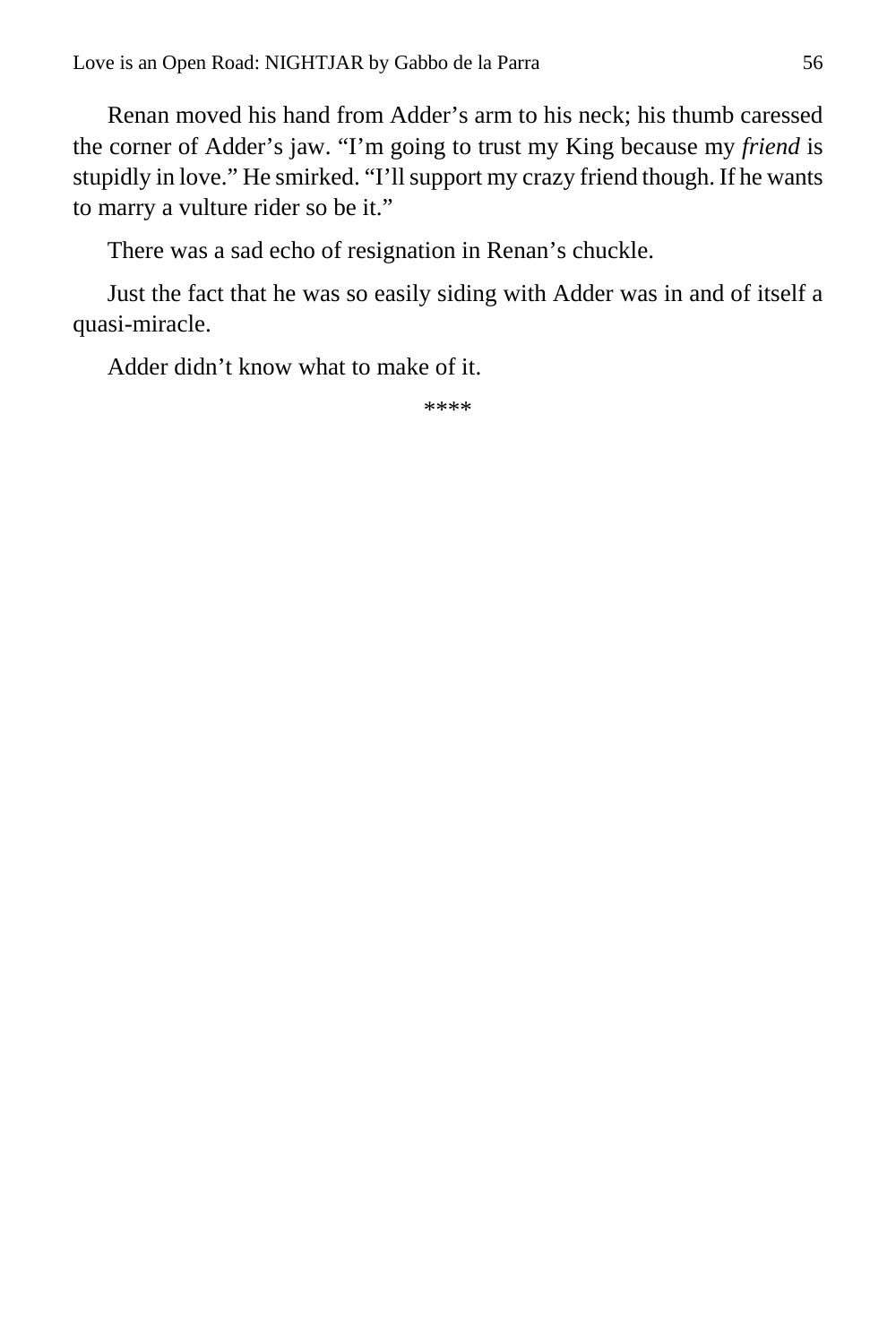# **Chapter Nine**

### *Trickery*

"I'm going to miss these pink walls." Eta sighed. He and Bracken sat together, finishing the last meal that would ever be served in the Kept Hall.

"I never understood that color. Or the red columns," Bracken commented, looking at the now almost empty large space.

"Have you ever witnessed a naval massacre? The water ends up pink. That's the meaning of it—to remind us of the power of Munus."

"And here I thought it was the color of our assholes after a powerful battering," Bracken offered with a straight face.

Eta spewed his wine and coughed. Bracken dutifully pounded the boy's back to help him. After recovering, Eta murmured, "I'm also going to miss that nasty sense of humor."

Bracken ruffled dark blond curls. "You will be missed too, little friend."

Redness reached Eta's pale cheeks; he looked up from under long, golden lashes.

Selleck entered the hall, his gait brisk toward them.

"I guess it's time." Eta peered at him with those bright green eyes. "Are you scared, King Bracken?" he asked softly.

*Am I?*

With the Kept disbanded, what was Bracken's place in Gryphonire? In Adder's life? "There is a reason for everything, even if we cannot fathom that reason immediately."

Eta arched an eyebrow.

Chuckling, Bracken shook his head. "Not scared. More like mildly concerned." He grinned.

With a nod, Eta stood up. Solemn didn't look right in his usually happy, almost-too-pretty, oval face.

Selleck bowed. "King Bracken." After Bracken acknowledged him, he turned to Eta. "Ready?"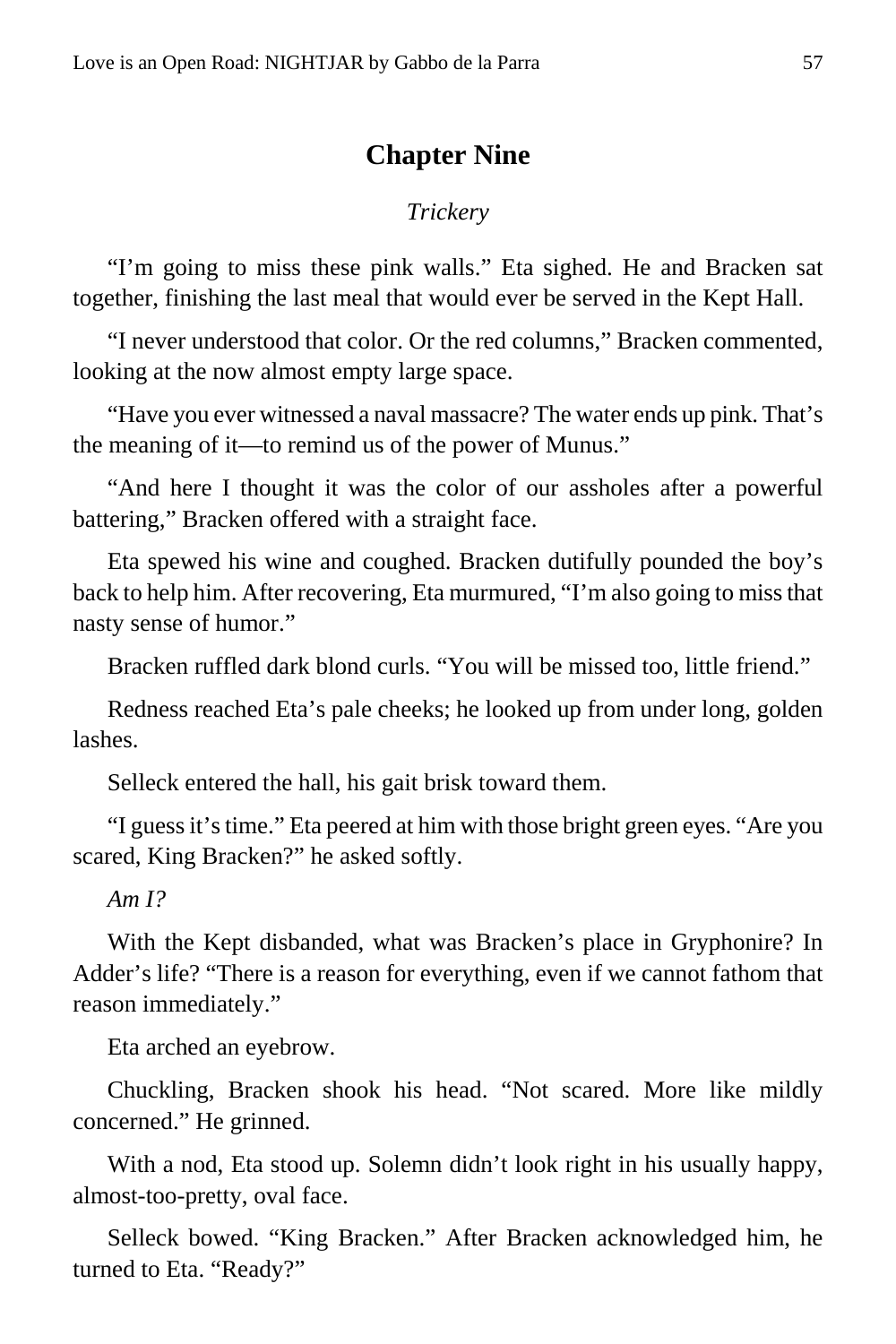Putting his hand over Bracken's hand, Eta inquired quietly, "Would you see me off?"

"Of course."

They all walked to the landing courtyard. A burly rider waited to carry Eta, along with a group of escorts. He was expected at the Court of Nivoril, where he had been appointed assistant to Munus's Ambassador there.

"Don't forget to write." Selleck kissed Eta's brow.

Eta and Bracken hugged, then Bracken helped him to climb the night-dark gryphon. Sweet Eta looked fragile in front of the soldier as he settled down, his yellow tunic in high contrast with the burgundy garb of the rider. He waved shyly. "I'll never forget you."

Selleck and Bracken nodded, their smiles sad. The rider dipped his head courtly and yelled, "Up!"

Soon Eta and his party were mere dots disappearing to the east.

"We moved the last of your assigned clothes to King Adder's quarters," Selleck told Bracken as they walked back to the main building.

"What are you going to do with the Kept Hall?"

"The king will figure something out. It has the only indoor pool of Gryphonire after all." Selleck winked.

"And you? What would you do now?"

"I am to be your personal aide."

"My what? Why would I need that?" Bracken burst.

"Well, you need someone to take care of you and handle your daily routine and other things. Right now we need to get you ready for tonight's feast. King Adder is taking you to Varvarar."

Bracken learned long ago to not blush. He wasn't a maiden. But the thought of being carried by Adder, just like Eta some minutes ago or when he came to Gryphonire left a pleasant tingle all over his body. Sixty-nining with Adder and finishing in each other's mouths earlier today certainly fueled a lot of that tingling.

"Ahem." Selleck looked at him sideways. "You have your own gryphon now. You know you aren't riding with the King in the same saddle, right?"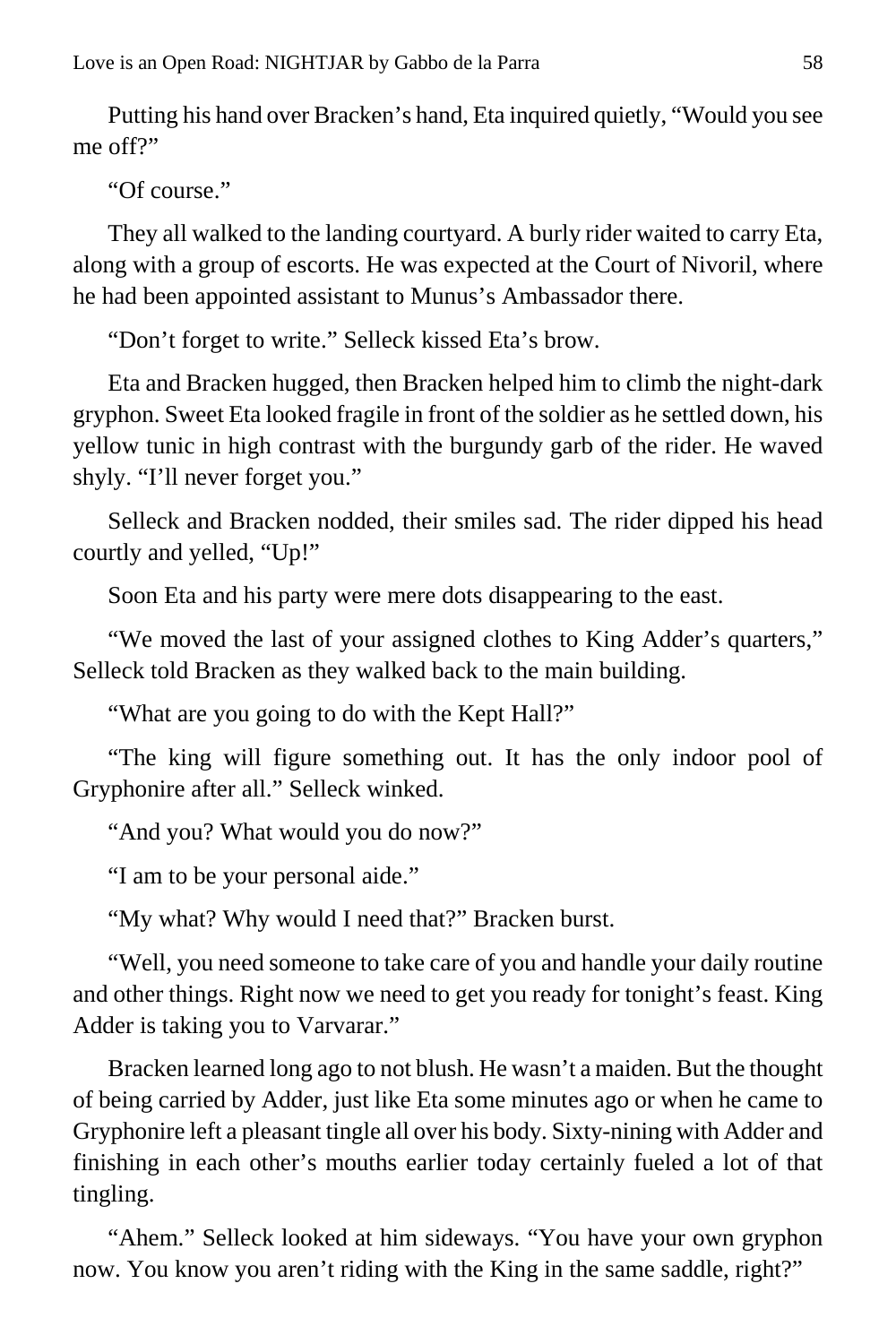"I know."

"Then erase that sappy grin off your face. It doesn't go well with your usual brooding-warrior demeanor."

"I don't like cheeky aides."

"It's a good thing you didn't hire me."

Bracken narrowed his eyes and snorted. Selleck would be a worthy opponent.

Many hours later, after much scrubbing and perfuming and wardrobe changing, Bracken sat beside Adder in the Great Hall of the Varvarar Palace. The immense table had forty seats, all occupied.

Two princes and representatives of the other four Ocean Kingdoms and Vurgeg had come to pay their respects to Bracken, as the person seated at Adder's right (in the place of honor), not as the former King of Lakoneh. They acted with deference, but there was a certain hesitation that spoke of badly disguised uneasiness. Part of their discomfort had cause. There was no precedent for what Adder was doing. No one had ever seen a War Trophy seated beside his king in a formal reception.

It was the custom in the Ten Kingdoms to not put a chair at the right of the King commanding the table if he didn't have a wife, a consort, or was a widower. Adder had placed Bracken as if he were his betrothed, his consort-tobe because everybody knew Adder was not married yet. The fact that he was dressed mostly in white didn't help much; even his overtunic with its royal blue trimmings was white like a summer cloud. Myriad thoughts assaulted Bracken as he tried not to divine Adder's reasoning for this unusual action.

Bracken surreptitiously glanced at the king beside him. Adder wore the burgundy and gold colors of Munus. Thick gold bracelets and rings adorned him. His hair, with its hints of silver, was windswept as if he had just alighted from his gryphon. Dark eyes competed with the three black diamonds on his crown, but diamonds didn't glint with merriment or pride, nor had they laugh lines around them. Adder's lips were perdition; even his square jaw had done wicked things to Bracken's body. He wanted to hope, but there was no reason for hope. There was no logic in hope; he was a War Trophy, a mere toy. A toy should neither hope nor wish.

Something caught Bracken's attention, one of the servants pouring wine across the table. His coloring was wrong; the beard was missing, but he knew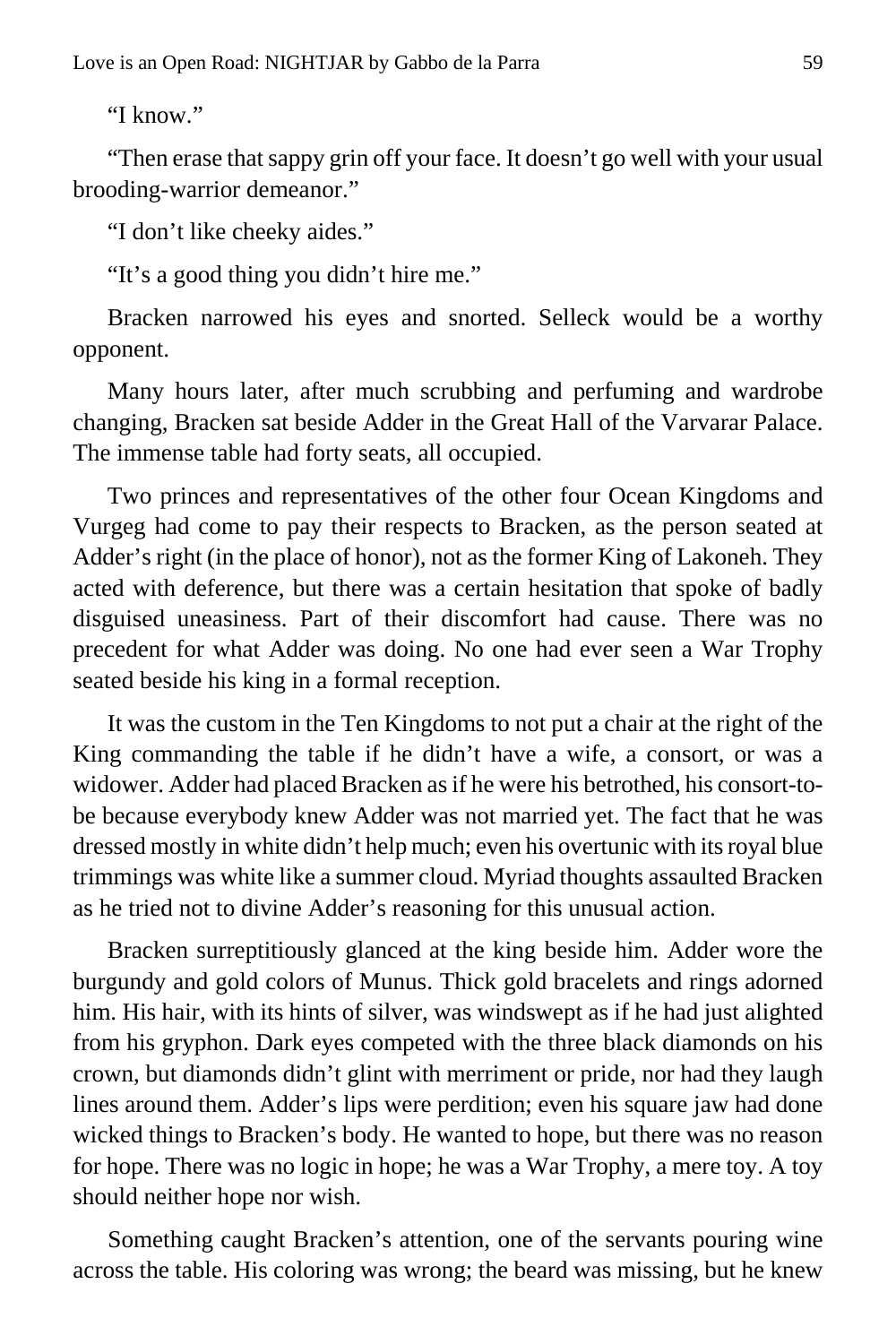him. Their gazes locked. The man did several eye movements that for the untrained meant nothing, but for the Lakonian were a code. The man was a Lightfeet, a royal spy.

Perplexed, Bracken asked what was his purpose there; the answer was a simply coded "we need to talk."

"My King," Bracken murmured in Adder's ear, "the lamb has not agreed with me. I need to take care of some business."

Adder patted his hand with a smile. "Go, go." He turned back to the old representative of Kaskal who was reminiscing of younger years when learning to ride his narwhal.

Nonchalantly, Bracken left the Great Hall.

Selleck came out of nowhere. "Can I help you?"

Bracken scowled at him. "You are lucky I don't have a sword. Never jump at me like that again."

"Of course, King Bracken." He bowed swiftly. "What do you need?"

"I need to take a dump," Bracken growled.

"The pheasant?"

"Or any of the other twenty dead animals on the table," grunted Bracken.

"Aw, come this way please." Selleck moved aside to let him pass. "By the way, it's in very poor taste to speak ill of your guests."

The chuckle didn't do anything to mollify Bracken. Still he said, "I was talking about the seasoned, minced, and cooked beasts not the ones eating them and talking nonsense over them." He stopped abruptly, pulling Selleck by the arm. "Did you say my guests? Those people are not my guests, they are Adder's guests." Bracken was in Selleck's face a heartbeat later. "Do you know something I don't?"

Swallowing visibly, Selleck shook his head. "Not at all. I'm just here to make sure your every need is met."

"Good. Point out the direction of the relieving area, then go back to the Great Hall. Or are you planning on being there to wipe my ass too?"

Selleck took a moment to answer as if he was actually considering it. He grimaced. "In the next intersection turn left and then right. You'll find it easily enough."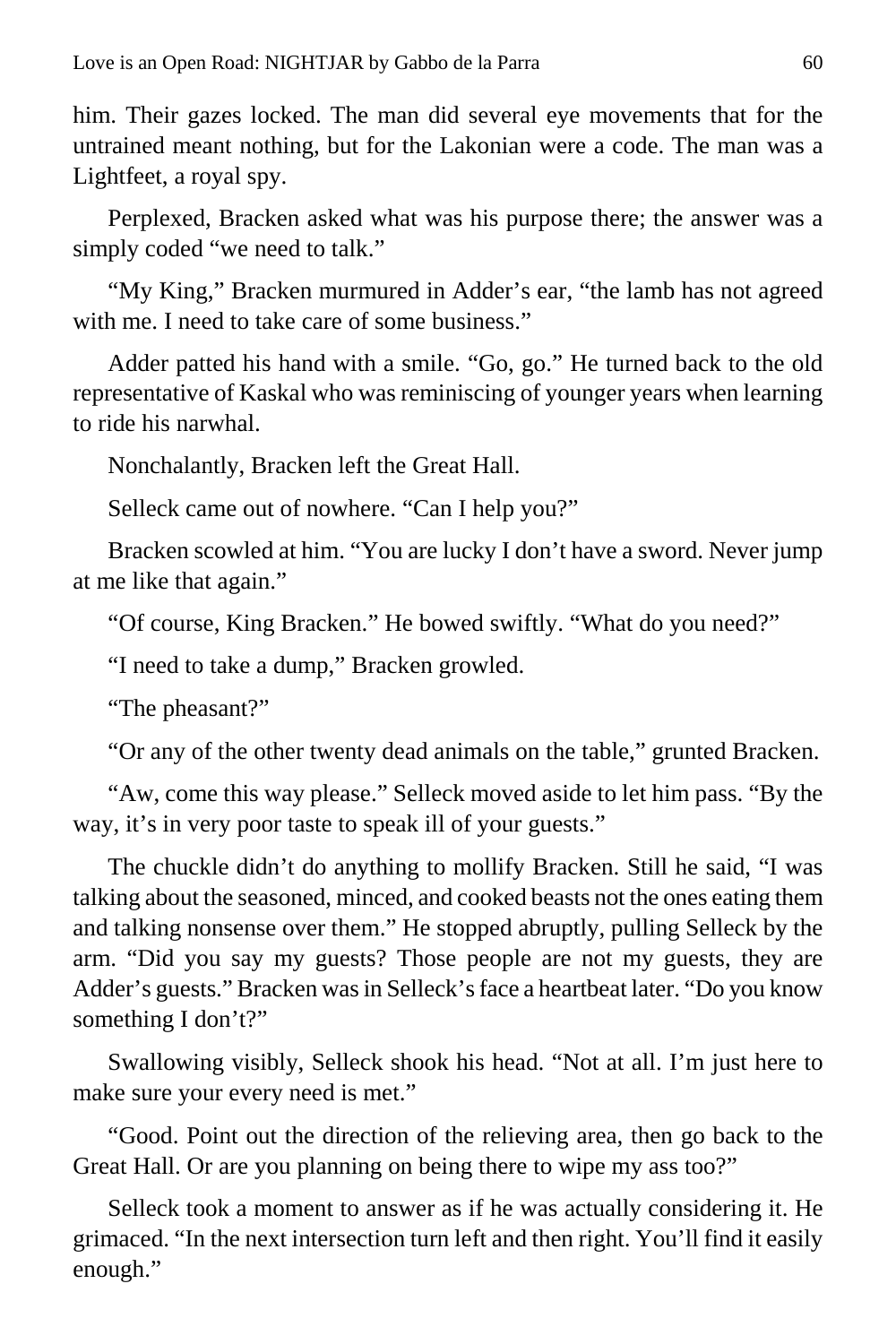Bracken nodded, turning Selleck around to face toward the Great Hall. "That's a good aide." He slapped Selleck on the ass. "Off you go."

His appointed aide walked away, head down—shoulders hunched.

The need to pee actually surged, so Bracken found the place, doing his business quickly. He was expecting to find the Lightfeet before returning to the Great Hall. Effectively the spy was carrying a tray, laden with dirty dishes. They ran into each other. Golden plates, goblets, and cutlery did cartwheels before landing with ringing crashes.

Bracken knelt to help the spy.

"Oh, master, I'm so sorry. Please, don't bother yourself helping me," the man said aloud. "The war with Munus wasn't retaliation for the stolen ships. Someone massacred the sailors on the ships we returned to Vurgeg. They think it was us and Munus had to act accordingly. The whole thing was a setup. Lord Idared suspects even the fire on the Royal Granaries was no accident," he whispered quickly.

### *Fuck.*

"Well, there's nothing we can do now. I'm King Adder's War Trophy. Idared and Laelia must rule until Fern is old enough," Bracken exhaled between his teeth.

"Please, master. I beg you. Let me do this by myself. I will be lashed!" The Lightfeet implored dramatically, then hissed, "Sorry, my King. I was sent to scout the situation. We'll come to get you very soon."

"Lakoneh can't do that. It's dishonorable."

The Lightfeet looked at Bracken in the eye, breaking character—putting his life at risk. "King Bracken, there's no honor in what you're going through if the war started by trickery."

\*\*\*\*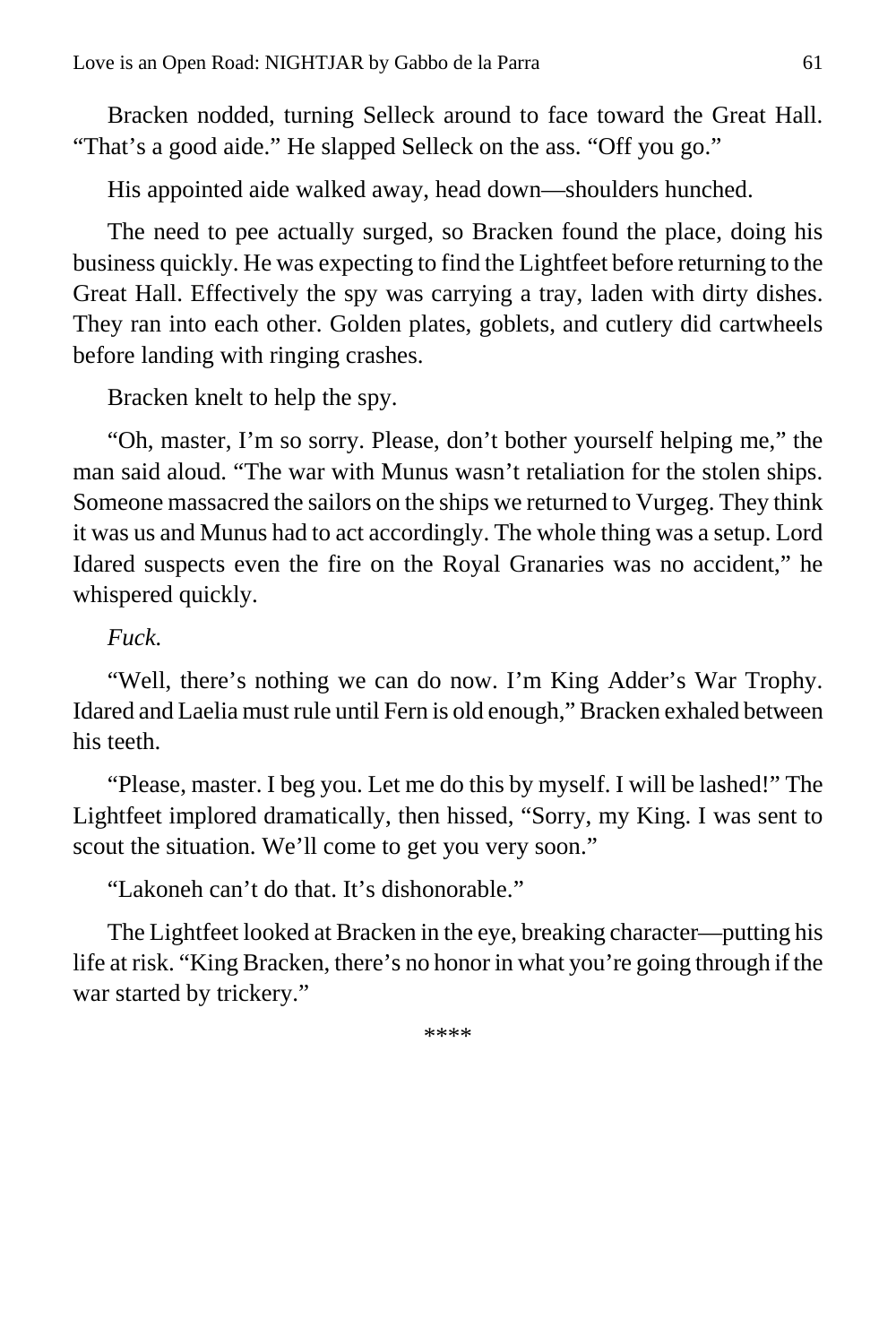# **Chapter Ten**

#### *Goal*

"You future consort seems upset," Renan commented as Adder stepped beside him. "What did you do to him?"

"I haven't done anything to him." And that had Adder absolutely exasperated. "We sleep in the same bed, but there's a tension between us that wasn't there before. Not even upon his arrival."

"Well, he's taking his sexual frustration out on your poor soldiers."

They stood on the edge of the practice yard, and, effectively, Nightjar was pulverizing the men trying to train with him. Good thing they were using blunt wooden swords; if not, Adder would be facing a decimation of his forces.

"I don't know how to broach the issue of the Vurgeg ships."

*Or a marriage proposal.*

Nightjar swung one of the two swords he was wielding in an arch and smacked the shoulder of a soldier with the flat part. The man was almost flung by the impact and rolled in the sand with a yelp. His (apparently very angry) consort-to-be fought three men at once, and they looked like baby gryphons who didn't know how to use their talons yet.

Adder winced as the second sword descended and veered, slicing a midriff, followed by a sharp elbow to the chest. The man was lucky those were practice weapons, but he'd still be plenty sore for a day or two thanks to the Lakon's ire.

They watched Nightjar mince two more triads. Enough was enough. If Nightjar could get rid of his irritation fighting, so could Adder. He crooked his finger at a soldier watching the unfortunate matches close to them.

"Yes, my King?"

"Bring me one of those helmets that cover most of the face."

"At once, sire."

Renan arched an eyebrow. Adder started removing his many rings and bracelets. The Great Counselor shook his head wordlessly as he received the adornments.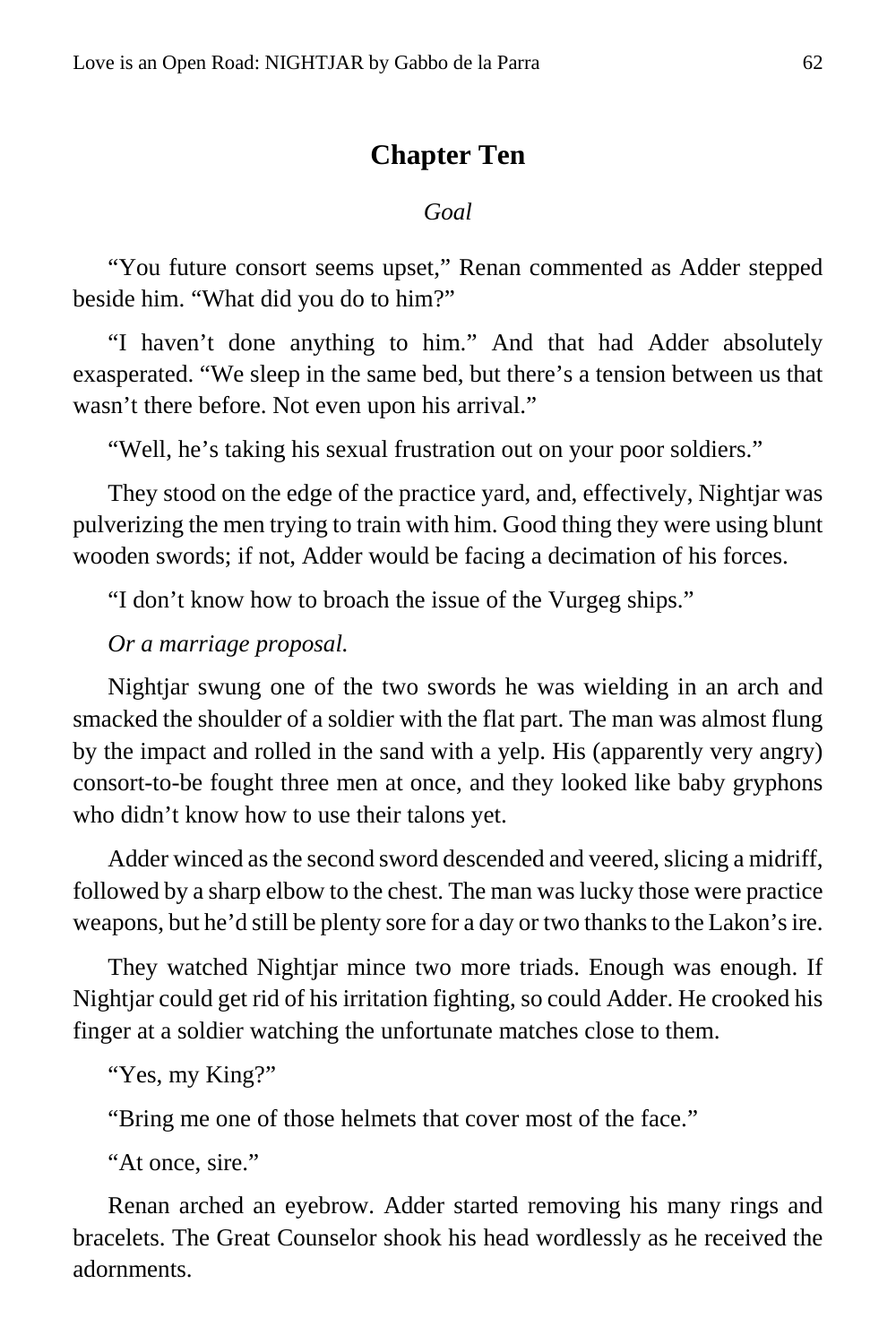The early afternoon was hot, and the men practicing were all in just loincloths and sandals. Renan and Adder were bare chested, only wearing light leather skirts with plated belts. Adder didn't have a loincloth underneath so when the soldier came back with the helmet he ordered the man to give him his. Without hesitation the man took it off while Adder made quick work of his own covering.

"Your sandals are different," Renan pointed out. The leather in theirs was thicker and laced up to the knees; the soldiers' were ankle high.

"Shit. Soldier, your sandals."

The soldier chuckled and removed his footwear. Under any other circumstance the other men would have been whistling and catcalling, but all understood pretty quickly Adder's intention, so they kept quiet to not attract attention to their area.

By the time Adder looked like any other man in the yard, Nightjar did a high kick, knocking a tooth from one of the men fighting him.

"Ouch," hissed Renan.

Practice swords were handed to Adder, and he jogged toward Nightjar, who was on the sand holding the man he had knocked along with his tooth. The four were laughing, and Nightjar was patting the soldier's head and apologizing. Adder stood in front of them.

Nightjar looked up and waved his hand. "I'm done for the day, soldier."

Adder shook his head. He moved to a fighting stance and jerked his head, challenging.

"Did you see what I did to your comrades?" But Nightjar went to his feet, picking up his helmet from the sand.

First a shrug, then Adder challenged Nightjar again. The thought of flapping his elbows like a chicken crossed his mind, but that would be too much. Right now he was somewhat safe if Nightjar had decided to quit the practice already; the chicken bit would just land him in a whole lot of extra trouble.

Nightjar did an odd move with one foot tapping his sword, and the flick made the sword jump to his hand. He did the same strange motion with the other. Now he had both swords in his hands.

*Wow, I must learn to do that.*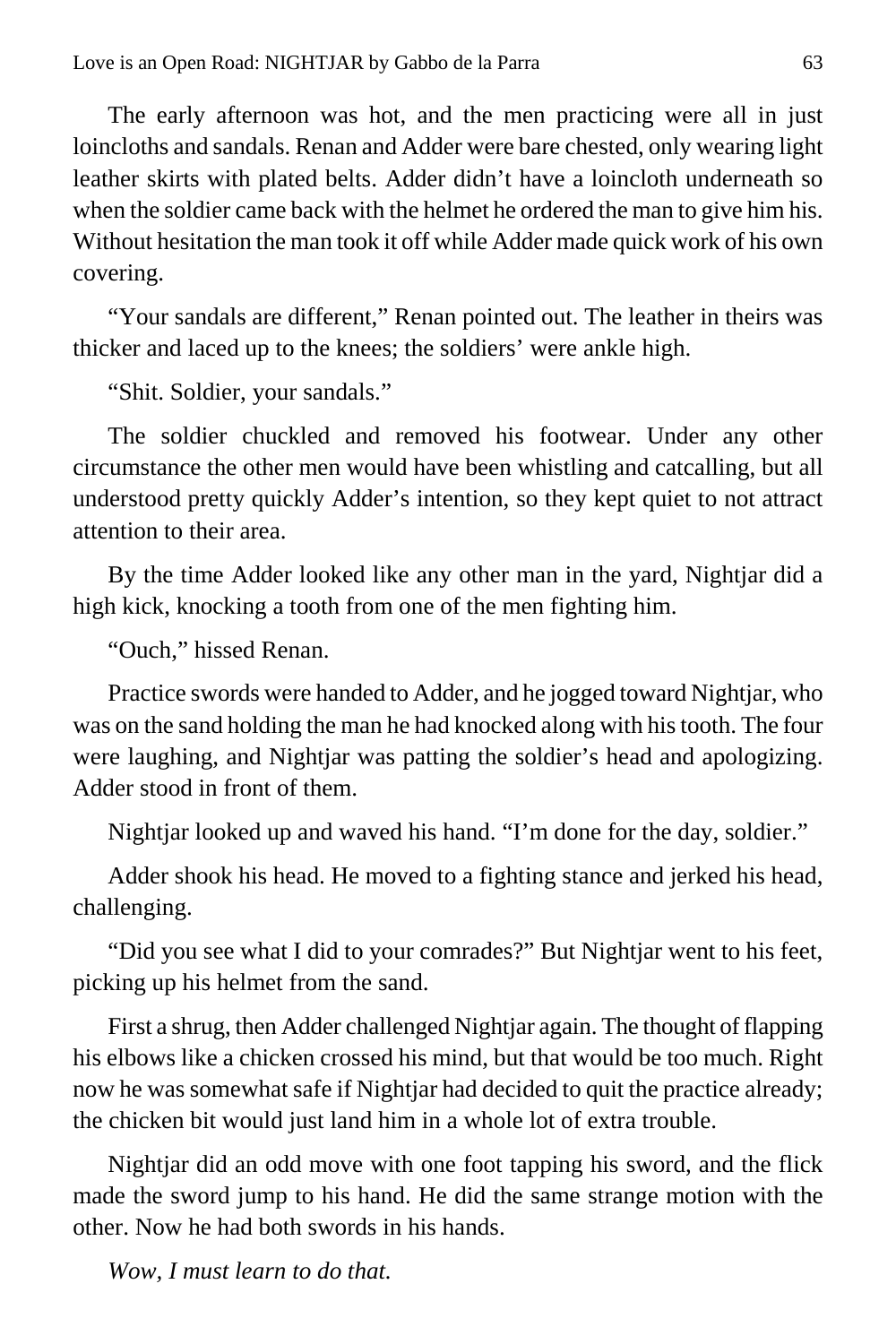Spinning his swords like a fire dancer, Nightjar circled Adder. He moved with a grace that hadn't been there when he was practicing with the other men. And he was waiting for Adder to attack first.

#### *So be it.*

Adder advanced with his swords at an angle, one higher than the other, and swung as if aiming with the right, but he was actually preparing to work the left counterclockwise. But Nightjar saw the ruse and deflected both contradicting swings. The dry thud of wood colliding was almost anticlimactic. Adder should be fighting his Nightjar with metal, blood should be claimed.

Thrust. Parry. Swing. Parry. Chop. Parry. Adder was working up a sweat, and the flying sand clung to his skin. His cock grew harder with each arch, with every swirl and spin, with any contact of their bodies. But Nightjar was silent. He wasn't grunting or yelling like he had with the others. And this enraged Adder. He attacked, and he was deflected once, twice, thrice. His Nightjar was toying with him. Then Adder realized he had been almost as quiet so the Lakon didn't recognize his voice; every noise had come from him without opening his mouth. His father had taught him this technique because it irritated the opponents and they would surely lose focus.

The Lakon was doing to Adder exactly the same thing he had been doing unconsciously. He did it to conceal his identity, and Nightjar did it to fuck with him.

That second of realization cost him. Before he could dodge, Nightjar grabbed him by the small of his back and pulled their bodies together, their hard-ons rubbed roughly. Their helmets clanged with the impact as Nightjar headbutted him.

"You're going down, bold one," Nightjar growled when their eyes met just a few inches between them.

Adder pushed and used the minimal space to bring his knee up. A swift sidle and his partner's groin was out of harm's way, but Nightjar used the momentum to grab the back of Adder's knee and yanked, making him lose his footing.

Nightjar landed heavily on top of Adder, knocking the wind out of him. Pure instinct made Adder use the hilt of his left sword to stab at Nightjar's side. They rolled; the impacts of his helmet on the sandy ground were dizzying Adder. Still, adrenaline ruled, and in the split second he was on top he sprang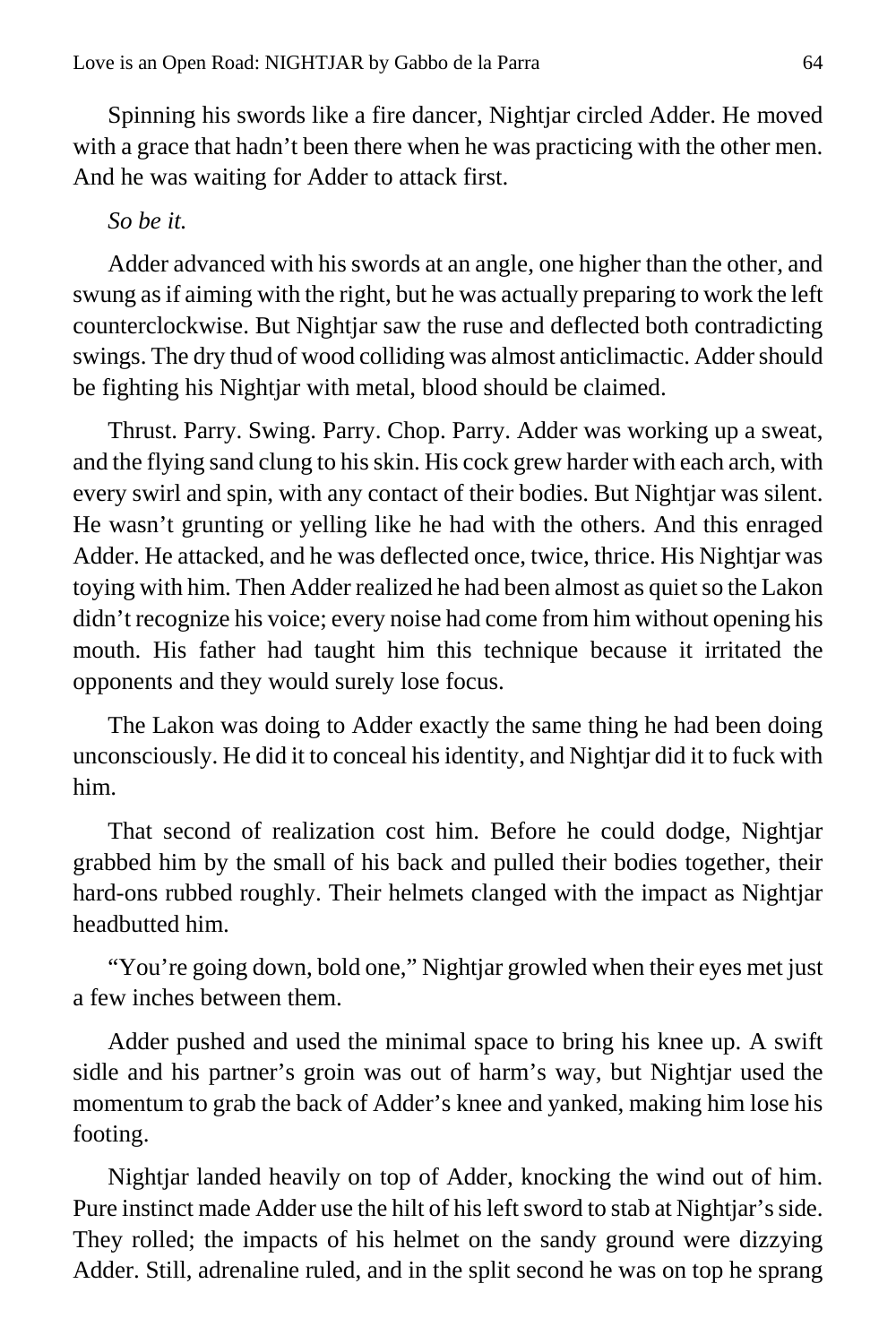backward, gained his footing and both swords ended up over Nightjar's throat with a hasty movement. It hadn't been graceful, but it was over.

With a soft thump, Nightjar's head rested on the sand; he flung his swords to the side, conceding the match. He lay there sprawled, heaving, and his long delicious cock was so visible through the sweaty loincloth that all Adder wanted to do was sink to his knees and worship it.

The men cheered around them. Adder took the helmet off, and the soldiers started to chant, "Adder! Adder! Adder!"

Renan came to them and offered his hand to Nightjar. The Lakon took it reluctantly. The moment he was on his feet, he gave Adder a withering scowl, saying between his teeth, "I'm going to get cleaned up."

The Great Counselor whistled. "You are in trouble, my King."

Two hours and one realization later (after searching throughout Gryphonire), Adder found Nightjar swimming in the Kept Hall pool. He stomped to the edge and stood there with his fists on his hips.

The former King of Lakoneh took his time to reach him.

"You knew it was I, didn't you."

"Of course. How could you think I wouldn't recognize your body, the way you smell when you sweat, the way you move?"

The frank leer made Adder shiver, but what came of his mouth was "You cheated!"

"How the fuck did I cheat when you won?"

"Because you had me and you let me win to not embarrass me in front of my men."

"Do I look like I give a fuck about embarrassing you?"

"No, you don't. That's why you stole my ships and then sent that macabre spectacle back to Vurgeg!"

"My people were starving!"

"You could have come to Munus asking for help instead of stealing from me!"

"We did and you rebuffed us. Fucker, you even killed two of my three emissaries! After that nobody would help us because they were afraid of you."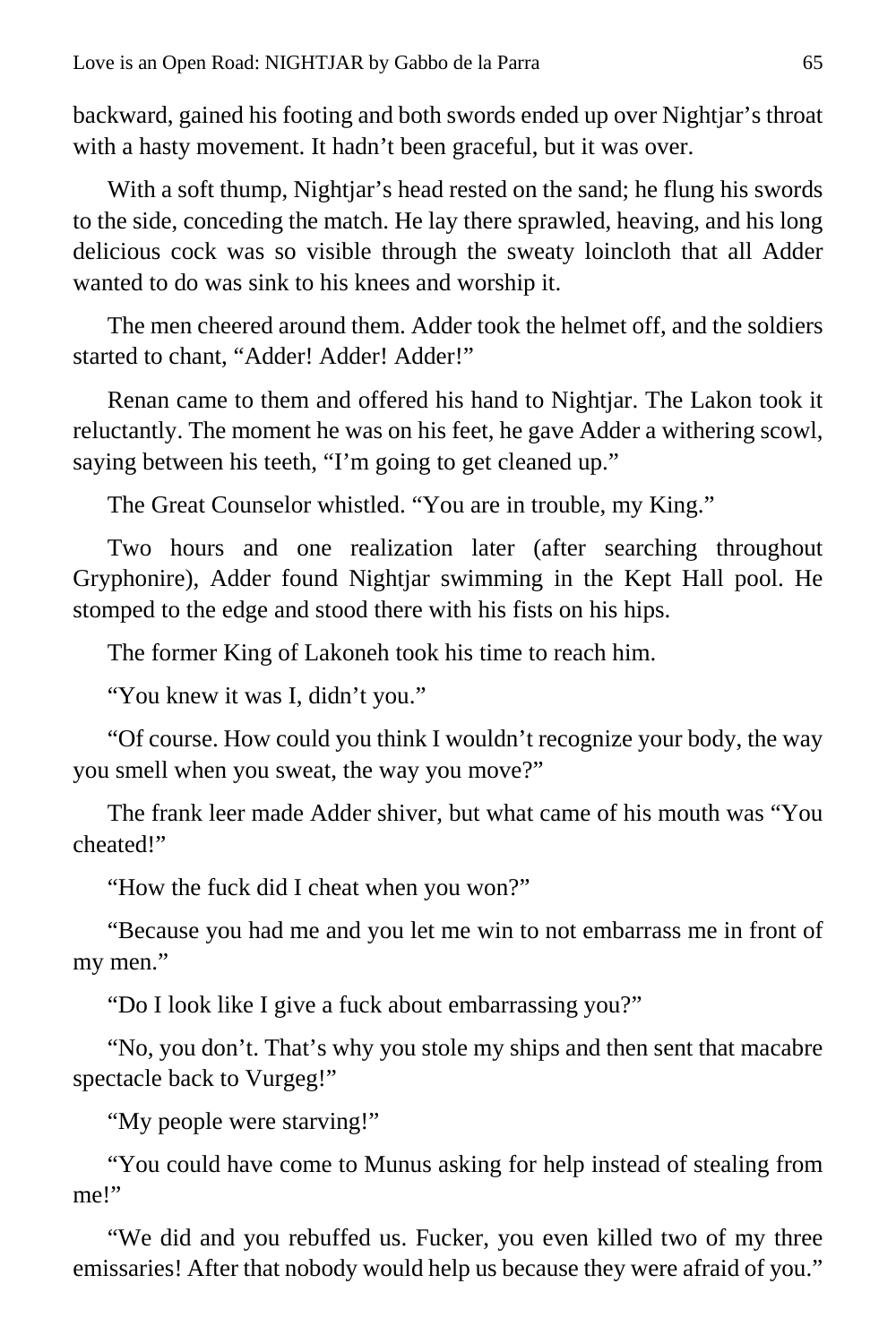This gave pause to Adder. "I haven't received any emissaries from Lakoneh ever."

Nightjar climbed from the pool. Water ran from his long hair and along his magnificent body, his wet nudity perturbingly distracting. He stabbed Adder in the center of the chest with a hard finger. "Don't lie. What's done is done. Besides what was the big deal? The tribute of Vurgeg was ten ships. It wasn't even something you needed. *We* were starving."

Adder grabbed Nightjar's wrist. "One of us is lying, and it is not me." He pulled their bodies together with his arm circling the Lakon's lower back, his tunic instantly wet. Although that wasn't the only thing wetting in his body.

"I'm no liar, Beloved of Erin. This shit fest started because you wouldn't help my starving people."

"What about the defiled bodies on the returned ships? The reports said they were half eaten, apparently by vultures, then shitted and peed on by humans. You couldn't just give them an honorable death."

Nightjar narrowed his eyes but ground his solid cock against Adder's. "We took what we needed and told them to return home. We didn't harm or kill a single person on those ships. You probably did that to have a fucking excuse to invade us."

"You should know better by now. I don't need excuses to do what I want."

Their lips brushed.

Cloudless-sky eyes stared at Adder defiantly. "Are you going to fuck me?"

"You deserve it."

"Then get that damn tunic off and do it."

The tunic wasn't gently removed; it was torn apart. The only foreplay was cruel mouths, furious teeth, rabid hands—overheated bodies lying on cold marble floor.

They rolled, almost in the same way they had on the sand of the practice yard, but now the fight was also exploration and conquering, discovery and subjugation, urgency and craving. Adder ended up on top, his body covering Nightjar's. He held both wrists above the salt-and-pepper moist curls with one hand, using the other to prop powerful legs over his shoulders. He scooped the fluids pouring from the Lakon's leaking member (accumulating on his abdomen) and used them as lubrication.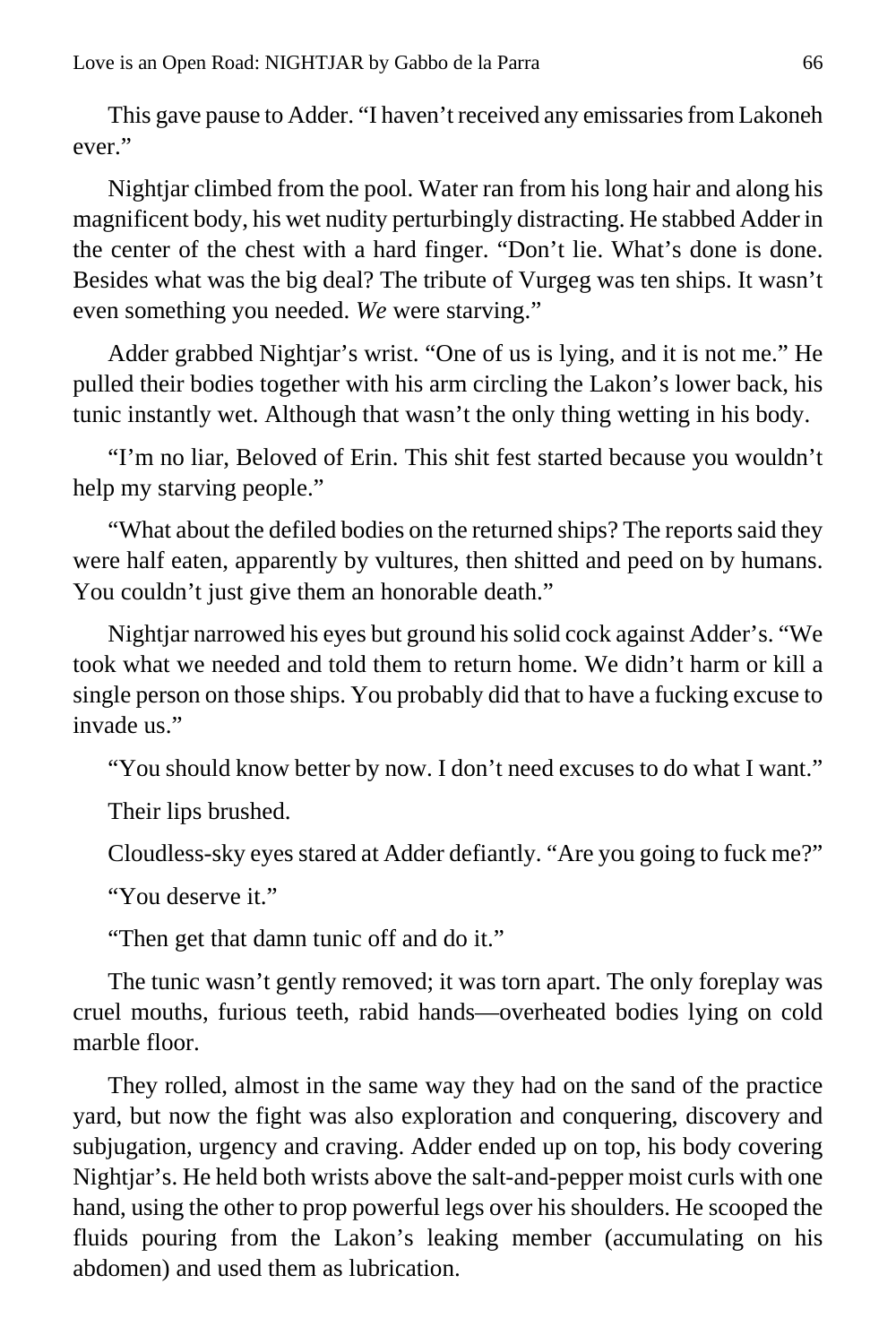Moans surged as fingers breached a tight space. Without missing a beat, Adder brushed his own cock and the liquid proof of his need, grazing the rosy entrance he desperately wanted to pound and own.

"How many times do you have to win to fuck me the way a warrior deserves to be fucked?" Nightjar challenged.

Adder growled and pushed in. Their eyes locked, and the words that Adder needed to scream in that instant were "be mine, be mine, be mine."

Nightjar's body accepted him, embraced him, and the heat and the squeeze were glorious, sublime. Nothing like The Claiming on his ship, that forceful proof of his ruling over the Lakon; this was something else. Adder didn't see resignation or duty in those almost colorless lakes; he saw fire. He saw power. He saw the reflection of his own desire, and he hoped.

He thrust, and there was no deflection; Nightjar's body moved to receive him, not in confrontation but in a blissful welcoming that became more agitated and vocal and sweaty with each collision.

Suddenly, Nightjar was wrestling him, rolling them around. He straddled Adder, impaling himself, taking control of the assault. He rocked, gyrated, commanded. His eyes and hair were wild, unnatural, and Adder pulled him down, to kiss, to devour each other's mouths—because he was close to his destruction, and he wanted his Nightjar to swallow his cry of completion.

Pleasure rushed forward and shook him, wrung him, made him an exploding fountain. The Lakon swallowed Adder's cry as he came and came and came, wanting to shout a thousand promises that were wrong for this violent moment.

Nightjar's climax followed quickly. Rope after rope of pearly seed coated Adder's chest, and he reverently swallowed his lover's convulsing cries.

Moments later, as they descended from the high mountain where their bed sports race had led them, Nightjar, close to Adder's face, sighed, "Thank you."

Adder chuckled. "Remember what you said about thanking for something one deserves."

"Don't throw my own words at me," Nightjar huffed. "Bad King, bad."

Adder realized this was the first time he had fucked inside the Kept Hall, and he had a moment of inspiration. "You are not leaving this hall until I've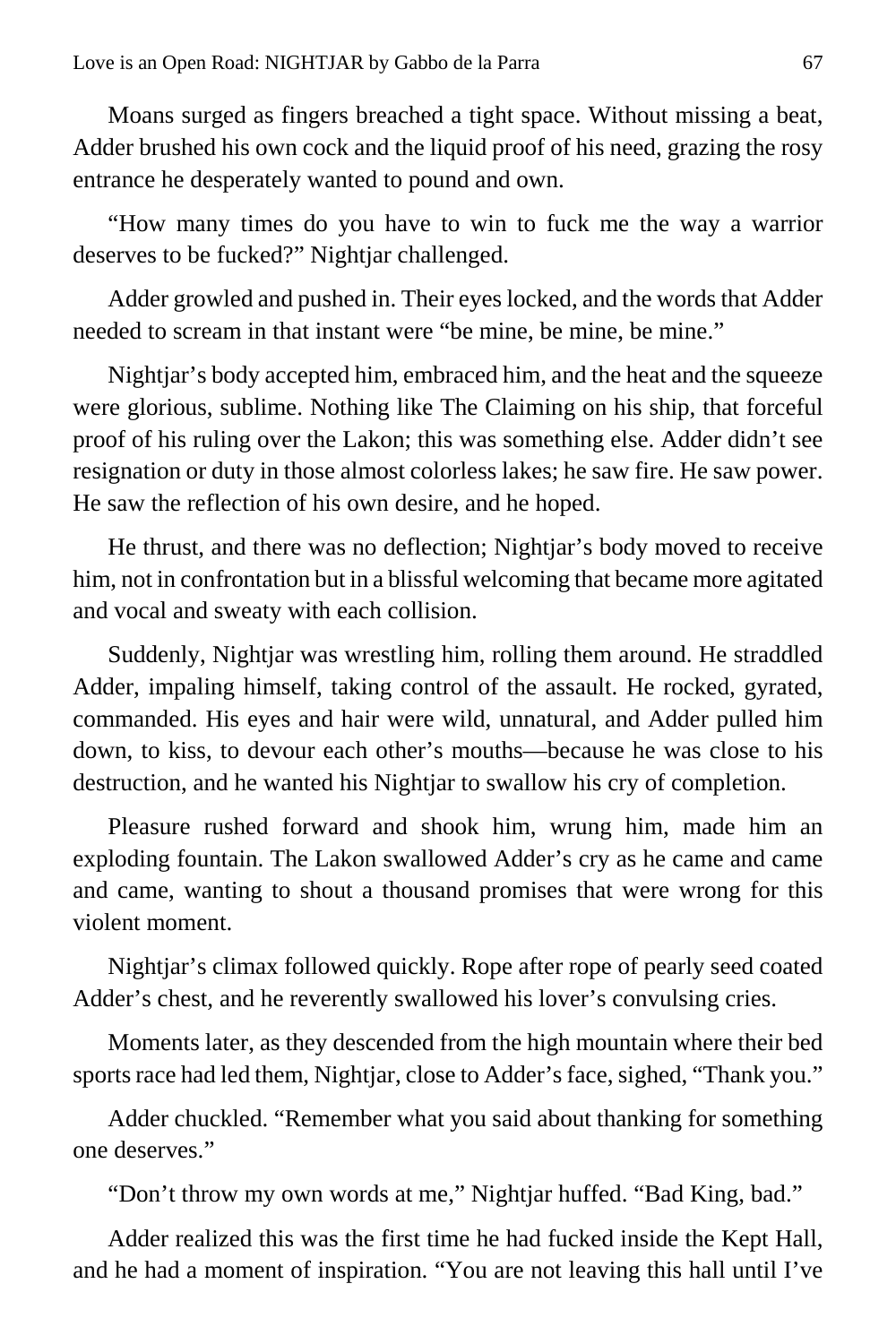made you come as many times as you said the word fuck or any of its inflections within the last hour."

Rising his head, Nightjar looked at him seriously; still his eyes were full of mischief. "Then you have six orgasms to go, my King."

\*\*\*\*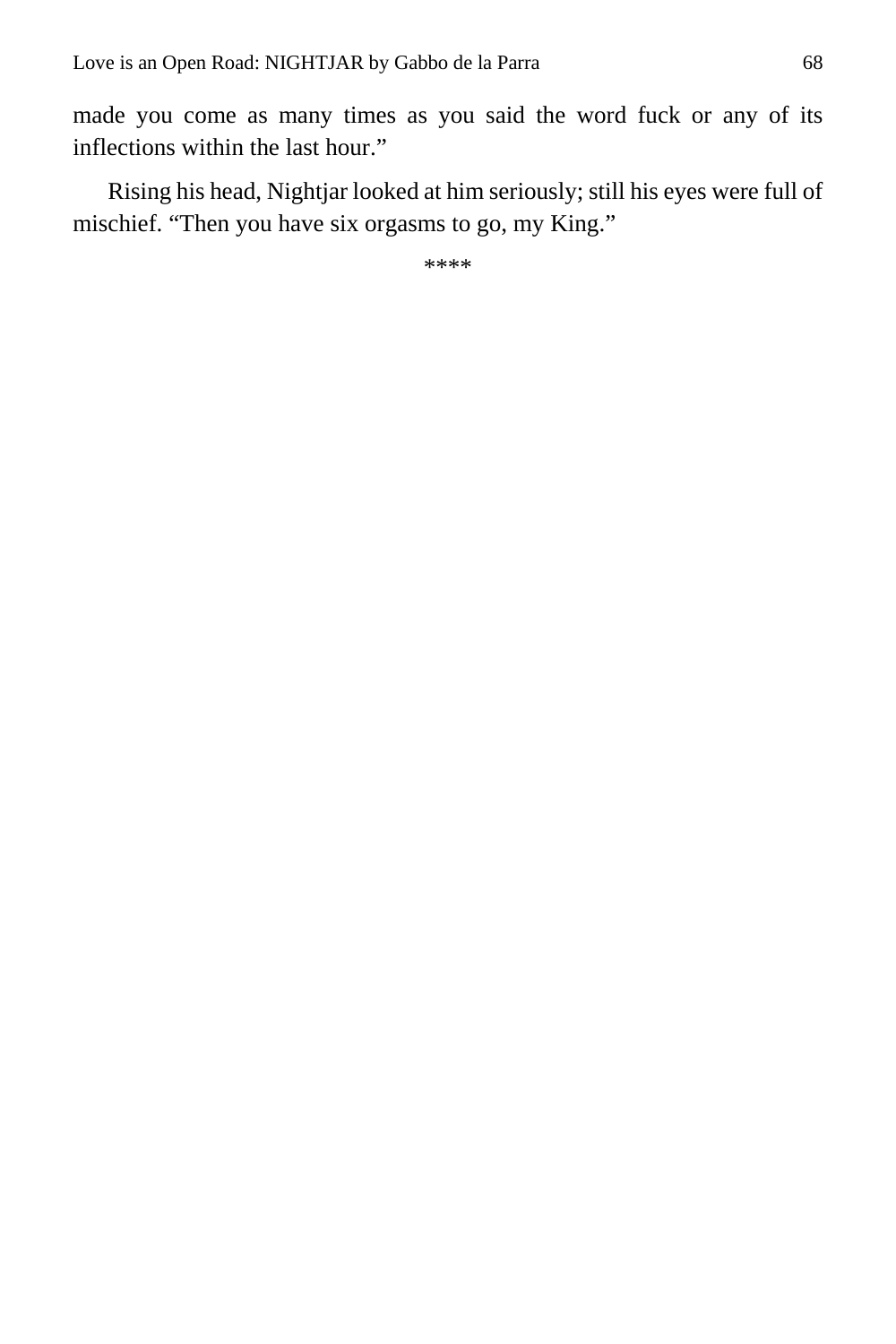# **Chapter Eleven**

#### *Linchpin*

The light in the chamber had changed many times, but Bracken didn't want to leave the bed. His body still thrummed with the memory of Adder's rough hands over his body.

After so many days without touching him, Adder had gone not just inside his body but deeper to a place Bracken didn't know existed within him. True, Bracken had been the one avoiding Adder, acting cold and distant, but Adder never forced himself on him. It was the King's right to do as he pleased with his War Trophies; still Adder waited until their fight about the Vurgeg ships broke whatever was holding him back.

What was Adder planning? So far he seemed content with only Bracken as War Trophy. He hadn't demanded of Lakoneh to become vassals like Vurgeg. Apparently, annexation wasn't his agenda.

Bracken stretched. His body felt sore and bruised. He had been pleased and sated, utterly conquered and worshiped. And because of that, the thousand questions (snarling and snapping at each other in his head) seemed wrong, illogical. Uncharacteristically, his warrior's instincts nudged him to relax after the sexual combat, while his brain stayed in total turmoil. His head ignored the languid commands of his body; he needed to figure things out. It was important to know what was happening before Lakoneh attempted to rescue him.

A soft knock on the door was all the warning he had before Selleck and Prince Deron entered the bedchamber.

"Hello!" exclaimed Deron as he climbed onto the immense bed. The sea of rich fabrics and pillows didn't seem to bother him at all. "Time to wake up, King Bracken!"

"I'm not a…" Bracken didn't finish. Selleck shook his head. The boy didn't know his true status in Gryphonire. Instead Bracken said, "I'm lazy today. I wanna stay in bed."

Deron finally reached him, starting to tickle him at once. It was Bracken's fault; he had told the Prince the other day he could come to visit whenever he felt like it. "Get up! Get up! I came to invite you to a warrior's meal!" he giggled, still tickling and poking.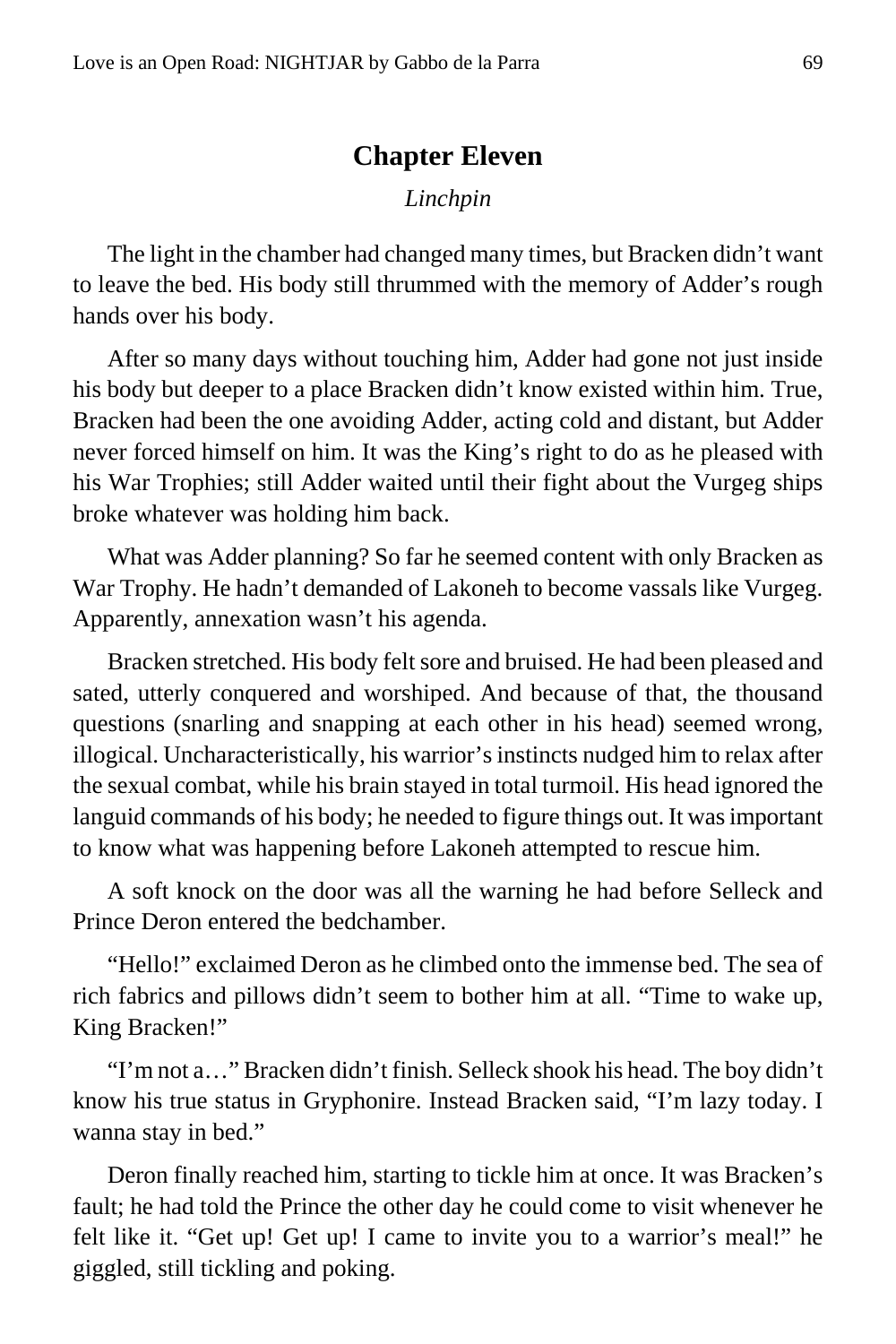Bracken searched Selleck's face for an explanation; Selleck did a gesture with his hand indicating to "go with the flow." Bracken poked Deron back. "I need to get dressed then. Or should I go naked like the warriors of old?"

Stopping his attack, Deron looked at him as if considering his question. His head cocked in a perfect imitation of his father. This caused a sudden contraction on Bracken's chest; he didn't want to investigate the reason for it. Deron appeared to come to a resolution. He loosened the scrunch on his face and uttered solemnly, "We're flying. I don't think naked is a good idea."

"Dressed it is then"

"Splendid," Deron said, just like his father would. He crawled to leave the bed.

Quickly, Bracken washed his face and cleaned his mouth, then found clothes and sandals. He could see throughout all these motions that Deron was vibrating with excitement. The boy talked animatedly to Selleck. His aide only nodded silently, a placid smile on his face.

Selleck didn't look like he was faking it. That was a good thing because Bracken would have not been happy otherwise.

"I'm ready."

Deron turned to look at him and started to laugh. He pointed at Bracken. "Your head looks like one of those felines they ride in Sulfus."

Sulfus was the northernmost of the Land Kingdoms. Her warriors rode giant felines with wild manes around their heads when they were not covered with armor. Bracken roared like one of those enormous cats; he turned his hands into clawed paws. "I heard they give little children to their mounts for breakfast."

Dark big eyes startled for an instant, then narrowed with suspicion. "I've never heard that." He turned to Selleck. "Is this true?"

"I don't know, my Prince." Selleck shrugged. "You've traveled more extensively than me."

"*That* is true," Deron agreed. He grabbed Bracken's hand, towing him out of Adder's quarters. "We'll deal with your hair later."

Deron's brisk pace took them to one of the terraces fairly quick. Their gryphons were saddled and ready to depart. Ten guards were leaving with them.

"King Bracken, this is Allu, captain of Prince Deron's guard." Selleck made the introductions.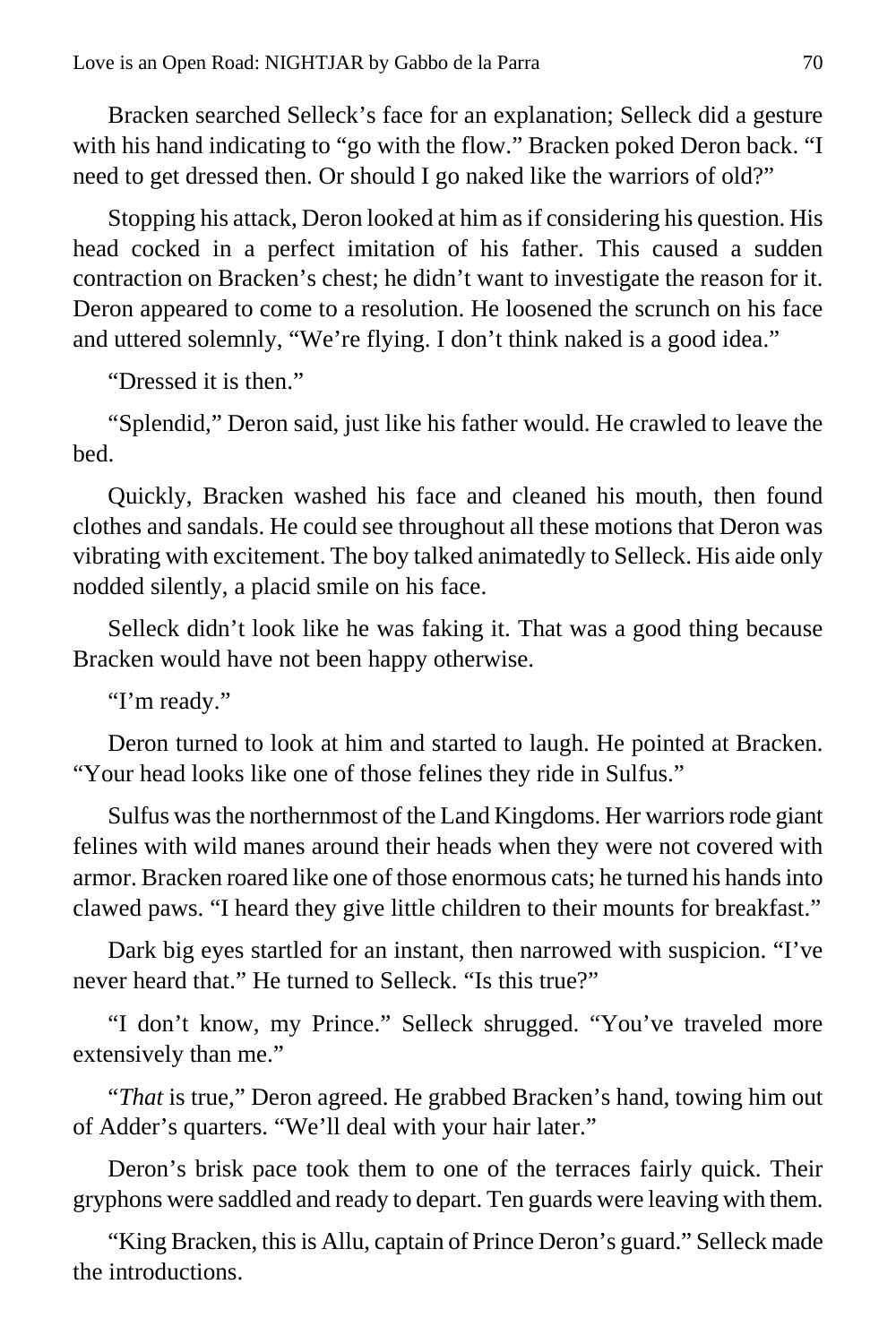Bracken nodded.

Allu bowed courtly. "Sire."

"Let's go!" Deron clapped his hands. He climbed onto his gryphon with surprising agility for a five-year-old. His gryphon wasn't normal size but it wasn't a youngling either. Still, it was a perfect fit for Deron. Bracken wondered if Munus's alchemists had kept it on the short side for the prince's benefit; he'd had never heard of miniature gryphons like certain breeds of horses. In Lakoneh, riders grew with their vultures; that encouraged their connection.

Thunderstrike, Bracken's gryphon, made mewling sounds as he patted the wide, feathery neck. He had neglected the poor animal because he didn't want to get attached to it; not if his people were coming for him.

Selleck was the last to climb his mount. In perfect harmony, all whipped their reins, shouting "up." Thirteen gryphons launched themselves upward. They headed westward, crossing Gryphonire's bay swiftly.

Twirling and whooping, Deron guided the group. Bracken was impressed by the little prince's dominion over his gryphon. He was a natural. Would a child of his be this dexterous? Bracken had never thought about children, but seeing Deron's skill tempted him with the idea of a small version of him whooping on his own vulture. Gods, Bracken missed Silvercall. She was gone; no amount of wishful thinking could bring her back. No point in dwelling on this bout of sadness.

Ten minutes after their departure, Deron pointed downward, winking at Bracken. They approached a plain where a squad of Munus soldiers had already made camp. Bracken hadn't seen any garrisons close by. The group alighted; Deron jumped from his gryphon and rushed toward Bracken. "Come, the food must be ready!"

"Slow down, warrior." Bracken chuckled, but the boy was already pulling him toward a massive roasting pig and other cooking fires. The soldiers bowed at them as they passed.

Deron plopped himself on a log by one of the fires, patting the space beside him.

"What's the name of this place?" Bracken asked Deron.

"This is the Pepbod plain." Deron became serious and continued as if giving a lecture. "In the early days of Munus a great battle took place here, and the first king of Munus came to power by winning it."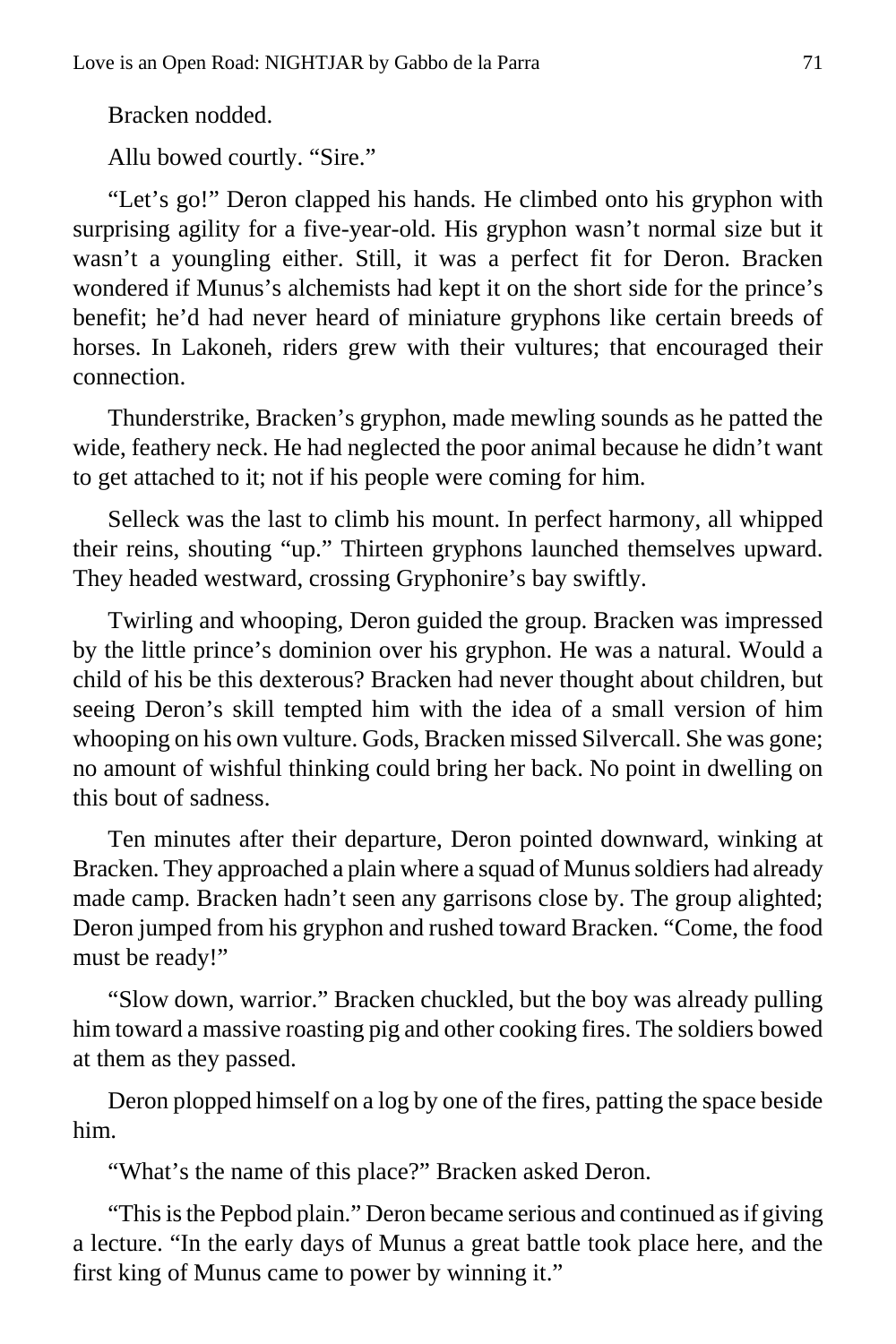"Your ancestor," Bracken offered.

"Yes. I come from a long line of great rulers." Deron nodded proudly.

Bracken wasn't sure if they were all great. If he wasn't mistaken Adder's grandfather had killed his brother to become king. Surely, Deron didn't know this yet, but he was bound to learn about it someday. It was part of his history.

"I'm sure you will be an excellent king yourself one day."

"For that I need to know how to wield a sword." Deron twisted his lips. "Abba says I have to wait until I'm seven."

"You mean you don't even have a toy sword?"

Bracken didn't want to intrude in the boy's education, but if he was so skillful flying surely he could wield a little wooden sword.

Deron shook his head wordlessly.

"Well, if it is all right with you, I'll speak with the King about it."

Those big eyes (so dark like his father's) brightened instantly. "Would you do that?"

"If you allow it, I can be your emissary." Bracken smiled.

Climbing on the log to be able to reach Bracken's shoulder, Deron put his tiny hand on it and regally said, "King Bracken, I accept you as my emissary to the King of Munus regarding a toy sword."

Applause and cheers thundered around them. Bracken hadn't noticed that the men surrounding them were paying attention to their little exchange. They both waved at the men grandly. Deron sat back. They stared at the fire silently. Selleck came to sit beside them.

The silence among them wasn't awkward, but it was silly. "So this is a warrior's meal. A meal you eat at camp surrounded by warriors," Bracken commented casually. The other two nodded. "Was this squad training here?"

"No. They came early this morning to prepare this, so you and I could have our meal together," Deron explained in the manner of a general describing a battle plan.

"Are you sure you are only five?" Bracken narrowed his eyes.

"I'll be six in a month"

"That explains a lot."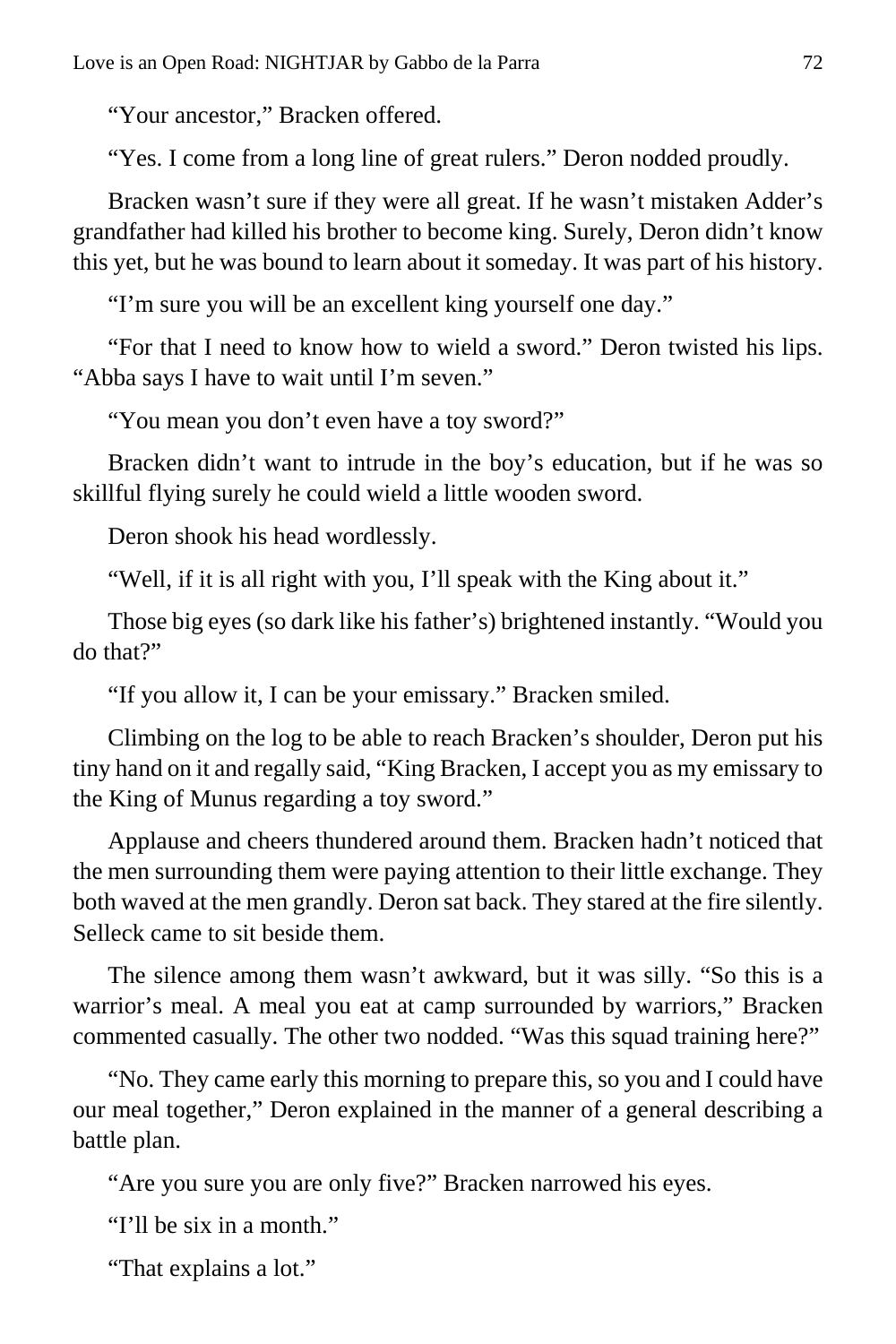Deron snapped his finger as if remembering something. "I'll be right back." He jumped from the log and ran toward Allu, who wasn't far. He said something in the man's ear. Allu beckoned one of his men, gave some instructions, and the man left at a trot to where the gryphons were tended.

Bracken looked at Selleck. Selleck simply shrugged, obviously as clueless as Bracken. Then a dreadful idea came to Bracken out of nowhere. He did his best to ask nonchalantly, "Selleck, if something happens to Adder before Deron is fit to rule who becomes regent?"

"The Great Counselor. Why?"

"Just a simple question."

"That's a weird thing to ask out of the blue."

"Not really. Remember I told you my nephew is my heir."

Selleck looked at him suspiciously. "I still don't see the relation. Your nephew is thirteen already. He will rule in three years. Prince Deron is just five."

"He's about to be six," Bracken pointed with a grin.

Deron chose that moment to reappear with something clutched in his tiny fist. "Here."

"What is it?" Bracken opened his palm to receive it.

It was a long leather string.

"You can tie your hair with it." Deron snickered then. "The flight made it worse."

"Are you making fun of your emissary?"

Deron shook his head violently, but his grin was too big and too comical.

A soldier came up to them and bowed. "Prince Deron, the food is ready."

"Let's eat!" Deron yelled and ran to get a plate.

The soldiers cheered.

Selleck and Bracken stood up to follow Deron. His aide still looked at him suspiciously.

Perhaps Selleck, and Munus at large, should be suspicious of somebody else.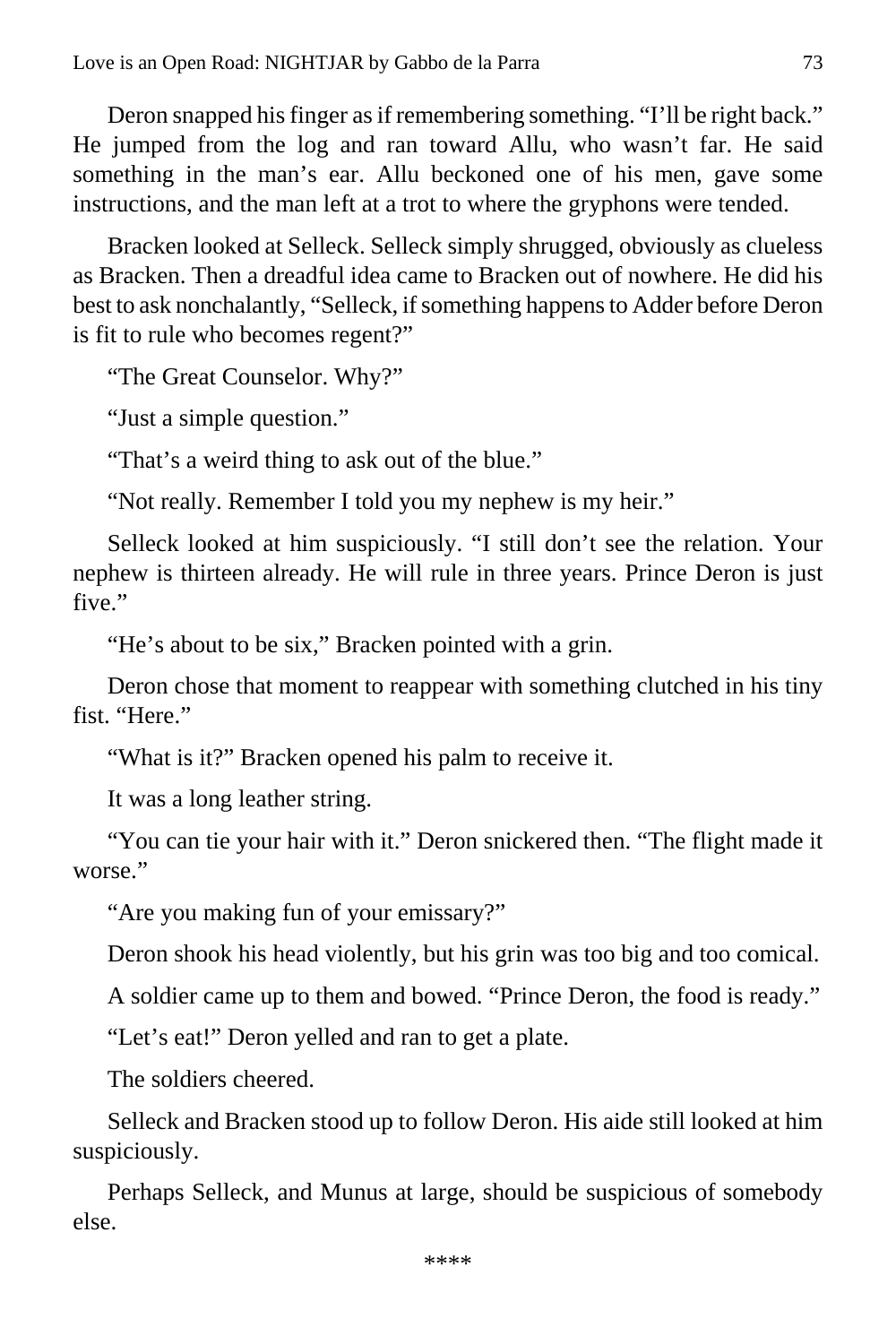# **Chapter Twelve**

#### *Plan*

The Record Room was supposed to be uncomplicated.

Adder growled as he rolled back another parchment. He hadn't asked for help to keep his investigation under wraps, but he was failing on his own. Sighing, he went to the door and called a clerk. "Summon Amanbar."

If he was going to ask for help he might as well call the Head of the Archives. He didn't trust a low clerk not to go babbling afterward.

Amanbar came into the room and bowed. Not a hair out of place from her severe coif. She had ruled the archives under three kings, rumored to be everlasting to keep a promise to Adder's grandfather. "What a pleasure to see you here, my King." She smiled conspiratorially.

It always amused Adder how ancient she was supposed to be but looked no older than Adder's mother would be (in her late forties) if she were alive. "I have a mission for you, my dear Amanbar."

She nodded, waiting for him.

"I was advised that Lakonian emissaries came last winter. I need the transcription of that visit."

"Easy enough, sire." She seemed to study him for a moment. "You were looking by month, weren't you?"

Adder shrugged, suddenly feeling childlike.

"Things regarding other kingdoms are filed under the kingdom's name. Munus's businesses are filed monthly."

"I'll *file* that information for my next foray into your realm, dear."

Amanbar giggled softly. "Please follow me."

They found a two-door cabinet with the word LAKONEH neatly labeled on top of it. Amanbar simply opened it because it wasn't locked. There were around twenty racks with at least thirty diamond shaped spaces in each, but there were only four scrolls in them.

"Seems like Lakoneh doesn't visit much," Adder commented, surprised. Now that he thought about it, he had been king for eight years and couldn't recall a single direct interaction with Lakoneh.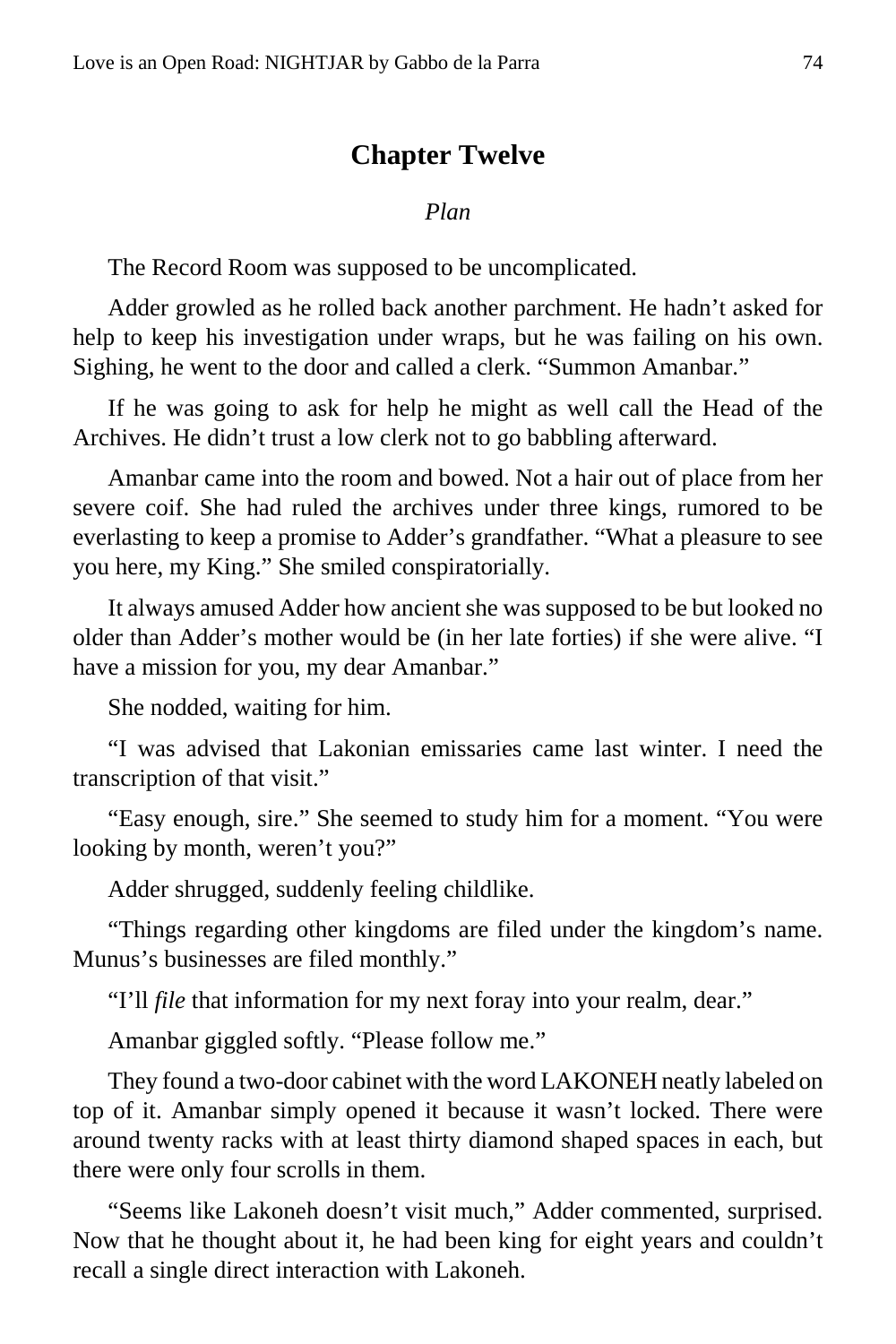Odd since Nightjar's kingdom was a rich one, perhaps not agriculturally, but they had enough resources of other types to be able to procure food if needed. The Ten Kingdoms traded among them, but he had only seen Nightjar a few times in meetings regarding all kingdoms, and always away from Munus.

"Hmm, this last scroll is ten years old." Amanbar brought Adder out of his musings, a cloud of dust accompanying her words.

"Could it have been wrongly filed?"

"Human error is always a possibility, but since a visit from Lakoneh is such a rare occurrence it shouldn't have happened." She arched an eyebrow. "If it did."

"What are you implying?"

Before answering, she swept one finger on the dust next to where the scroll she opened had laid. Then she used another finger to do the same on a random place within the cabinet. "The dust is not as thick here." She pointed at the empty space beside the scroll as she put it back. "Maybe someone took the transcription of that recent visit."

Adder cocked his head. "Or there was no visit and my informant is wrong."

"An absolute possibility, my King." She bowed. Then she looked at him brilliantly. "Isn't the twin princes of Zigag's birthday during the winter, and you always take Prince Deron there for a couple of days?"

"Yes it is. But what does it has to do with anything?"

"The Lakonian visit could have happened when you were not presiding over the hearings because you were away with the prince."

And the person who presided over the hearings when he was away was Renan.

"Thanks for your time, Amanbar," Adder said courtly.

She bowed elegantly. "Whatever you need, I'm always here for you, sire."

Where was Renan when Adder needed him?

Adder had sent a herald the previous night to inform the city that there would be no hearings today because he'd decided between sex in the Kept Hall and sex in their chamber to do this little investigation. He stopped in his tracks toward the Hearing Offices. Did he just think about his chambers as "theirs," his and the Lakon's?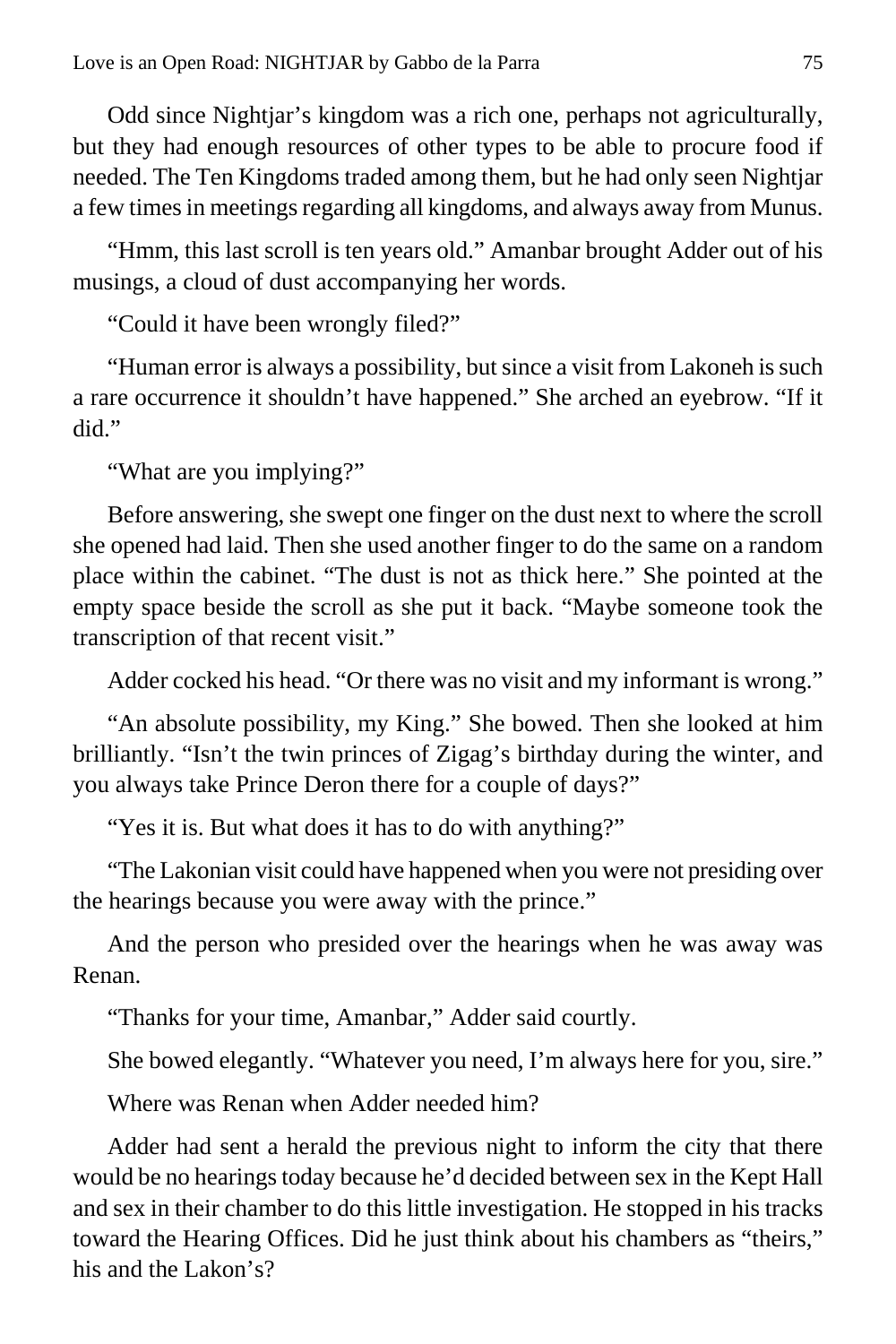*Yes, I did.*

And that was the logical frame of mind as he was thinking of asking Bracken, his Nightjar, to marry him.

"Where is the Great Counselor?" Adder asked one official as he entered the Hearing Offices.

"He went to Lemvar for the day, my King."

Shit. Lemvar was the outermost city of Munus, at the other end of the island. Renan would return straight to Gryphonire. All right, there were other people in each hearing, someone must remember if emissaries from Lakoneh came last winter. They were in the beginning of autumn, it shouldn't be that hard to recall, precisely because (as Amanbar had mentioned) it was a rare occurrence. The official waited to be dismissed. Adder asked, "What group managed the hearings last winter?"

The man thought for a moment. "The White Group, sire."

"Thank you." Adder did an about-face and hurried to the White Group offices. People started to bow and greet him as soon as he entered the practical, unadorned space. High windows inundated the austere space with incongruently cheerful light.

The White Group was the most orthodox of all the officials of the kingdom; they probably had their own backup records. Adder stopped in front of Head of the Whites' desk. Kurtfer stood up with haste, bowing profusely. "My King, what brings you here?"

"Did emissaries from Lakoneh come last winter?"

"Well, yes, sire," Kurtfer answered, his face puzzled.

"And I was away."

"Yes. The Great Counselor presided that hearing. An unfortunate incident." He shook his head, and then flinched as if he shouldn't have said that.

"What do you mean?"

Kurtfer hesitated, and looked around like someone ready to flee.

"You may speak freely, Kurtfer. Explain yourself."

"My King, I am a lowly thing to ever consider questioning your decisions, but all the people present during that hearing thought your instructions to deal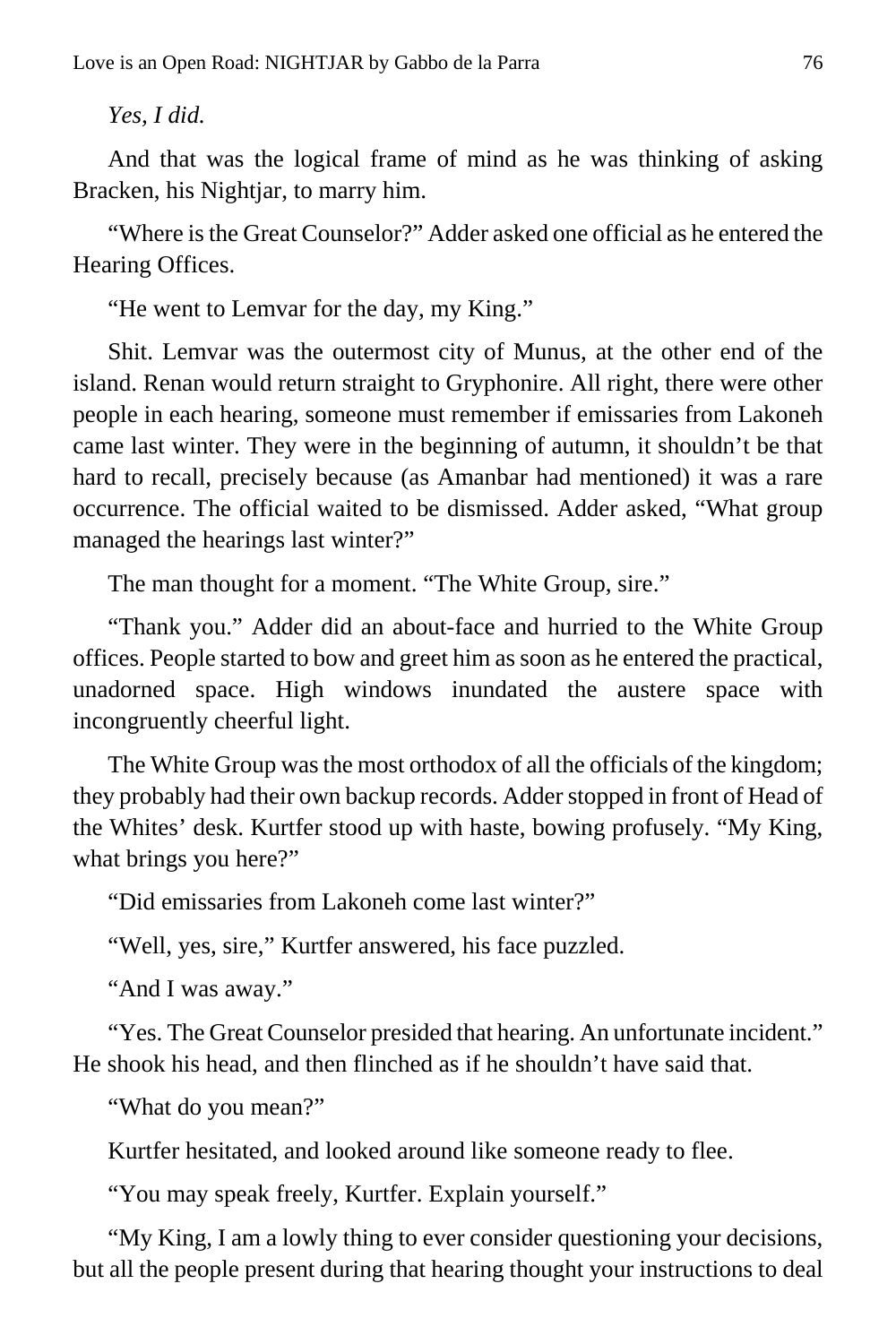with the Lakonians very harsh. After all, they were asking for help and willing to pay for the food." He bowed again before saying, "You are a great and noble king, and it seemed so out of character to instruct the Great Counselor to deny hungry people and kill two of their three emissaries."

The rage surging inside Adder shouldn't explode in front of this man. It needed to be aimed at someone else. He kept his face impassive. "Sometimes things are more complicated than what they seem on the surface."

"I'm sure of that, my King. You must have had your reasons. I'm no one to question them." Kurtfer lowered his head.

"Thank you for your time," Adder said flatly. He left the White Group offices in search of Adroit. He was going back to Gryphonire to wait for his friend.

Evening arrived, and Adder sat in Renan's chambers. He had avoided Nightjar and mostly everybody because he was sure his temper would flare and cause some unnecessary inconvenience. The worst had been Deron, who was astoundingly excited after his warrior's meal with Nightjar. He felt like shit for avoiding his son.

All these hours later, Adder wasn't as pissed off as he had been upon finding what Renan had done, but he was far from being forgiving about it. He had tried to conjure a logical explanation for Renan's actions. Did he know something about Lakoneh at the time that prompted him to be so harsh on behalf of Adder?

Nightjar's hateful face as he spoke about his starving people kept appearing to Adder, and that was the thing that aggravated him the most. Nightjar had called him cruel when he learned about the two soldiers that couldn't wear the colors of Munus. Sometimes things looked rash and unyielding when you didn't have all the pieces to put the puzzle together. He didn't have all the pieces of the Vurgeg ships, and he didn't have all the pieces of Renan's refusal to aid Lakoneh. But one thing was the reaction to the other, or so it seemed.

Adder hadn't been in Renan's chambers in months, but he noted changes that might seem nothing for the untrained eye. Everything was heavily adorned and extravagant; as if competing with Adder's own chambers. When servants came to light the lamps in Renan's room, he ordered them to just light two, the closest to him. The rest of the room remained in darkness, and that was how Renan found it.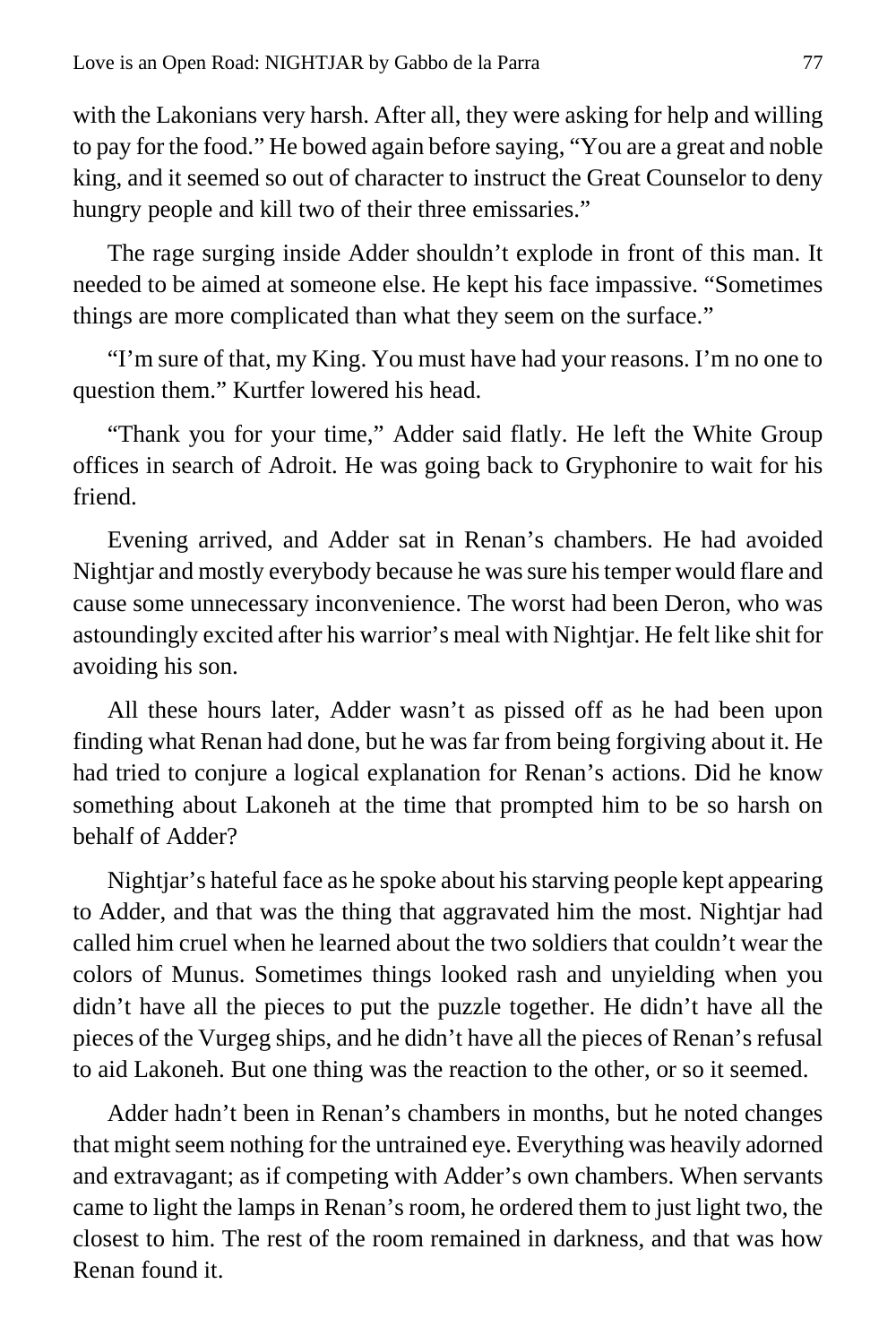The Great Counselor cursed the darkness as he stubbed his foot with something in his way. Any other person would have been startled to find another sitting in his room uninvited; Renan simply said "hey" when he saw Adder faintly illuminated by the scarce light.

"How was your day in Lemvar?"

"Favorable," Renan responded, moving to a chair facing Adder and starting to unlace his braces. His scabbard with Schizo still attached to his waist.

"Why kill two of the three Lakonian emissaries?"

Renan cocked his head, unreadable. "You only need one person to relay a message."

"That's not the way Munus does things, Renan."

"Seemed like the right action at the time." Renan shrugged.

"The right *thing to do* always has a purpose. I don't see a purpose to killing those men."

"It was a man and a woman actually, and the purpose was to send a message to Lakoneh."

It was one thing to kill in battle, defending your land, your people. What Renan did seemed simply evil for the sake of evil.

"And according to you, what was this message that needed blood spilled to be conveyed?"

"Well," Renan move to his feet, found a pitcher and poured some water, "you know how Lakoneh always stands apart. They are part of the Five Kingdoms of Land, but keep to themselves, not getting involved in anything. When asked to deal with matters of the Ten Kingdoms they stay neutral, not in favor or against any situation. They needed to know Munus would not take their shit anymore."

This was the most unconvincing reason Renan had ever given for any of his decisions. Adder went to his friend. "Too much, Renan. Too much," Adder said quietly, squeezing his friend's shoulder. "They were starving, and they were not asking for handouts. They were willing to pay for the food."

"That was the worst part. They weren't even begging."

"Would you have acted differently if they had come begging?"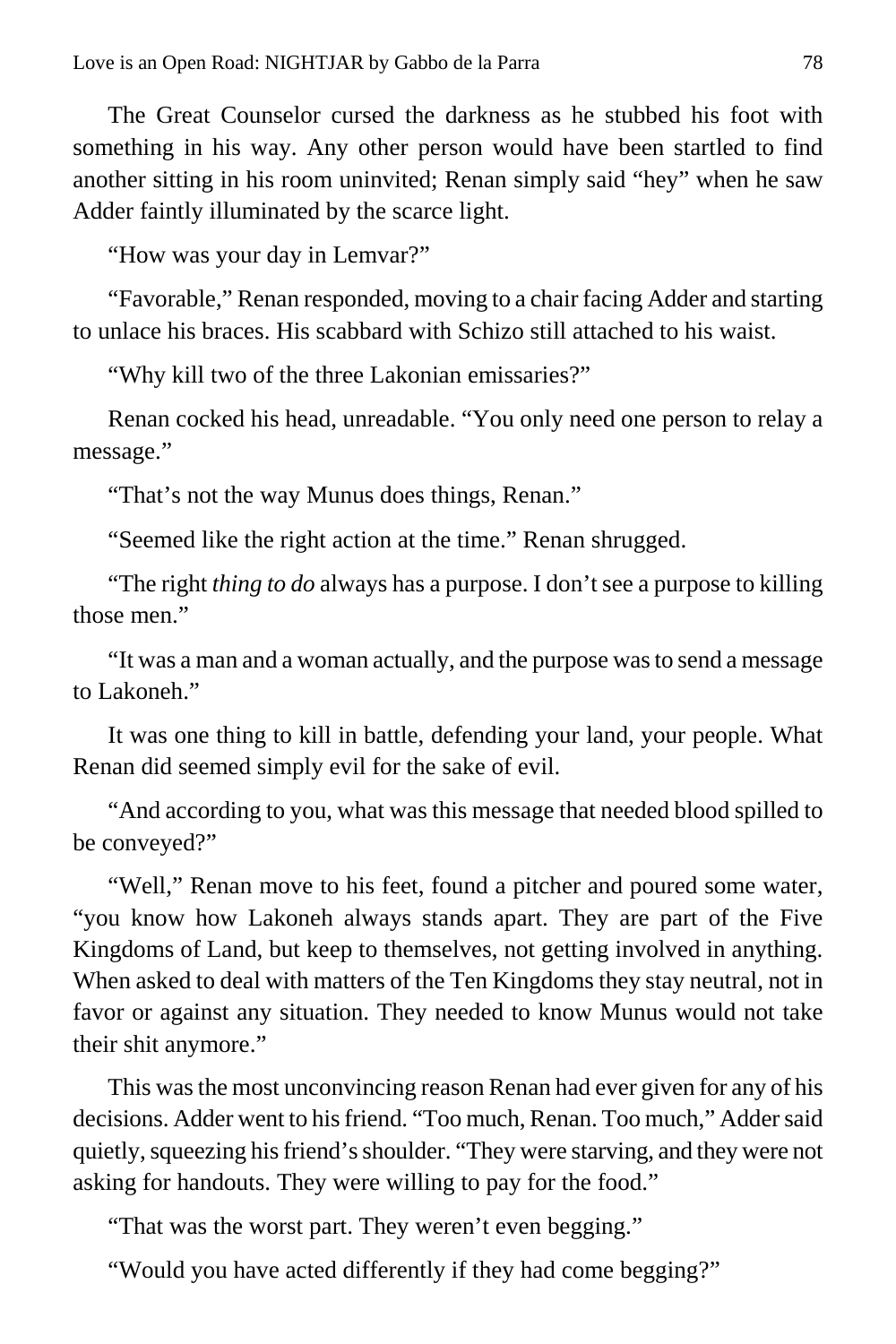Renan shook his head petulantly. "Nah. They came with a cockamamie story about the Lakon going to the Oracle of Cummia, and the Oracle telling him that *we* were the solution to their problem. As if by invoking Apheilon we were going to be lenient."

"You know why one of my titles is 'Beloved of Erin'?"

"Yes. Your mother had to make a sacrifice at the feet of the goddess to be able to get pregnant." Renan grimaced as if Adder asked this question weekly.

"But you don't know what the sacrifice was or how she came to know to do so."

"No."

"My father swam to Cummia, Renan. And the Oracle said that the only way for my mother's womb to be fruitful was to be bitten by an adder in the presence of Erin." Adder moved away from his best friend and paced back and forth. "Their reaction was that of any normal person 'how can the bite of a poisonous snake be helpful?' but they had faith in the gods, and they did it and here I am."

Adder's dead older brothers were sons of a different mother. His father had loved Adder's mother so much that he risked the shark-infested waters to find a way for the woman he loved to give him a child. And thanks to that their lineage hadn't been broken either.

"And your point is?"

"That we trust the wisdom of the gods, Renan. You should have investigated if their claims were true before acting."

"What's done is done. Besides—"

An alarm that had never sound before rang violently. Someone was attempting to invade Gryphonire. Renan and Adder unsheathed Schizo and Telos, and ran toward the doors. As they exited guards came to them. "Flying riders, my King," said one. "They have the colors of Lakoneh, but they are not riding vultures. We've never seen the beast they ride!"

Adder's first thought was Deron. Allu and his men should be able to protect him, but he needed to be sure. He told the guards, "Half of you with me, the other half protect the Great Counselor." He turned to Renan. "Go to the safe room within the rock. We'll meet you there when it's over."

Renan grabbed his wrist. "I should fight beside you."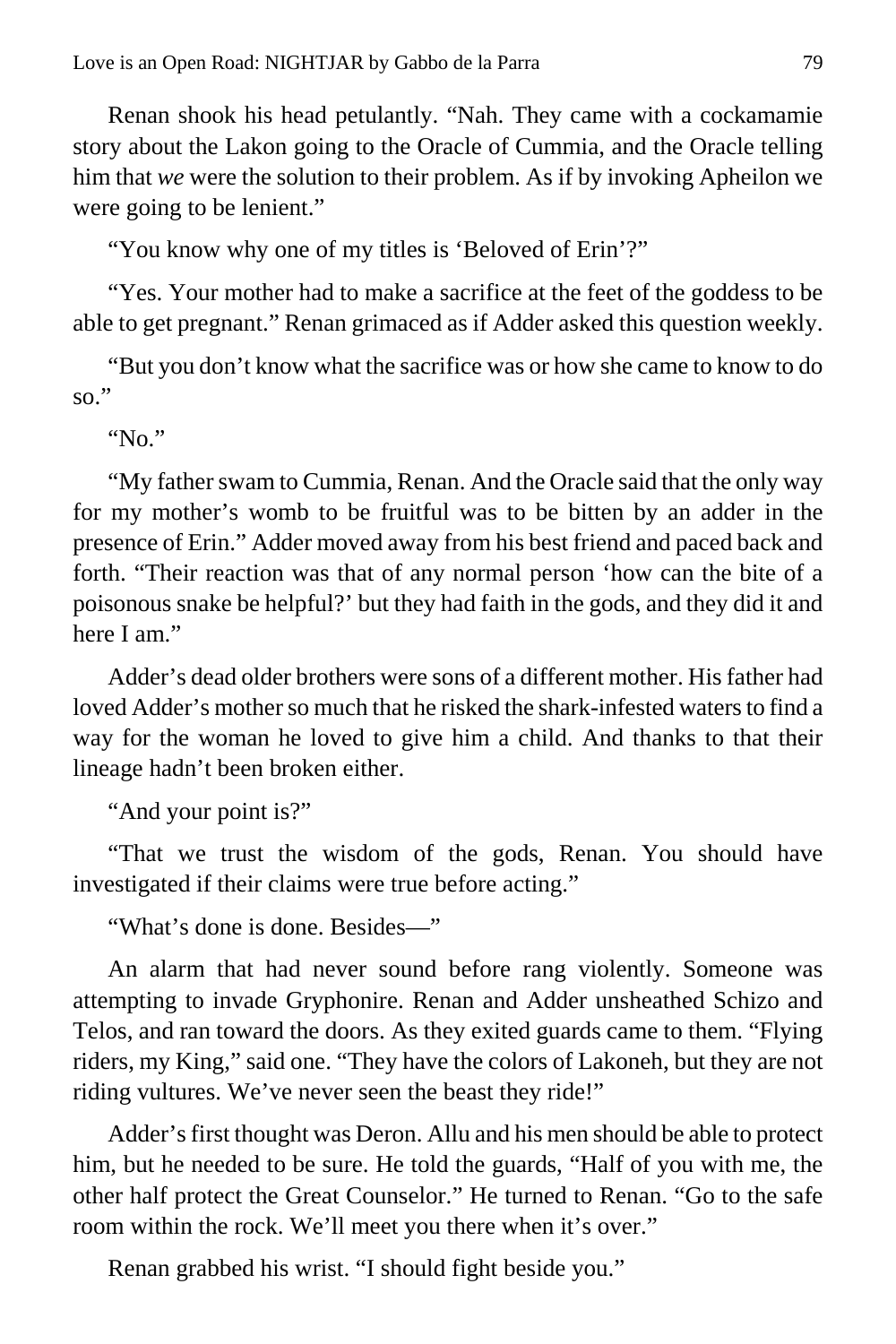"No. I need you to protect my son if something happens to me."

"As you wish." Renan let go of Adder's hand and left with the guards surrounding him.

The sounds of battle, the clang of metal, the yells of injury, and the crash of things flung and broken sounded in the courtyards and terraces. Allu's men and two other squads were surrounding Deron's quarters when he arrived with a complete squad that had joined him on his way there. He looked at the men guarding the door.

One said, "Captain Allu is in there with him, my King."

Adder exhaled, relieved. Now he only needed to find his Nightjar. There were always guards at his chambers' doors but he couldn't be sure if others joined them due to the commotion, and they wouldn't know what to do with the Lakon since there was no contingency plan for a guest in his chambers.

All those concerns dissipated when he found Nightjar with Deron on his lap. Both were safe; Allu and eight of his men had been guarding them inside.

Nightjar rocked Deron sweetly. "I told you your Abba wouldn't take long."

\*\*\*\*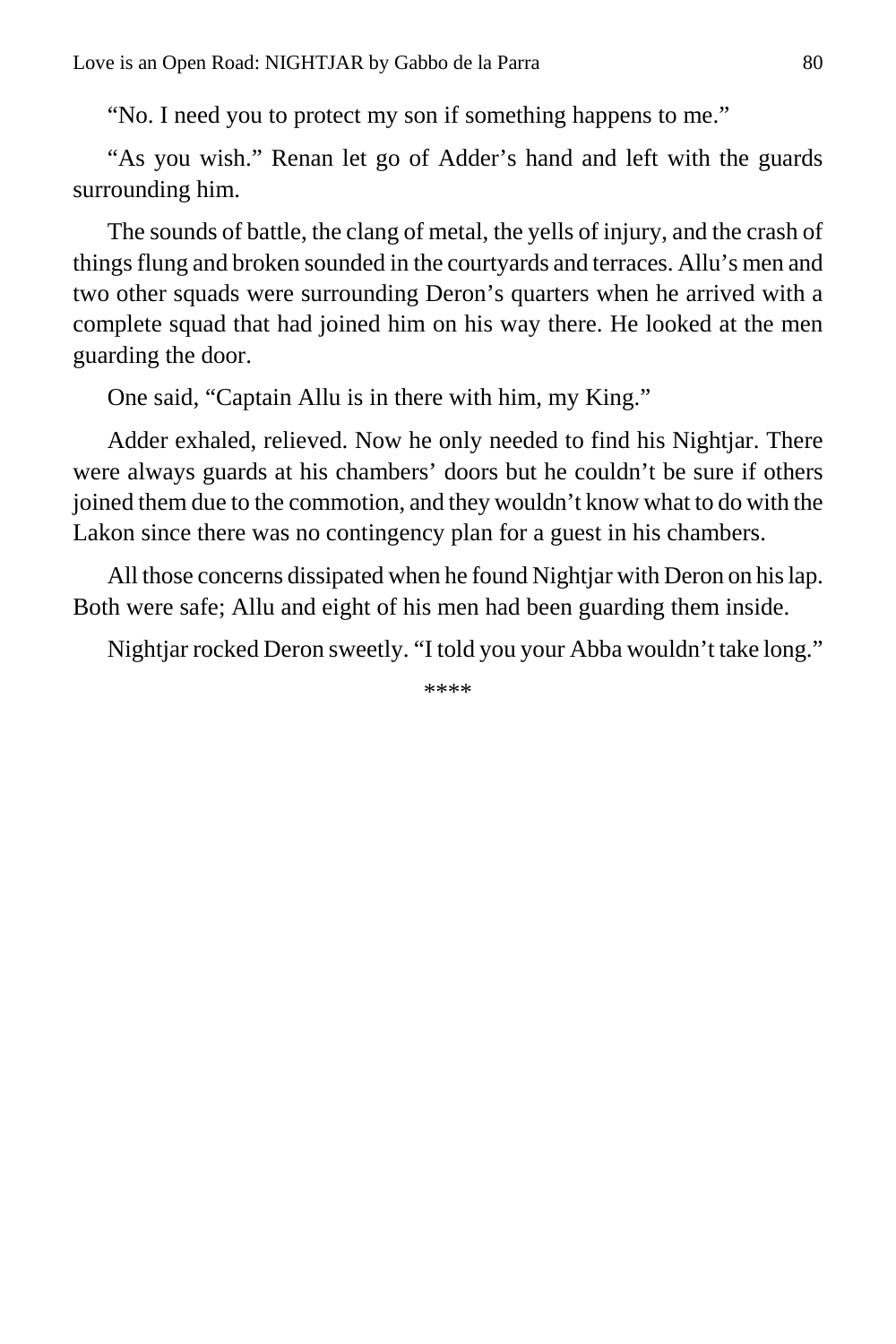# **Chapter Thirteen**

### *Burden*

The boy on his lap jerked to get to his father. Bracken let go. The outer calm he had maintained since the first alarm sounded was ready to shatter. He knew why his people had come; that didn't mean he had to like it. Worst of all, the idea of something happening to Adder was unbearable. It was hard to accept it wasn't only for Deron, but for his own sake.

Deron jumped to his father's arms, hugging him. "Abba, ask King Bracken! I was afraid but I didn't cry or anything!"

Adder stared at Bracken. His eyes spoke of more than just whether his son had been crying or not. He had seen concern like that when his mother was about to die in his father's eyes.

Bracken swallowed hard. "Yes. Prince Deron is a very brave child." He mouthed, "What about you?"

"I'm fine," Adder answered silently as he held his son tightly to his chest. "The guards say the invaders have the colors of Lakoneh, but they are not riding vultures. They are riding something else."

## *The vulhurs.*

"Let me go to my people and stop this unnecessary madness." Bracken went to his feet.

"My King, I wouldn't advise that. King Bracken may try to escape," Allu said unapologetically.

"Are you going to escape, Nightjar?"

Calling him by their private name was a low blow. Still, it didn't seem like Adder had done it to guilt him. Perhaps it had been unconscious.

Bracken negated Allu's accusation with his head. "I'm bound by honor to you. I won't try to escape nor betray you. Let's just end this. Send them back home."

Adder spoke to Deron, "Now, brave prince, you're going to stay here with your guards until King Bracken and I return."

"But, Abba," Deron groaned.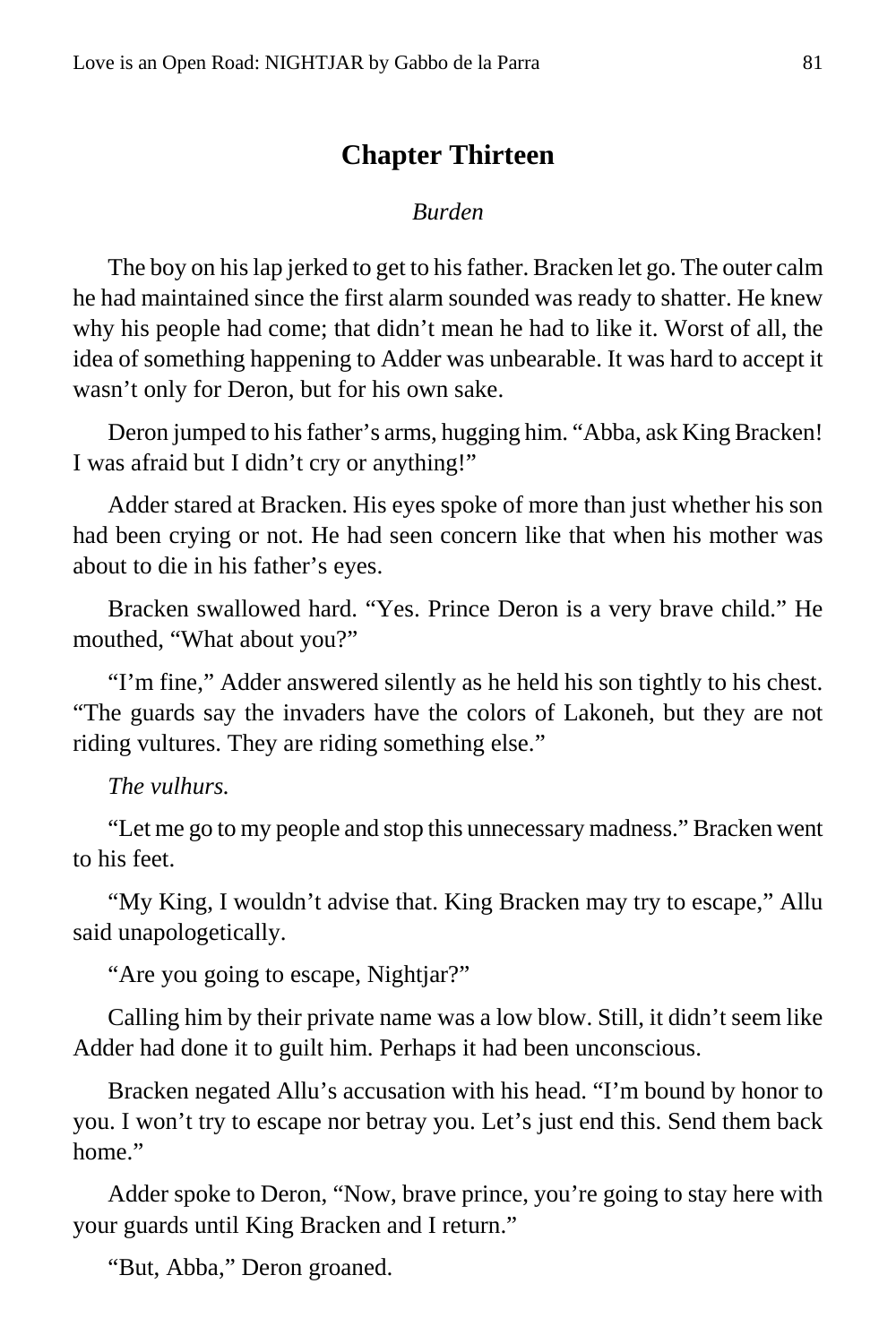"You need to stay put, so I can do what I need to do without worrying about you. Is that clear?"

"Yes, my King." Deron circled his father's neck briefly then pushed away. Adder put him on the floor. He moved to sit on the bed by himself; a regal aloofness enveloped him.

"Come on, Lakon. Let's take care of your people."

Bracken waved good-bye to Deron. He hoped he'd be able to see this awesome child again. They exited the prince's quarters. The men Adder had brought with him joined them; they jogged to where the ruckus of the chaos seemed loudest.

The torches illuminating the corridors cast strange shadows on Adder's blank face. Bracken wanted to ask things, confide things, but they were surrounded by soldiers. There were no wounded or dead in the corridors. It seemed the conflict had remained limited to the courtyards and landing terraces.

Bracken kept eyeing the giant vases neatly placed along the marble walls with caution, expecting soldiers to jump from them and attack. No one did what Renan was planning (if his suspicions were right) alone. Who knew how many of these men were truly loyal to Adder? How many were Renan's accomplices just waiting for a second of carelessness to strike down their king? Could they even trust the men guarding Deron?

#### *Too many unknowns.*

Not even a king could be in two places at once. Bracken needed a sword, a dagger, anything. He was outnumbered if it came to defending Adder from the traitors. They entered a balcony. Below the bloodshed was coming to an end, even the vulhurs stomped upon fallen Munus's warriors. His people had gained the main courtyard.

"Sons of Lakoneh," Bracken shouted, "this is Bracken, Rider of Vultures, your brother."

"Our King!" shouted one of the men back.

"Yeah," cried all, raising their weapons.

Bracken was not going to argue semantics with a hundred or so bloodsoaked men. "Why are you here? The conflict between Lakoneh and Munus ended at the Furya Plateau. There's no score to settle here."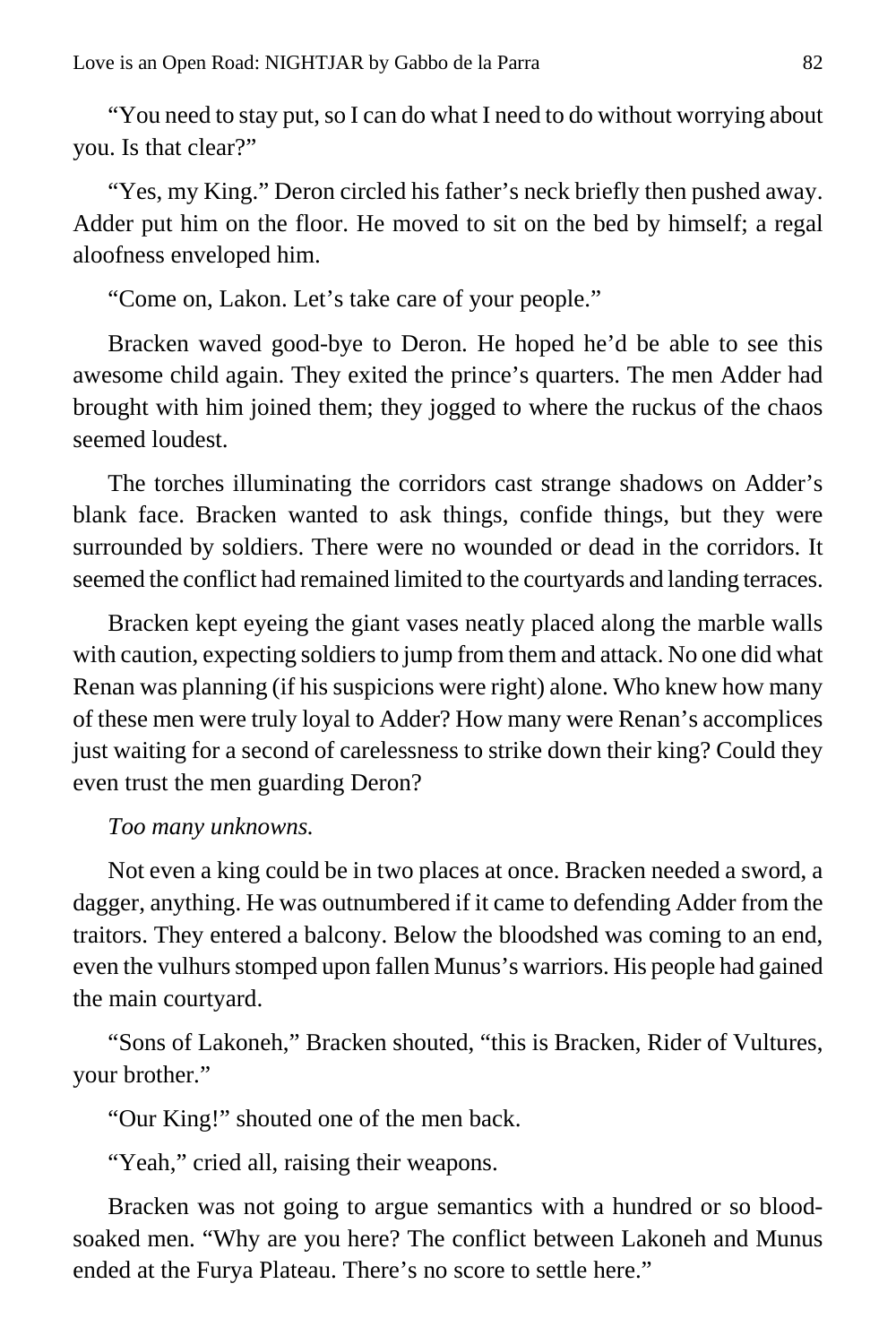A tall, broad blond man moved among the others, closer to the balcony. Bracken recognized him instantly, not only because the moon was full, but because it was a body he had enjoyed many times. Phebos, one of Idared's brothers, shouted, "Lakon, brother of my brother, come down so I can tell you our reasons." He turned to the men around him and gave instructions quietly. The Lakonian Horn called gravely to signal the end of the fight. Men were dispatched to inform those who could not hear the horn around Gryphonire.

"We need to go down." Bracken searched Adder's eyes.

"No." Adder pushed Bracken aside. "You, blond. Choose riders to fly with you and bring your beasts to that terrace over there so you can talk to your King."

Phebos looked at Bracken, searching for instructions.

Bracken nodded. "Do as he says. Bring two men with you."

Minutes later, Bracken saw the unsettling way in which the soldiers of Munus and their king regarded the vulhurs. None said a word, but the quick glance exchanges and stony grimaces were expressive enough. Half vulture half horse, the mighty beasts seemed creatures of nightmare compared to the graceful gryphons and bearded vultures. Perhaps the fact that their feathers were so tiny that they looked more like fur added to the overall dark first impression.

Phebos embraced Bracken. "My King, are you all right?" He kissed Bracken on the lips. Bracken heard a very distinctive cough behind him.

Bracken pushed Phebos at arm's length. "I'm well, my friend. A Lightfeet told me Lakoneh was coming for me. He also spoke of trickery."

"Yes. The fires on the Royal Granaries last winter were not accidents. We found the culprits. They confessed. People from Munus hired them to betray their nation."

"Impossible," growled Adder. He advanced menacingly toward Phebos. "You lie, you motherless dog-son."

"Why would I lie, King of Munus?" Phebos arched an eyebrow. "We have the Munus agents in custody. It took time, but they gave us a way to find the trace we needed. We know the name of the person orchestrating the whole thing. Even the defiling of the bodies on the Vurgeg ships."

Deep inside, Bracken was certain it was Renan, but, for Adder's sake, he hoped he was mistaken.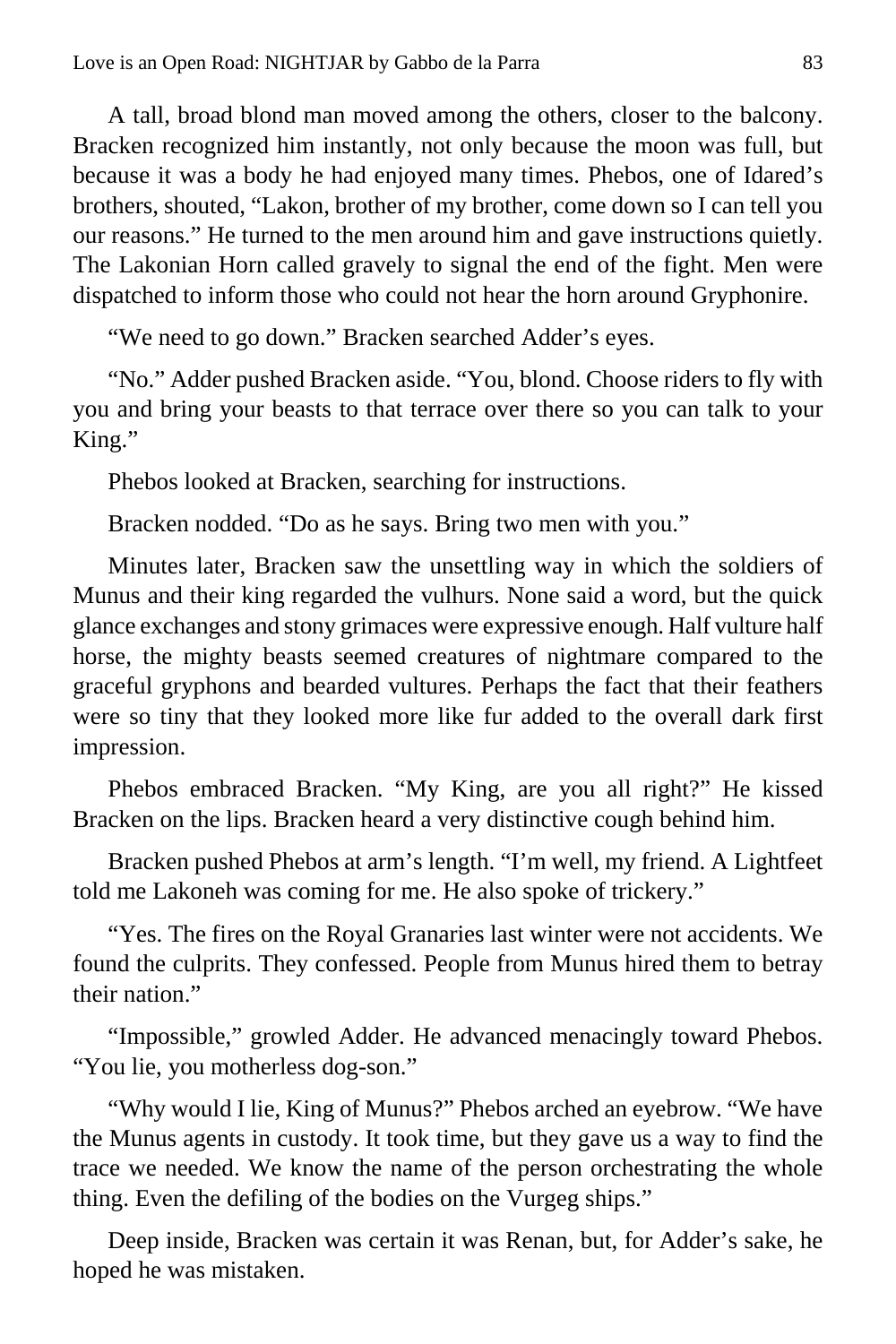"Say the name, and I will find the truth. I swear on Erin and Apheilon," Adder growled.

"Your Great Counselor, Renan of Bathos." Phebos tossed the name like something vile, pestilent.

"Fuck," Adder sighed. Bracken put a hand on Adder's shoulder as Adder added, "He was the one who received your emissaries. I wasn't in Munus when it happened."

So Renan was truly the one behind all this. "I'm sorry, Adder. I know how much he means to you."

"The pain of losing my friend, my brother, will go away. His betrayal, never." Adder turned to one of the soldiers behind him. "Fetch the Great Counselor. Don't explain anything, just tell him I require his presence." The soldier nodded with a "yes, my King" and left.

"Can you trust that man?" Bracken asked quietly.

"Can I trust anyone?" Adder's voice sounded more weary than sad.

Bracken simply squeezed the shoulder when their eyes met.

"My King," said Phebos, and both Adder and Bracken turned to look at him. His eyes were daggers aimed at Adder. "You don't need to honor the King of Munus's Claiming. It was all trickery. Why should we believe his Great Counselor wasn't acting on his orders?"

"He's right, King Bracken," Adder agreed. "Your people were starving because someone burned your granaries. Their hunger brought you to my court and that refusal pushed you to steal the tribute ships. I had to retaliate not just for the stolen ships but for the defiling of the bodies. None of this was fortuitous nor the will of the god and the goddess."

Did Adder know that Bracken had risked the waters to reach Cummia and the Oracle had sent his people to seek Munus's support? Some of this must be the will of the gods if the situation put them together like this. If not, why would the Oracle of Apheilon send Lakoneh to the hands of Munus? Still, this didn't seem like the moment to argue with Adder, with these men surrounding them.

Not now that Phebos was there, determined to take Bracken back to Lakoneh, no matter what. He would find a way. After all, they were claiming him as their king. A king had the authority to tell them to go fuck themselves for a while if he thought it fitting, right?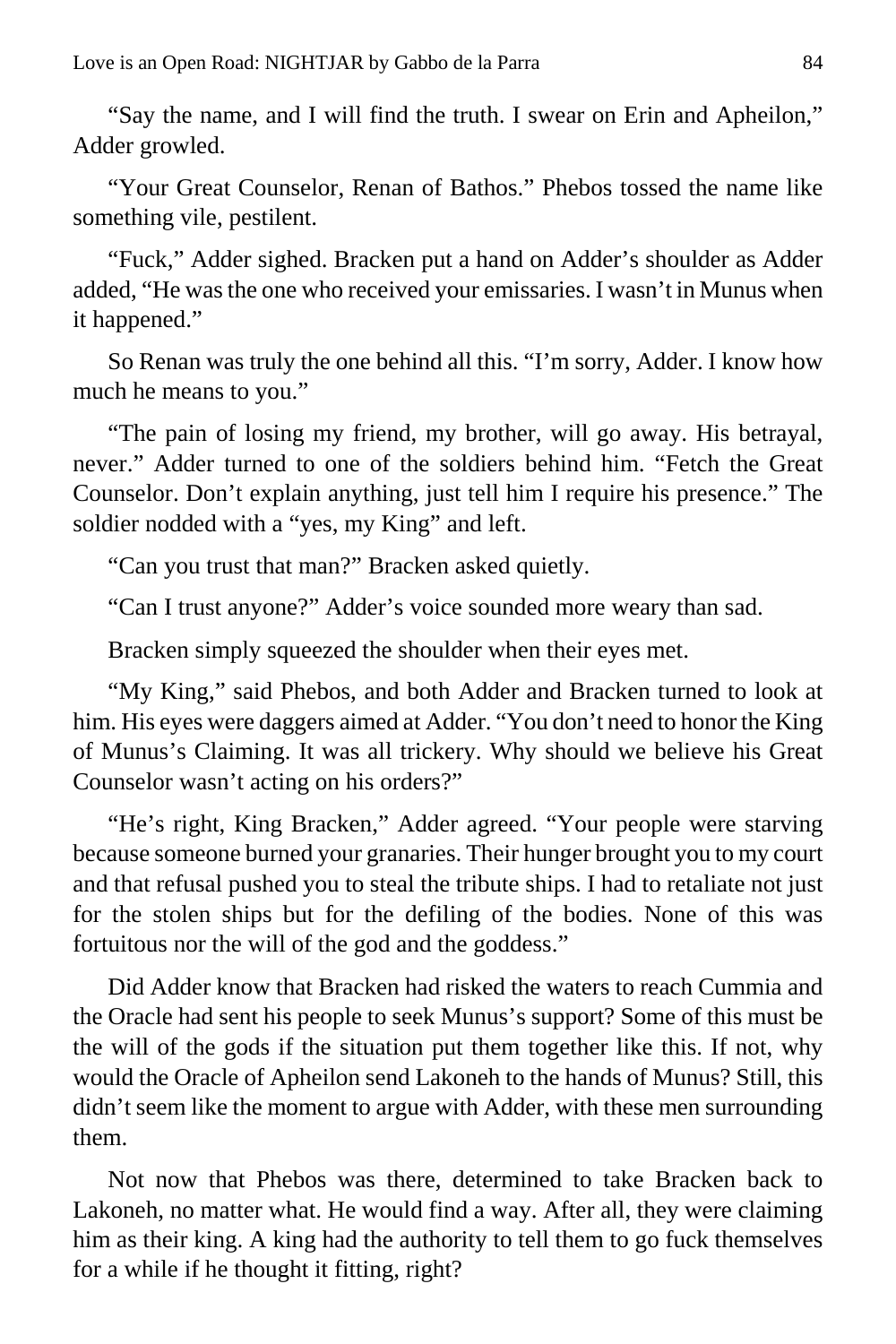They stood there in uncomfortable silence for the most part of the next fifteen minutes, the screech-snort of the vulhurs the only thing breaking it now and then.

A commotion alerted them of the return of the soldier with Renan. Alas, he was alone and out of breath when he reached them. "King Adder, the Great Counselor." The man heaved, trying hard to breathe. "He and twenty riders rode northwestward." He was bent with his hands on his thighs.

Adder turned to Bracken. "Return home, Nightjar. I relinquish you." He faced his men. "Come with me, we need to find that dog-son traitor."

Why did it hurt to hear the words "Nightjar" and "I relinquish you" together? Bracken grabbed Adder's wrist. "Renan affronted us too. We have a right to his life as much as you do."

First, Adder lowered his head to look at the hand on his wrist. Bracken thought Adder was going to jerk it away; they were in front of his men after all. Instead Adder surprised him. He raised his head, their eyes met, and (with an evil grin) Adder said, "Then let's see who relieves him of that burden first."

\*\*\*\*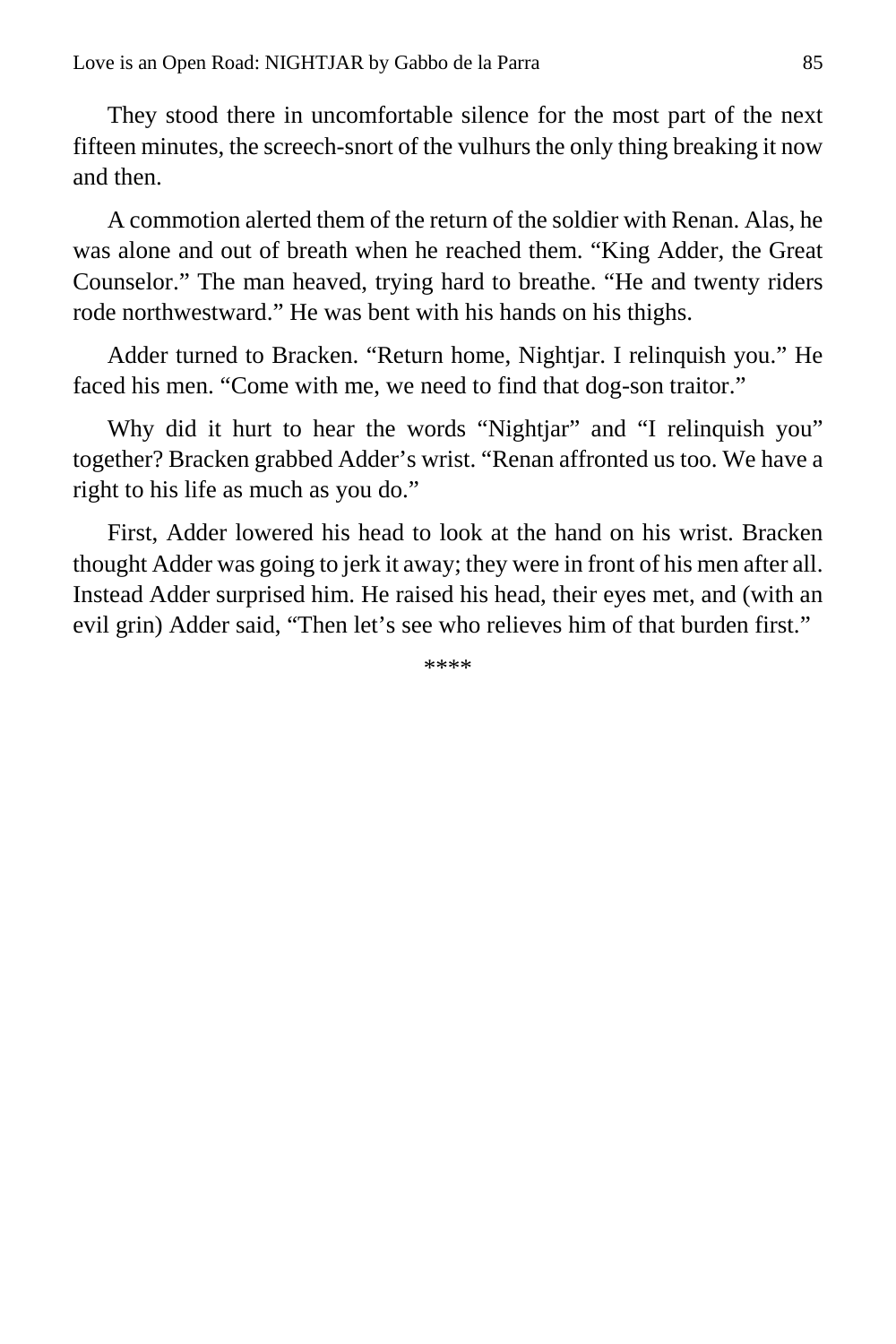# **Chapter Fourteen**

#### *Forgiveness*

Adder was not happy with that blond lummox, Phebos, so close to Nightjar. The man's first mistake had been to bring the Lakon's sword, Charos, from Lakoneh. Adder had been planning on giving him a sword as he proposed. There was no point in that now. The second mistake had been to convince Nightjar to fly one of those dreadful beasts, the vulhurs, instead of Thunderstrike. Another slight and Adder would find any excuse to skewer the dog-son with his own sword, Telos.

A new morning came to be, orange and magnificent, as Adroit followed Soulfire's trail in the currents of air. Those who didn't ride gryphons were not aware of their ability to find each other, especially if they had been raised together or their riders had a connection. Renan's and Adder's gryphons would be able to find each other even if one was in Munus and another in one the Land Kingdoms. Distance was nothing for them because the messages in the wind did not die for a gryphon seeking another. Knowing this, Renan had escaped on Soulfire, sure that they would pursue him. This meant he was planning something, an ambush or something more evil.

Contrary to what Adder had expected, Renan didn't flee to Lemvar, where his family had an estate; he'd decided to make his stand halfway there. Adroit was descending toward the Cerbera Forest, a dense marsh area of not-so-tall trees, where people in ancient times used to come to commit suicide. The mysterious evergreens with their vibrantly green leaves, beautiful white flowers, and plump mango-like fruits were a deception because they contained a toxin capable of stopping the human heart if ingested. It was also a place where gryphons could not maneuver successfully if a fight ensued. It was better to not search for Renan and his cohort on their gryphons' backs. They alighted at the edge of the forest, forty gryphon riders and forty vulhur riders.

"We can't take the gryphons in there," Adder explained to Nightjar, dismounting.

"Ah," the King of Lakoneh patted the neck of his beast, "but the vulhurs can negotiate it easily."

Adder could see why since their form was streamlined, encompassing the agility of the horse with the flying capability of the vulture. They had not been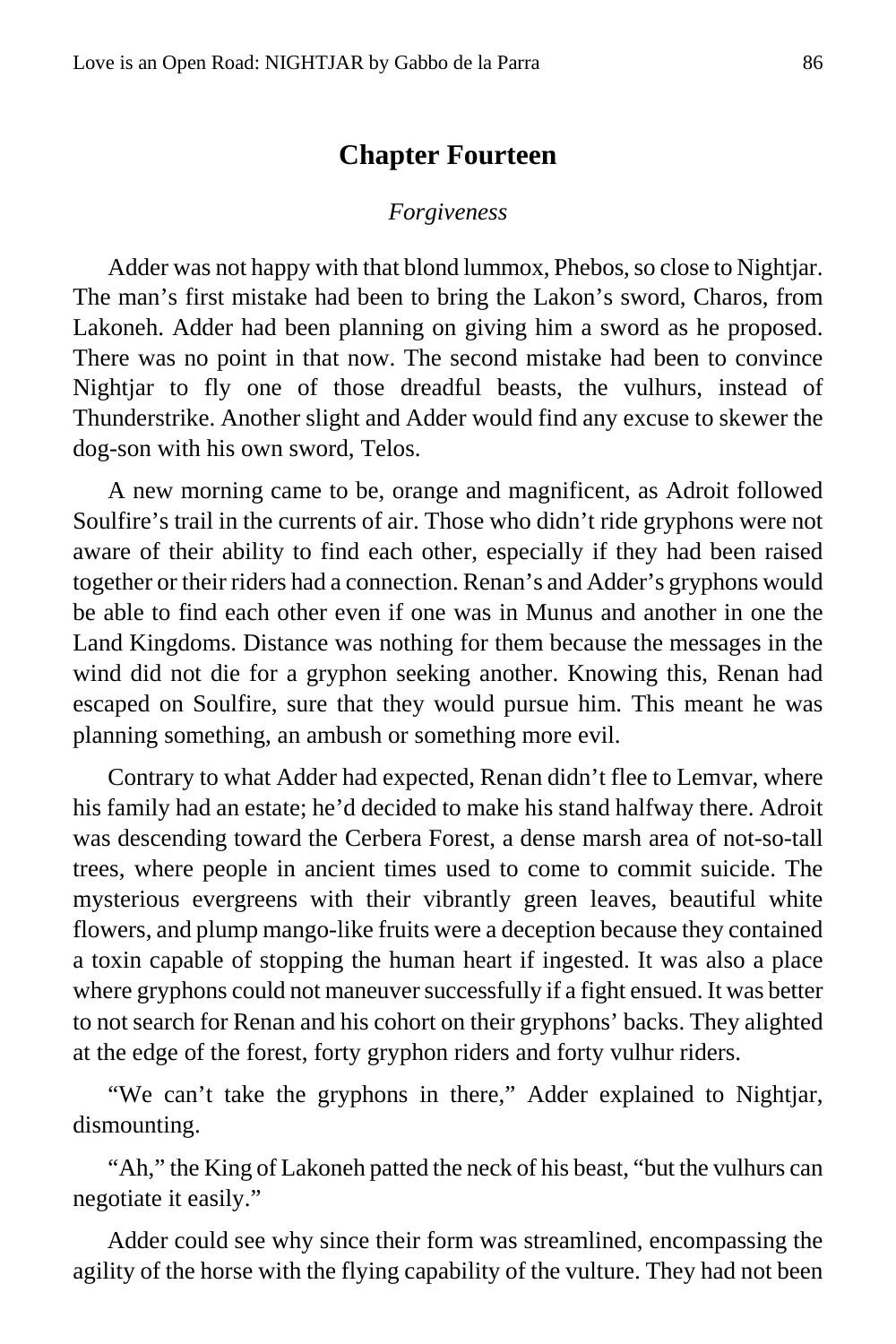created to be beautiful but to be effective. He shuddered internally; these monsters could be a threat to all the kingdoms if Lakoneh decided to use them on a conquering agenda.

That asshole Phebos and his beast trotted forward. "I'll take you, King of Munus." He extended his hand, offering to pull Adder upward.

Adder would rather throw one of those vulhurs on his back and carry it around the Cerbera Forest than to share a mount with that blond lummox.

Nightjar move forward. "King Adder is coming with me, Phebos. Don't be obnoxious." He chuckled and winked.

The wink was returned with a cheeky grin.

The image of Phebos's head flying in the air after a lightning swing of Telos prevented Adder from telling the man to go fuck a vulture because Nightjar was his. The awareness of his time around the Lakon coming to an end was a toxic addition to his already foul mood. He took the hand that Nightjar offered and climbed behind him. The armor felt right as he embraced it, and he noticed the slight trembling of the hard body flush to him.

Other words would come out wrong, so Adder settled for, "I'm ready."

Five men were left to attend the gryphons, the others shared mounts with the Lakonians, minus two trackers (one for each kingdom), who moved on foot. So at the end, there were more Lakonians in their party, which meant that Renan's capture would be a victory for Lakoneh instead of Munus. But that was a petty thought; the important thing here was to find the traitor.

They moved through the trees since this forest didn't have a defined path to cross it. The low branches were so close they only had to extend their hands upward to touch the hanging, ripe fruits. Some Lakonians were grabbing them and saving them on their saddles. "These fruits are poisonous to humans," Adder told Nightjar.

"They know. We have these trees in Lakoneh too."

"Then what are they saving them for?"

"What do you think?"

"You Lakonians are something."

"That's why we keep to ourselves."

Adder sighed. "I'm going to miss you, Nightjar."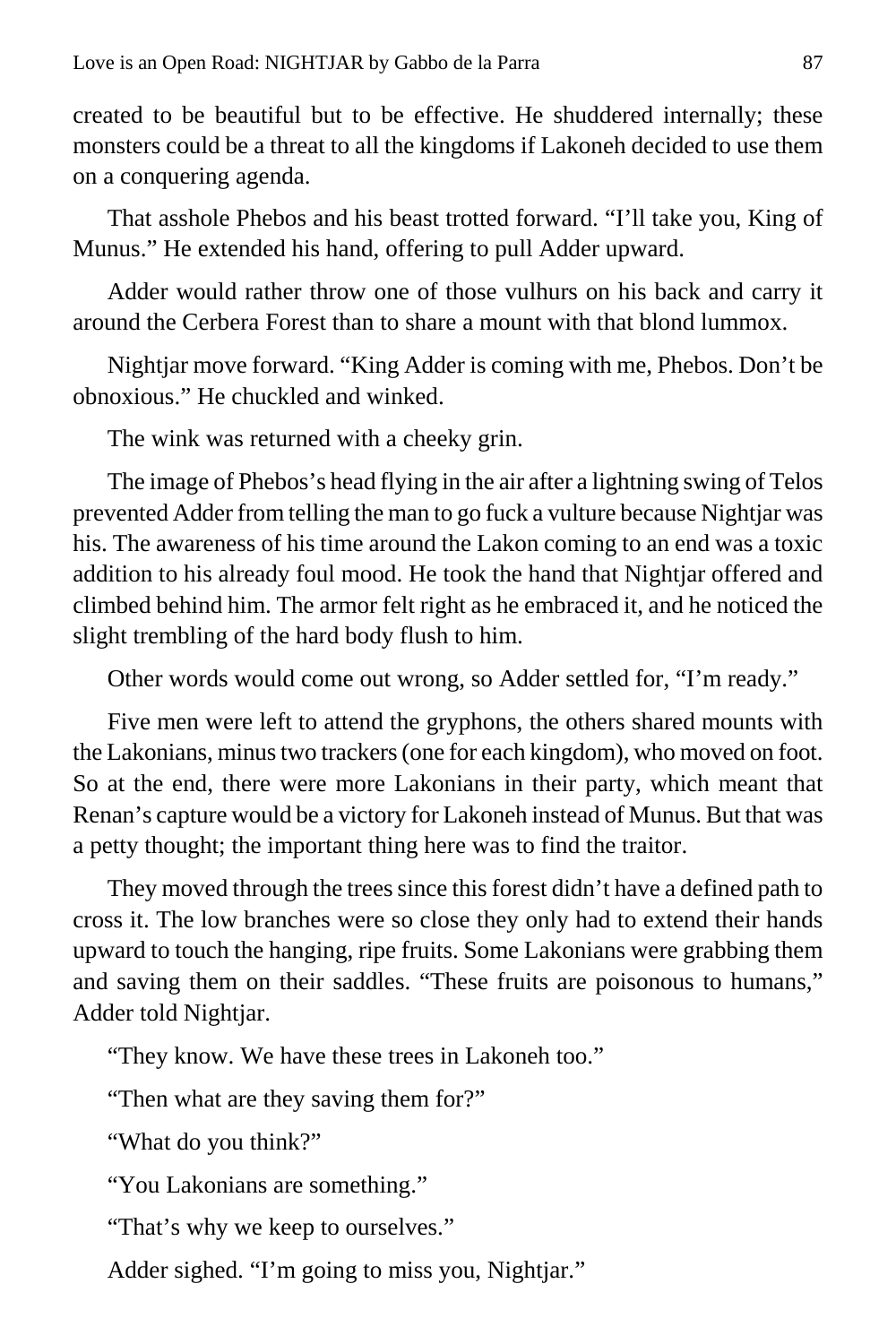The Lakon's helmeted head moved backward and rested on Adder's shoulder. "Let's not think about that right now." The almost colorless eyes stayed open, looking at the green leaves blocking the still-awakening sky, and their bodies swung softly with the steady gait of the vulhur.

The temptation to kiss the exposed throat was strong, and Adder didn't resist it. Nightjar moaned when Adder's lips touched him. "I just hope there is an *after* for us," Adder murmured.

"I found it!" called one of the trackers.

They converged toward the trackers. They followed them for twenty minutes when suddenly, yells and war cries descended upon them. Their attackers didn't wear the colors of Munus but those of the House of Bathos, green and silver.

#### *So the dog-son is planning a civil war.*

Adder tried to dismount, but Nightjar kept him in place and snapped, "Not yet. Let the warriors do their job." Still, they moved amid the fracas, slicing and hacking, each leaning from one flank of the vulhur.

Most of the men of Munus were on the ground, using the vulhurs to cover their backs, and the Lakonian riders fought alongside them from their saddles in astonishing synchronization. Even the vulhurs had joined the fight, their powerful beaks biting off limbs and necks and their hooves stomping on fallen enemies. Renan's men were myriad, but soon the combined forces of Lakoneh and Munus were decimating them.

Out of nowhere, a roar surged above the screams and yells and the clang of metal on metal. So out of place, it rent the chaotic rhythm of the battle. Everyone stood still for several heartbeats, trying to fathom the origin of that unnerving sound. Another roar, and then they saw it coming, zigzagging swiftly amid the poisonous trees, a fucking giant feline covered in silver-plated armor. Adder couldn't say he had seen the feline before, but he would recognize the armor of the rider anywhere. Renan was riding a beast that didn't have a reason to be in Munus.

Pouncing on the nearest vulhur, the feline went for its neck. The force of the attack toppled the animal and hurled the rider away. Bewildered, all watched as the feline shook the vulhur in its jaws as if it were a rag doll.

"NO," Nightjar shouted out. His outraged call galvanized his men and those of Munus still standing back to battle. The sounds of war rose to the sky anew.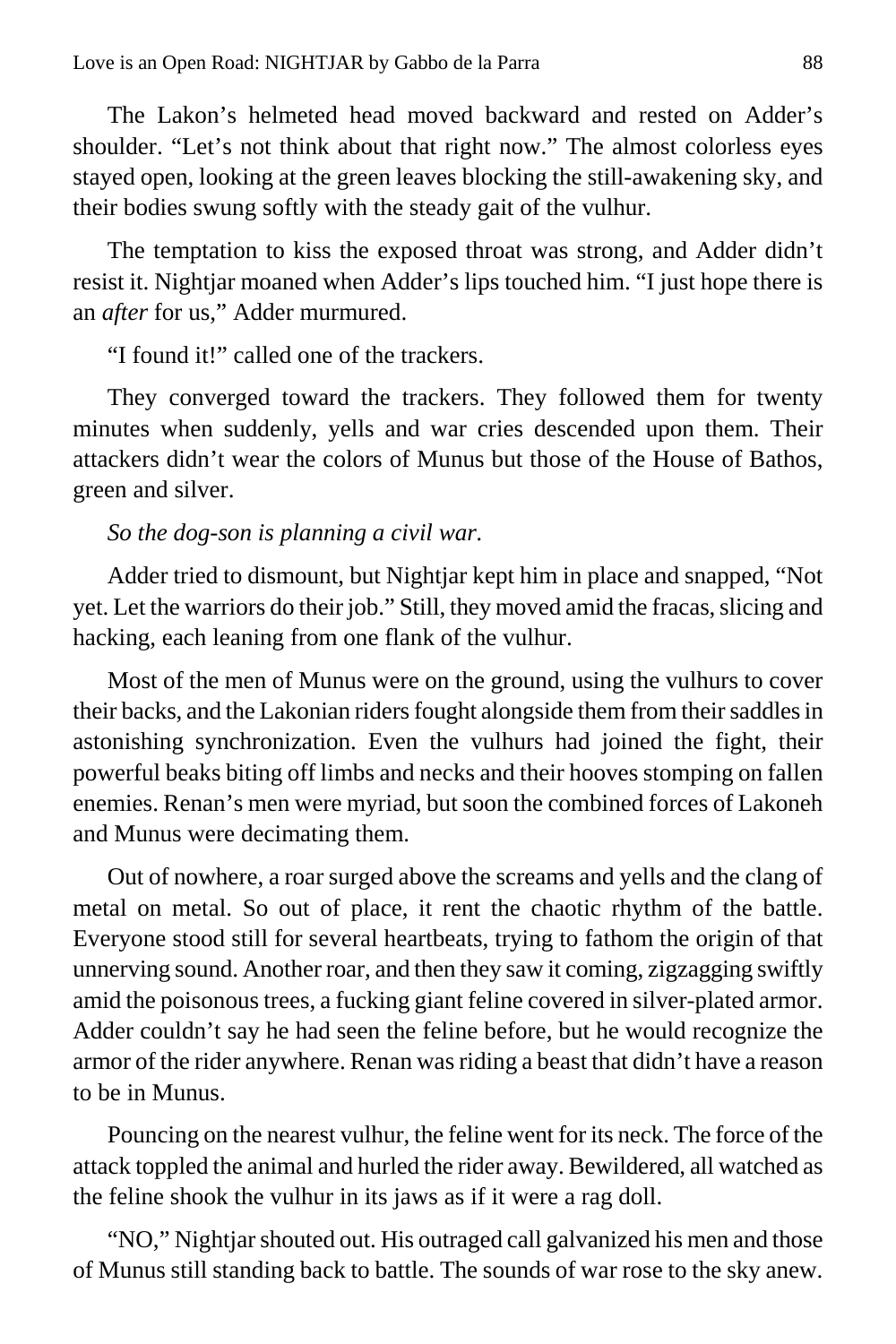Renan steered his feline away from the dying vulhur toward Nightjar and Adder. As he came closer, he yelled, "You two are mine."

Phebos and his vulhur crashed into Renan sideways before he could reach them. Both Phebos and Renan were flung from their saddles with the impact. The vulhur didn't have a chance but gave a good fight before the feline shredded it. Phebos engaged Renan, and Nightjar and Adder jumped from their mount and ran to them.

The impact had Phebos limping; thus he deflected more than attacked, but he stood his ground even if it was with difficulty. Nightjar entered their space and caught a downward cut that would have severed Phebos's forearm and kicked Renan in the stomach making him stagger backward. Adder grabbed Phebos and sent him out of the way. "He's ours."

Renan straightened himself and circled with them. He had Schizo and another sword Adder didn't recognize, but it had a Sulfus-style coiled hilt. The sword and the feline were strong indicators of foreign support. If Adder confirmed that Sulfus was backing Renan up, there would be an all-out war before next spring. Renan sliced his swords down rapidly, making a figure eight as if this was some kind of swordsmanship exhibition. "Come on, birdies. Time to finish this."

Nightjar and Adder had their own swords in their rights and long daggers in their lefts. Adder spun Telos before lunging. "Why, Renan? I loved you like a brother."

The Great Counselor deflected with a counterstroke. "That wasn't enough."

From the left, Nightjar backswung. "There was no reason to pull Lakoneh into your shit."

Renan laughed and swung upward to parry Nightjar's cut with his left as he flicked Schizo at Adder. "I was hoping you would end Adder."

"Because you didn't have the balls to do it yourself," hissed Nightjar as he cut sideways aiming at Renan's ribs.

Adder swung low from the opposite direction to slash the back of Renan's knees. "You had everything," he spat.

With a skillful backward jump, Renan avoided both impacts. "I couldn't claim your place if I killed you myself. But this cocksucker had to fall for your dick and you for his tight ass." He thrusted forward with both swords. "Now I'm gonna get rid of both of you and claim two kingdoms."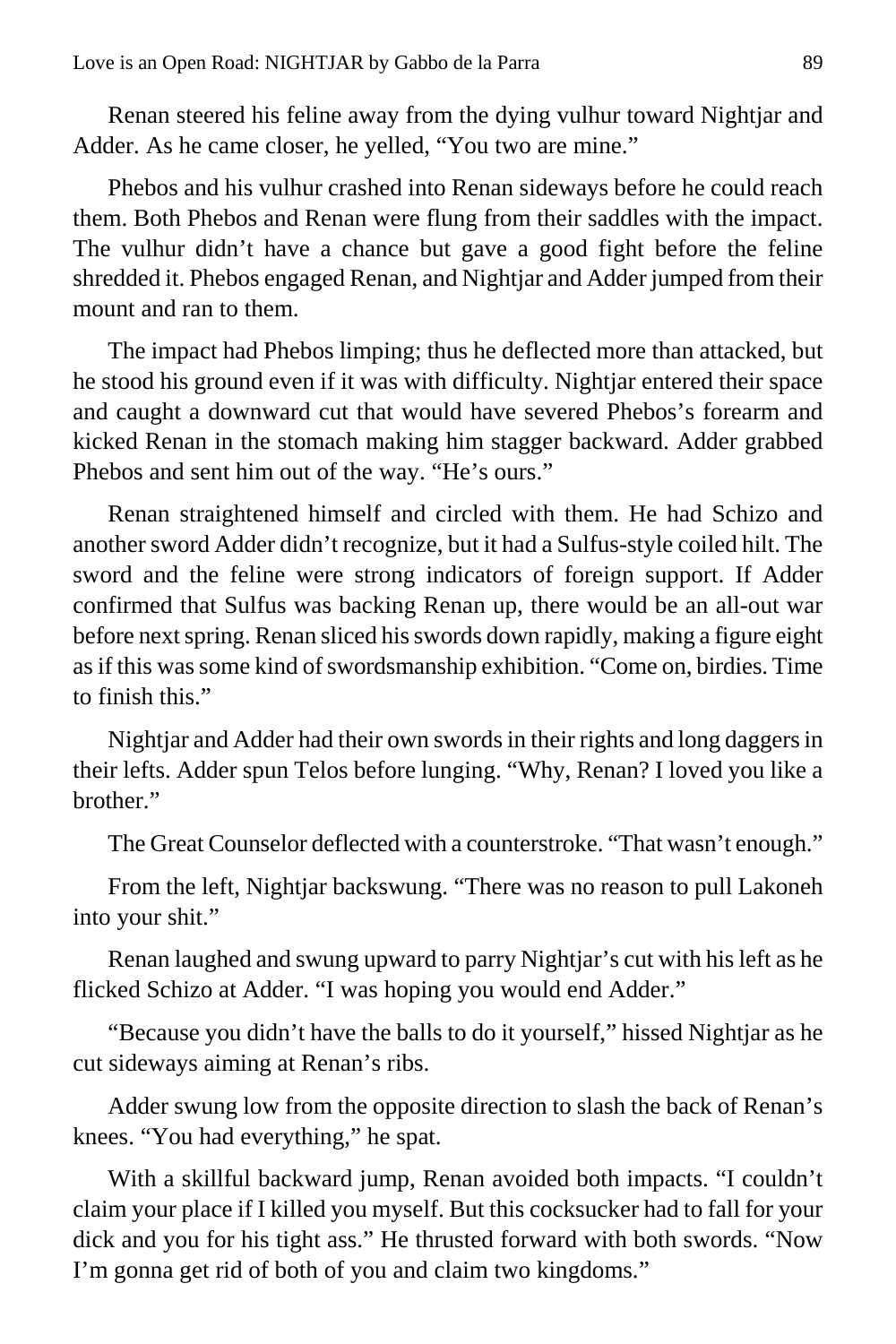"Pleasure is not a crime, but high treason is," Adder growled, dodging a descending blow. He cut with Telos as if directing his right toward the neck, and as Renan moved to parry, he stabbed Renan's thigh with his left. "And you're going to pay for it." He lowered himself, and Nightjar severed Renan's neck neatly with Charos. The shower of blood on them was minimal as both kicked the body away. They turned around quickly, putting their backs together and ready for the next assailant, but no one was coming. The battle around them had come to a standstill waiting for the outcome of their match.

The men in the House of Bathos's colors threw down their weapons in surrender. Several Lakonians were wrangling the feline. Both men of Munus and Lakoneh were pushing the enemies to their knees.

Adder grabbed the Lakon's face and kissed him—kissed him like never before because perhaps this was his last chance to do so. It was sweet and wrong because there was blood on their lips, but they were victorious and alive and hard.

Phebos shouted, "What do we do with these?"

Adder let go of a shocked-looking Nightjar. He understood the question since the Lakonians never kept prisoners.

"Sons of Lakoneh, haven't you spilled enough blood of Munus already?" Nightjar asked as he composed himself. He took Adder's hand. "These traitors belong to their king. I claimed the life of our enemy. That *is* enough for *your* king."

The Lakonians cheered the name of their king, "Bracken! Bracken! Bracken!"

"Men of Lakoneh and Munus," Adder shouted, and the chanting men became silent. "Traitors do not have a place in my kingdom. I cannot allow their poisonous hearts to beat and sully our land, the land of our ancestors." He raised Nightjar's hand to his lips and kissed it. "Sons of Lakoneh, please step aside and let your brothers of Munus take care of the traitors for there is no leniency toward those who follow Greed instead of Brotherhood." He saw the men wearing the midnight blue and silver of Lakoneh move away from those on their knees. "Let this be a lesson. Let their wicked hearts die here among poisonous trees to end this circle of lies and deception." His men grabbed hairs and placed swords on throats. He squeezed Nightjar's hand. "Your sentence is only one and it won't be delayed. I hope you find forgiveness in the hands of Erin and Apheilon because there's none in my heart."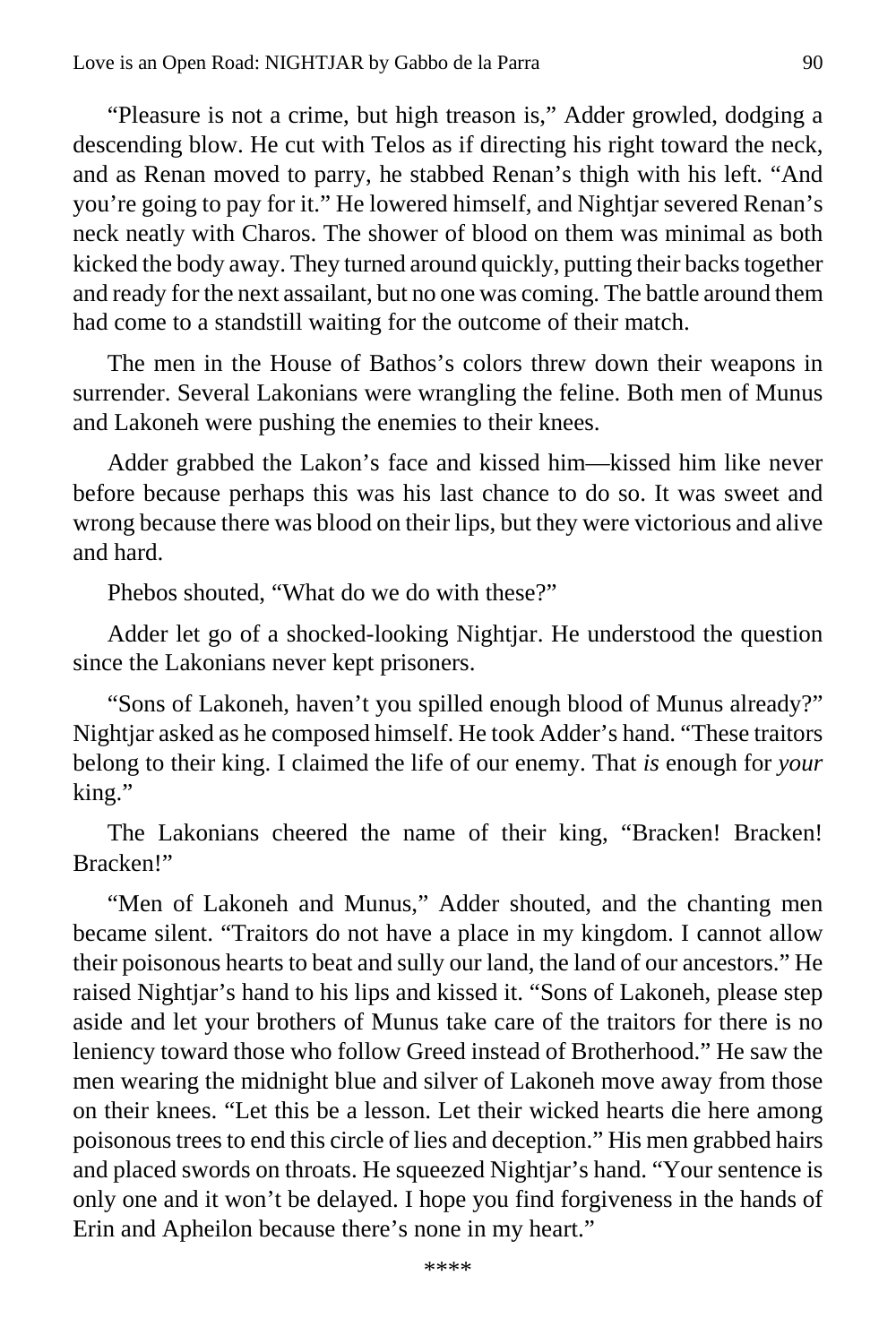# **Chapter Fifteen**

#### *Wish*

Shillelagh, the Head Alchemist of Lakoneh, greeted Bracken as he alighted at his palace in Nakohel, the capital city of Lakoneh. "My King, it's so good to see you again." He bowed and moved aside so Bracken could crouch and kiss the ground. He took his helmet off and felt the earth on his lips. So many moons away from his homeland, it seemed almost a miracle that he was back. Alas, not a completely happy one.

As Bracken straightened himself up the chubby hands of Shillelagh grabbed his shoulders. He protested, "What is this manhandling, Alchemist?"

"Who did The Rite on you, sire? We heard that you were attacked, but for it to be so grave that The Rite was needed is inconceivable," Shillelagh said after taking Bracken's chin and squeezing his face, turning it this side and then the other. His old but rotund face scrunched, his eyes narrowed in concentration.

Bracken swatted the alchemist away. The man was worse than a pesky fly when he turned grabby. "Nobody did The Rite on me. I would have known."

*Although, now that Shillelagh mentions it, I do have a distant, fuzzy recollection of Timir saying something about "a mite."*

"Not necessarily, King Bracken. You must have been a child trapped in a man's body for weeks and by the time your full consciousness returned to you most of those 'new childhood recollections' would have been gone." Shillelagh turned to one of Bracken's escorts, beckoning him. "Help the King out of his armor."

This armor was the only thing he had left from Adder, beside the memories. Adder had secured it on Bracken's body with firm, sad hands and whispered good-byes. It seemed almost a sacrilege to be out of it so quickly. "What are you planning, Shillelagh?" Bracken growled, scowling at the alchemist.

"A test, my King."

Another rider moved to help. Soon, Bracken was only in his tunic, his arms crossed over his chest, and seriously ready to smack the Head Alchemist.

"The tunic too, sire."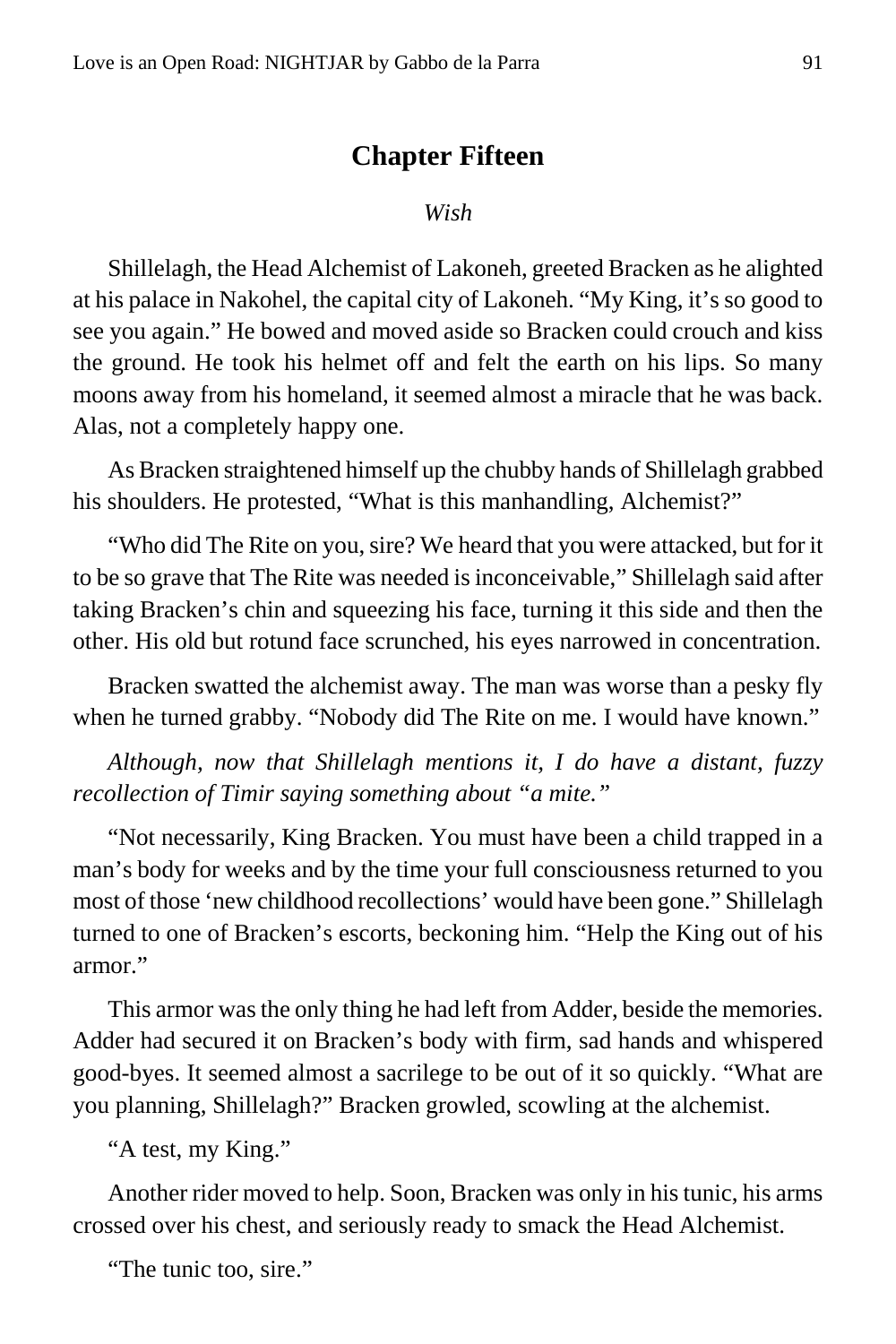Nudity wasn't a problem for them, but Bracken couldn't see the purpose of this exercise. He took the tunic off and stood there, counting to ten to keep himself from strangling the old man.

Shillelagh walked around him, observing, looking for something Bracken couldn't fathom. "Aha!" he exclaimed. "Come over, rider." He pointed over Bracken's left side. "What do you see here?"

The man looked at the place with a puzzled face for several heartbeats, his head cocked and with squinting eyes. "Just skin, Alchemist. Normal tanned skin," he said flatly, apparently not sure if he had aced the test or not.

Bracken could see the scar left by the assault in the Kept Hall. How could this man not see it? He was about to say something when Shillelagh put his hand up, asking him to wait.

"And here?" he asked the man to check the opposite side, where the other scar was clearly visible to Bracken.

Squinting more, the rider moved closer, so close Bracken thought the man was going to touch him, but he didn't. "Am I supposed to see something, Alchemist? All I see is regular skin. What am I looking for?"

"You did well," Shillelagh said, patting the rider's shoulder. He called another man to inspect Bracken with the same results, then five more. Phebos was one of the last to try. He put his fingers on Bracken's flank, but the touch, far from inciting the usual response, just annoyed him doubly.

None saw the scars from the attack. They weren't the only scars on Bracken's body, but these areas were devoid of marks; thus, those two could not be confused with old ones.

"What's the meaning of this, Shillelagh?" Bracken asked, disturbed. He had never performed The Rite himself, only knowing about it as part of his Royal Training—an arcane thing and only for few. Fern would only learn it after he became king and not before.

"Scars left by The Rite are only for those who bear them and us who can see things in deeper realms." Shillelagh moved closer and tiptoed to speak in Bracken's ear, "The King of Munus saved your life with his own blood."

## *Fuck.*

Even away from Adder, Bracken discovered new things that encouraged the illusion of something greater than just mere attraction between them. The Rite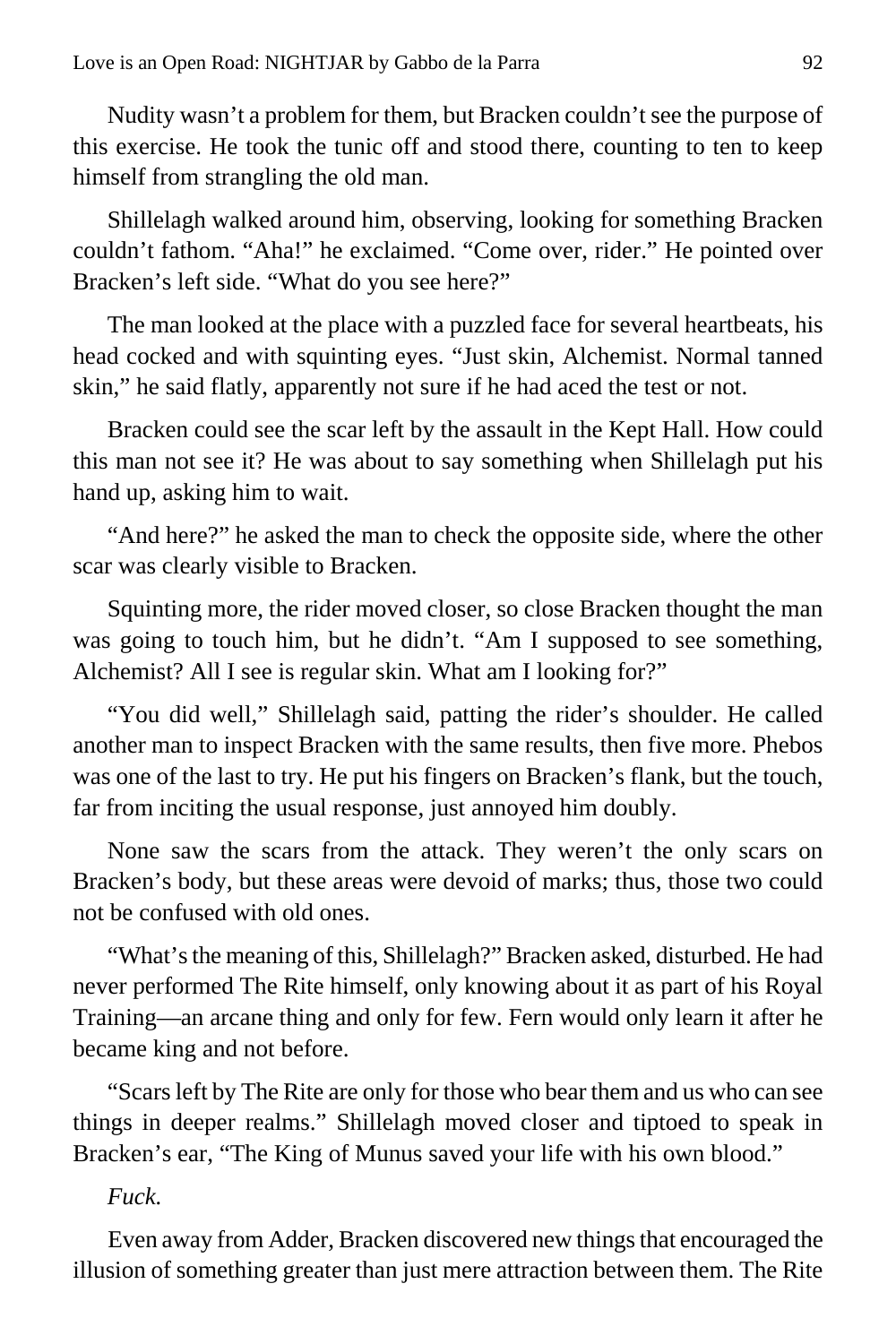took life from the giver. Adder had lost perhaps years of his life (depending on how much blood they had used) for a Kept, a mere War Trophy. He looked at the alchemist for a moment, then blinked. "Thank you, Shillelagh. I need to be alone now." He asked for his tunic and donned it with a swift motion; he didn't bother with a belt.

The men around him bowed and let him go. Phebos walked beside him silently, dissuading anyone who seemed inclined to stop him for a word.

Bracken didn't admire the blue marble of his palace walls or the swirling columns of its corridors, didn't care for the beautiful statues of old kings and queens of Lakoneh, nor for his people bowing as he walked among them. He just wanted to be alone. Alone to process the confusion and the need and the helplessness enveloping and restraining him like a sweaty bedsheet during a nightmare. "I don't want to be disturbed until I come out on my own," he ordered Phebos when they reached his chambers' doors.

"You know I'm here for you if you need me." Phebos took Bracken's hand and pressed it over his heart.

"You're a good friend," Bracken murmured, removing his hand quietly from the other's hold.

"Whatever you need, Bracken."

"All I need right now is solitude, Phebos. Now post guards at my door and see to your wounds. You aren't indestructible. None of us is." Bracken opened his door, entered his chamber, and left blond, broad-shouldered Phebos standing outside with a pained expression on his handsome face.

Three days later, Bracken came out of his chambers, resolute. He had decided to forgive his heart for being selfish—forgetting its duty to Bracken's people. He had resolved to let Adder be a good memory amid an awful moment of his life. He had chosen devotion to his nation instead of the egotistical dream where the King of Munus was something other than a man who had him in his grip thanks to the trickery of another.

Bracken found Laelia sewing with other ladies in one of the high pavilions of the palace. The weather was getting chiller because autumn was coming to its end, but it was still very sunny; thus the women enjoyed the light and the breeze, shielded by their gauzy shawls.

Laelia saw him, put her work aside, and ran into his arms. "Oh, brother, I was so worried. It's not like you to coop yourself up for days." She inspected his face, her violet eyes almost watery. "Are you all right now?"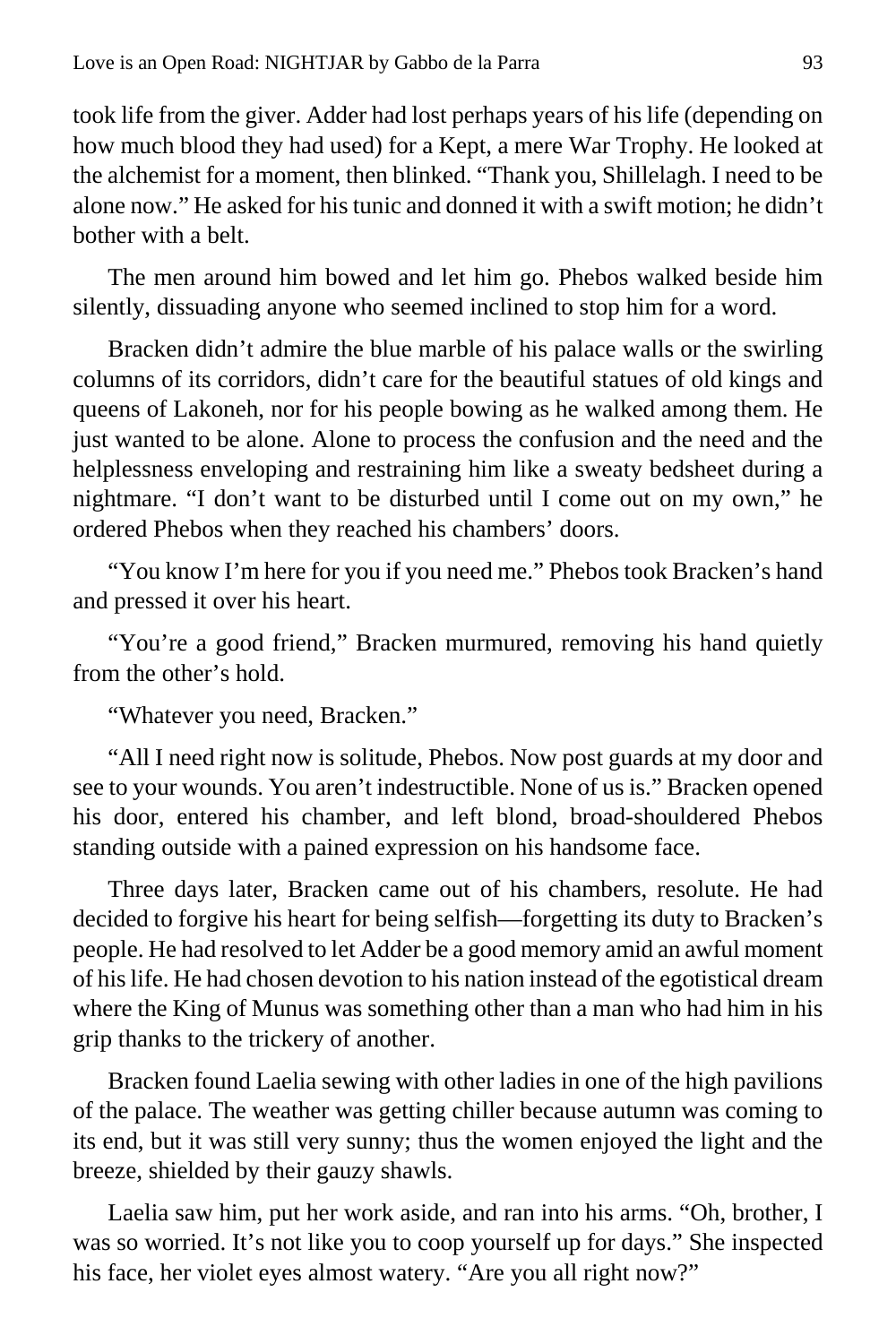"I'm a king." How he hated that word, but it was his reality. "I ought to be all right for my subjects."

She sobered up, narrowing her eyes. "You know that's a lot of smeared vulture dung."

In spite of himself, he chuckled. People said they looked a lot alike when they glared. "Careful, little sister, you might soil your chiton with such words spilling from your pretty mouth."

"Something happened to you in Munus, and I'm not talking about being a Kept, or the attack, or the treachery of that dog-son Renan of Bathos. I'm talking about your heart. Lakonian women can be as hard as their men, but we know matters of the heart when we see them. The sadness I see in your eyes comes from a heart that has been denied. But that's your deed, coming from a stubborn and misguided sense of duty."

"Matters of the heart are two-way paths. They cannot be one-sided," he offered with a grimace.

"And you have proof that it is one-sided?" She arched an eyebrow.

Bracken shrugged.

"Sweet Erin. You men are so dumb. You can face armies and draw blood like farts, but are incapable of handling the simplest things." She rolled her eyes. "Did you ask?"

"It doesn't matter now."

"So you're ready to live with a broken heart because you didn't have the courage to ask a question?"

"Tread carefully, Laelia. Do not dare to call the Lakon a coward."

"Then don't act like one," she huffed. "Find a way to ask the stupid question and *then* live with *those* consequences, not the ones you made up in your mind!" She turned around, threw herself onto her seat, and accepted her needlework from one of the other ladies.

## *That went well.*

Still, his sister's words haunted him for many days afterward, effectively mining the decisions he had made on his own. Nights were the worst because the silence of his chamber was a sharp knife. Bracken couldn't believe he missed Adder's creepy-sounding little birds.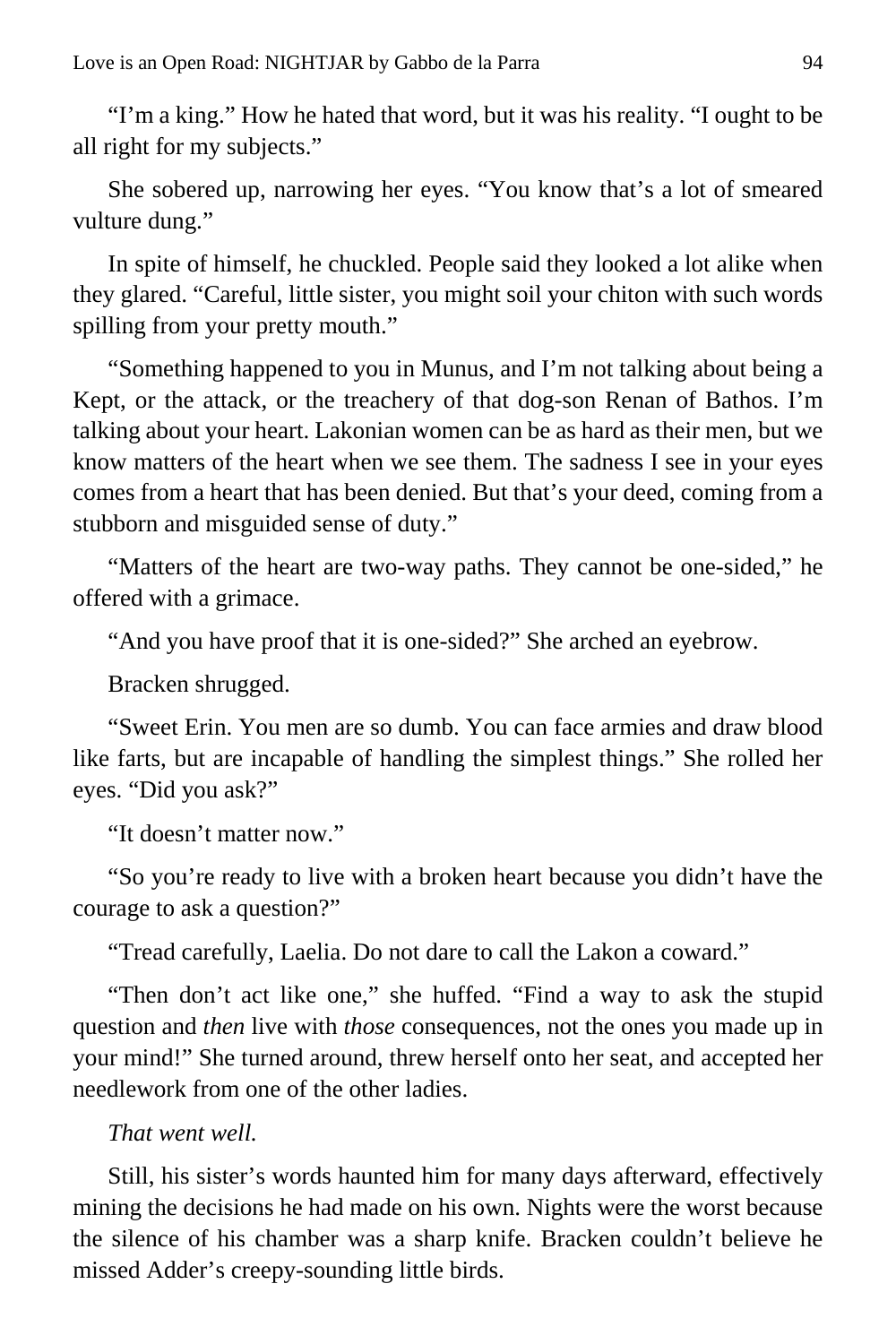*Fuck. I even miss him whispering Nightjar in my ear as he stroked me, as he fingered me, as he made me his with patient determination.*

Was it wrong that this Nightjar missed its cage, even if it was a cage made of sweet words and caresses, of lips and murmurs, of skin and wonder? Was it love that kept squeezing Bracken's heart and turning him inside out?

Idared hadn't helped matters either with this nugget of wisdom, "Where is it written that you cannot be a man in love and a good king at the same time? Didn't your father love your mother until his last breath, even if she went to Erin's bosom before him?"

Yes, Bracken was in love with Adder. Learning that Adder had given his blood in The Rite to save Bracken's life had sealed that wretched fate. How could he not love the man who had sacrificed the length of his life to give Bracken another chance at living? Had Adder done this hoping that they could be together? Was Bracken truly living if he denied himself happiness?

#### *What if?*

No. Lakonians didn't dwell in "ifs." When they heard the music, they'd face it and dance. Right now the Lakon was avoiding the music, not even tapping a foot. There was only one thing to do to stop this destructive pain.

The next morning, with the first rays of the rising sun, Bracken mounted Rampant, his vulhur, and rode west, surrounded by six Royal Guards, toward the Gate, the beach facing the Oracle of Apheilon at Cummia. He would not ride another vulture after the death of Silvercall, but the men with him flew on the magnificent birds as it was the custom. Vulhurs had been created for war. Perhaps for Bracken this was a battle of sorts.

The first hour of the two-hour flight from Nakohel to the Gate passed without incident when they encountered a vulture rider coming in the opposite direction. It was a messenger from the garrison near the Gate.

All descended. The messenger dismounted and came to him. He bowed. "My King, we have spotted gryphon riders at the Gate. I was on my way to alert the palace of the situation."

"How many?" Bracken asked.

"Seven, sire," the rider answered. "The garrison moved men to the shore to avoid any confrontation between the men of Munus and any other people seeking the Oracle."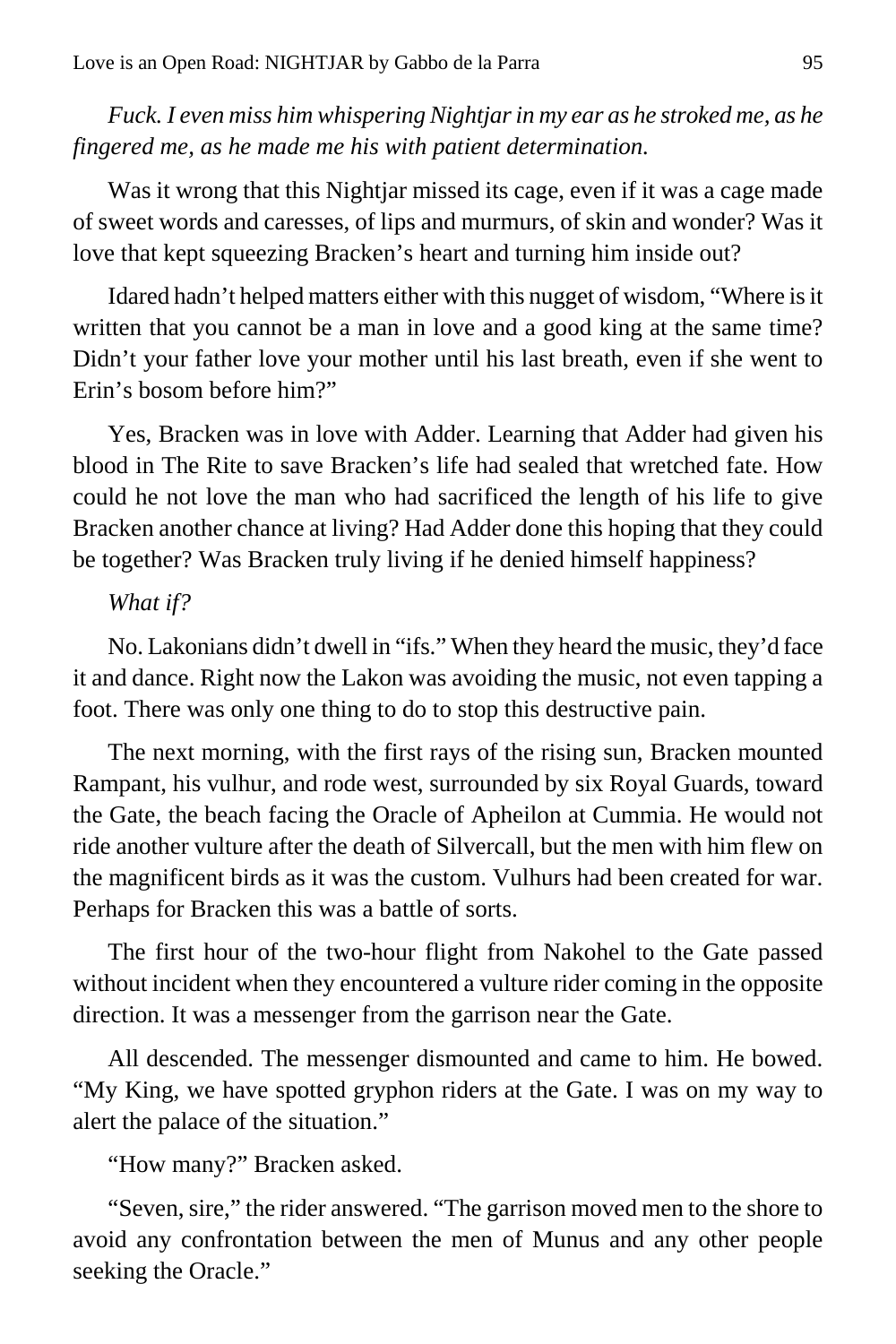"All right. Continue your journey. Inform General Idared that you saw me. My destination is the Gate, so I will deal with the situation there."

Bracken and his men gained the sky. The vultures and Rampant did the remaining distance of the flight in thirty minutes.

They alighted on the beach, not far from the gryphon riders. Bracken recognized Adroit instantly. Selleck was also among the Munus men.

"This is an unexpected surprise, King Bracken," Selleck said as he walked toward Bracken, opening his arms to embrace him.

The vulture riders surrounded Bracken in a blink. He told them to stand back and hugged his former personal aide. "What is this? Why is Adroit here?"

Selleck held Bracken at arm's length. "King Adder came to seek the wisdom of the Oracle."

Could it be possible that they came to the same conclusion?

"When did he go?"

"With the first light."

A good, strong swimmer would take almost forty-five minutes to reach the jagged shores of Cummia, if the sharks didn't make a feast first. The legend said that those seeking the wisdom of the Oracle with true faith in their hearts were protected against the ferocious predators. They had swum, circling Bracken for a while when he braved the waters, so he had to believe that the legend was true. There were very few other explanations.

Selleck and Bracken walked to the gryphon riders. The men bowed, recognizing him. Bracken nodded. "Brothers of Munus, let's break fast and wait for your king." Both groups of riders cheered. As the soldiers distributed food and drinks, Bracken went to Adroit. He petted the great head with expressive, golden eyes. "I hope your master has the same question I have."

Adroit purred almost in affirmation.

After eating, Selleck and Bracken sat on the sand away from the others. "Deron has been asking about you unstoppably. He's convinced that you're coming back because you are his emissary regarding his toy sword," Selleck commented casually.

Bracken had forgotten all about that.

"I know you aren't my aide anymore, but please remind me to broach that subject as soon as we see Adder."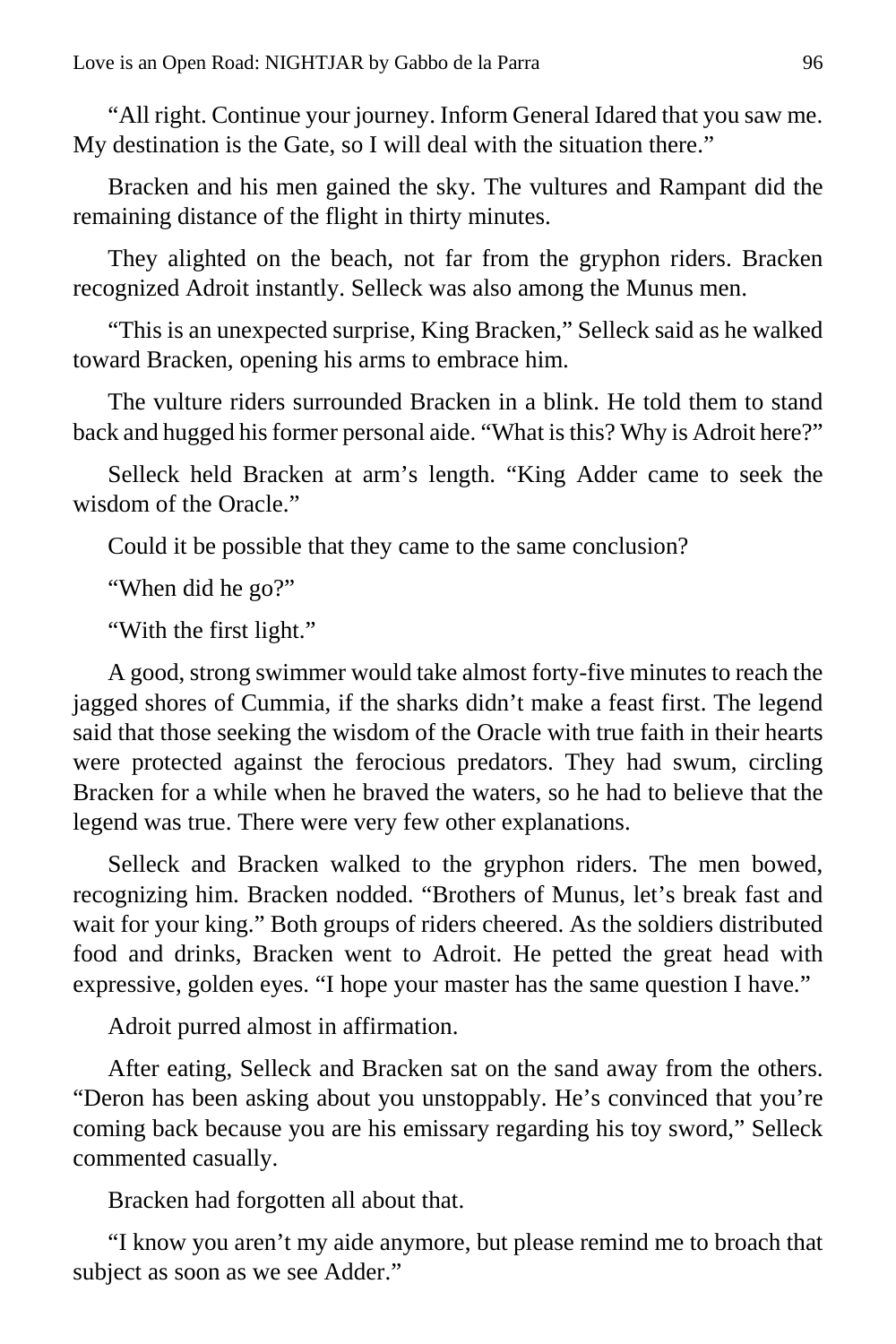"Of course." Selleck stared at him for a long moment. "There's no law saying you cannot visit. You know that, right?"

"It's complicated."

Selleck shook his head. "I just hope you two get the answer you need from the Oracle and be done with it already."

"I really hate cheeky aides."

A shrug was Selleck's silent response.

When the sun found its zenith, Bracken started to worry. He started to pace the shore looking for any signal of someone swimming back from Cummia. One rider from Munus and another from Lakoneh played noughts and crosses on the sand a bit away from where Bracken paced; suddenly, one of them yelled, "I see something!"

Bracken used his hand like a visor to protect his eyes from the blinding winter sun and inspected the glittering waters, trying to find that something the rider had seen. He found it. It was a dark-haired man, swimming with great effort.

Now they only had to wait for the man to gain the shore on his own or they would botch the man's effort for the Oracle. All the riders moved to the shore and cheered, encouraging the man.

## *It's he.*

Bracken was the first to reach him as Adder crawled on the sand away from the waves. They embraced, both on their knees. Bracken didn't have words; he only squeezed Adder silently.

Adder coughed and pushed Bracken away a little. "Blessed be Erin and Apheilon. I went to Cummia for an answer, and before the end of the day, the gods have granted me a wish."

\*\*\*\*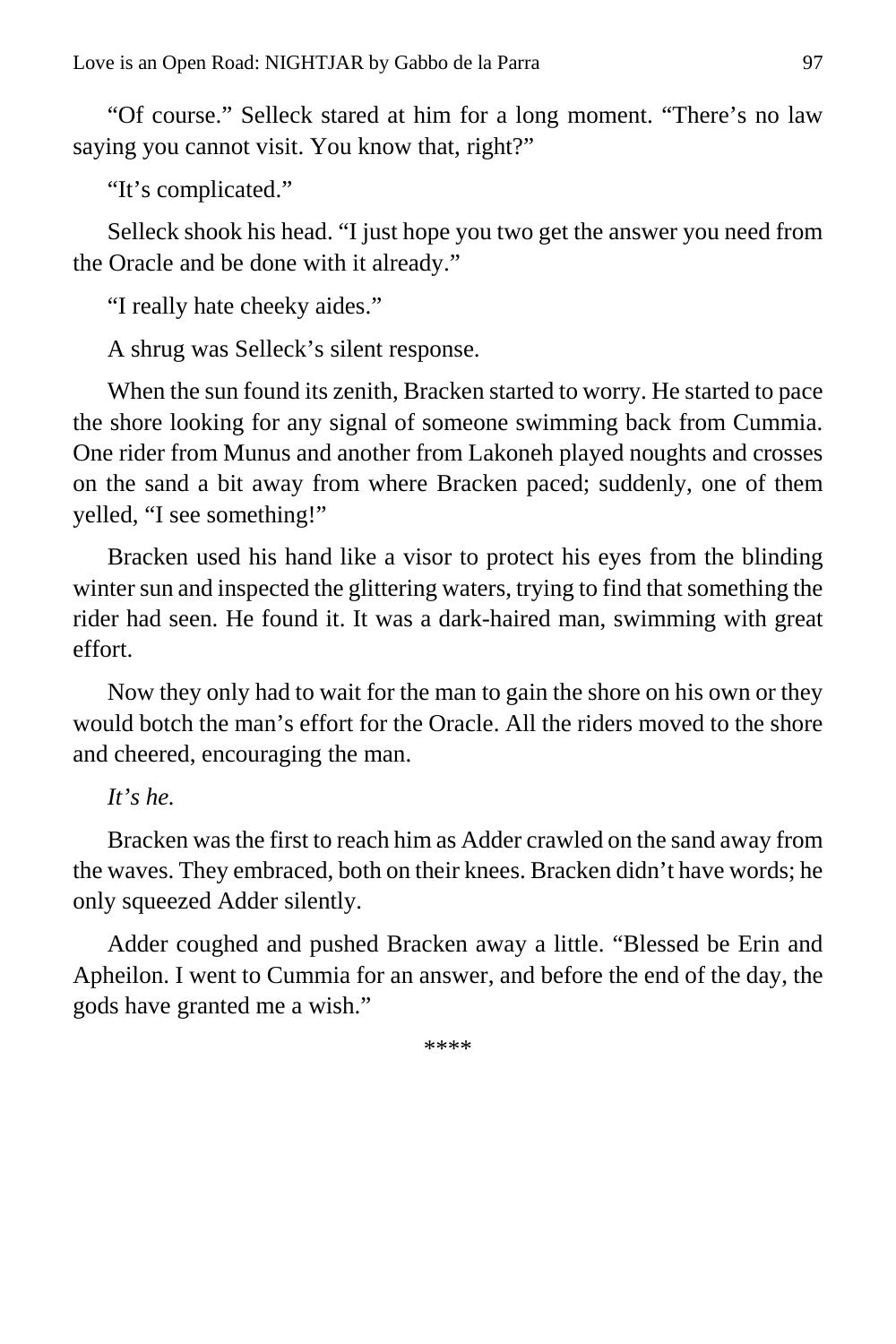# **Chapter Sixteen**

## *Equality*

Adroit hadn't been happy, flying beside them, as Adder rode with his Nightjar on Rampant. A gryphon would follow your orders, but you could see the "under protest" fire in their eyes when they did not agree with those orders. But Adder was too tired after the swim to steer and it felt too right to be in Nightjar's embrace to let the opportunity pass. He'd make it up to Adroit later.

Alas, contrary to what Adder had hoped, Nightjar had left other people in charge of him upon their arrival at the palace in Nakohel. He had excused himself saying that he wanted to organize a feast to welcome Adder properly to Lakoneh, for his people to know that there was no animosity left between the two kingdoms.

"Will it be all right with you if I send Selleck to fetch Deron? I miss him and want him here with us for the feast," Nightjar said with a brilliant smile that reached his eyes and made them sparkle.

"Of course. He misses you too, a lot."

"Thank you."

Now Adder held Deron's hand as they walked into Nightjar's Great Hall. Deron had arrived an hour earlier with whirlwind excitement. Good thing Adder had many hours to rest from his visit to the Oracle of Apheilon—where he'd gotten his answer. All that was left was to put that answer into practice.

Three long tables occupied the central space of the large room. People milled around them but none were seated. Two of the tables were parallel to each other while the third stood opposite the entrance, its ends perpendicular to the other two. Torches illuminated the marble walls, casting wavering shadows on the swirling columns and the richly dressed, moving people.

The animated noise of the gathering silenced as Adder and Deron entered. Adder found the cloudless-sky eyes immediately. The King of Lakoneh looked magnificent wearing the colors of his land, his tunic midnight blue, and his overtunic a silvery fabric that enhanced his deliciously tanned skin.

"Adder, King of Munus, Beloved of Erin, Master of Gryphons." Nightjar made a pause. "And my friend, Prince Deron of Munus, welcome to my house.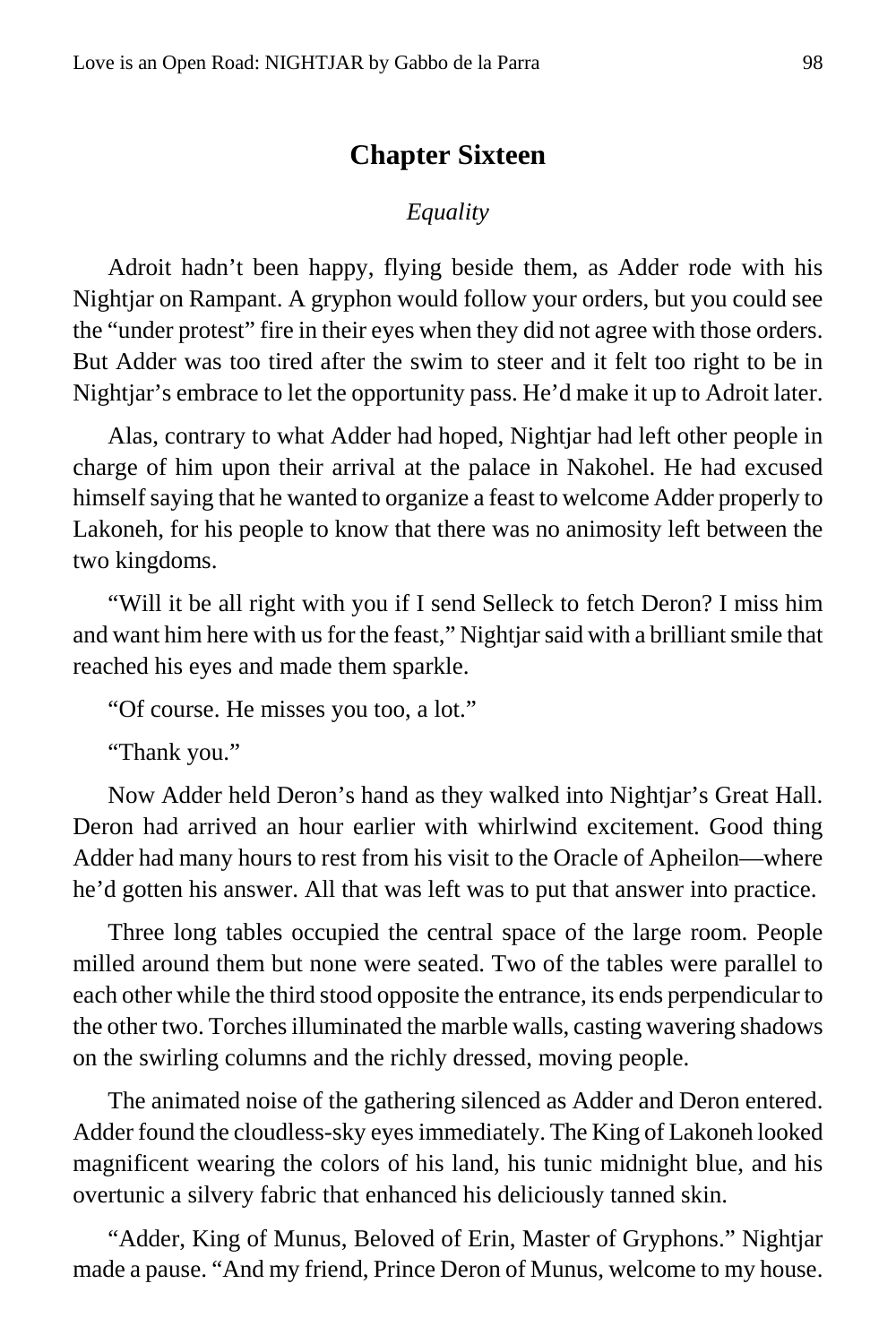Welcome to Lakoneh." He spread his arms and went to embrace them; first Adder in an almost formal way but with a wink as they separated. Then he let Deron jump into his hug and squeeze him with fervor.

"I'm so happy to see you! I thought you forgot about me!" Deron burst in his usual exuberant way.

"Never. I'm your emissary, remember?" Nightjar chuckled.

What was this emissary thing? Adder had heard about it before in conversations between Selleck and Deron, but he had no clue as to the meaning of it. Why would a king be the emissary of a child?

"Come on, Adder. Let me introduce you to my family." Nightjar extended his hand and moved, carrying Deron in his arms.

A svelte mostly ethereal version of Nightjar in a silky pink dress skillfully draped about her stood beside a tall, square-shouldered blond man that had a slight resemblance to Phebos, who Adder hated no more after his valiant crash against Renan in the middle of the battle of the Cerbera Forest. These two must be Laelia and General Idared, sister and brother-in-law of Nightjar. Between them, a young man, technically still a boy but almost as tall as his mother (who wasn't really a short woman) with blond hair and those colorless eyes like his uncle in high contrast with the brown but beautiful eyes of his father. Fern, Nightjar's heir.

After the introductions were made, Nightjar called for the feast to start. Adder was surprised when he saw a chair in the place reserved for the King's consort. Custom dictated for that space to be empty since Bracken of Lakoneh was unmarried. Adder himself had broken the custom by seating Nightjar in that prominent place in his own Great Hall, but it had been to give the Lakon a hint of his intentions. Could it be possible that this was the same case?

Nightjar looked at the high-backed chair and then at Adder. "I'm repaying your kindness. Be happy that I didn't dress you all in white like a blushing bride." He grinned inscrutably.

#### *Just that, the payment of a supposed debt?*

Adder wasn't sure of what to say or worse what to think. He sat with a grimace and drank the first goblet of wine in one gulp, a servant quickly refilling it. He glanced about the tables and found Deron smiling and talking to Fern. His son wasn't sitting on a child's chair but one with longer legs so he would be at the same level with his fellow diners. Surely it was a chair that had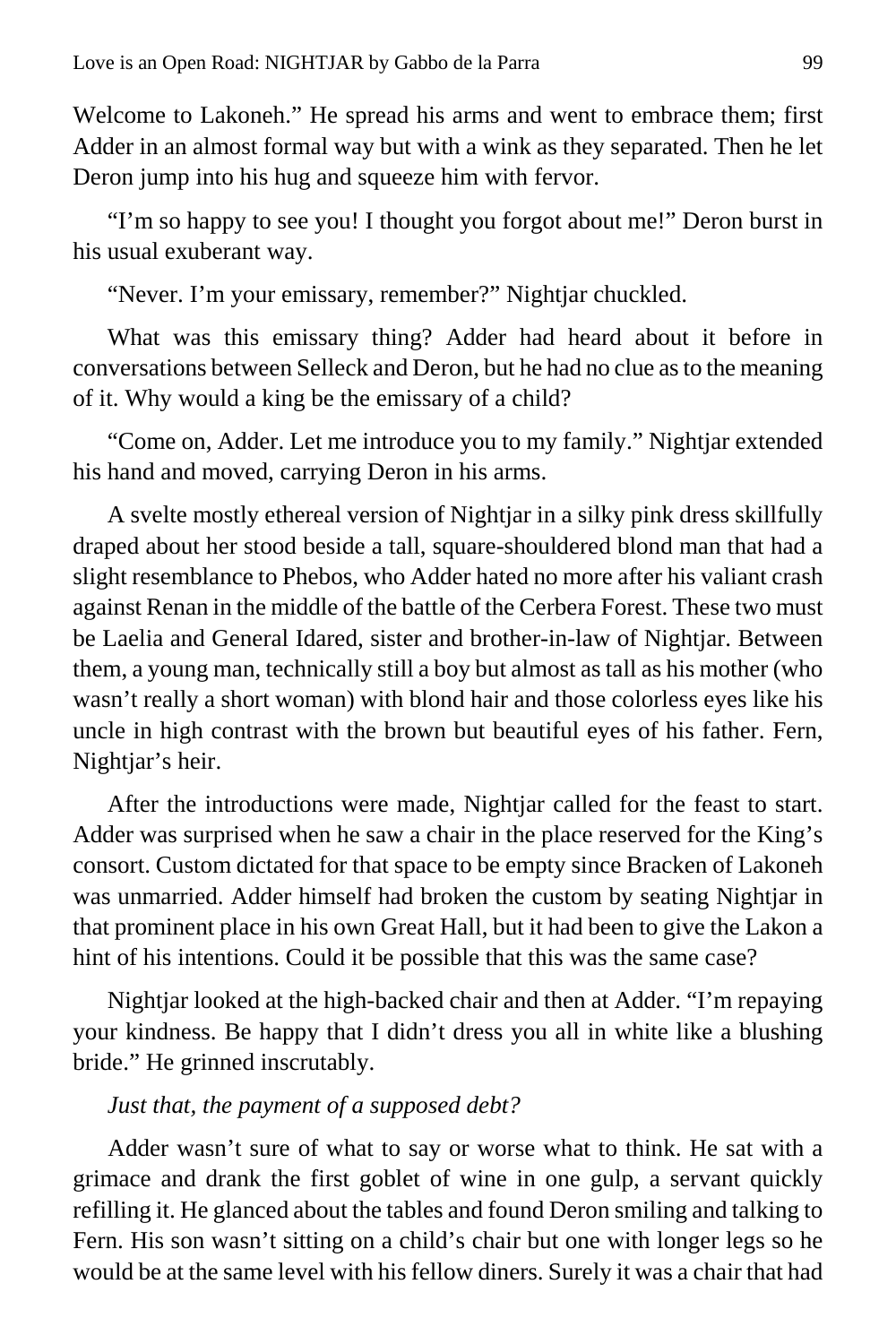been created when Prince Fern was little, but it touched something inside Adder that Nightjar had thought to bring it to the table for Deron.

"Is Munus in trouble?" asked Laelia without preamble. She sat beside him, and had been graceful enough to let him put some food inside him before dumping that seemingly random question on him.

Out of sorts since the beginning of the feast, Adder had been caught unawares but had enough control to not flinch or show any other outer sign of discomfort. "Not at all, my dear Laelia. What would make you think so?"

"Then you went to the Oracle of Apheilon to ask about my brother." It was a plain statement not a question.

"Yes."

"Good. Don't take forever to do whatever needs to be done. No matter if it's good or bad." She fluttered her long dark lashes. To anyone observing she was telling him some girly anecdote. "Bracken told me what you said to him at the shore."

So she was his confidant. "I love your brother," he offered honestly.

"Well, don't tell me, tell him." Laelia waved her hand dismissively. "He seems to think that love is impossible between you two." She smiled coquettishly. "I'd slap him out of it, but that's not my place."

Just by the grace of Erin, Adder didn't sputter wine and lamb at her words. He just coughed. Nightjar stopped the conversation he was having with Idared at his left and asked, "Are you all right?"

Adder only nodded.

Nightjar stared at him quizzically for a moment, then returned to his conversation with his general. Laelia had turned to the other side. Engrossed with another lady in an enthusiastic exchange, she now seemed determined to ignore Adder.

The feast was not an extended affair. The Lakonian were famous for their brevity. After all, that was what Nightjar's first title meant. He was the Lakon, the first among his people—and succinct in words and actions.

Soon, Nightjar and Adder were saying their "good nights" to Deron and leaving him surrounded by Allu and his men.

"Let me show you to your sleeping quarters." Nightjar pointed forward.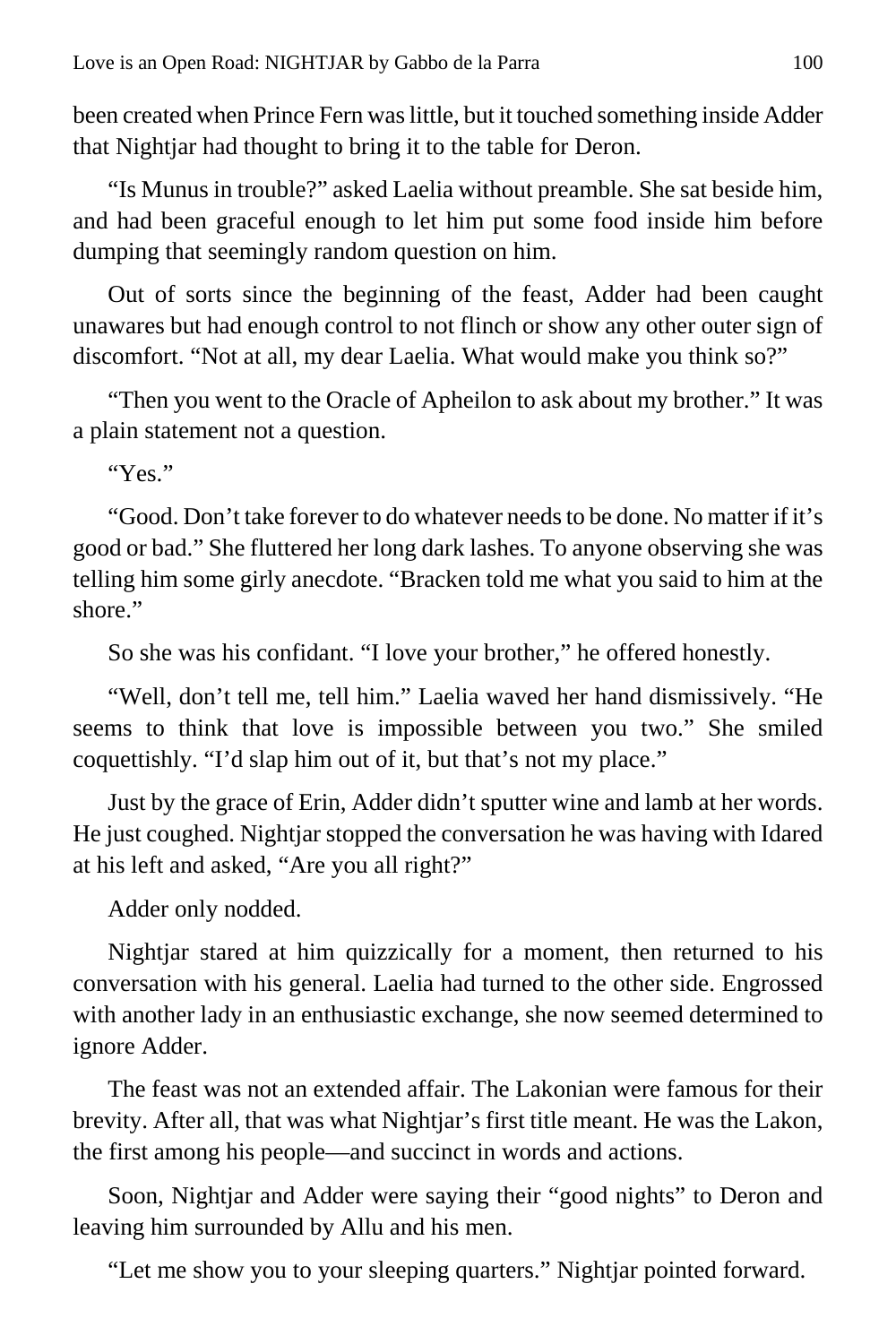*Shit. It seems like I'm not going to sleep with him.*

"Don't bother. I know how to return to the chambers where I rested and changed," Adder offered, trying to sound neutral instead of disappointed and miffed.

"I'm giving you different accommodations for the night."

"Oh." Adder didn't know what else to say.

"Would you like me to arrange some entertainment for you?"

The Lakon's businesslike tone was frankly infuriating.

"Are you kidding me? Why would I want any other person than you?"

Nightjar stared at him, astonished. "I didn't…"

"You didn't what?!" Adder threw his hands in the air, not caring about the guards surrounding them. "Stop playing mind games with me!"

"Do I look like I'm playing?" Nightjar glared, and his voice was dangerously low.

"Where are you sending me to sleep, a fucking dungeon?"

"My chambers."

"Oh." Adder froze on the spot. "I'm an idiot."

"Your words…"

That did it. Adder grabbed Nightjar by the shoulders and smashed him against a nearby wall. The guards around them were from both kingdoms. He saw their hesitation for a heartbeat, but before they could react, Nightjar put his hand up, letting his men know he was all right.

"I hate that you do this to me," Adder growled.

"What am I doing? Tell me," Nightjar hissed, peering at Adder's face.

"You confuse me. You make me crazy. I lose control."

"You've never lost control around me."

"Not when you're in my arms. It's when I don't have you, when I cannot see you," Adder frustratingly confessed.

Nightjar swallowed hard and insanely audibly. It seemed like all the men around them were holding their breath. "I think it's best to continue this conversation privately." He tried to shrug Adder off.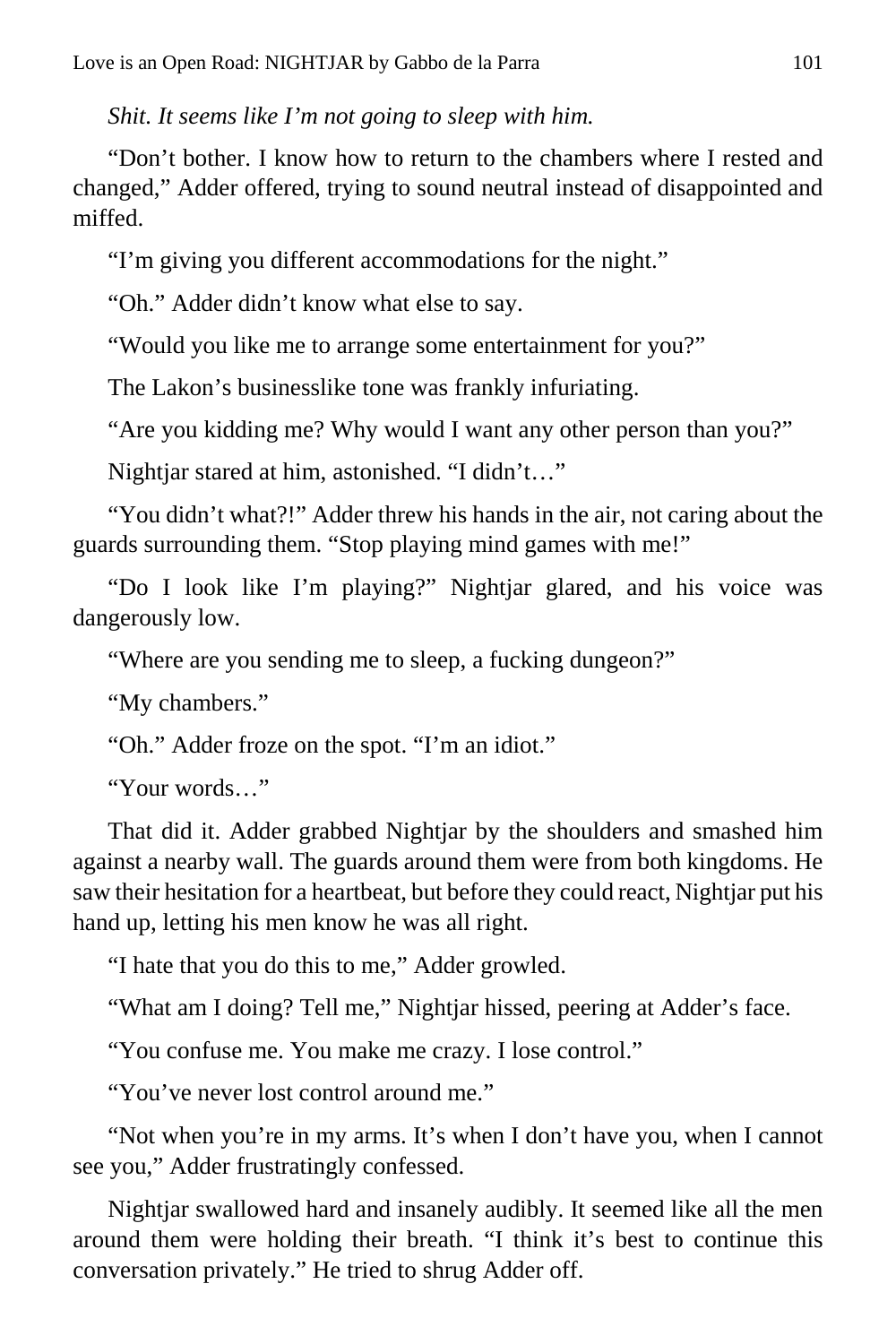This made Adder realize how much force he was putting into restraining Nightjar. He released him and started to straighten Nightjar's overtunic. Nightjar let him, his hand resting on the wall as if he was summoning the strength to push himself off it. "I'm really sorry," Adder said quietly.

The Lakon only nodded.

They did the rest of the walk to Nightjar's quarters in silence. Even the steps of their guards seemed muffled and hesitant.

The Oracle had told him that to be together they had to be equals.

And Adder was botching the path to equality grandly.

\*\*\*\*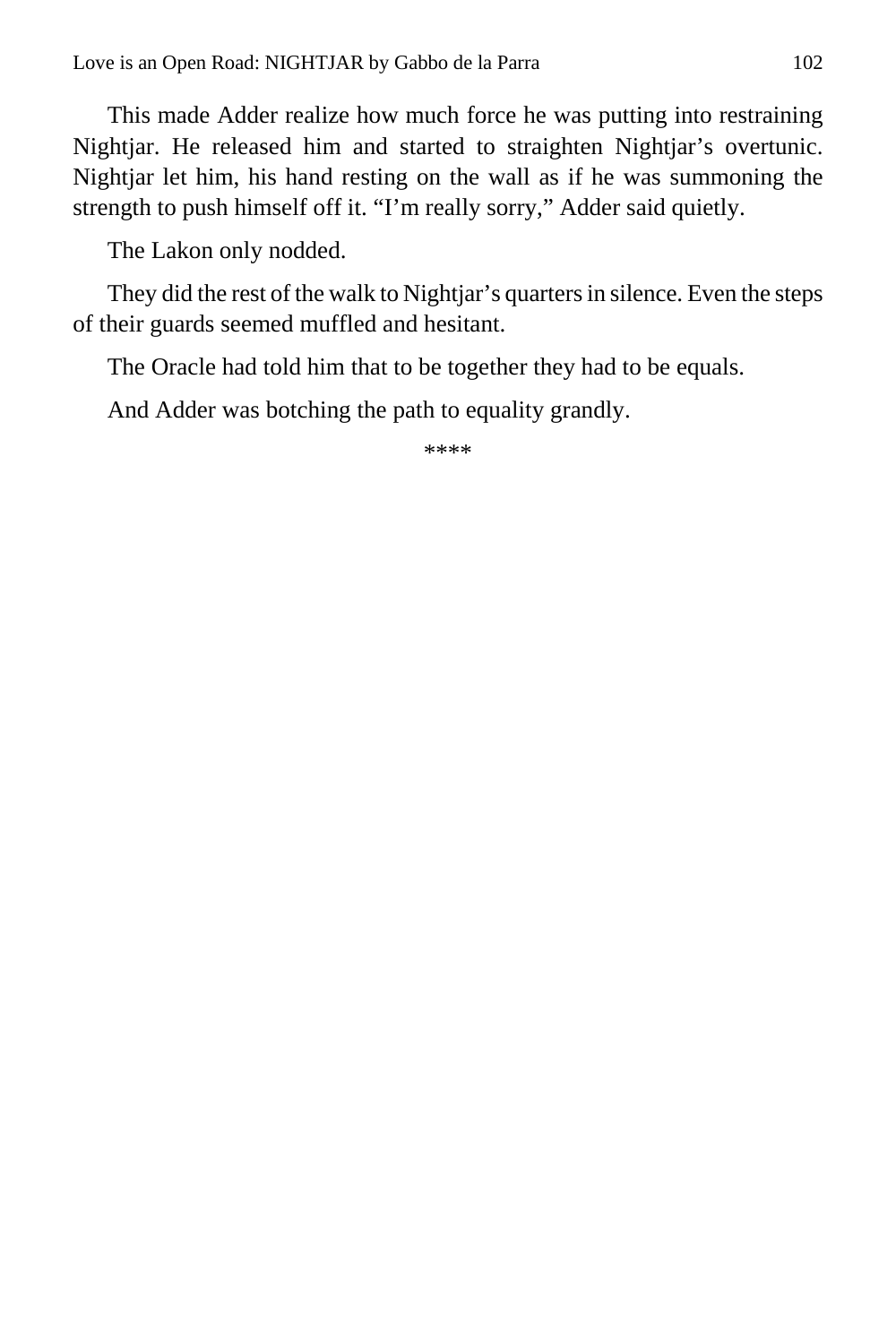# **Chapter Seventeen**

### *Knowledge*

As soon as the doors closed, Bracken grabbed Adder by the jaw and pushed him against the wall. "You're in my fucking kingdom. Never do something like that in front of my people again. You can manhandle me all you want when we're alone." He kissed the startled Adder like there was no tomorrow.

By pressing it over his chest, Bracken's hand kept Adder flush against the wall; the other stroked an increasingly growing cock under rich fabrics. Bracken couldn't have known that Adder dressed in all the colors of the sunset would be such a massive turn on; he would have skipped the feast altogether for his own benefit.

Finally, he had this man, his torment and redemption, facing him inescapable. Bracken didn't want words, but there had to be some.

*Sentiments are the ruin of men of action.*

And yet without them, true kings could not rule; true men could not live. Bracken stopped his assault on Adder's upper and lower fronts.

"I'm yours. Marry me," Adder said breathless, panting.

Why did life have to be so complicated? Why couldn't they just be two riders who met in a dark tavern?

"Kings don't marry other kings," Bracken summarized.

"Why not?" The flame in Adder's eyes was a reminder of what Bracken saw on the deck of an enemy ship a long ago day. It was enhanced, more disturbing, but still the same blaze as when their foreheads touched after The Claiming.

"We cannot unite the kingdoms. There has been too much blood, too much deception between realms. There have always been ten kingdoms, we cannot make them nine."

"Who says we need to unite them? Be the king of my heart. The king of my soul. Let the land be land and people be people, but be mine as I am yours."

Bracken didn't answer. He kissed Adder's lips softly and went to his knees. He had ceased his stroking, but his hand had retained Adder's cock. It was solid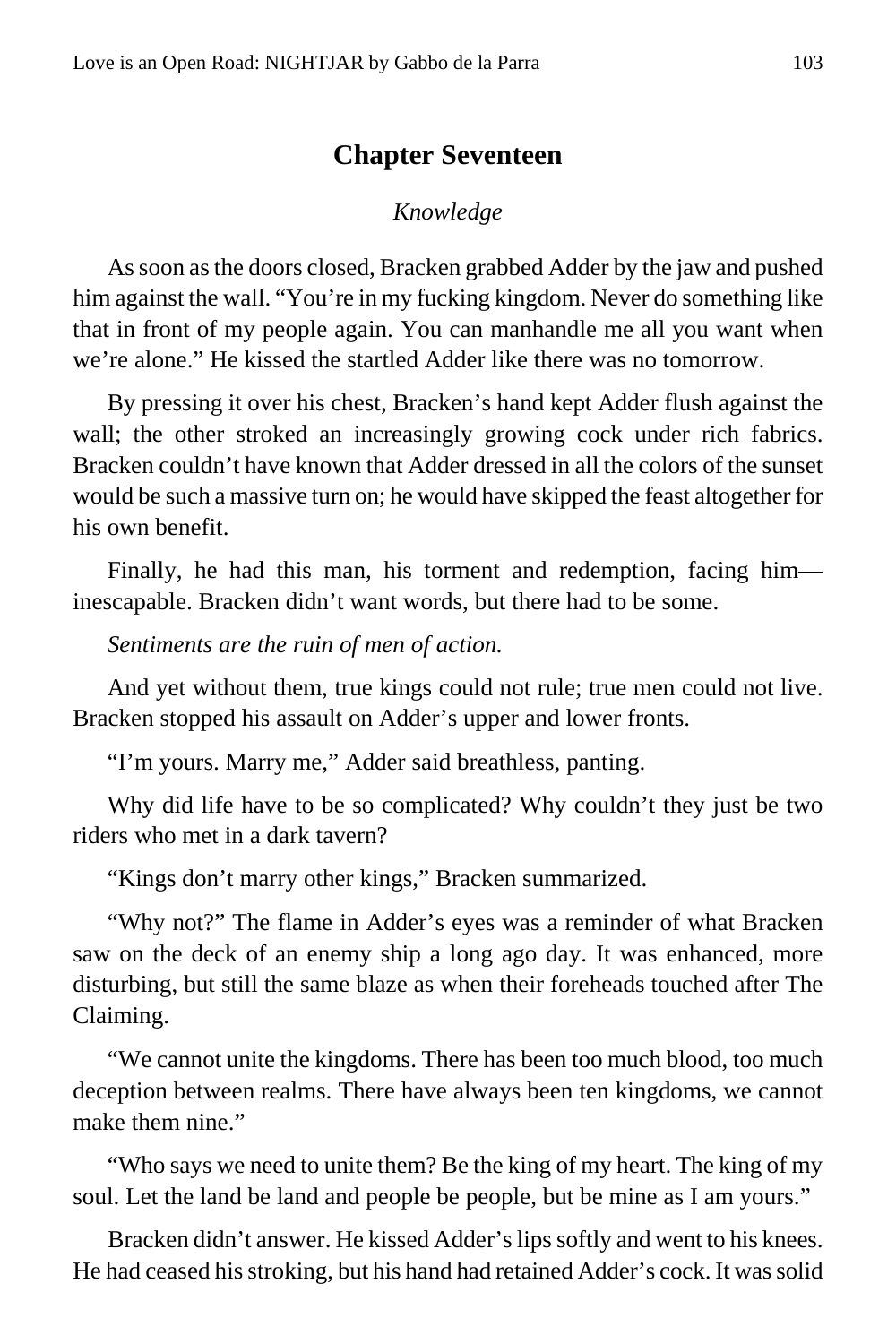in his hand. He removed the fabric and inhaled, nuzzling the thick shaft, savoring that fragrance, unique and intoxicating.

Adder made a defeated sound above him.

## *No thoughts, just senses.*

Bracken moved his lips about the hardened length, myriad sensations rippling throughout his body, imposing, visceral, devastating. All multiplied and exploded as he swallowed with devotional pace, tongue circling, teeth grazing. Bracken looked upward; he couldn't see himself reflected in Adder's dark eyes in the dim light of his chambers, but he beheld hope and desire on that regal face to his inexorable undoing.

Closing his eyes and sucking eagerly, Bracken let his hands roam over the hard planes of Adder's abdomen and hairy chest. So focused on touch and taste and smell—both forgot about removing clothing or moving to a different part of the chamber. They stayed there by the door, like hungry men, needy and desperate, afraid this moment might be snatched away from them.

The leather strips of Adder's sandals felt rough and unyielding against glorious, warm skin as Bracken's hands started a new journey, caressing from ankles to the back of the knees. Always upward, he mapped strong thighs. Fine hairs tickled his fingers pads and guided him to round muscles that he used for leverage. He deep-throated; a fuzzy sac welcomed his lower lip while dark curls caressed his upper lip.

Adder combed Bracken's loose hair back, then touched his cheek. "Please," he murmured softly, moving his hand to the chin and pulling up lightly.

With his entire body on fire, Bracken dislodged the girth commanding him. His hole screamed for attention, but he would let Adder do. He straightened up wordlessly.

Pushing the overtunic off Bracken's shoulders, Adder sought his eyes. "You need to stop avoiding my question, using pleasure to confuse me." He chuckled a little.

"I thought I did that just by being out of sight."

"Bastard," Adder said lovingly, caressing Bracken's cheekbone with his thumb. He lifted Bracken's tunic to pull it off. As soon as Bracken was naked, Adder pressed their bodies together, his hands wandering over every surface they could reach.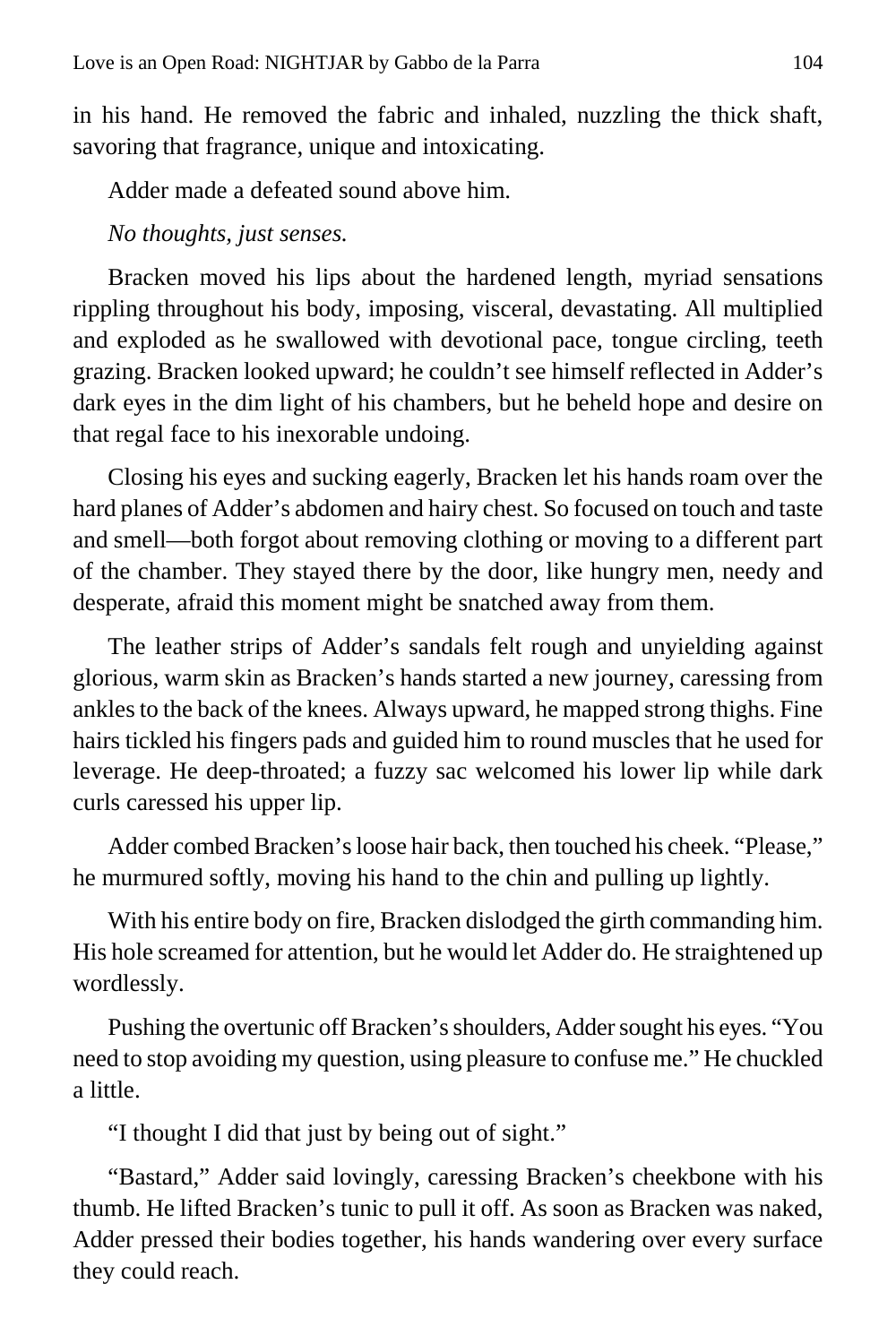"Who's using pleasure to confuse now?" Bracken whispered in Adder's ear.

"The Oracle gave me an answer, now I need yours." Adder grabbed Bracken's ass, spreading cheeks and seeking the tight spot. He inserted a digit.

"You want me to be coherent while you finger me?"

"Yes."

"Dog-son," Bracken moaned.

"You cannot lie if you cannot think," Adder explained, then bit Bracken's neck.

Teeth became knives, inflicting pleasure, tearing boundaries apart. Bracken retained enough lucidity to ask, "What was your question to the Oracle?"

Adder licked the skin he had bitten, then continued upward, his tongue flat, leaving a wet erotic trail. "You don't need the question," he murmured gravely. "But I can give you the answer." He shifted to look Bracken in the eye. "We're meant to be equals."

More than the words, the tone made Bracken shudder.

*Equals.*

"You were at that beach because you were going to visit the Oracle yourself," Adder stated matter-of-factly.

Bracken only nodded.

"You don't ask what you already know. You had your answer before. 'The gryphon riders are your solution.' Why do you think you need another answer?"

"This is a different matter," Bracken said breathlessly.

"Is it really?" Adder's dark eyes blazed. "You are my answer as I am yours." He held Bracken's face with both hands. "I love you. And if you don't love me now, give me time. Let me win your heart." He kissed Bracken's eyes. "Every man before you was a game or duty, but you opened something inside me during The Claiming. I saw myself reflected in you." Adder sighed. "It's hard to explain."

Their brows touched; their crowns made a shy clink. "I know what you mean," Bracken uttered quietly. He took a deep breath. "That first night in Gryphonire I went to your bed expecting to be used. Instead, you showed me a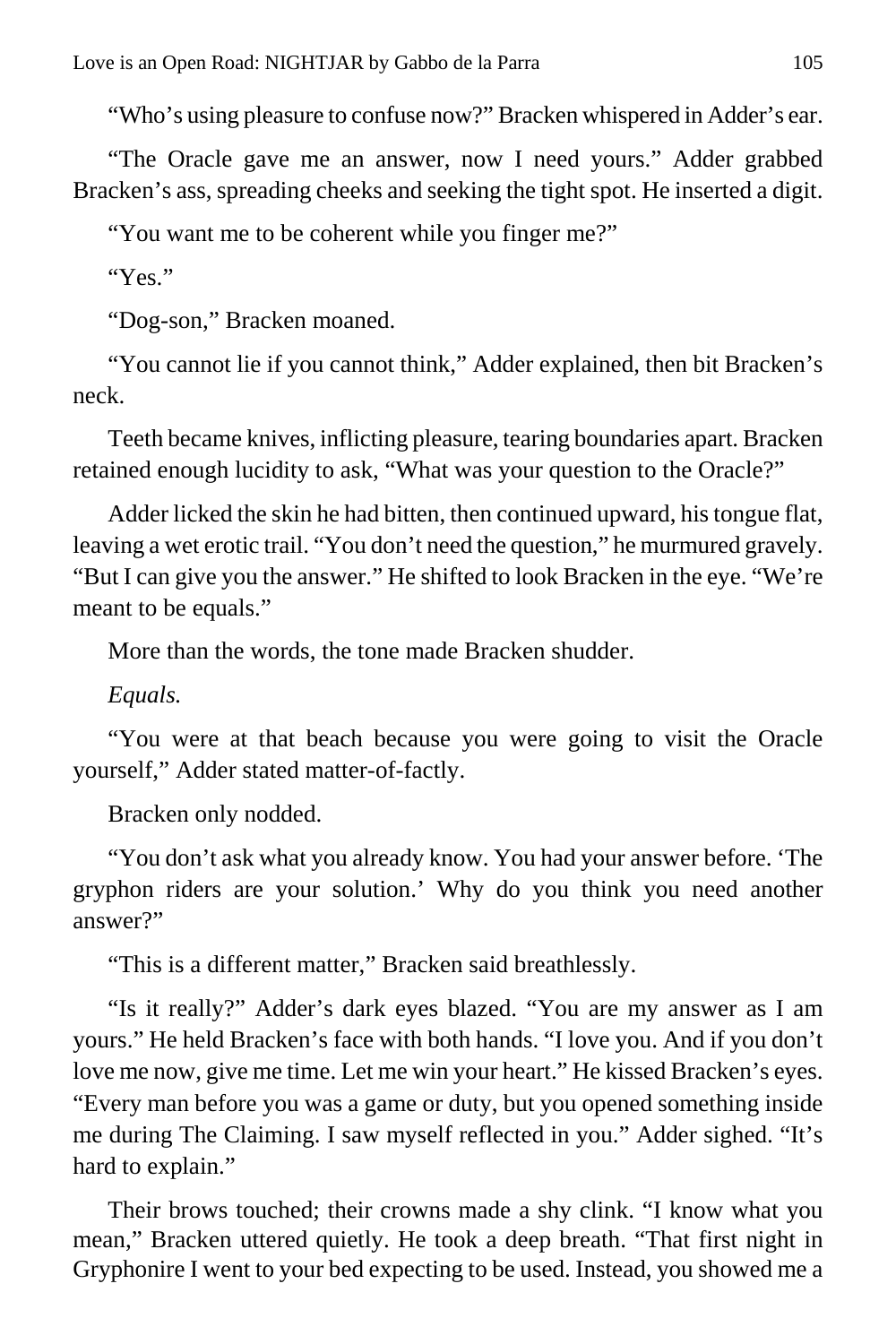different side of manliness. A side of lovemaking focused on giving and not on taking."

Their lips brushed. The lust between them turned into something clearer, brighter, lighter. Bracken took Adder's hand. He guided him through the chamber to the bed. He turned and removed Adder's overtunic, then his tunic. There was something really hot about Adder in just his crown, rings, and golden sandals with their strips crisscrossing over those massive calves. His cock rose proudly from its nest of dark curls. His balls were taut and mouthwatering.

Bracken lay over the furs on his bed, stretching his body. "I want you inside me."

"I'm yours to command." Adder put one knee on the bed, his body looming over Bracken. He used saliva to slick his cock, then put more on Bracken's hole. He raised Bracken's legs, pushing forward. The world around them dissolved with every inch. The sting was bliss, curse, redemption. When he couldn't get any deeper, he bent Bracken until their faces were almost touching, and exhaled a single word, "Nightjar."

Bracken's entire body trembled. Adder's hips started to move, with that kind of shallow circular motion that he knew drove Bracken out of his mind really quick. Soon they both were panting and sweating and ready to crash into cliffs of climax and destruction. But Adder stopped before their prow touched the rocks. "We cannot be equals if I cannot give you my all." He left Bracken's body slowly.

The confusion dissipated quickly as Adder crawled over the furs, positioning himself on all fours and calling, "Claim me, Bracken the Lakon. Rider of Vultures. King of Lakoneh." He spit on his hand and prepared his hole.

Bracken had never been compelled to take another man before, yet this had been offered out of love. His body reacted with enthusiasm and vigor and surprising determination. Bracken also realized that the word "king" coming from Adder's lips didn't make him flinch.

Adder looked over his shoulder at him. "Please, Nightjar."

Lubing his weapon, Bracken teased Adder's hole the way he liked his to be teased. Adder's moans and groans were too encouraging to not let himself go. The sensation was new and overwhelming. The reluctant yielding of tight muscles had goose bumps erupting all over Bracken; the sweet squeeze was making him dizzy, happily lightheaded.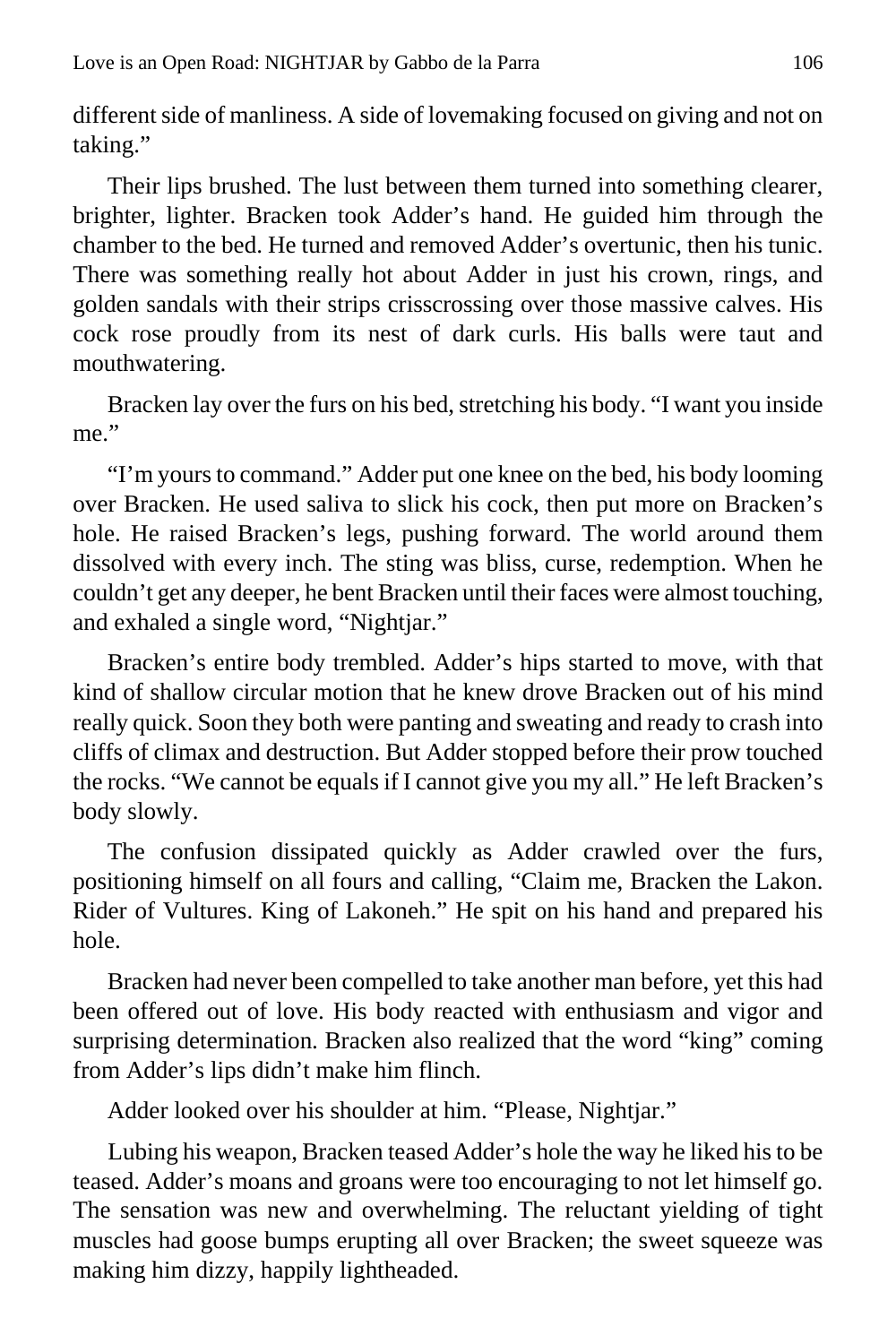Finally in, Bracken didn't want to move, didn't want to lose the perfect arrangement. He looked at the expanse before him, Adder's wide back and narrow waist, the glorious muscles of his ass—how they fitted gloriously over Bracken's groin.

Adder's body arched upward, his arms reaching back until he had his hands clasped behind Bracken's neck. With a motion designed to obliterate Bracken's mind, Adder impaled himself on Bracken's cock even more if possible and rotated his hips unhurriedly, evilly.

A stream of words started to pour out of Adder in a steadily continuous growl. How Bracken had opened his eyes. How similar they were. Two men who had not been born to be kings ruling out of love for their people, for their land. How he had loved Bracken more each day while he was convalescent after the attack as they learned new things about each other. All this mixed with curses and blessings and soft pleas for Bracken's hands to touch him, to steer him into paradise, oblivion, or totally welcome darkness.

Astonished and aroused to unknown levels, Bracken seized Adder's hips and took control of their ship. Now it was he who was pushing Adder away from his cock to bring him back in carefully calculated angles to wrench grunts and groans out of Adder, moving his hips at counterpoint.

"I'm so fucking close, Nightjar."

"Yes, I'm your Nightjar." Bracken kissed Adder's temple since the dark head rested over his shoulder. "Yours. Just yours, Adder," he whispered almost agonizingly. "I love you more than I thought I was capable of."

"Spill in me, Lakon, Rider of Vultures. Keep your cock in me while you come."

Each muscle in Bracken's body clenched, turned inward for a heartbeat just to explode and shatter in the next. Spurt after spurt rushed out of him to claim Adder of Munus as his, to make them one.

Adder's own climax had him shuddering and heaving in Bracken's arms.

Then, as Bracken felt seed caress his balls as it trickled out of Adder, his lover, in the most sinfully and perfectly glorious deep voice, he uttered, "Oh, my King."

# **The End**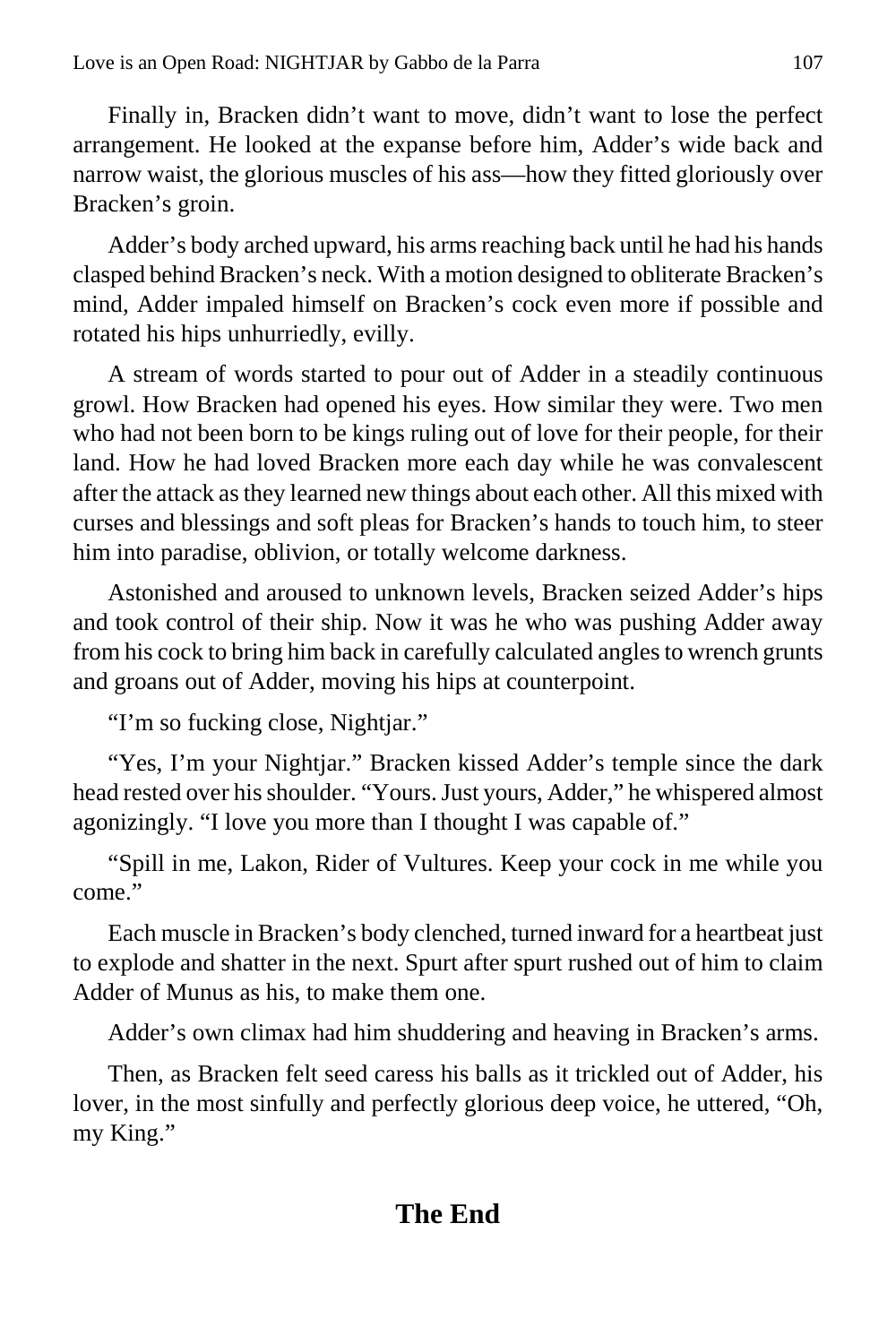

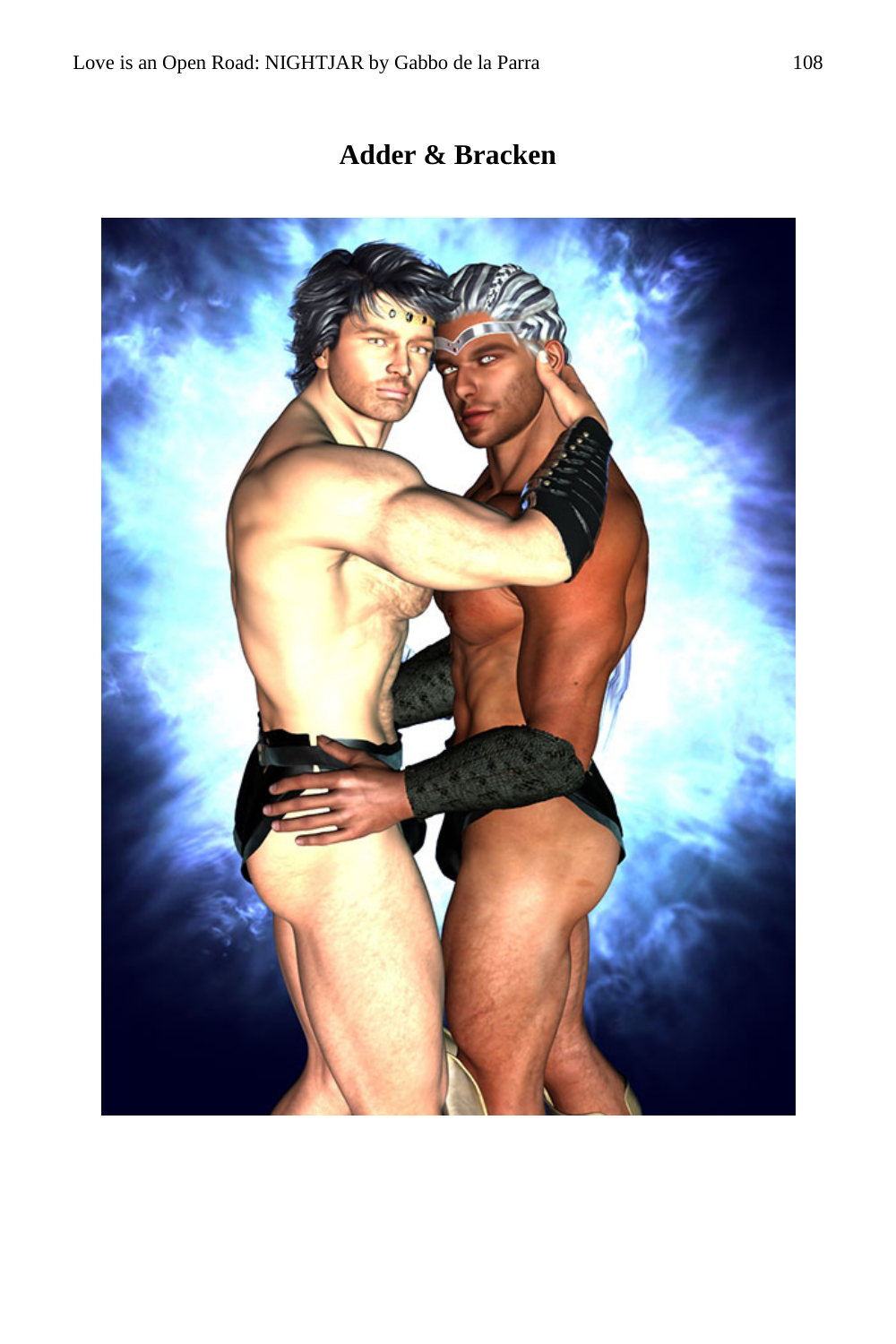## *Comments*

The traits of the Lakonian people are loosely based on the ancient Spartans who inhabited the main city of an area of Greece named Laconia. The English adjective *laconic,* from Greek *Lakōn* "an inhabitant of Laconia, a Spartan," reflects the Spartan reputation for incisive brevity when speaking and the value they placed on not mincing words.

So, forgive Bracken when he seems short in his thought process because that is just how he was raised.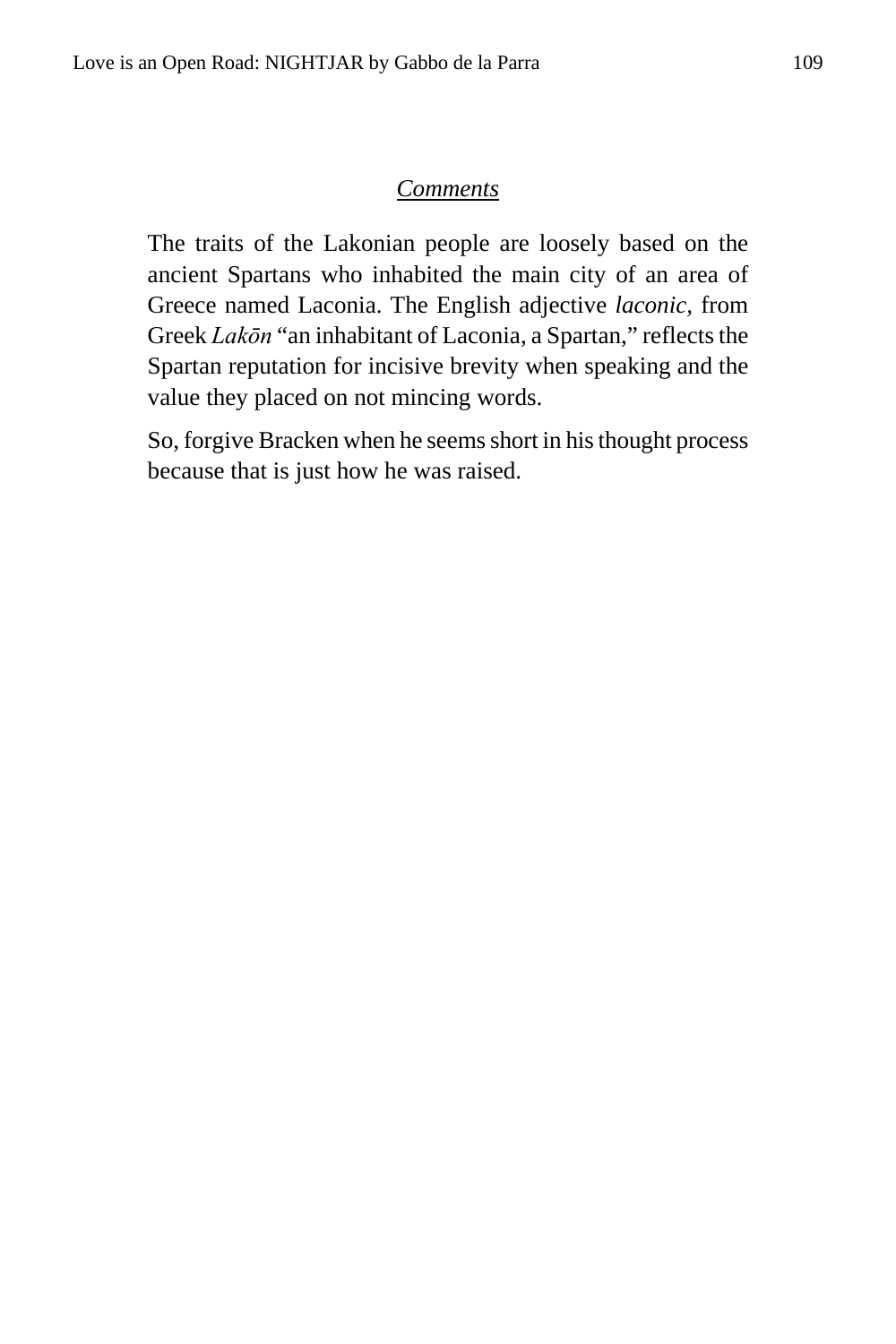## **Glossary**

Mileh = miles. E.g. the total area of Munus in square mileh is 205,897, a little bit more than Arkansas, Kentucky, Missouri and Tennessee combined.